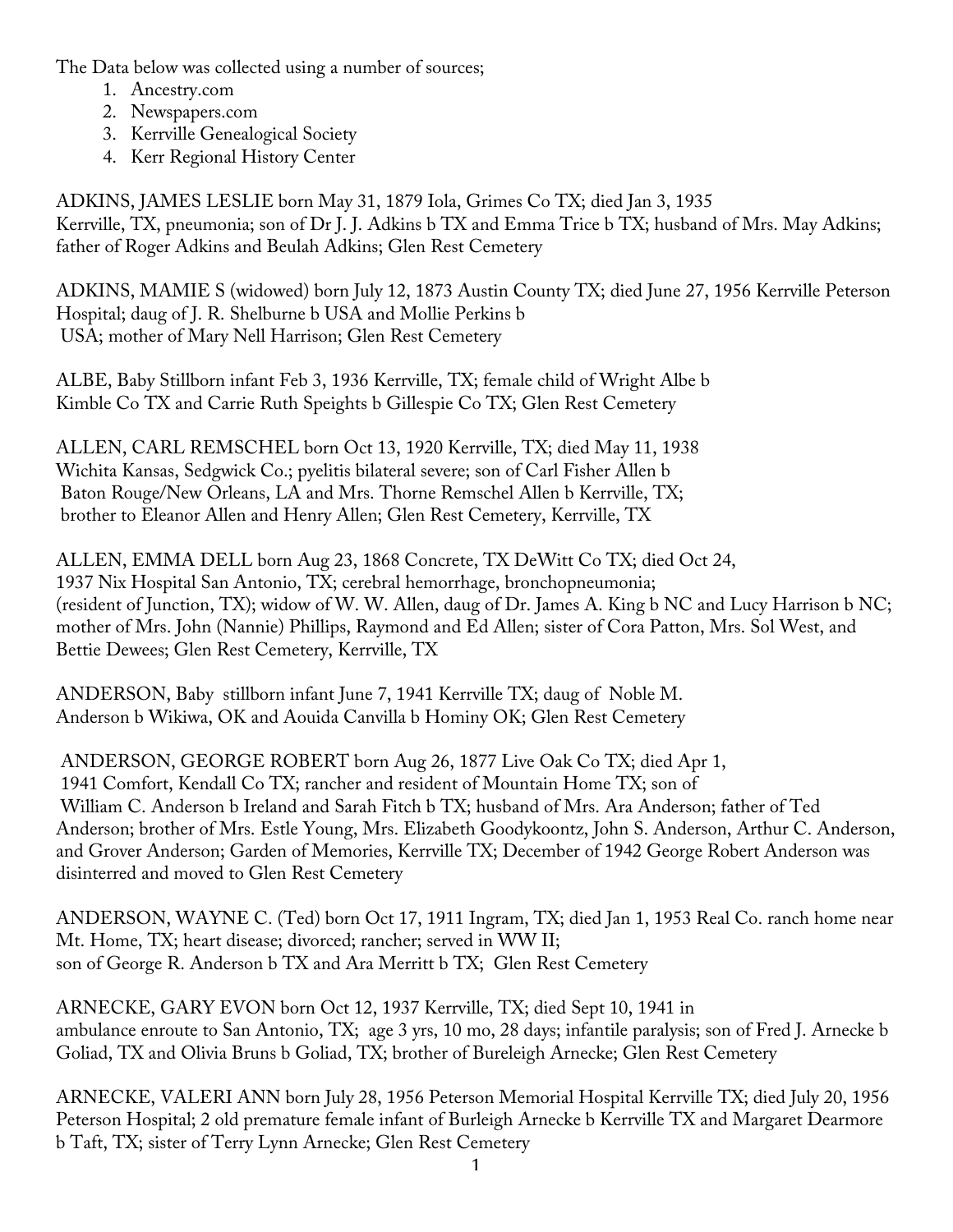AUBEY, HORACE born Nov 10, 1884 Jefferson Co TX; died Sept 19, 1937 Kerrville, TX; streptococcus infection, cut on hand from oyster can; owner of Kerrville Seafood market; moved to Kerrville in 1919; husband of Gertrude Clara Wheelus Aubey; son of Louis Aubey b Lafayette, LA and Mary Hayes b TX; brother of Victor, J. Cornelius, Mrs. (Mae) L. A. Love, Mrs. W. A. (Rosa) Balston, and Mrs. G.D. (Belva) Clubb; Glen Rest Cemetery

AULD, WILLIAM born June 15, 1891 Real County TX; died June 25, 1956 Peterson Memorial Hospital, Kerrville TX; myocardial infarction; rancher; resident of Leakey TX; son of Alexander K. Auld b Scotland and Susie Lowrance b Ark; husband of Hilda Auld; father of Mrs. R. R. Ramsey and Mrs. T. B. Dismukes; Glen Rest Cemetery

BABB, WILLIAM E. born Aug 31, 1894 TX; died Veterans Admin. Facility, Legion TX; pneumonia, right upper; resident of Wharton TX; husband of Mrs. W. E. Babb; parents unknown; brother of Mrs. Lulu Rhea; Glen Rest Cemetery

BABINEAUX, DAMOUVILLE J. born Feb 22, 1909 Lafayette, LA; died Mar 10, 1950 Veterans Admin. Hospital Kerrville, TX; pulmonary tuberculosis; 23-year resident of Legion TX; hospital attendant; husband of Fannie F. Babineaux; son of Eulice Babineaux b LA and Sarah (Celestine) Hebert b Lafayette LA; father of Eulice J. Babineaux; brother of Arthur Babineaux; WW II Navy; Glen Rest Cemetery

BABINEAUX, EMILY MARY born Dec 19, 1919 New Iberia, LA; died April 28, 1941 Kerrville, TX; pulmonary tuberculosis; 7-year resident of Kerrville; wife of D. J. Babineaux; mother of Eulice Babineaux; daug of O. V. Domingues b LA and Laurence b LA; sister of Annie Mae Dorothy Grace, Eula Bea Domingues and Oswall Domingues; Glen Rest Cemetery

BABINEAUX, WESLEY born Oct 11, 1908 LA; died Dec 9, 1941 pulmonary tuberculosis; truck driver; 15 yr resident of Kerrville; son of Edwin Babineaux b LA and Louise Broussard b LA; husband of Isabel Babineaux; father of Wanda Louise Babineaux; brother of Eula Denmark, Mrs. Myrtle Brown, Mrs. Bernice Barnett,

Johnnie and Curtis Babineaux; Glen Rest Cemetery

BACAK, JOSEPHINE stillborn Oct 25, 1945 Kerrville General Hospital; premature separation of placenta, hemorrhage; daug of John Ben Bacak b West, McLennan Co TX and Betty Polansky b Burleson Co TX; sister of Betty Marie, John Robert, Terese, James, Rose Ann and Henry Anthony Bacak; grandchild of Mr. & Mrs. Anton Bacak and Mr. & Mrs. Henry Polansky; Glen Rest Cemetery

BAILEY, REBECCA ANN born Sept 1, 1850 Green Co, TN; died May 17, 1941 Kerrville,TX; natural causes, broken femur; widow of Livi Bailey, housewife; Twelve yr resident of Kerrville; daug of Valentine McNees b Green Co TN and Rebecca Maltsberger b Green Co TN; sister of Miss Sarah McNees; Glen Rest Cemetery

BAKER, BENJAMIN F. SR. born Dec 4, 1858 Gonzales Co. TX; died June 10, 1931 at

home in Kerrville, TX; Kerrville resident for 27 years; apoplexy, cardio-vascular disease; farmer, son of Thomas Baker b Ohio and Eliza Winn b TN; husband of Elizabeth W. Baker; father of Sidney W. Baker (deceased in WW I, Sidney Baker Street was named for him), Thomas, Wm., Iva W. Frank, Leroy C., Henry Clay,Claude, Mrs. Lucy Michon, Mrs. Mollie Goss, Mrs. Cornelia Wharton, and Mrs. Ruth Suggs; brother of Mrs. J. E. (Mollie) Preston; Glen Rest Cemetery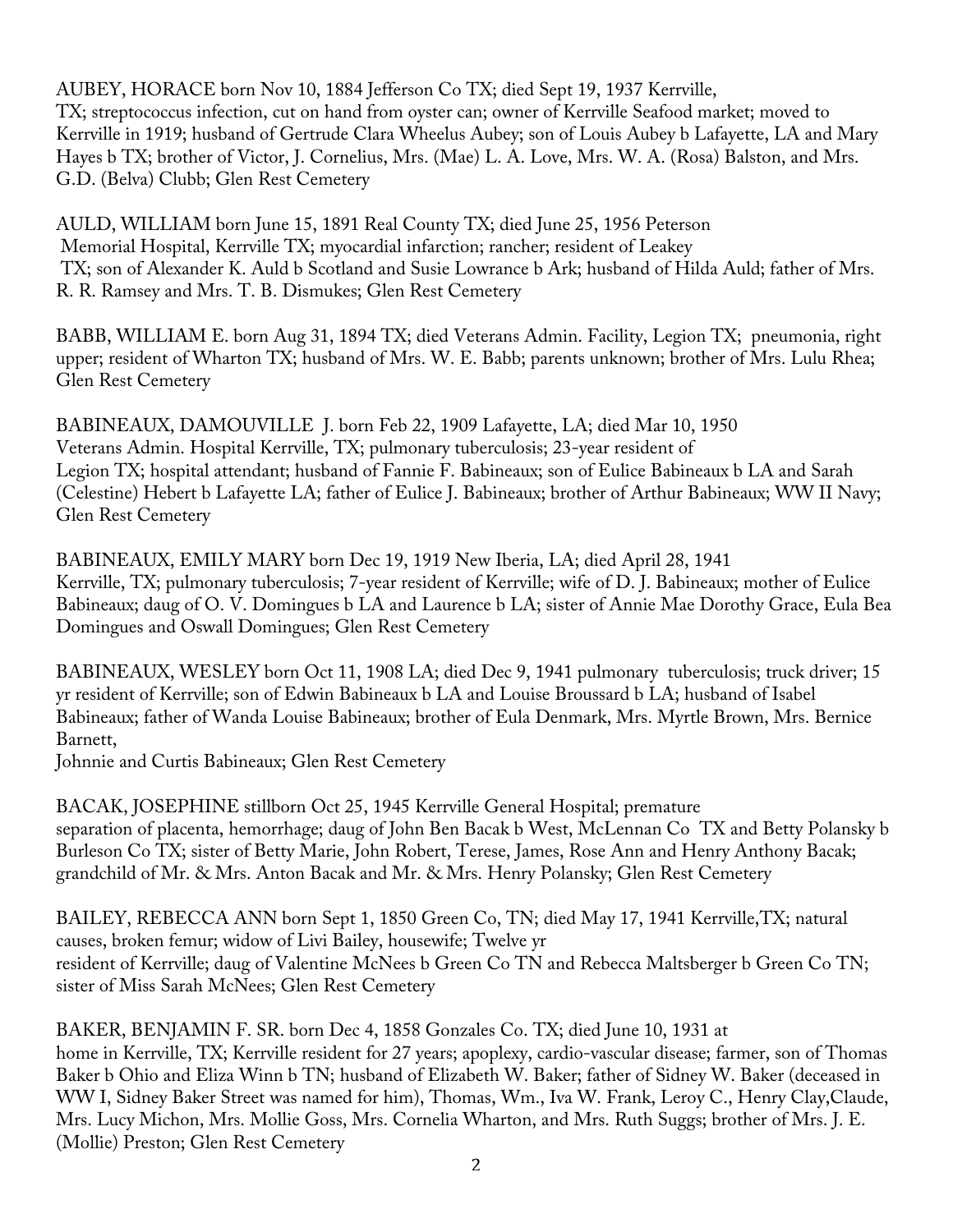BAKER, ELIZABETH WRIGHT born Oct 24, 1860 Panola Co., Miss; died Jan 4, 1942 at home in Kerrville, TX; cerebral hemorrhage, hypertension; Kerrville resident for 37 years; housewife, widow of Benjamin F. Baker Sr.; daug of W. C. Peterson b NC and Lucy Ann Wright b Miss; mother of Mrs. B. F. Michon, Mrs. George Dicken, Mrs. E. R. Wharton, Mrs. T. K. Suggs, T.O., L.C., W.C., I.W., B.F., H.C. and C P.Baker; sister of Mrs. W. A. Fawcett; Glen Rest Cemetery

BAKER, ROSA MARY MICHON born Dec 4, 1889 Kerrville, TX; died Dec 9, 1935 Kerrville, 5 miles on San Antonio Rd, Peterson Stock Farm; pulmonary tuberculosis; married housewife; wife of William Chester Baker; daug of John Bertrand Michon b Paris France and Mary Hess b Alsace Lorraine; mother of William F. Baker, Mrs. Fred Toler, Sidney J. Baker, and Earl Julius Baker, sister of Barney Michon, John Michon, Jake Michon, Mrs. Horace Waite, and Miss Adele Michon; Glen Rest Cemetery

BAKER, VIRGINIA C. born Mar 28, 1865 Hampshire Co., W. VA; died May 20, 1946 at home in Kerrville, TX; hypertensive heart disease, acute myocardial failure, pneumonia; widow, housewife; wife of John B. Baker, deceased; Kerrville resident of 26 years; mother of Miss Gettie and Virgie Baker, Mrs. Eula Blair and J. L. Baker; daug of George Emmart b W VA and ? b W VA; Glen Rest Cemetery

BAKER, WALTER born Aug 6, 1856 Hampshire England; died Jan 25, 1938 Kerrville, TX; myocarditis chronic; Kerrville resident 49 years, widowed; retired laborer; son of George Baker b England and unknown b England; husband of Agnes Burgess

Baker, deceased; brother of Emily, Edith, Fred Harry and Charles; Glen Rest Cemetery

BALLINGER, LEMUEL MURRAY born Oct 29, 1879 Fannin Co TX; died Jan 1, 1932 Kerrville, TX; suicide by carbon monoxide poisoning; bookkeeper and delivery of Sunshine Laundry; son of Rev. W. P. Ballinger b Louisville, KY and ? Frances b TX; husband of Angie Patton Ballinger; father of Murray, Donald, Paxton, and Phillip Ballinger; brother of T. L. Ballinger, Mrs. E. B. Nichols and Mrs. H. L. Heritage; Glen Rest Cemetery

BANE, AURORA DELLA born May 2, 1877 Kerr Co TX; died Dec 19, 1941 at home of her sister, Mrs. Green Surber, Kerrville, TX; cardio renal syndrome , final cardio failure; widowed housewife; daug of William Hubble b KY and Mary M. Floyd b KY; mother of Mrs. A. T. Ayres, Mrs. Mary Ellen Dickey, and Herbert Gulledge; sister of Mrs. Green Surber, Mrs L. J. Surber, Lonnie Hubble and William E. Hubble; Glen Rest **Cemetery** 

BARNES, MISS NELLIE AGNES born Aug 21, 1872 Scranton, Penn; died Dec 2, 1954 Peterson Memorial Hospital, Kerrville, TX; acute glomerulus's, anemia; resident of Kerrville; domestic; daug of George Barnes b Scranton, Penn and N. A. Wallace b Scranton, Penn; sister of Mrs. J. D. Jackson, Mrs. Allie V. Stahl, Mrs. Mabel Murell, Miss Cora A. Barnes, Mrs Willis Guild, and Raymond Walter Barnes; Glen Rest **Cemetery** 

BARNES, SALLY ANN DAY born Oct 30, 1897 Lone Mountain, Tenn; died Aug 13, 1934 at home in Kerrville, TX; angina pectin; housewife of Will W. Barnes; daug of James A. Day b MO and Lillian Hodges b Lone Mountain, Tenn; mother of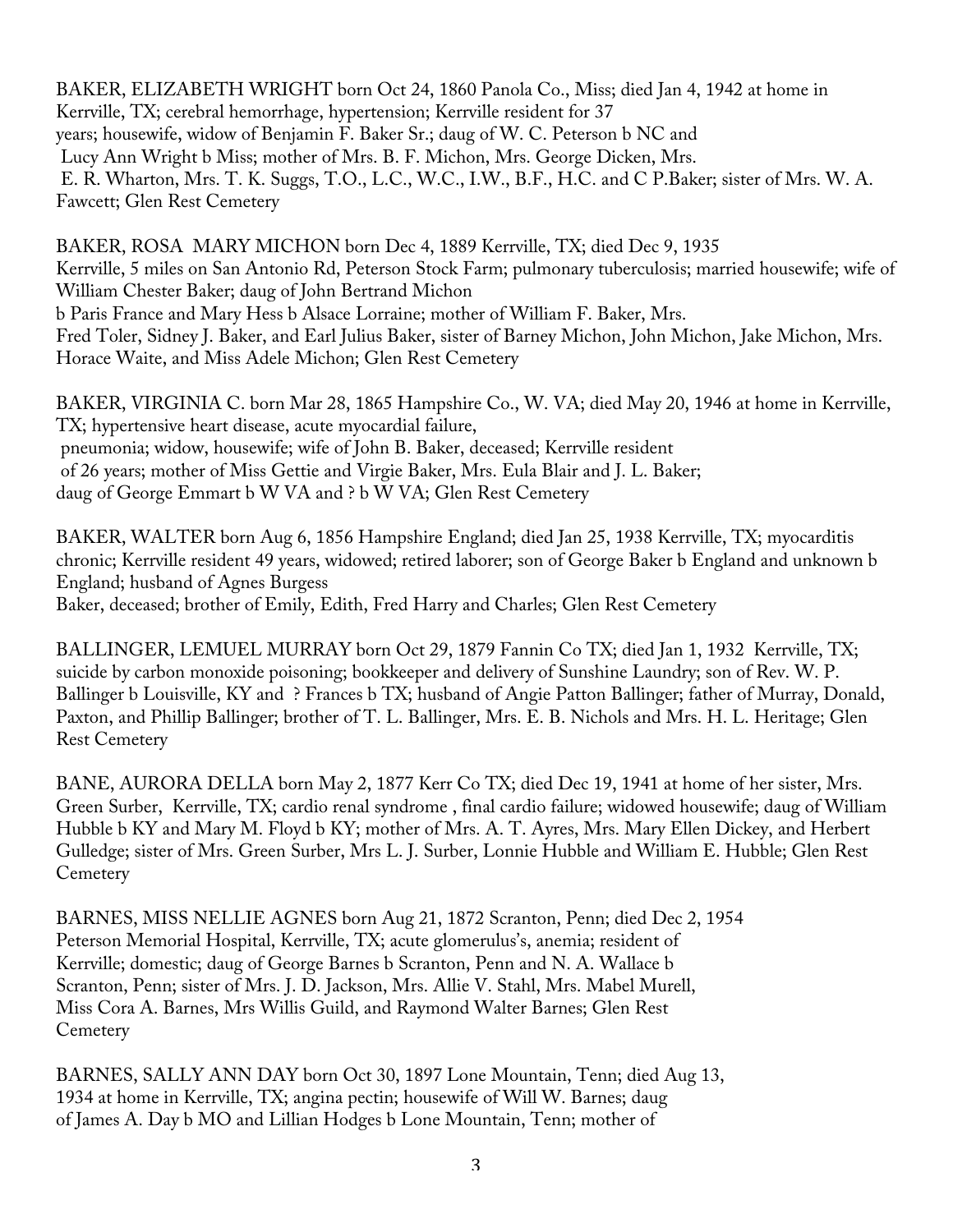Lillian Alice and Mary Elizabeth Barnes; sister of Mrs. W. L. Martin and Miss Lillian Day; Glen Rest **Cemetery** 

BARTHOLOMEW, ESSIE MAYE born Nov 13, 1922 Houston Co TX; died Aug 18, 1944 at home in Kerrville, TX; ca of brain; 21 year resident of Kerrville, TX; daug of William Johnnie Bartholomew b Angelina Co. TX and Bessie Green b TX; sister of Louis Fair Bartholomew and Johnnie Bartholomew; also survived by a step-mother; Glen Rest Cemetery

BARTON, WARREN HANSEL born Oct 5, 1874 Blanco Co TX; died Jan 12, 1955, (no place listed); Kerrville resident 71 years; son of Samuel M. Barton b Mississippi and Miss Woods b Mississippi; husband of Isa? Barton; father of Willis F. Barton; brother of Henry Barton, Mattie Barton and Mrs. A. J. Ridgeway; Glen Rest Cemetery

BARTON, ISABEL ELIZABETH born Mar 5, 1877 Coldwell Co TX; died Mar 10, 1958 Colonial Rest Home, Kerrville, TX; arteriosclerosis heart disease, fractured left hip; widowed, housewife; daug of J. D. Ramsey b Edinburogh Scotland and Katy Young b Burleson Co TX; mother of Willis F. Barton; sister of Charlie and Robert Ramsey, Mrs. W. H. Montgomery, Mrs. Kitty Shaffer, and Mrs. Jessie Coleman; Kerrville resident 71 years; Glen Rest Cemetery

BARTON, NANCY GALE born Dec 30, 1955 Santa Rosa Hospital, San Antonio, TX; died Dec 27, 1956 DOA Peterson Hospital, Kerrville, TX; accidental gun shot wound; 11 month old daug of Douglas Eugene Barton b Kerrville, TX and Nezley Dunbar b Center Point, TX; Glen Rest Cemetery

BARTON, WILLARD MARDIS born April 14, 1901 Kerr Co TX; died Jan 11, 1931 Kerrville, TX; tuberculosis; lifetime resident of Kerrville, TX; son of Warren H. Barton b Blanco Co TX and Isabella E. Ramsey b Burleson Co TX; husband of Annabel Van Ostrand Barton; father of Willard Mardis Jr, Willis Chester and Douglas Eugene Barton; brother of Willis F. Barton; Glen Rest Cemetery

BEDDINGFIELD, JAMES CLAUDE JR born July 18, 1920 Seguin, TX; died Aug 7, 1943, 6 miles n.e. of AAFPS Ford Co Kan. Stationed at Dodge City, Kan.; airplane crash, complete disintegration; WW II Army Air Force; husband of Bessie Mae Thompson Beddingfield; son of James C. Beddingfield Sr b Elkton, TN and Nell Neighbors b Hays Co TX; brother of Miss Martha Nell Beddingfield; grandson of Mrs. Maggie Mitchell; Garden of Memories, disinterred to Glen Rest Cemetery

BEDDINGFIELD, JAMES CLAUDE SR born Sept 29, 1892 Delrose, TN; died Oct 10, 1957; resident of community since 1924; WW II Army 16<sup>th</sup> Calvary; husband of Nell Beddingfield; son of John Beddingfield b TN and Maggie ?; accountant, retired Capt; father of Mrs. Mack D. Webb; Glen Rest Cemetery

BELL, BERTHA HORTENSE born Oct 3, 1881 Benchley, TX; died Feb 2, 1946 Kerrville General Hospital, Kerrville, TX; diabetes mellitus, acute nephritis; widowed, nurse, Kerrville resident 21 yrs; wife of Warren Clifford Bell, deceased; daug of Samuel Evetts and Martha Spencer b TX; mother of W. C. Bell Jr.; sister of Henry Evetts; Glen Rest Cemetery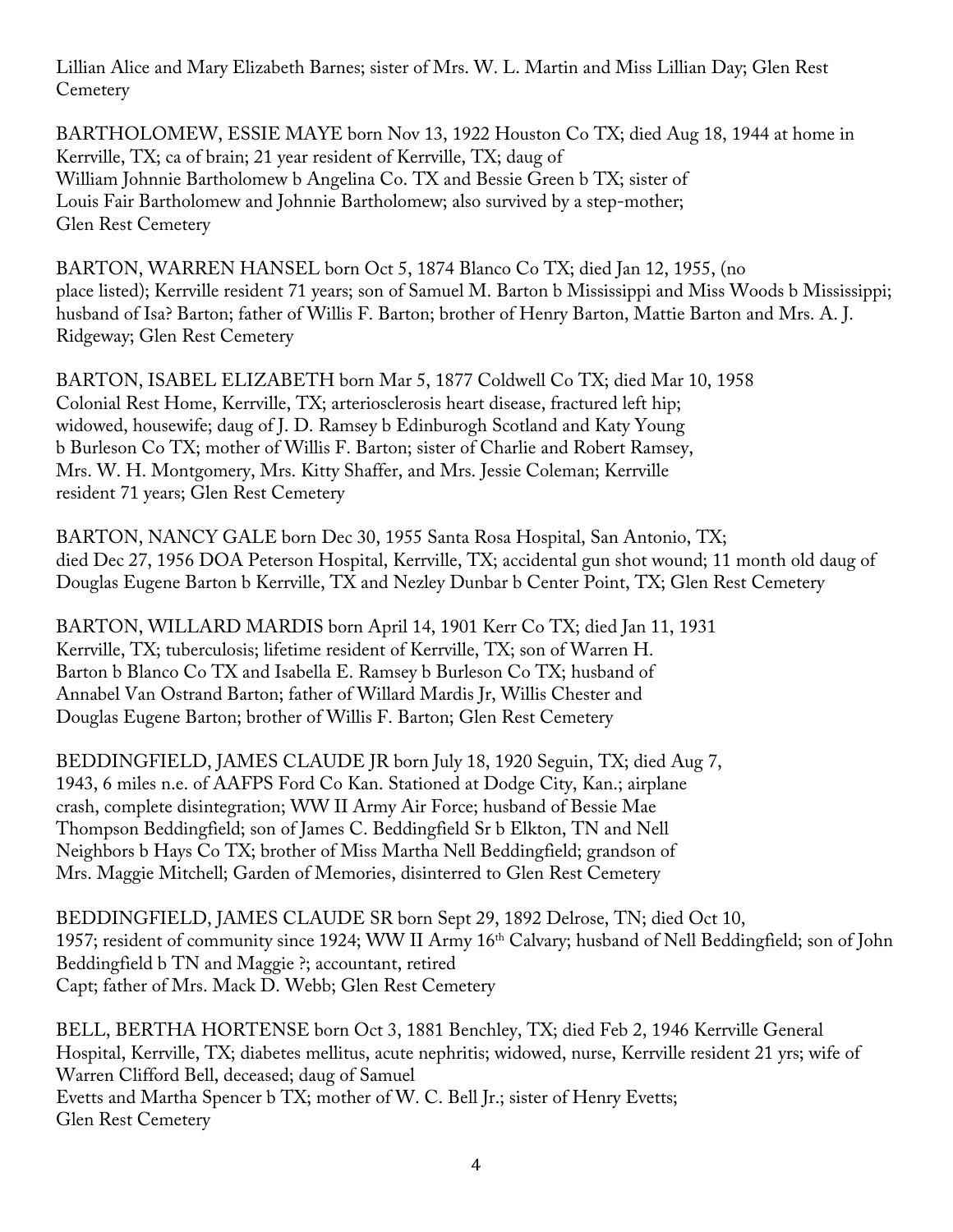BELLOTT, GEORGE WILLARD born May 19, 1915 Milo, Ark; died Aug 18, 1957 Moody Lake at the Moody Ranch, rural Kimble Co; Kerrville resident; married, manager of Schreiner Grocery Store; husband of Charlotte Bellott; son of C. W. Bellott b Ark and Miss? Sawyer; brother of Mrs. Jack Elia; inquest, accidental drowning; Glen Rest Cemetery

BERNARD, MAX JONES (MOSES R. JONES) born Jan 8, 1895 Bowling Green, KY; died July 13, 1949 at home in Kerrville, TX; pulmonary tuberculosis; 26 yr resident of Kerrville, retired employee of public service company, San Antonio, TX; son of Thomas Jones b KY and Theodosia Jones b KY; husband of Millie Bernard; WW I, 1913-1920 4<sup>th</sup> Infantry band; father of Mrs. Loy Bernard Elkins; stepfather of Mrs. Charlotte Dibrell; brother of Joe, Earl and Wilbur Jones, Mrs. Della Haynes and Mrs.Delma Peak; Glen Rest Cemetery

BERNHARD, AUGUST A. born Jan 4, 1887 Tivydale, Gillespie Co TX; died Feb 13, 1947 Kelly Field, San Antonio, Bexar Co TX; lived in San Antonio 20 yrs; husband of Cora Ruff Bernhard; father of Raymond, Charles and Cleveland Bernhard, brother of Mrs. Bertha Sommers, William (Bill), Otto, Albert and Arno Bernhard; Glen Rest Cemetery; (in Mar of 1953 an estimate was given on moving August Bernhard to

Garden of Memories Cemetery, no transaction noted in records)

BIEHLER, ADDIE MAE born Sept 6, 1868 Chambers Co TX; died April 25, 1943 Kerrville General Hospital, Kerrville, TX; cerebral hemorrhage, chronic myocarditis; widow of C.L. Biehler, deceased, 33-year resident of Kerrville; daug of John Kirker; mother of J.W. Biehler, Mrs. L.F. Schirmer, Mrs. Kirk Holdsworth, Ernest Biehler, and Roy Biehler; Glen Rest Cemetery

BIGGE, EDWARD H. born Mar 18, 1906 New Jersey; died Aug 22, 1938 at home in Kerrville, TX; a Kerrville resident for 2 years; pulmonary hemorrhage; son of Frederick Bigge b Germany and Louise Petre b New Jersey; husband of Mrs. Beatrice Bigge; accountant; father of Beatrice and Joan Bigge; brother of Vernon and Herman Bigge, Mrs. Maida Graham and Mrs. Gertrude Rittenhouse; Glen Rest Cemetery; an undated notice to Carey Funeral Home in Jersey City, NJ to obtain permits for disinterred bodied of Edward H. and Betty Jean Bigge, but no follow-up stated

BIGGER, JAMES CARL born May 23, 1863 Beaver Co Pennsylvania; died Mar 4, 1951 Ingram, TX at the home of his nephew; sclerotic heart disease; two-year resident of Ingram; retired lawyer, single; son of Thomas Bigger b PA and Mary Nicholson b

PA; uncle of John C. Bigger; Glen Rest Cemetery; SFH

BIGGER, JOHN CAUGHEY born Nov 10, 1883 Beaver, PA; died Dec 5, 1952 rural Ingram, TX; inquest, suicide at home, gunshot wound; retired engineer, Houston Oil company; 4-year resident of Ingram, TX; son of Ellis Bigger and Della Caughey; husband of Sarah Kennedy Bigger; father of Mrs. Clarence Stewart, John Bradley Bigger, and Mrs. W. C. Jaeger; Glen Rest Cemetery; SFHBIGGER, SAML. K. interring ashes in Glen Rest Cemetery, dated Aug 30 1948

BINGLE, ROY CARTER born Jan 3, 1899 Liberty, TX; died Oct 3, 1953 at home, rural Harper Rd, Kerrville, TX; inquest, natural causes (heart disease); married, retired florist; husband of Mrs. Katharine Bingle (sister of Mrs. Hirth, Tivy High School secretary); son of William C. Bingle and Josephine McKenna; stepson of Mrs. Edith Bingle; brother of Mrs. Isabel Crawford and Mrs. Georgia Edman; Glen Rest Cemetery; disinterment permit, dated Nov 11, 1954 Forest Park Cemetery, Houston, Harris Co TX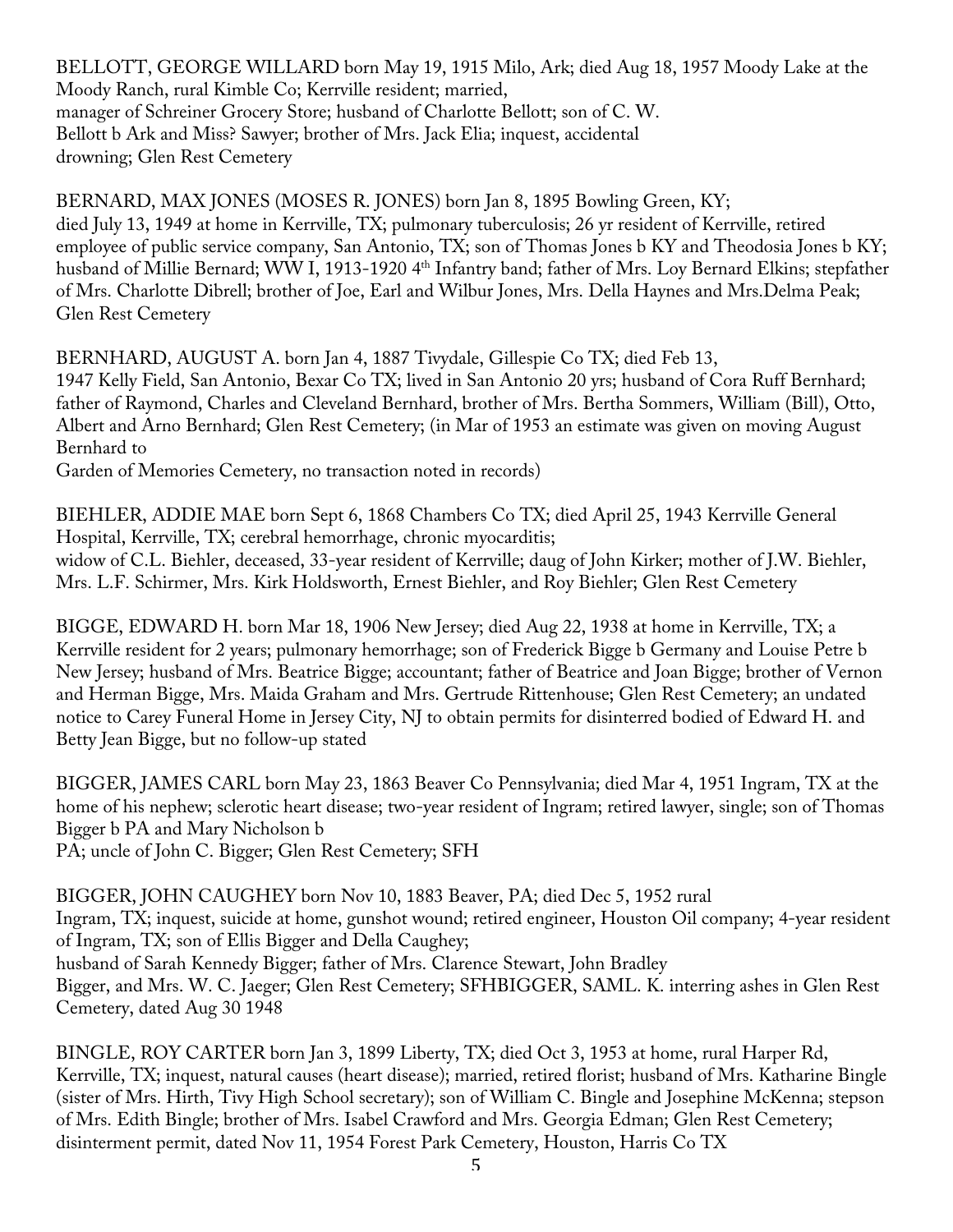BLACK, BARNEY EDWARD born Dec 5, 1923 Goliad, TX; died Aug 24, 1934 at home in Kerrville, TX; scarlet fever; 10-year old son of Howel Junior Black and Blanche Bunch (Mrs. William F. Hughes) b Fannin, TX; grandson of Mrs. Mary L. Bunch; half-brother of Charles Hughes; Glen Rest Cemetery

BOECKMANN, HENRIETTA VIRGINIA born Dec 4, 1886 Kerrville, TX; died Dec 9, 1946 Kerrville General Hospital; resident of Round Mountain, Blanco Co TX; Diabetes Mellitus, hamiplegia; married, housewife; daug of M. L. Jake Lawson and Mary Hope b Kerr Co TX; wife of R. L. Boeckmann; sister of Mrs. Myrtle Ramsey, Mrs. Sadie McGinnis Clarence and Bud Lawson; Glen Rest Cemetery; SFH

BOECKMANN, MARY JAMES born July 18, 1876 Liveoak Co. TX; died Jan 7, 1947 at home in Kerrville, TX; cerebral thrombosis; hypertension, arterio sclerosis; widowed, housewife; daug of Nathan H. James b Grimes Co TX and Mary E. Smith b TX; mother of Mrs. Minnie Mae Harris, and Ernest Boeckmann; sister of Mrs. Maggie Holloman, Frank, Tom, Sam and Henry James; Glen Rest Cemetery; SFH

BOECKMANN, ROBERT LEE born July 11, 1879; died Feb 6, 1957 San Antonio State Hospital; brother of Mrs. Dora Ahlstrom, Edward N. Boeckmann and Albert Boeckmann; Glen Rest Cemetery; SFH

BOECKMANN, WILLIAM born July 1, 1976 Travis Co TX; died April 13, 1944 Central Clinic, San Antonio, Bexar Co TX; pneumonia, diabetes mellitus; rancher, son of Henry Boeckmann b Germany and Emily Dacey; father of Ernest Boeckmann and Mrs. Minnie Mae Harris; married on April 20, 1897 to Miss Mary James; brother of Mrs. Dora Ahlstrom, Albert, Edward, and R.L.Boeckmann; Glen Rest **Cemetery** 

BOEHMER, MINA (Minnie) LOUISE born Nov 1, 1881 St. Louis, MO; died April 17, 1944 Bluebonnet Hotel; pulmonary embolism, coronary heart disease; residents of St. Louis, MO; married to Harry F. Boehmer; daug of Arnold Kartlenbracker; disinterment of Mina Louise Boehmer in July 1945 to Zion Cemetery, St. Louis, MO; (Mr. Boehmer died on Dec 19, 1944 in St. Louis, MO; Glen Rest Cemetery

BOGGS, LUTHER HAMILTON born April 16, 1862 Argus, Indiana; died Feb 15, 1949 Kerrville General Hospital, Kerrville, TX; resident of Kerrville 2 ½ yrs; probable cardiac infarction; retired farmer, married: husband of Mrs. Mary Boggs; son of Lewis B. Boggs b Indiana and Virginia Frazer b Virginia; father of Mrs. A. B. Edson, Mrs. Marjorie Thompson, Harley S. and Lester B. Boggs; Glen Rest Cemetery

BOGGS, MARY B. born Feb 16, 1868 Dysart, Iowa; died Dec 30, 1951 San Antonio State Hospital, San Antonio, Bexar Co TX; chronic myocardial degeneration, pulmonary congestion and hypostasis; resident of Kerrville, TX; widowed; daug of Jay Burrows and Lucinda Walker b New York; mother of Mrs. A. B. Edson, Mrs. Marjorie Thompson, Harley S. and Lester B. Boggs; sister of Mrs. Sarah A. Pierson and Mrs.Wm. Axling; Glen Rest Cemetery

BOWMAN, ALICE born Jan 8, 1853 St. Mary's Parish, LA; died Oct 4, 1941 Kerrville, TX at the home of her daug Mrs. P. J. Domingues (Dr's wife); inanition; widowed; daug of ? Jacobs b LA and Martha Singleton b LA; wife of Ernest Bowman; mother of Mrs. Domingues of Kerrville, Mrs. Bessie Toland of Jeanerette LA, W. F. Bowman of Berwick LA, Mrs. Charlie Provost of New Iberia LA, Bernard Bowman of Jeanerette LA and Mrs.

Kate Stagg of Naburton LA; Glen Rest Cemetery

BRAESICKE, CATHERINE born Sept 20, 1908 McDonna, TX; died May 8, 1937 at home in Kerrville, TX; pulmonary tuberculosis, pulmonary hemorrhage; single, resident for 1 yr, 8 months, nurse; daug of E. E.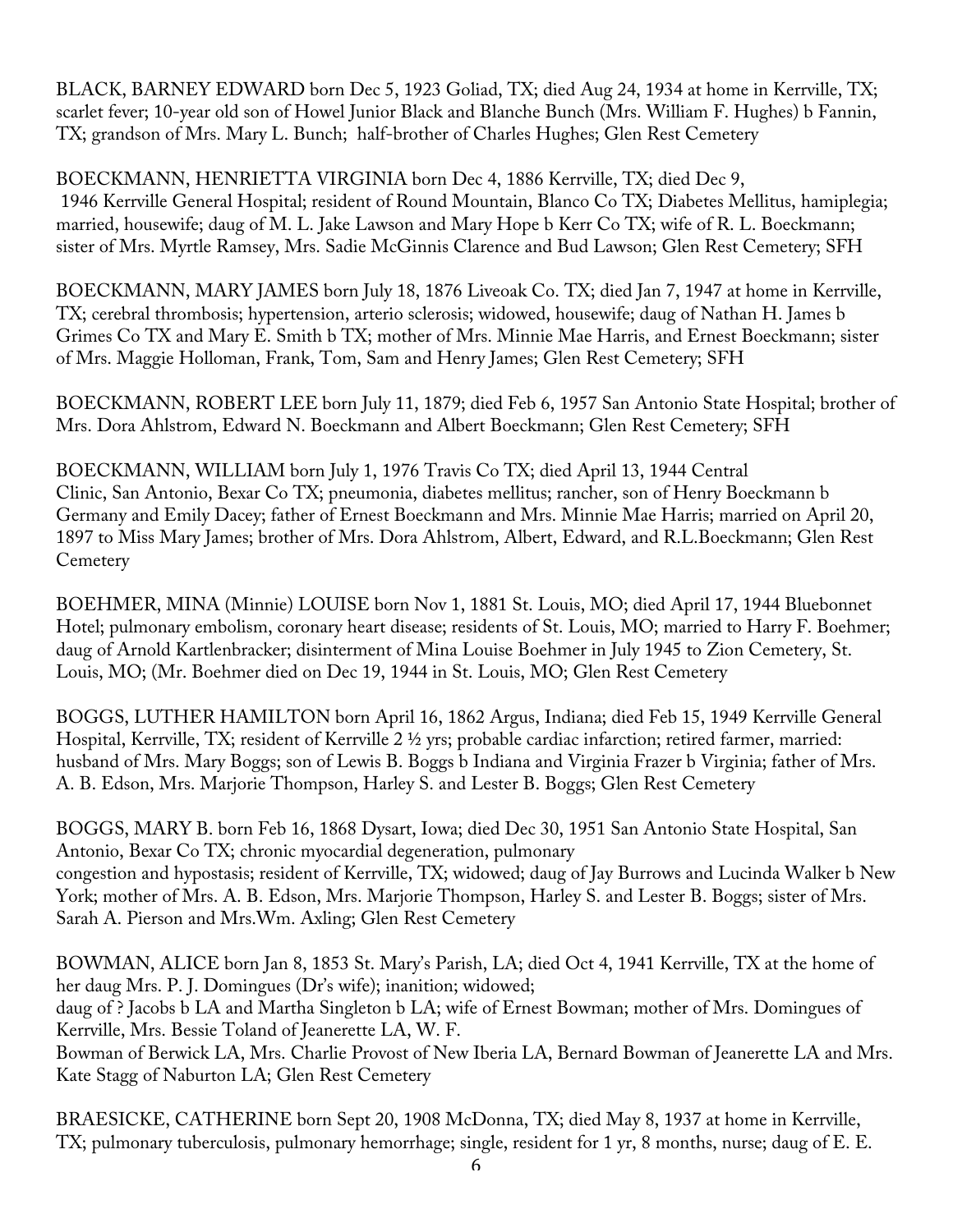Braesicke b San Antonio, TX and Annie Olivia Leckie b McDonna, TX; sister of R. A. Braesicke of Henderson, Carl Braesicke of Hobbs NM and Mrs. Joe Millerof Electra; grand-daug of Mrs. Bertha Braesicke of McDonna; Glen Rest Cemetery

BRADLEY, FENTON MAURICE born Sept 15, 1902 Bradford Co PA; died at home in Kerrville, TX; auto mechanic; son of Herbert Ernest Bradley b PA and Ella Drake b PA; husband of Mrs. Althea Mae Bradley; father of Patricia Ann Bradley, Nancy Lou Bradley, and Carol Jo Bradley all of Kerrville; brother of Clarence Bradley of Athens PA and Raymond Bradley of Tonowanda NY; Glen Rest Cemetery

BRADLEY, OTHELLO KENNETH, Sgt. Born Dec 4, 1917 Hondo, TX; died July 31,1945 Esperito Santos, New Hebrides; WW II deceased, USAF 18049232; married (no mention of name); son of Othello B Bradley b Ozark, Ark. and Pearl Newton b Medina Co TX; brother of Bobbie Bradley of Kerrville, Mrs. T. E. Fullick of Sinton TX, Miss Mildred Bradley of Denver CO, and Mrs. B. J. Morrison of Ventura CA; Glen Rest Cemetery

BRADWELL, DAISY CATHERINE born March 8, 1881 TX; died Mar 24, 1936 Woodlawn Hospital, Dallas TX; pulmonary tuberculosis; former resident of Kerrville, TX, living with her sister in Dallas, single, school teacher, Tivy High graduate; daug of Thomas M. Bradwell b FL and Ellen Bird b FL; sister of Gordon Bradwell of San Antonio and Mrs. Victor E (Lila) Storck of Dallas; Glen Rest **Cemetery** 

BRASHER, CLARENCE E. born Oct 18, 1894 Houston, TX; died Sept 8, 1931 at home in Kerrville, TX; pulmonary tuberculosis, pulmonary hemorrhage; 9 yr resident, married, retired army officer, Air Service Aeronautics, Kelly Field, San Antonio,TX; son of S. C. Brasher and Georgia Swift; husband of Mary Kathleen Robinson Brasher; father of Mary Patricia Brasher; Glen Rest **Cemetery** 

BRASIER, ELLA PHOEBE ANNA born Mar 23, 1885 Morris, Manitoba, Canada; died Aug 6, 1938 at home in Kerrville TX; cerebral hemorrhage, high blood pressure; wife of Frederick M. Brasier, St Peters Episcopal Church minister; daug of John Earl b Canada and Rebecca Humpheys b LA; mother of Mrs. C. F. (Freda) Brown of Austin; sister of Mrs. B. M. Moyer of Ontario Canada, R. H. Earl and John Earl of Manitova Canada; Glen Rest Cemetery

BRASIER, FREDERICK MITCHELL born May 28, 1874 Dunstable, England; died Sept 20, 1953 Austin TX; retired minister of the Episcopal Church, widower of Ella Phoebe Anna Brasier, deceased Aug 7, 1938 in Kerrville; resident of Austin, TX; father of Mrs. C. F. (Freda Frances) Brown; brother of Miss Ada Brasier of Surberton Eng.; Glen Rest Cemetery

BRENT, GEORGE HERBERT born Mar 27, 1856 England; died Oct 25, 1930 St.Vincent's Home San Antonio, TX; senility, pulmonary congestion; married, druggist, resident of Kerrville; son of Chas. Brent b England; Glen Rest Cemetery

BRICE, WILLIAM CORNWALL born Feb11, 1868 Sherman, TX; died Nov 23, 1942 at home in Kerrville, TX; inquest, natural caused; 22 yr resident; married, railroad man, Dixie Theatre picture machine operator; son of William and Mary Gibson b MO; husband of Ora E. Brice; Glen Rest Cemetery

BRIDGES, MITTIE VISTER born Jan 28, 1900 Cullman, Alabama; died Sept 15, 1935 in Kerr Co TX; inquest, automobile crash, Hwy 27 near Center Point, TX; 15 year resident of community, widowed housewife; daug of John L. Bridges b Atlanta, Georgia and Beuna Leverett b Cullman, Alabama; wife of Joe Bridges,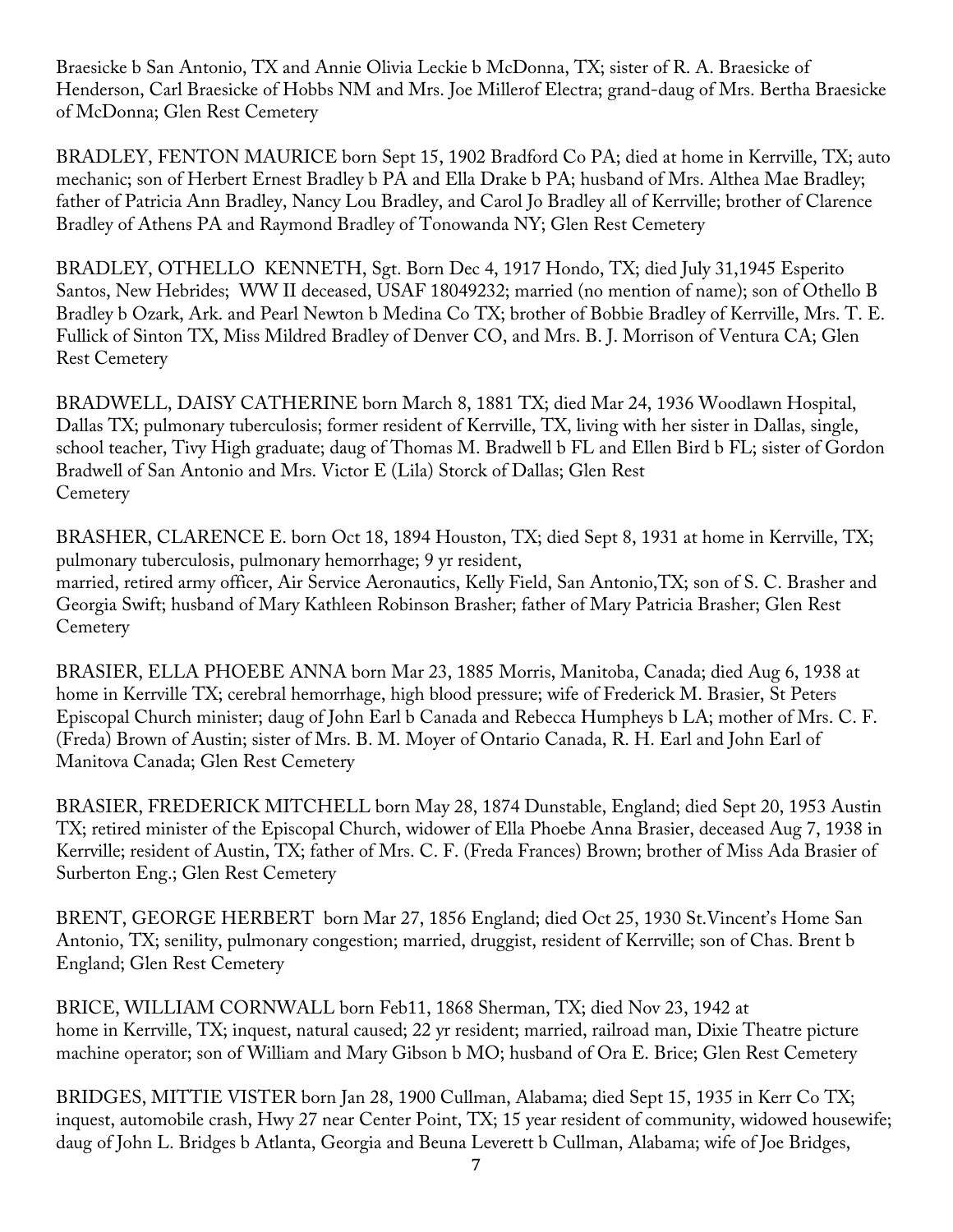deceased; mother of Allen Bridges, Myrtle Louise Bridges and Thomas Edward Bridges all of Kerrville; sister of Guy of Kerrville, Frank of Minnesota, and Chester Bridges of Alabama, Lela Applegarth of Bannertown TN, and Cleo Vangle of San Francisco CA; Glen Rest Cemetery

BROUSSARD, JOSEPH EDWARD born April 14, 1896 Crowley, LA; died July 30, 1934 at home in Kerrville, TX, resident 6 yrs; pulmonary tuberculosis; married, laborer; husband of Aglia Broussard; son of Edward Broussard b Crowley, LA and Julian Duboise b Crowley, LA; father of Ernie Broussard and Dorothy Broussard; brother of Edward of Lake Arthur LA and Aristle Broussard of Stowell TX, Mrs. L. Trahan of Suephen LA and Mrs. C. LeBlanc of Morse LA; Glen Rest Cemetery

BROWN, EDGAR GEORGE born Sept 12, 1891 Kendall Co TX; died Dec 2, 1946 Veterans Administration Hospital, Hines, IL; ca of spinal cord; resident of Kerrville, TX for most of his lifetime, WW I 9/19/17 to 3/24/19 Sgt; son of Tom Brown b Blanco Co TX and Vinnie Wilson McKenezie b Travis Co TX; husband of Mrs. Della J. Brown; father of Stacy Brown (male) and Cecil Brown both of Kerrville; stepson of Frank McKenezie of Kerrville; Glen Rest Cemetery

BROWN, GEORGE born June 15, 1869 Morgan City, LA; died June 16, 1937 Secor Hospital Kerrville, TX; acute appendicitis with abscess, enlarged colon; resident of Kerrville 2 yrs, married, retired clerk; husband of Mrs. Ivy McAnnelly Brown; son of Capt John Brown b New York and Stephanie Celestine Cordier b La Havre France; father of Sterling Brown and Miss Stephanie Brown both of Dallas; brother of Mrs. Mary Wilcox of Houston and John A. Brown of Dallas; Glen Rest Cemetery

BROWN, ROSA MARIE born Oct 3, 1934 Kerrville, TX; died Dec 25, 1934 at home, 1129 North St Kerrville, TX; marasmus; baby girl of Dale Wilson and Rosalie Brown b Kerrville, TX; Glen Rest Cemetery

BUNCH, MARY LOUISE born Jan 10, 1865 Arkansas; died Mar 5, 1944 at home in Kerrville, TX; cirrhosis of the liver; 19 yr resident of community, widowed, housewife; daug of John Owen b TN; wife of L. Bunch, deceased; mother of Mrs. Emma Johnson, Mrs. Blanche Hughes, and Barney Bunch all of Kerrville; Glen Rest Cemetery

BURHANS, BERNARD MORTIMER born ?; died June 27, 1940 Kansas City MO; coronary thrombosis; named but no relationship listed were Mrs. E. G. Zimmerman and Mr. B. J. Burhans; Glen Rest Cemetery, next to wife

BURNETT, JAMES RILEY born Aug 19, 1860 Campbell Co GA; died Aug 26, 1951 at home in Kerrville TX; cystitis, urinary, senility; resident of community 31 years, had lived in Paris Co, Hill Co, Lampasas Co., and Duval Co; married, retired merchant; son of Benjamin Franklin Burnett b Campbell Co GA, killed in Civil War, and Frances Ann Riley b Cambelton GA; husband of Dora Burnett; Glen Rest Cemetery in Kerrville; SFH

BURNETT, LYNN J. (female) born Sept 25, 1876 Huntsville, TX; died Sept 26, 1958 at home in Kerrville, TX; resident of Kerrville 56 yrs; teacher in public school 26 yrs, never married; daug of James R. Burnett and Molly McCollum; sister of Reba Burnett and Judge McCollum Burnett of San Antonio; Glen Rest Cemetery

BURNETT, THOMAS W. born May 14, 1893 Vienna, GA; died July 1, 1946 VA Hospital, Kerrville TX; ca of right lung; moved to Kerr Co in 1924, married, fireman, former constable, WW I Mess Sgt. 10/3/1916 to 6/4/1920; son of John C.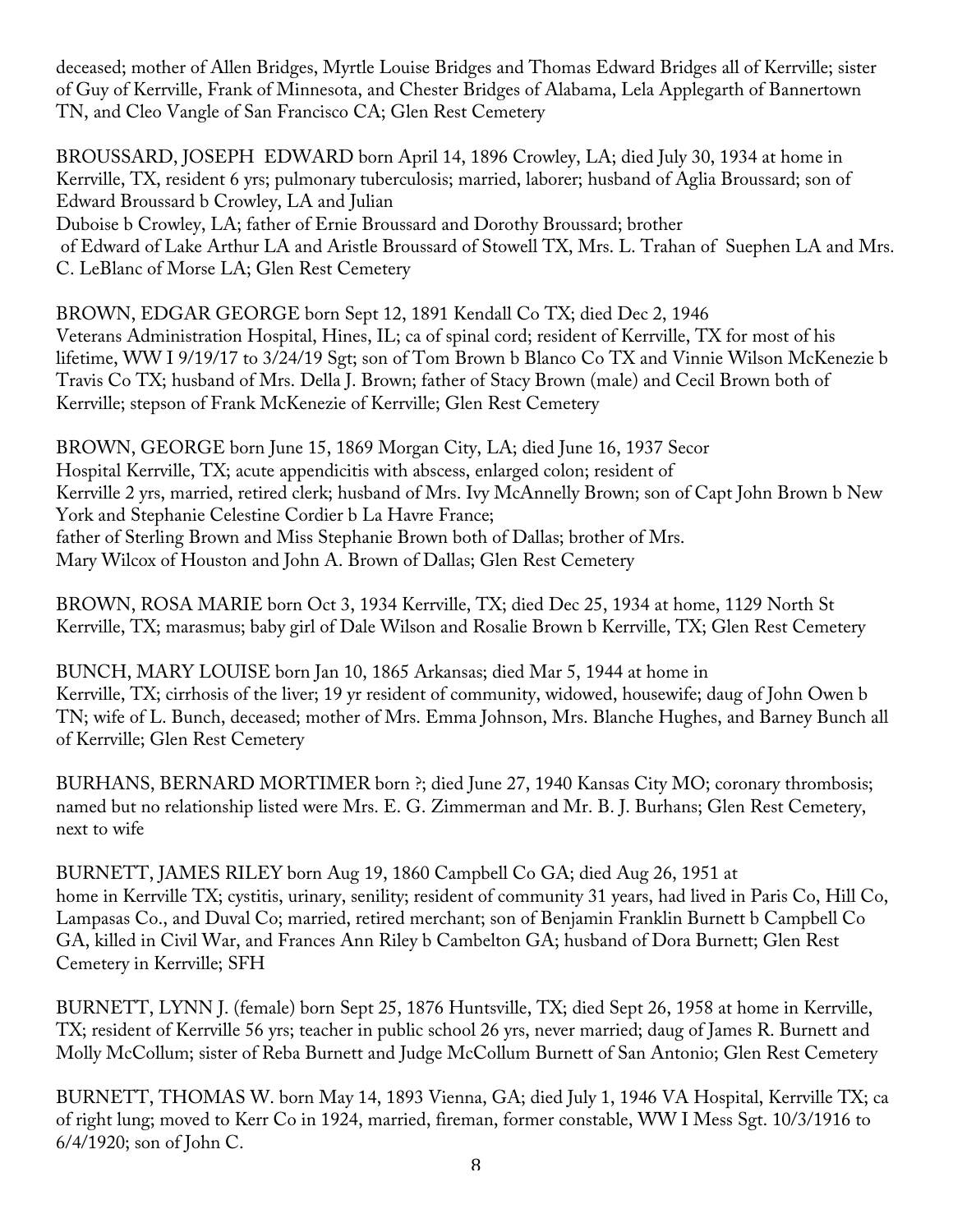Barnett b GA and Dora Mason b GA; husband of Mamie Lee Barnett; father of Elmo Dell Barnett of Baytown, Mrs. Jessie Mae Gafford of Stephenville, Mrs. Tommie Lee Gardner, Mrs. Nina Frances Stevens and Miss Rose Marie Burnett all of Kerrville; brother of Mrs. Linda Lou Hughes, Mrs. Dora Smith, Mrs. Ruby Woods, Mrs. Ada Lane, Mrs. Mamie Larry, Miss Charlie Mae Burnett, Mrs. Viola Faulk, Mrs. Bessie Cape, Mrs. Ruth Anderson, Mrs. Eleanor Thompson, Freeman, John,Wilson, B. G. and Elmer Barnett all of GA; Glen Rest Cemetery

BURTON, ALLIE BOWMAN born Jan 7, 1882 Denmark, TN; died Sept 16, 1946 in his office on Water St.; coronary thrombosis; resident of community 30 yrs., married, insurance agency; son of William Bowman Burton b Denmark, TN and Alice Graves b Brownsville, TN; husband of Mrs. Jeannette S. Burton; father of Miss Margaret Burton of Dallas, A. B. Burton, Jr. of Austin TX and Louis Burton U. S. Navy; brother of Mrs. H. C. Baker of Rio Grande City TX; Glen Rest Cemetery; SFH

BUTCHER, DONA born Dec 20, 1885 Camden, Lewis Co W.VA; died Feb 19, 1955 Peterson Hospital, Kerrville, TX from burns when her clothing ignited when starting a fire in her kitchen stove; resident of community since 1924, never married; daug of A.H. Butcher b W.VA and Blanche Butcher b W.VA; sister of Sallie Butcher deceased 1954; niece of Mrs. Alda Evans of Kerrville; Glen Rest Cemetery; SFH

BUTCHER, SALLIE born Dec 28, 1895 Camden, Lewis Co W.VA; died Aug 29, 1954 at home in Kerrville, TX; gastro intestinal hemorrhage, duodenal ulcer, congenital idiot; never married, invalid, resident of community 30 yrs; daug of F. H. Butcher b W.VA and Blanche Butcher b W.VA; sister of Dona Butcher of Kerrville; niece of Mrs. Alda Evans of Kerrville; Glen Rest Cemetery

BUTT, FLORENCE born Sept 19, 1864 Buena Vista, Miss.; died Mar 4, 1954 at home in Kerrville, TX; cerebral thrombosis, heart disease; resident of Kerrville 49 yrs; widowed, housewife; daug of John Thornton b Mississippi and Mary Susan Kimbrough; wife of Charles Clarence Butt, deceased; mother of Charles, deceased, Eugene Thornton Butt of Kerrville, and Howard Edward Butt of Corpus Christi; Stepmother of Kearney Butt of Kerrville and Stanley Butt of Biloxi, MS; Glen Rest Cemetery

BUTT, GRACE born Sept 9, 1888 Claremore, OK; died Aug 20, 1942 at home in Kerrville, TX; tuberculosis of lymph nodes, pneumonia left lung; resident 33 yrs, married, housewife; daug of Albert b. Gates b Mass. and Addie Lee Doughty b VA; wife of Kearney Butt; mother of Mrs. Michael George and Mrs. Homer Prine of Kerrville, Mrs. West Oehler and Mrs. Walter Meier of San Antonio; sister of C.T Hubble, J.V. Hubble, O.C. Gates all of San Antonio and A.B. Gates of Ardmore OK, Mrs. A.B. Neal and Mrs. Jonnie Carr of San Antonio, Mrs. Joe Leath of Ft. Worth, and Mrs. Gertrude Mottsherd of Detroit, Mich; Glen rest Cemetery

CARL, JOHN ARTHUR WILLIAM born Sept 18, 1891 New Braunfels, TX; died Sept 13, 1942 Robert B. Green Hospital, San Antonio, TX; septicemias, per nephritic, abscess; resident of Kerrville, TX; married and separated, laborer; son of William F. Carl b TX and Emily Teague (now Jackson) b TX; husband of Mrs. Florence Carl; father of James of Kerrville, Marie of Honey Grove, Thelma Mae of Honey Grove, and Pete Carl of Honey Grove and Mrs. Harvey Cupps of San Angelo; stepson of Mr. John Jackson of Kerrville; halfbrother of Mr. Ola Jackson of Kerrville and Mrs. Fred Brown of Hunt; Glen Rest Cemetery

CARNES, WILLIAM CLINTON born Mar 7, 1902 Dublin, TX; died Mar 21, 1936 Kerrville, TX Westland Addition; inquest, suicide by asphyxiation; 13 yr resident of Kerrville, laborer, married, member of the Kerr Co Cowpunchers Band; husband of

Mrs. Etta Ward Carnes; son of John T. Carnes b Macon, GA and Mary Alice Karnes b Belton, TX; father of Gerald and Lenore Carnes both of Kerrville; brother of Collins G. of Kerrville, John M. of Kerrville, Claude K.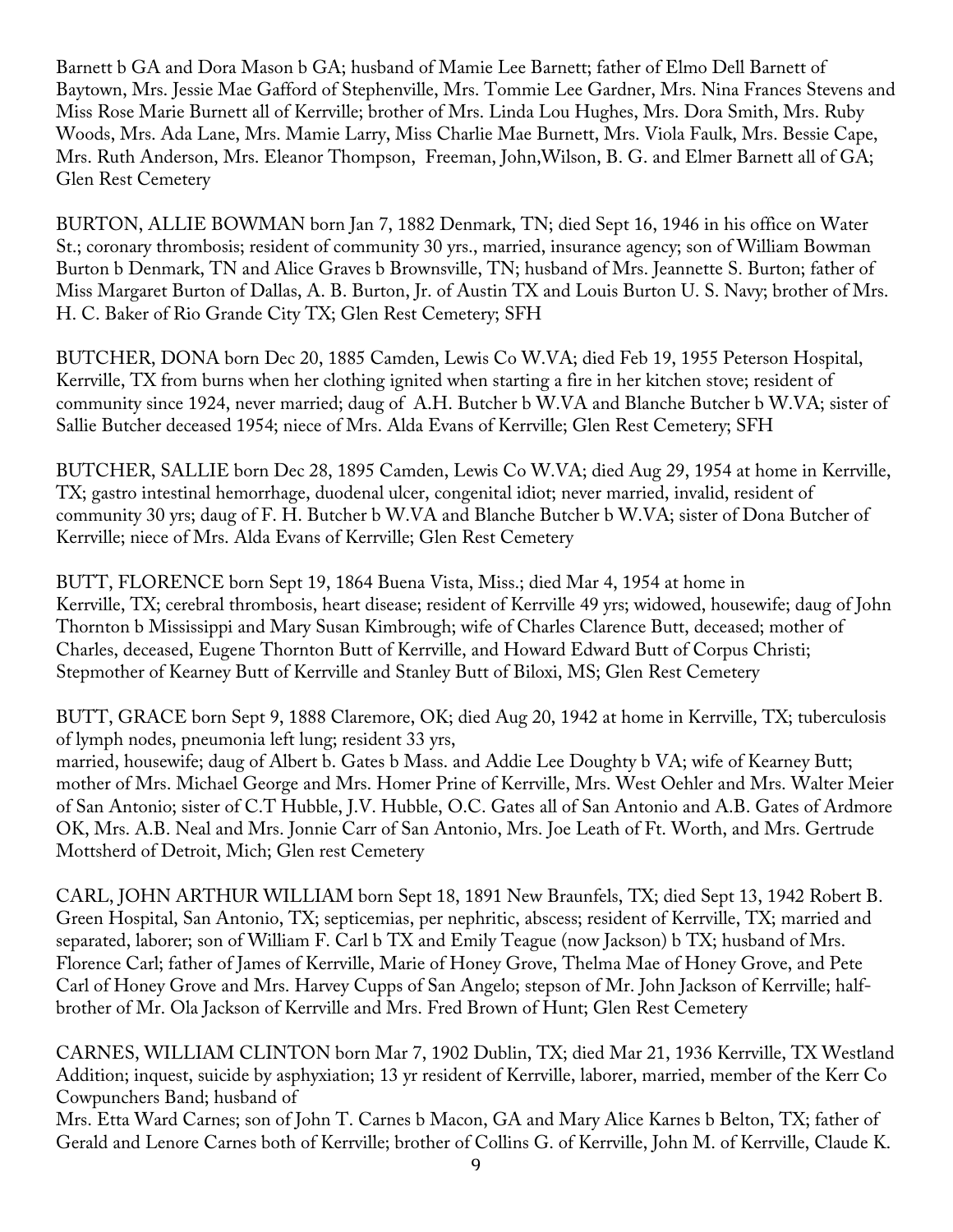of San Antonio, Clay of Kerrville, Ollie of Kerrville, and Tom Carnes of San Antonio, and Mrs. Edward Maxey of Kerrville and Mrs. John F Griffin of Devine, TX; Glen Rest Cemetery

CARPENTER, WHEELER GUNN born July 4, 1876; died May 19, 1929 typhus fever; Disinterment Permit to move body and grave marker from Glen Rest Cemetery to San Antonio, San Fernando Cemetery, dated May 9, 1955, completed May 12, 1955; father of Mrs. Kate May Palmer of San Antonio

CARR, ANNABEL P. born Jan 27, 1910 Kerrville, TX; died Dec 20, 1954 Peterson Memorial Hospital, Kerrville, TX; ca of bones; resident of Kerrville, married, housewife; daug of Walter G. Peterson b Gonzales, TX and Sue Phillips b Paint Pleasant, MO; wife of Zach Carr, Jr.; mother of Zack Carr, III, Walter Peterson Carr and George Robert Carr all of Kerrville; sister of Mrs. J. D. Patton, Carl and Jack Peterson all of Kerrville; Glen Rest Cemetery

CARRAWAY, ALBERT LEE born ? 52 yrs of age; died Jan 9, 1957 Dallas, TX; painter; WW II; named but relationship not listed were Tra of Menard, TX and Archie Carraway of Monroe, LA; Glen Rest Cemetery

CARRAWAY, NANNIE FOWLER born Mar 5, 1869 Waller Co TX; died Feb 6, 1953 Dallas, TX; 4 yr resident of Dallas, TX; widowed; mother of A. L. Carraway of Dallas, Ira Ingram Callaway of Lamesa, TX, and A. S. Carraway of Monroe LA; sister of Mrs. Edith Bauerlein and S. H. Fowler both of Ft. Worth; Glen Rest Cemetery

CARRUTH, EDWARDS B. JR. born Oct 4, 1898 Yoakum TX; died July 21, 1959 Peterson Memorial Hospital, Kerrville TX; ca, primary in left scapula, metstatic to lungs, muscles, subcutaneous tissues; banking, resident of Kerrville, Medina Hwy, married, moved to Kerrville in 1930; son of Edward B. Carruth; husband of Mae Louise Carruth; father of Mrs. Bob Flato of Corpus Christi, TX; Glen Rest Cemetery

CARSON, JESSIE CLAY born and died Jan 3, 1943 Kerrville General Hospital, Kerrville TX; 9-hour-old son of Jessie Carson b Edwards Co TX and Elizabeth Wilson b Kerrville TX; baby born with trachea full of puss, breathing was shallow until death; parents residents of Schreiner Institute, Kerrville, TX; Glen Rest Cemetery

CHANEY, EDNA MAE born Jan 23, 1886 Gillespie Co TX; died Aug 27, 1951 Sunnyside Sanatorium, Kerrville, TX; pulmonary tuberculosis; 37 yr resident of Kerrville, TX 809 Wheless St., widowed, housewife; daug of Jim W. Young b TX and Elizabeth Moore; wife of Richard H. Chaney deceased 1940 (had a confectionery and taxidermy shop); mother of Harold Chaney; sister of Mrs. Eva Rennick of San Antonio, Mrs. H.S. Barton of Buda, Mrs. J.L. Copeland of Frederick OK and Mrs. Fred Sterner of San Saba TX; Glen Rest Cemetery

CHANEY, RICHARD HIRAM born Feb 4, 1882 Bryan, TX; died Aug 4, 1940 Chaney Ranch in Turtle Creek Community, Kerrville, TX; coronary thrombosis; married, merchant, resident of community 27 yrs; son of Frank Chaney b TX and Jeannie Jones b VA, presently of Mt. Home Ark/Dallas; husband of Edna Chaney; father of R. Harold Chaney; brother of Ray and Cecil Chaney both of Dallas, TX and Mrs. Reba Newbourne of Mountain Home, Ark; Glen Rest Cemetery

CHARLIER, JULIAN JEROME born Oct 4, 1852 Alsace-Lorraine France; died May 26, 1931 at home 1019 North St, Kerrville, TX; paralysis, general break down; married, musician and teacher, (first band instructor at Schreiner Institute) 17 yr resident of community; husband of Rosa Lee/Rosalie Charlier; son of John Baptiste Charlier b

France and Katie Gerome/Jerome b France; father of Mrs. Jim Whalen; Glen Rest **Cemetery**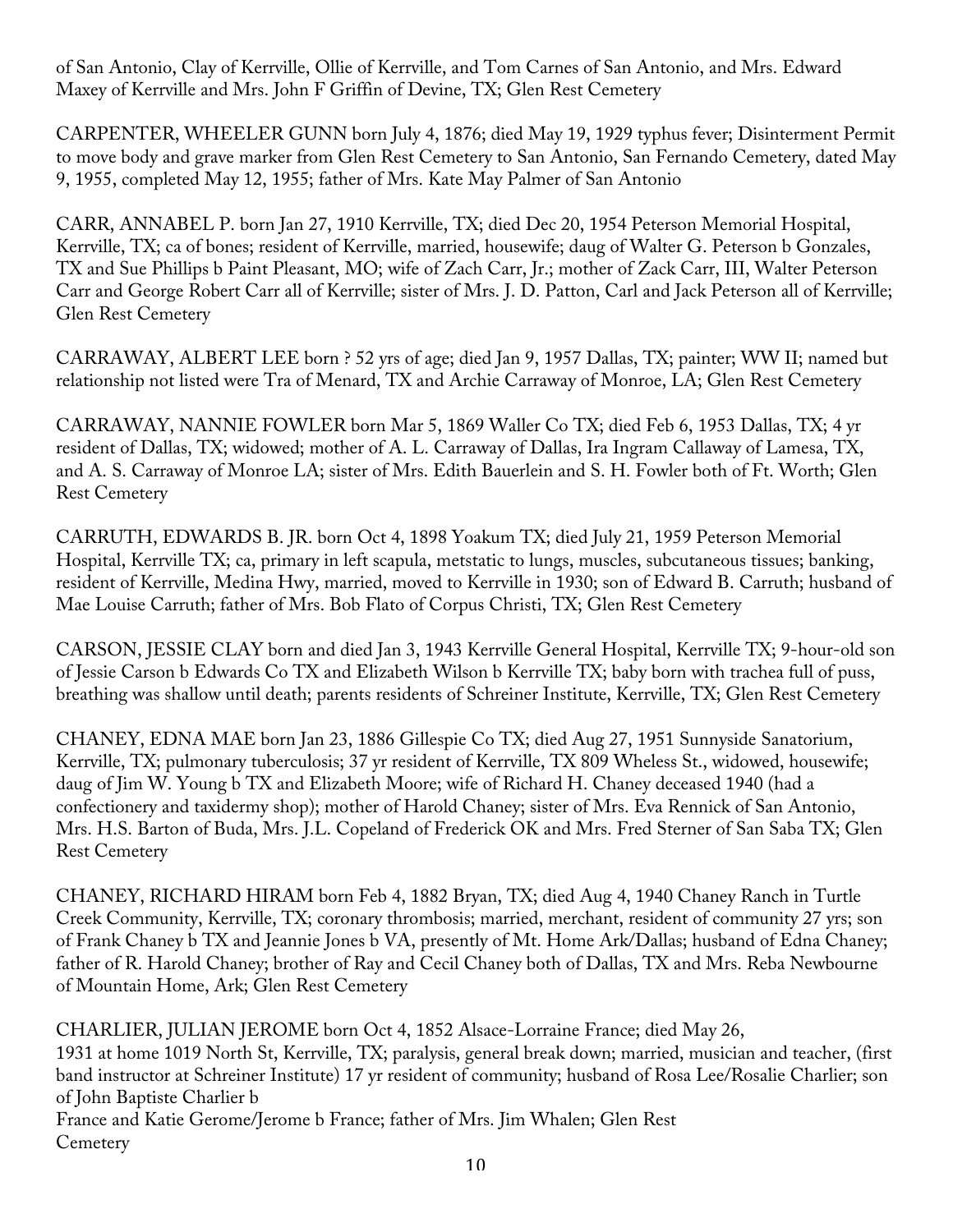CHARLIER, ROSALIE born Oct 31, 1865 Corpus Christi, TX; died May 28, 1942 at home 1021 North St, Kerrville, TX; senility, arteriosclerosis; housewife, widowed, 29 yr resident; daug of Jeane M. Priour b France and Rosalie Bridget Hart b Ireland; wife of J. J. Charlier, deceased; mother of Mrs. Jim Whalen of Kerrville; Glen Rest Cemetery

CHENAULT, JAMES E. born Jan 31, 1930 Palo Pinto, TX; died Aug 17, 1951 near Taeusan, Korea; Korean War deceased; 12/17/1948 to 8/l7/1951 Corp; single, resident of 912 Ross St, Kerrville, TX; son of John Henry Chenault b Erath Co TX and Hazel Cartwright b OK; brother of Pfc. William B. Chenault of Ft Sam Houston TX, Mrs. Lorene Chadwick of Big Lake TX, Mrs. Dora Wallace of Midland, TX, Miss Juanita and Miss Margaret Chenault both of Kerrville, TX; grandson of Mrs. Othea Cartwright of Palo Pinto TX; Glen Rest Cemetery; SFH

CHENAULT, JOHN H. born Jan 1, 1898 Erath Co TX; died July 21, 1959 in VA Hospital Kerrville, TX; retired employee of VA Hospital, Kerrville, TX; home 912 Ross St, resident of community since 1938, married; WW I; husband of Mrs. J. H. (Hazel) Chenault; father of Mrs. Lorene Chadwick of Aztec NM, Mrs. Dora Strickland of Houston, Mrs. Nita Collins of Houston, Miss Margaret Chenault of Kerrville, and Bryan Chenault of Kerrville; brother of Chris Chenault and Jerome Chenault of Lone Camp TX; Glen Rest Cemetery

CHERRY EDMOND WARD born Aug 8, 1893 Tiptonville, TN; died Jan 19, 1957 Peterson Hospital, Kerrville TX; hepatic failure, portal cirrhosis; widowed, cook, resident of Hunt, TX; son of James Cherry b Tiptonville, TN and Lena Fields b Tiptonville, TN; father of Edward A. Cherry of U.S. Army, James F. Cherry of Kerrville; Mrs. Frank Collins of San Antonio and Mrs. M. C. Beck of Corpus Christi,TX; brother of Mrs. C. M. Russell of Boerne TX; Glen Rest Cemetery relationship listed; removal to Century Memorial Park, Shreveport, LA

CHERRY, PATSY RUTH born Mar 27, 1943, 1621 Broadway, Kerrville, TX; died Mar 28, 1943 at home; one-day-old daug of Bernard W. Cherry b TN and Ethel Fletcher b Hamlin TX; umbilical on newborn, hemorrhage; Glen Rest Cemetery

CHILDS, MAVIS born July 31, 1900 Refugio Co TX; died Aug 5, 1953 Memorial Hospital Houston, Harris Co TX; ca of bile ducts; married, housewife, 11 yr resident of Houston, TX, prior living in Kerrville; wife of W. Branch Childs; daug of A.H. Worburton b TX and Imogene Stoner b TX; mother of Mrs. Lucille Roush, Mrs. John A Gibson, both of Houston, Miss Corinne Childs of Tulsa OK, Albert H. Worburton Jr. of San Antonio and Volney Worburton of Victoria; Glen Rest Cemetery

CLAPP, LILLIE BROWN born Oct 10, 1873 Tate's Spring TN; died Sept 9, 1940 in Corpus Christi TX resident of 3 months; prior resident of Harlingen TX for 12 yrs; prior resident of Kerrville for 20 yrs on the Medina Hwy, 2 miles out; housewife, widowed; wife of Rev Clapp deceased 1914, married in 1898; mother of Mrs. Morris Steed of Victoria, Milton B. Clapp and Ruben Clapp both of Corpus Christi TX; sister of J. J. Brown of Petersburg, T.H. Brown of Plainview, Miss Lida Brown of Amarillo and Miss Etta Brown of Petersburg; Glen Rest Cemetery

CLEMENTS, GALE JOY born Aug 30, 1939 Baytown TX; died June 21, 1946 Santa Rosa Hospital San Antonio, TX; surgical shock, lung abscess, chronic sepsis; Kerrville resident about 7 months; 6 yr old daug of William D. Clements b TX and Jonnie Sue Banks b AL; sister of Glenn Anderson Clements of Kerrville; Glen Rest Cemetery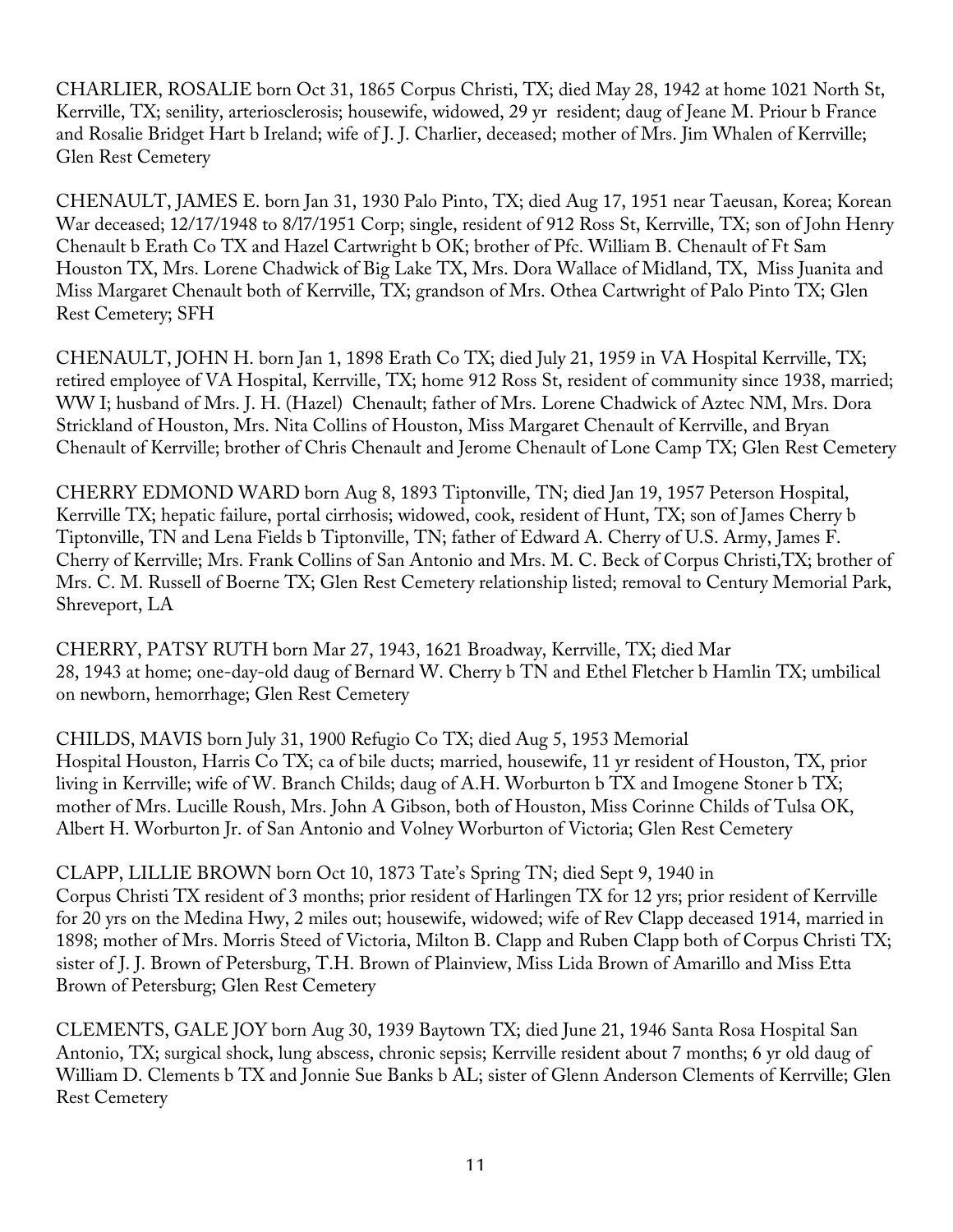CLEMENTS, WILLIAM DAL born Feb 24, 1891 Eastland Co TX; died June 8, 1959 Peterson Memorial Hospital, Kerrville TX; acute myocardial infarction; resident of Kerrville 13 years, 1318 Jefferson St, married real estate dealer, veteran; son of W.Clements and ? Hardin; husband of Johnnie Sue Clements; father of GlenAnderson Clements; brother of Mrs. Maud Daugherty of Lomesa TX, Mrs. N. B Jeans of Stevensville TX, Mrs. Ernest Reed of Carbon TX, F. D. Clements of Coleman TX, S. R. Clements of Snyder TX and B. C. Clements of Carizo Springs TX; Glen Rest Cemetery

COLBATH, JOHN HOUSTON born April 27, 1859 Stonewall, Gillespie Co TX; died Nov 19, 1940 Kerrville TX, at home 4 miles west on Junction Hwy; apoplexy, hypertension; married, farmer & rancher, 53 resident of Kerr Co TX; son of John Colbath b Ark and Martha M. Neal b Ark; husband of Mrs. Virginia Colbath married Oct 9, 1878 in Fredericksburg TX; father of H. R. Colbath of Ingram, Grover Colbath of San Antonio, Roger Colbath of Kerrville and Mrs. James A. (Ola) Peril of Harper; brother of Alfred Colbath of Ingram, and three sisters who live in Grandfield OK; Glen Rest Cemetery

COLBATH, JOYCE B. born Jan 15, 1942 Kerrville TX; died May 26, 1942 at home 1216 Third Street, Kerrville TX; malnutrition; 4 months old daug of Edwin Colbath b Kerrville and Virdie Lee Smith b Fort Worth TX; Glen Rest Cemetery Ingram

COLBATH, LETABELL born June 12, 1926 Holiday TX; died Dec 31, 1935 Spring Branch, Comal Co TX; 4 months resident of Comal Co, prior resident of Ingram; 9 yr old daug of Roger C. Colbath b Ingram TX and Alice May Alderman b Electra TX; sister of Juanita, Dorothy and Robert Colbath; grand-daug of Mr. & Mrs. John Colbath of Ingram and Robert Alderman of Wichita Falls; Glen Rest Cemetery

COLBATH, VIRGINIA A. born Jan 24, 1863 Hays Co TX; died May 10, 1949 at home 4 miles west of Kerrville TX; acute choleceptitis, senility; widowed, housewife; daug of Sam Barton b Mississippi and Sefronia Woods b Mississippi; wife of John Houston Colbath deceased, married Oct 9 1874; H. R. Colbath of Hunt TX, H. G. Colbath of San Antonio, Mrs. Jim Peril of Harper and Roger Colbath of Kerrville; sister of Warren and Henry Barton both of Kerrville, Mrs. Alex Ridgeway and Miss Mattie Barton both of Palo Alto CA; Burial Glen Rest Cemetery

COLE, ASALIE LENORA born July 4, 1903 Lake Charles LA; died Dec 24, 1948 Kerrville General Hospital Kerrville TX; pulmonary tuberculosis; 5 yr resident of Kerrville, 816 Tivy St, married, housewife; daug of C. W. Wagner b Germany and Lenora Lewis b LA; wife of W. S. Cole; mother of Earl H. Col, Irby Cole, and Percy Cole all of Kerrville, TX; sister of R. E. Wagner of San Antonio, Mrs. B. L. Houston of Lake Charles LA, Mrs. A. W. Skiles of Elizabeth LA, and Mrs. Edwin Hebert of Breaux Bridge LA; half-sister of Miss Berta Wagner of Jackson LA and Miss Daisy Wagner of Alexandria LA; Glen Rest Cemetery

COLE, SAMUEL ADONALDSON born Dec 27, 1886 TX; died Apr 17, 1950 VA Hospital, Kerrville TX; pulmonary tuberculosis, far advanced; 11 yr resident in community, married, salesman, resident of 500 Washington St, WW I 9/19/1917 to 6/5/1919; husband of Mrs. Peggy Cole; son of Major E. Cole b SC and Margaret E. Allen b GA; father of Mrs. G. C. Poplin Jr. of Okinawa and Mrs. William Fuhr of Palo Alto CA; brother of Fuller Cole and Tom Cole both of Galveston, James Cole of Lufkin TX, S. B. Cole of Dallas, R. R. Cole of Beaumont, and Mrs. Tom Gober of Nome TX; Glen Rest Cemetery

COLEMAN, WALTER CHARLES born Mar 28, 1880 TX; died Dec 20, 1954 at home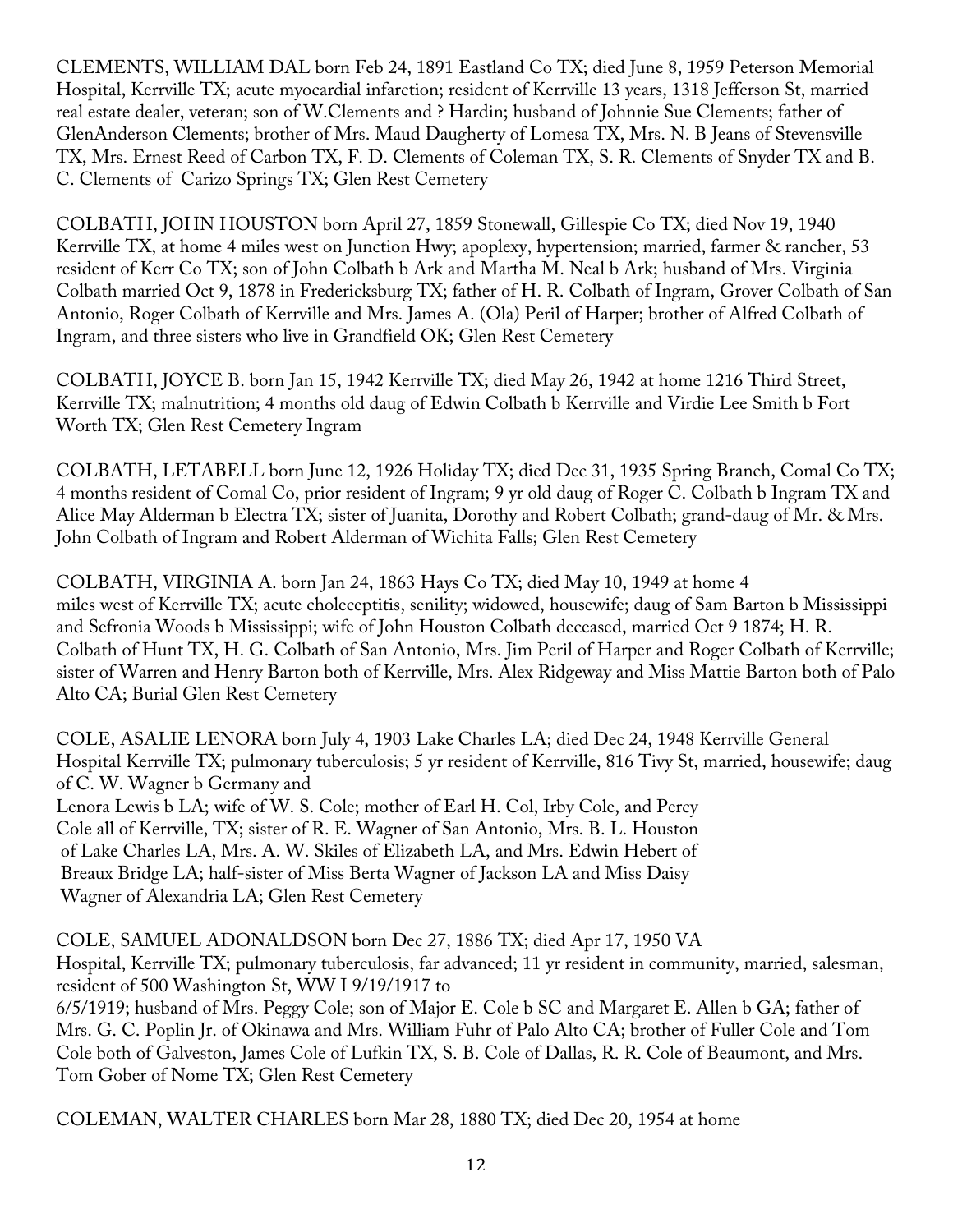713 College, Kerrville TX; hypertension cardiac disease, coronary occlusion; lifetime resident of community, many years living at the intersection of Medina Hwy and Bandera Rd, rancher, stock farmer, retired 10 yrs, married; husband of Mrs. Lee Coleman; son of ? Coleman and Adeline Tatum; brother of Mrs. J. R. Trussell of Kingsville TX; Glen Rest Cemetery

COMPARETTE, DALE H. SR born Sept 26, 1871 Neuville, OH; died Aug 3, 1952 at home 1001 Jefferson St. Kerrville TX; heart disease, complete heart block; married, resident 57 yrs, general manager of telephone company; son of Alex Comparette b Ft Wayne Indiana and Mary Jane Forder b Hicksville, Ohio; husband of Mrs. Beatrice Comparette; father of D. H. Comparette Jr.; brother of Mrs. Ella Keeran of Ft Wayne IN; Glen Rest Cemetery

COOK, ANNIE AGNES born Feb 7, 1867 Johnson Co MO; died Jan 5, 1944 Kerrville General Hospital, Kerrville; chronic bronchitis, pneumonia, asthma; widowed, housewife, resident almost 3 yrs 1401 Park St Kerrville; wife of Joseph Cook deceased; daug of Flemmin Molloy and Hannah Crowley; mother of Mrs. Charles (Helen) Heide, Mrs. Lee (Hazel) Fox and Harry Cook all of Kerrville; sister of Mrs. Margaret Hagenlocher of Temple and J. W. Molloy of St Joseph MO; Glen Rest Cemetery Kerrville, TX

COOK, JOSEPH born June 4, 1873 Canada; died Jan 12, 1942 at home 1401 Park St, Kerrville TX; coronary sclerosis of heart vessels; resident 10 months, married, retired architect; son of Thomas Cook and Charity Miller; husband of Mrs. Anna Cook; father of Mrs. Hazel Jelley , Mrs. Helen Heide and Harry Cook all of Kerrville; brother of Mrs. Cora Martin of Hamilton MO, David and Cornelius Cook of Michigan, George Cook of St Joseph MO and Fred Cook of Kingston MO; Glen Rest Cemetery

COTTON, EMMA LOU//LOU EMMA born Aug 30, 1863 Travis Co TX; died Jan 29, 1947 Austin, Travis Co TX 612 East 3rd St; injury, pneumonia; resident of Austin 12 yrs, married, retired; wife of J. A. Cotton deceased; daug of Mr.? Shelton and Nancy Peoples; mother of Mrs. Callie Edwards of Austin, Richard Cotton of Kerrville and J. Cotton of Moran; sister of Mrs. Catherine Walker of Austin; Glen Rest Cemetery

COUCH, FREDERICK LEON COUCH born Nov 14, 1945 Kerrville TX; died Feb 22, 1946 Kerrville TX 411 Everett St; some acute infection, probably entero-colities; 3 months old son of Leon Alexander Couch b Ft. Smith AR and Cecelia M. Thelen b

Wis: grandson of Mrs. C. E. Couch of Kerrville and Nic M. Thelen of Saukville Wis; Glen Rest Cemetery

COVERT BERTHA MONETTE stillborn June 7, 1935 Kerrville TX 716 Sidney Baker; daug of Henry Covert b Kerrville TX and Hazel Harlin b OK; Glen Rest Cem

COVERT, CLARENCE CHARLES born June 22, 1871 Toronto, Canada; died Jan 25, 1954 Kerrville TX, 1501 Main St.; cerbro vascular accident, hypertensive, heart disease, tuberculosis; 48 yr resident of Kerrville, widowed, retired dairyman; husband of Daisy Eliza Davidson Covert married Mar 12, 1901 Marshall, IL died April 10, 1950; father of Mrs. B. F. Baker of San Antonio, Mrs. H. C. Gulledge of Del Rio, Mrs. Bill Fink of Chickasha OK, Oscar, Henry and Charles Covert all of Kerrville; Glen Rest Cemetery

COVERT, DAISY ELIZA born Jan 12, 1881 Newman, IL; died April 10, 1950 at home Kerrville, 1501 Main St; cerebral thrombosis, myocardial infarction, hydras of gall bladder; 45 yr resident, married, housewife; daug of Harvey G. Davison and Fedila

Jane Taylor; wife of C. C. Covert; mother of Mrs. Clara Baker of San Antonio, Mrs.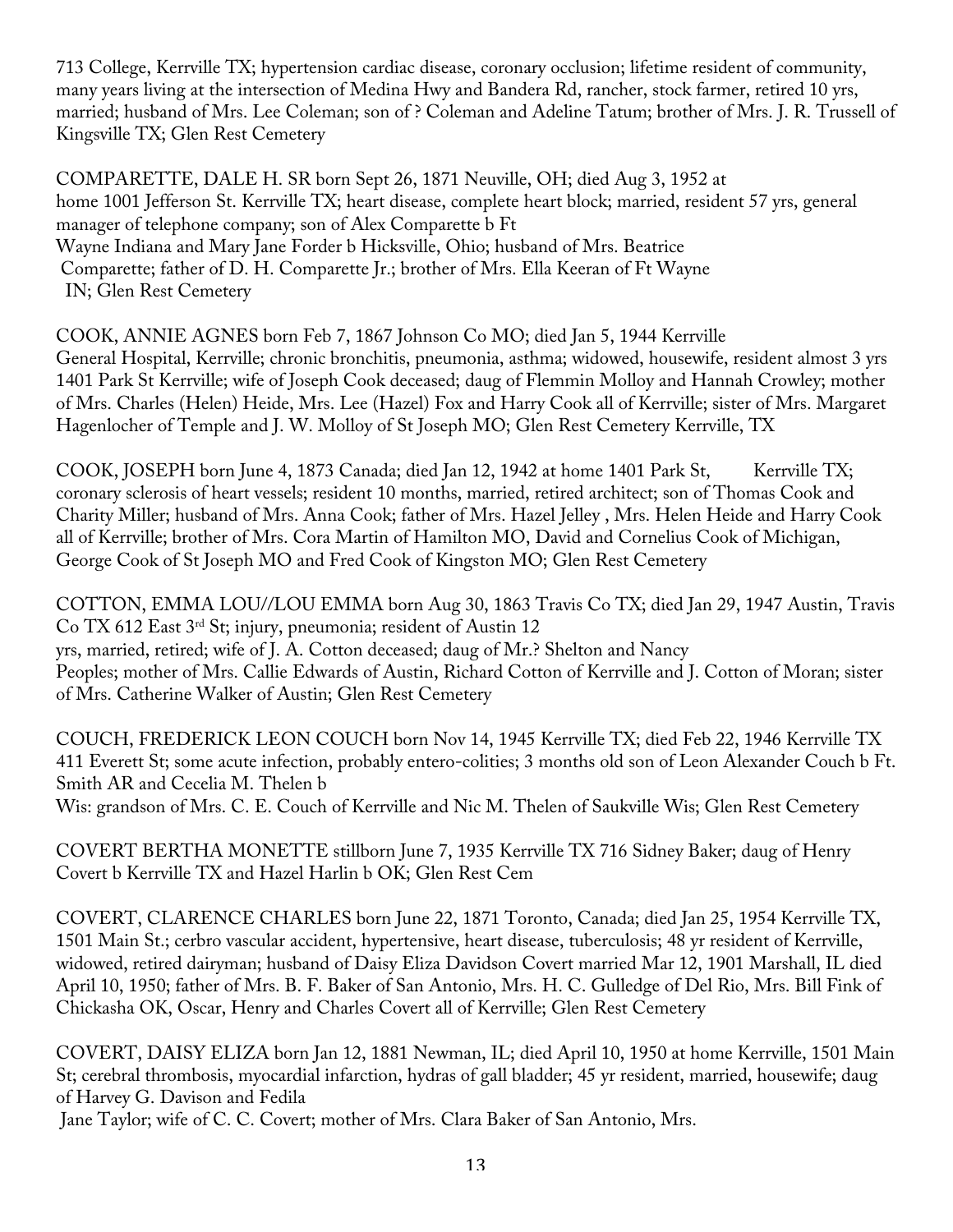Eva Gulledge of Del Rio, Mrs. Ruth Fink of Abilene, Oscar, Henry, and Charles Covert of Kerrville; sister of Vaulter Davison of Homer IL and Mrs. Bertha Callaway of Paris IL; Glen Rest Cemetery

COWAN, VELMA W. born May 27, 1911 Ballinger, TX; died June 25, 1955 at home in Highland Addition of Kerrville; ca of right breast; resident 3 yrs, married, housewife; daug of Walter Wilmeth of Cook Co TX and Miss. Lollie Thompson b Gainsville TX; wife of Mayral W Cowan; mother of David Cowan and Janice Cowan both of Kerrville; sister of Marvin Wilmeth of Arriba CO; Glen Rest Cemetery

COX, MATTIE B. born Oct 1, 1872 Rockport TX; died May 8, 1948 Georgetown Hospital & Clinic, Georgetown, Williamson Co TX; fell and hit head, accident, brain hemorrhage; resident of Round Rock TX, widowed, housewife; daug of David Belcher b AR and Josephine Grewse b AR; wife of James G. Cox deceased; mother of Mrs. Harold Richards and Miss Cornelia E. Cox both of Round Rock TX and James G. Cox of Kerrville, TX; Glen Rest Cemetery, Friedrich Funeral Home of Georgetown

CRAVENS, GEORGE F. born Dec 15, 1909 Aransas Pass, TX; died Sept 13, 1936 near Ballinger TX; accidental drowning in Colorado River; resident of 805 Eighth St Ballinger TX, prior resident of Kerr Co, 1927 Tivy HS grad, bookkeeper, married; husband of Mrs. May Cravens; son of Tom Cravens b IL (now of Kerrville) and May Bruce; father of George F. Gravens Jr.; brother of Tom Gravens Jr. of Houston, Bruce Gravens of New York City, Mrs. Esther Schwartz of San Antonio, Virginia Cravens of Kerrville, and Mrs. Dan Ernest of New Orleans LA; Glen Rest Cem;

CRAVENS, THOMAS EDWARD born Mar 20, 1872 Eldorado, IL; died May 11, 1954 Peterson Memorial Hospital Kerrville; myocardial infarction, arteriosclerotic heart disease; moved to Kerrville in 1924, Kerr Hotel presently for 5 yrs, widowed, retired engineer at Power House at VA Hospital; parents unknown, husband of Mrs. May Bruce Cravens deceased; father of Mrs. Vernon W. (Esther) Appleby of Corpus Christi, Mrs. C. M. Cain and Mrs. W. C. Daye both of Tucker GA; brother of George Cravens of Mississippi; Glen Rest **Cemetery** 

CRUTCHER, ARLEIGH V.DEBS born Oct 18, 1910 Cement OK; died Dec 25, 1946 at home of sister, 420 G. Street Kerrville, TX; 2 ½ months resident, married, employee of Park Dept of Houston TX; son of Virgil D. Crutcher b Middleton MO and Myrtle Eggleston b Iowa; husband of Mrs. Ingeborg K. Crutcher presently of Pasadena; brother of Mrs. Ivy Poirer of Kerrville, Mrs. Daisy Thompson of Houston, Mrs. Gladiola Hoffman of San Francisco CA and Mrs. Vera Weybrew of San Jose CA; Glen Rest Cemetery

CUNNINGHAM, LOUIS OWEN born June 25, 1880 Lee Co TX; died Jan 26, 1952 Peterson Memorial Hospital Kerrville, TX; cerebral hemorrhage, hypertension; 12 yr resident of 100 Travis St, Kerrville, married, retired Presbyterian minister; son of William Wilson Cunningham b TX and Ella Owen b LA; husband of Mrs. Rose Cunningham; father of Mrs. N. P. Evans of Dallas TX, Charles L. Cunningham and Robert A. Cunningham both of Houston, Jerome Cunningham of El Paso and Mrs. Charles L. Leinweber of College Station TX; brother of Dr. T. M. Cunningham of Denton TX, Mrs. Charles Donnell of Graham TX, H. W. Cunningham of Dallas, W. O Cunningham of Ft. Worth, Mrs. T. C. Howell of Turbeville VA, Mrs. K. L. Armstrong of Columbia MO and Dr. C. L. Cunningham of El Paso; Glen Rest Cemetery

DANIEL, FLOYD born Sept 24, 1889 Clarendon TX; died June 17, 1944 at home 142 Lemos St Kerrville TX; inquest, natural causes; one yr resident, previously lived in Corpus Christi and Bandera TX; married, city policeman; son of Matthew Daniel b AL and Fannie Searcy b AL; husband of Mrs. Agnes Daniel; father of Mrs. C. F. (Nettie) Gibbens of Three Rivers, Mrs. Clark Kenedy of Kerrville and Mrs. W. W. (Bill) Starling Corpus Christi; brother of Frank Daniel of Corpus Christi; Glen Rest Cemetery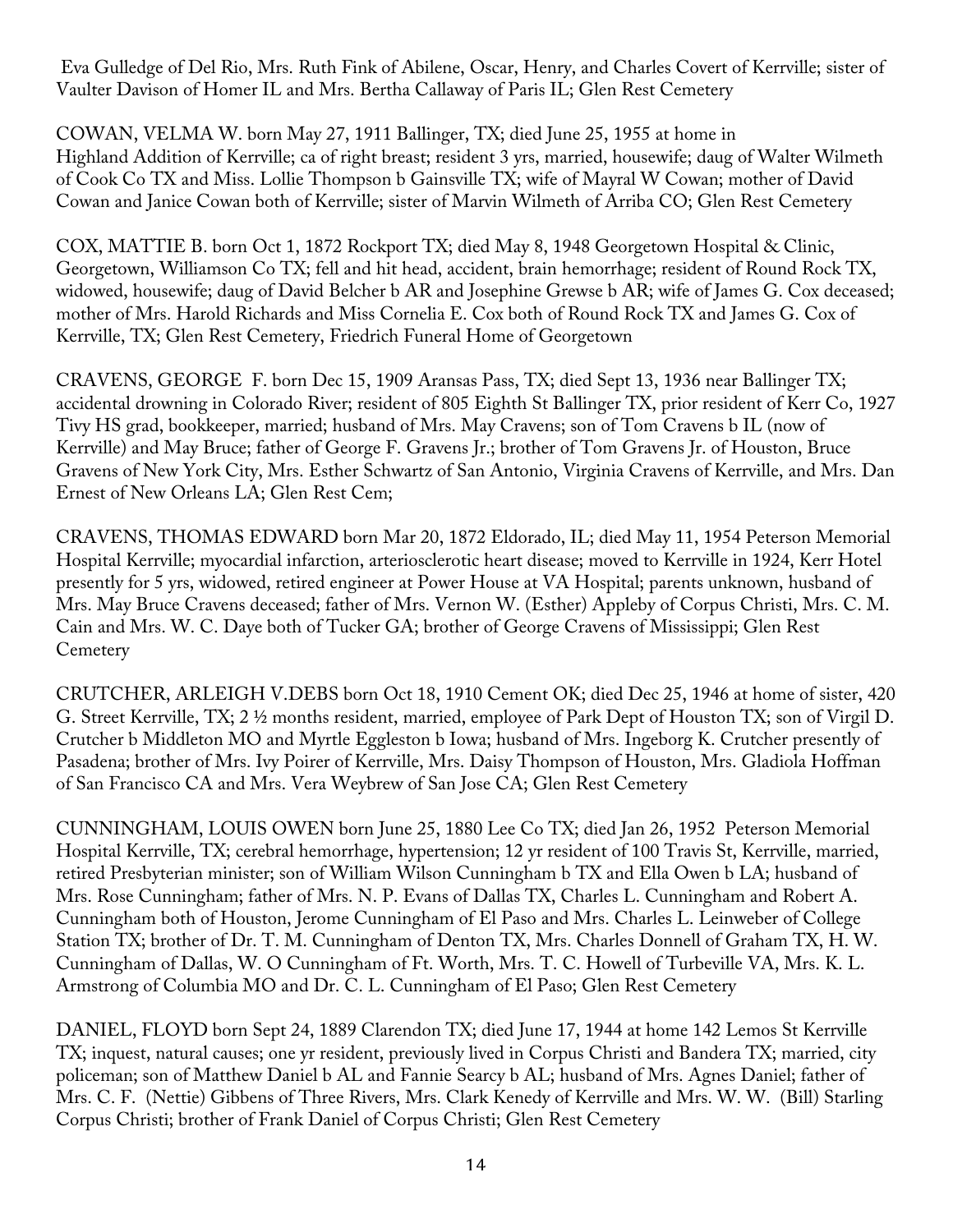DAVIS, BURDETT SHEPPARD (female) born Feb 28, 1867 Cairo IL; died April 7, 1946 at home 1621 Main St, Kerrville TX; arteriosclerosis, cerebral thrombosis with hemiplegia; resident of community 16 yrs. (Kerrville 4 yrs, previously Boerne TX), widowed, housewife; daug of John Newbold Shephard b New York and Elizabeth Macallum b Verness Scotland; mother of Jack C. Davis; sister of Mrs. Jessie S. Campbell of Kerrville; Glen Rest Cemetery

DAVIS, JOHN CHELTEN (JACK) born Mar 2, 1906 Boerne, TX; died July 20, 1948 at home 1621 Main St Kerrville; inquest, suicide by gunshot wound; resident of 20 yrs, married, hotel clerk; son of John Chelten Davis b PA and Burdett Shephard b Cairo IL; husband of Mrs. Julia Evelyn Davis; father of John C. Davis III; halfbrother of Paul Davis of New York; Glen Rest Cemetery

DAVIS, LEWIS THOMAS JR. born July 6, 1918 San Antonio TX; died Feb 17, 1945 Meridian, Lauderdale Co Mississippi; moved to Kerrville when a few weeks old; WW II aviator, enlistment 3/3/1942 to present, 2nd Lt; married Oct 13, 1941 at Gilmer; son of L. T. Davis Sr. b Temple GA and Esther Cartwright b Temple GA; husband of Mary Ruth Buise Davis; grandson of Mrs. J. W. Davis of Temple GA and Mrs. A. S. Cartwright of Bremen GA; Glen Rest Cemetery

DAVIS, MINNIE born July 7, 1866 North Dakota; died July 30, 1951 Peterson Memorial Hospital; arterio sclerotic heart disease, hypertension, fracture left hip; resident of 319 Tivy St. Kerrville for 9 yrs; 28 yr resident of Kerr Co; single; daug of Vallier; no immediate survivors; Potters field of Glen Rest Cemetery

DAVIS, NELSON born Sept 7, 1888 Hillsboro TX; died Mar 3, 1957 516 Lytle St Kerrville TX; coronary thrombosis, arteriosclerosis heart disease; 37 yr resident, married, retired tailor; son of H. T. Davis and Emily J. b Dallas TX; husband of Martha Davis; father of Mrs. Pierce Fletcher, Mrs. John A. Stephens, Mrs. Charles M. McCaleb and Mrs. Charlene Bayne all of Kerrville, TX; brother of Frank Davis of Brownwood; halfbrother of Charles Durrin of Kerrville, TX; Glen Rest Cemetery

DAVIS, RICHARD REEDER born Oct 12, 1890 Kerrville, TX; died Jan 16, 1933 Kerrville TX; Brights' disease, influenza; 42 yr resident; single; carpenter; son of John Howard Davis b KY and ? Reeder b KY; son of Myal Estelle James, brother of Mrs. Estelle Wharton, and Stewart Davis of Kerrville, and Howard Davis of San Antonio; (two other sisters, Mrs. Annie Godwin of Port Arthur and Mrs. B. B. Lowrance of Kerrville are deceased) Glen Rest Cemetery

DAWSON, MARTHA born July 17, 1872 Salem Ohio; died July 30, 1942 Dunbar's Trailer Camp Kerrville TX; right ventricular failure with pulmonary edena hypertension; resident 9 months, prior resident of St. Cloud Florida; married; housewife; parents not listed; wife of John E. Dawson; Glen Rest Cemetery

DEERING, CHARLES ALBERT born Sept 10, 1885 Walla Walla, WA; died Sept 11, 1956 at Guadalupe Haven, Kerrville TX; cerebro vascular accident, arteriosclerosis, chronic bronchitis; resident of 821 Ford St. Kerrville; resident of community since 1905; never married, teacher and grocery man, retired; son of John T. Deering b Joplin MO and Mary S. Mitchell b Forrest Grove OR; brother of John Deering of Ft Worth, Wilber Deering and Miss Mable Deering both of Kerrville, Perry Deering of Baytown, Harvey Deering of San Antonio, Elmer Deering of Silver Springs MD and Mrs. Lee Foster of Belle Plain Kansas; Glen Rest Cemetery: SFH

DEERING, LAWRENCE RAY born Aug 6, 1924 Pleasanton TX; died Jan 2, 1948 at home 1025 North St Kerrville; pulmonary tuberculosis; 12 yr resident; married; wholesale produce; son of Wilbur H. Deering b Walla Walla, WA, now of Kerrville and Willie Jenkins, now Snyder of Lytle TX b Union MS; husband of Mrs.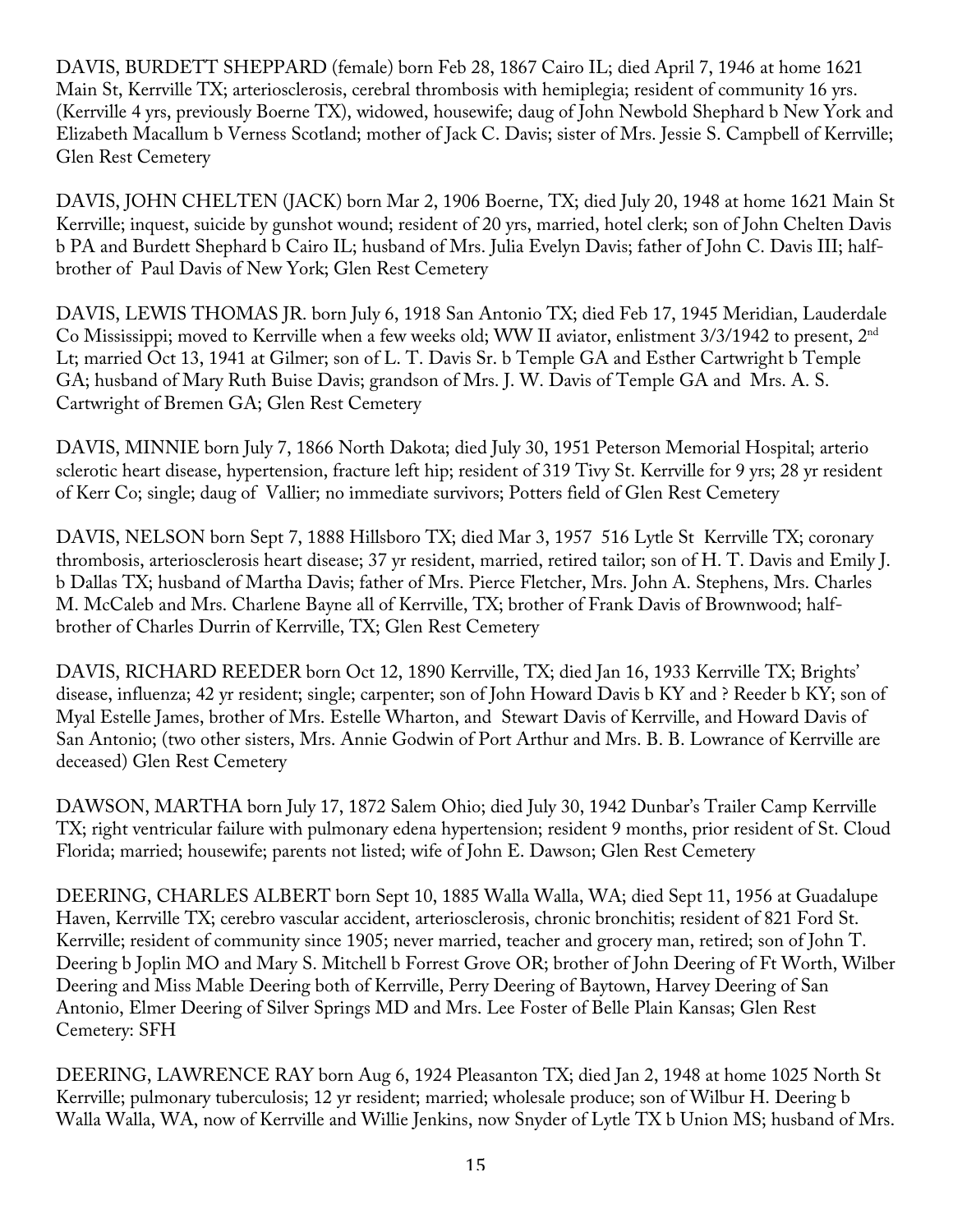Ruth Deering; half-brother of Billy Carroll Snyder of Lytle; grandson of Mrs. Mary Deering of Kerrville; Glen Rest Cemetery; SFH

DEERING MARY SIDNEY born Oct 13, 1857 Forest Grove OR; died Jan 19, 1951 at home 1120 Third St Kerrville TX; cerebral hemorrhage, arteroscholoris, senility; resident of 45 yrs moving here in 1905, prior resident of GA; widowed; housewife; daug of John Mitchell b KY and Lenore King b MO; wife of John T. Deering deceased; mother of Mrs. Lee Foster of Bell Plain Kansas, Miss Mabel Deering, Charles Deering, Wilbur Deering all of Kerrville, and John Deering of Ft Worth,Perry Deering of Baytown, Harvey Deering of San Antonio and Elmer Deering of Beaumont; Glen Rest Cemetery

DELANEY JAMES JOSEPH born April 6, 1879 TN; died June 28, 1959 at the home of a friend 952 Myrta St. Lives on Country Club Dr. Kerrville TX; myocardial infraction; resident 39 yrs, since 1920; retired college professor; widowed; son of H. H. Delaney and Sarah King; husband of Stella Delaney deceased; father of Mrs. J. P. Sloss of Gunnison CO, and Joe C. Delaney of Houston TX; brother of Ernie Delaney of Lynchburg VA, Tom C. Delaney of Mobile AL, and William H. Delaney of Dechert TN; Glen Rest Cemetery

DELANEY, STELLA VINEYARD born Aug 28, 1880 Hillsboro TX; died Sept 9, 1955 Peterson Memorial Hospital, Kerrville TX; shock following surgery; married, resident of Community since 1922; County Club Drive Kerrville; housewife; daug of E.M. Vineyard b LA and Mary McCarrale b LA; wife of J. J. Delaney; mother of Mrs. James P. Sloss of Denver CO and Joe C. Delaney of Houston; sister of Mrs. W. W. Shepherd of Kerrville; Glen Rest Cemetery

DELRAI, JACK DELQUIST born June 24, 1890 Canada; died April 4, 1958 at home 1604 Broadway, Kerrville TX; resident of community 8 yrs; divorced; no record of parents; named but no relationship listed was Mrs. Leta B.Gregory of San Antonio, TX and Mr. & Mrs. M. R. Bryant of San Antonio; Glen Rest Cemetery

DeMASTERS, MILTON ODELL born Sept 10, 1903 Cranell, Kaufman Co TX; died July 10, 1938 at home 428 Washington St Kerrville TX; cerebral embolism, septis endocarditic; resident of 6 months coming from a 4 yr stay in Brownsville, prior Menard and Kerrville resident; married; cashier at C. C. Butt Piggly Wiggly in Brownsville; husband of Mrs. Ruby Inez Butt DeMasters married June 2, 1934; son of F. J. DeMasters b Faufman Co TX and Roxie Webb b Kaufman Co TX; father of Janice Inez; brother of L. M. DeMasters, A. A. DeMasters, Mrs. Wilby Garrett of Raymondville, Mrs. Alex Werner of Legion and Mrs. Chester Eckstein of Kerrville; Glen Rest Cemetery

DeMASTERS, ROXIE ALICE born Feb 1, 1880 Kaufman Co TX; died Nov 30, 1958 at home 428 Washington St Kerrville TX; acute myocardial infarction, arteriosclerosis heart disease; resident of 37 yrs; divorced; housewife; daug of Farmer Webb and Cynthia ?; mother of L. M. DeMasters, Mrs. Chester Eckstein both of San Antonio, A. DeMasters, Mrs. Irene Werner both of Kerrville, and Mrs. W. W. Garrett of Kingsville TX; (three other children deceased) sister of 3 siblings, 2 sisters and 1 brother; Glen Rest Cemetery

DEMPSEY, BARTHALOMEW JAMES born Nov 15, 1885 Olean NY; died Oct 19, 1931 Kerrville TX 940 Main St; acute appendicitis, appendectomy; married; brick mason; husband of Mrs. Nell Dempsey; son of B. J. Dempsey b Aetnor NY and Ellen Collins b NY; father of Ellen and Charles Dempsey; brother of Mrs. Kate Henneman, John, Robert, and Tom Dempsey all of Oleandor NY, Neal and Joe Dempsey of Paulsboro, William Dempsey of Elizabeth NJ, and Mrs. Paul D'Arcy of Buffalo NY; Glen Rest Cemetery

DENT, JAMES JEFFERSON (J.J.) born Aug 2, 1880 Douglas, Coffey Co GA; died June 30, 1954 Fulton, Aransas Co TX while on fishing trip with son; heart attack; resident of Kerrville 38 yrs on Harper Rd after one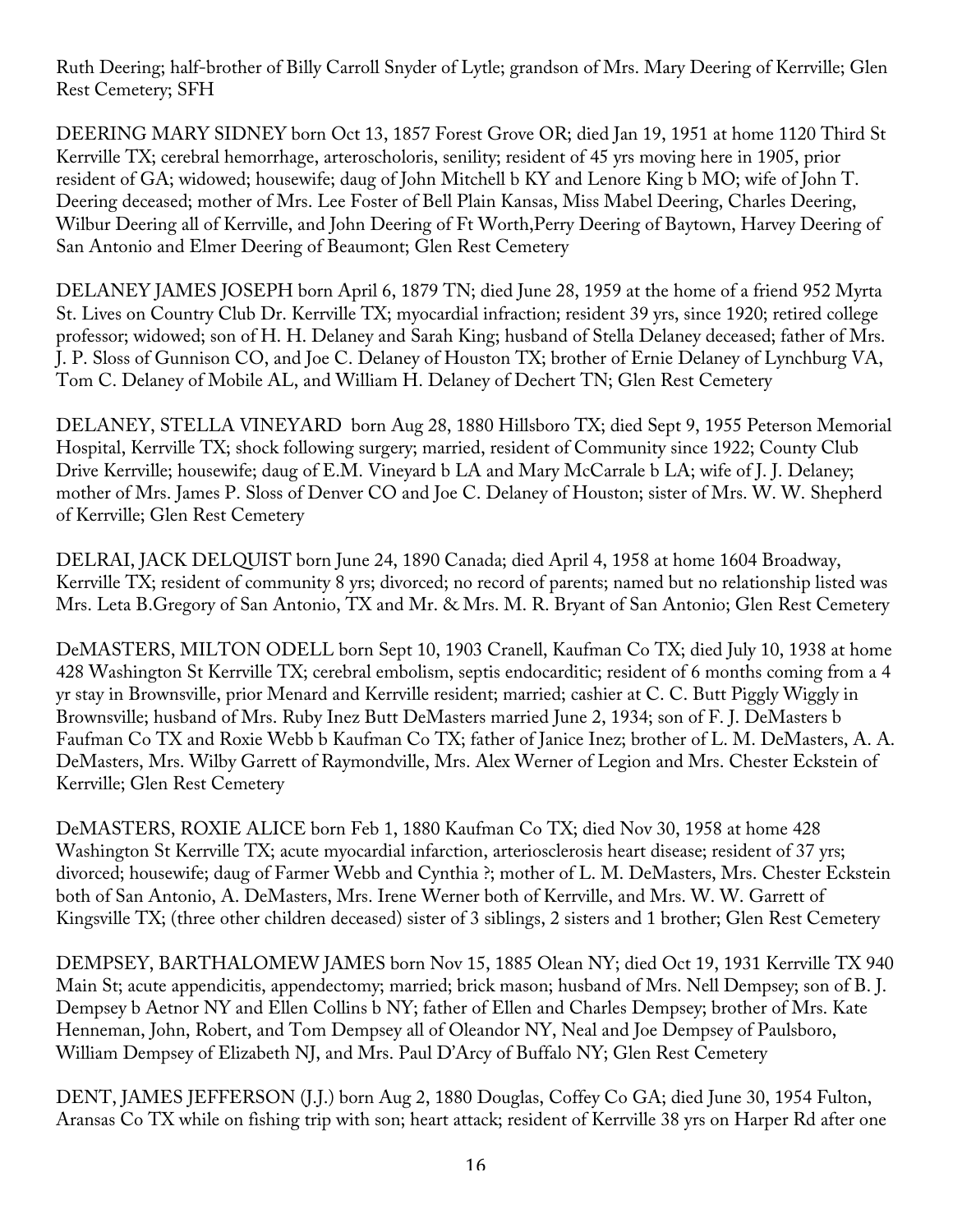yr in Harper; game warden since 1915 retiring in Sept 1954; husband of Mrs. Foy Lee Dent; father of Major J. J. Dent Jr. of Kelley Air Field in San Antonio and Mrs. Sansel Nelson of League City; Glen Rest Cemetery

DIBRELL, CHARLES ETHERIDGE born Nov 1942 Thibodeaux, LA; died Feb 21, 1943 in hospital Baton Rouge LA; residents of Opelousas, LA; three-month-old son of Etheridge Dibrell and Charlotte Seeber; grandson of Mrs. & Mrs. Max Bernard of Kerrville and Mr. & Mrs. Fennell Dibrell of San Antonio; greatgrandson of Mrs. Ernst Schwethelm of Kerrville; Glen Rest Cemetery

DIETERT, CLARA BECKMAN born July 1, 1876 Fredericksburg, Gillespie Co TX; died Jan 27, 1931 P & S Hospital, San Antonio, Bexar Co TX; traumatic laceration of right kidney, shock in auto accident; resident of 501 Main St, Kerrville TX; married to T.F.W. Dietert; daug of Ferd. Beckman b Germany and Sophie Meyer b Germany; mother of Miss Myrtle Rose Dietert of Waelder, Mrs. E. H. Hopf and Mrs. W. C. Wenzel of Harper; sister of Mrs. August Gold of Fredericksburg, Mrs. Otto Dietert, Miss Stella Beckman of San Antonio, Max Beckman of Fredericksburg and Alfred Beckman of San Antonio; Glen Rest Cemetery

DIETERT, CLARA REAL born June 17, 1884 Kerrville TX in the Turtle Creek community; died Feb 23, 1959 San Antonio TX; resident of Kerrville; married to Henry F. Dietert; daug of Albert Real and Ida Friecke; mother of Mrs. C. E. Moore Jr. of Carthage, TX, Albert Real Dietert, Mrs. J. A. Oswalt, Herman Dietert, Harry

W. Dietert and Alex Dietert all of Kerrville, Mrs. Scott Gaines of Austin; sister of Elmer Real of Mountain Home, Victor and Fred Real, and Miss Amanda Real all of Kerrville; grand-daughter of Casper Real; Glen Rest Cemetery; SFH

DIETERT, EDWARD born July 3, 1866 Boerne TX; died Sept 28, 1959 Kerrville, resident of 529 Jefferson St; 56 yr resident of community; arteriosclerosis hypertensive cerebrovascular disease; married; rancher; husband of Thekla Dietert; son of William Dietert b Germany and Rosa Bergmann b Boerne; Mrs. Richard W. Smith of Blanco, Mrs. T. P. Codrington Jr. of Kerrville, Arthur Dietert of Houston, and Raymond Dietert of Mountain Home; brother of Mrs. Alma Schrader of Boerne; Glen Rest Cemetery; SFH

DIETERT, ELIZABETH SEFFEL born Dec 2, 1867 San Antonio TX; died Dec 25, 1955 Sunny Side Rest Home, Kerrville TX; cerebro vascular accident, arterio sclerosis sebier; widowed; housewife; married 1897to Emil E. Dietert deceased 1939; daug of Edward Steffel b Germany and Susan Benner b Germany; resident of community since 1897; mother of Milton E. Dietert deceased, Mrs. Helen Orr of Rocksprings and W. E. Dietert of Mountain Home; sister of Herman and Robert Seffel of San Antonio; Glen Rest Cemetery; SFH

DIETERT, EMIL EMANUEL born Dec 6, 1862 Boerne TX; died Feb 21, 1936 at home in Kerrville 1016 Live Oak St; uremia, calculi in both kidneys; 40 yr resident of community; married to Elizabeth Seffel Dietert; retired rancher and merchant; second son of William Dietert b Germany and Rosa Bergman b Bohemia, Austria, Hungary; father of William Edward and Milton E. of Mountain Home, and Helen Louise Dietert of Kerrville; brother of T. F. W. of Mountain Home, Edward of Kerrville, and Ernest, Mrs. Joe Dienger, Mrs. O. H. (Alma) Schroeder of Boerne, and Mrs. Alva Vernon and Mrs. Ed Seffel of San Antonio; Glen Rest Cemetery; SFH

DIETERT, HENRY born Feb 5, 1867 Kerrville TX; died June 7, 1944 Kerrville TX at home about 3 miles west on Goat Creek Road; ca of liver; farmer; lifetime resident of community; married presently to Clara Real Dietert of Kerrville, first wife was Paula Schulze; son of Christian Dietert b Germany and Rosalie Hess b Germany who come to Kerr Co in 1847; father of (by first marriage) Alex Dietert of Kerrville, Harry Dietert of Detroit Mich; Mrs. J. A. Oswalt of Edinburg, Mrs. Scott Gaines of Austin; and Herman Dietert of San Antonio; father of (by second marriage) Mrs. Joe Gardner both of Kerrville, and Albert Dietert with the Army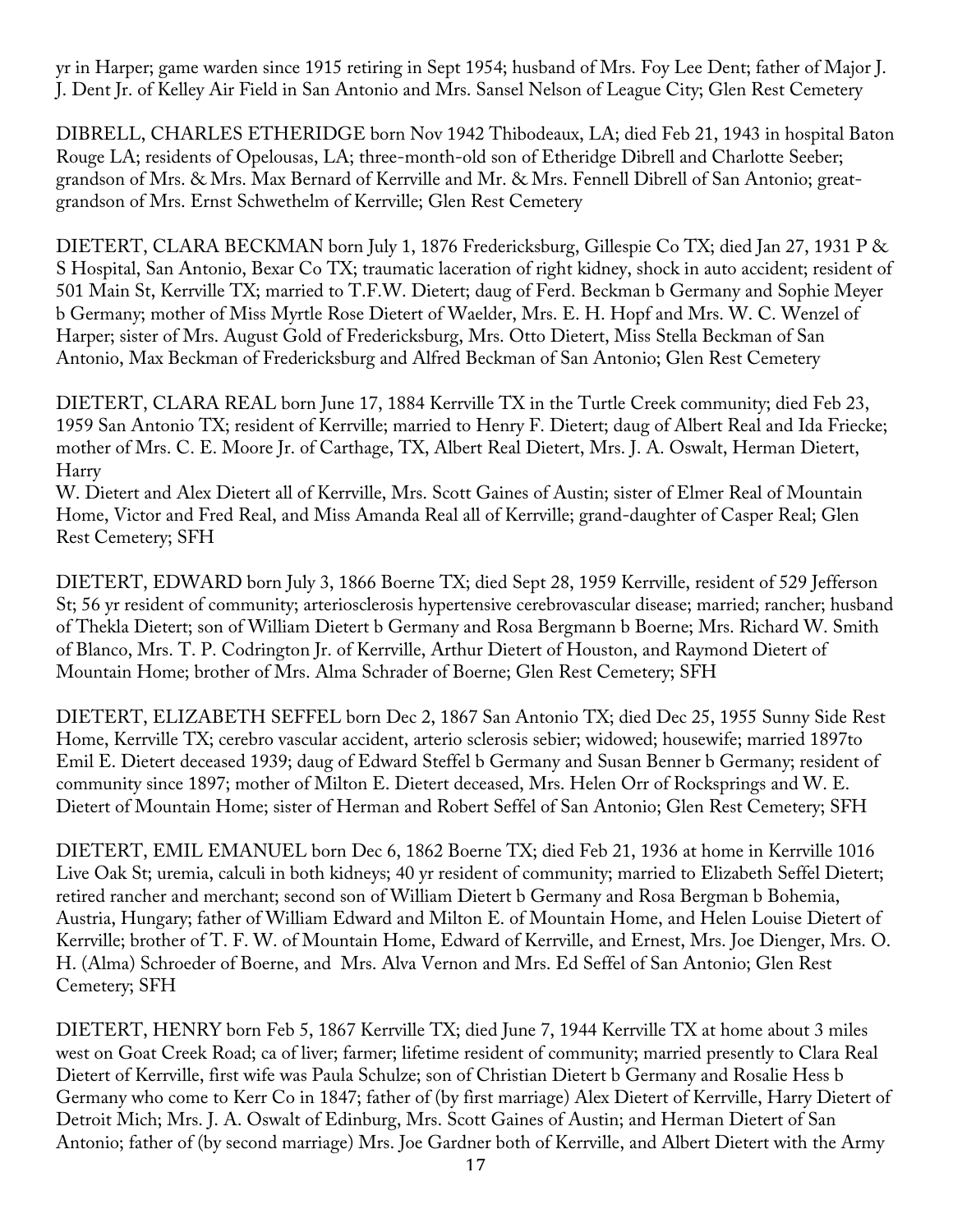Air Force in San Marcos; brother of Otto Dietert and Mrs. Valeska Mosel both of San Antonio, Mrs. Oscar Rosenthal of Houston, Mrs. Herman Schulze and Mrs. Henry Weiss both of Kerrville; Glen Rest Cemetery SFH

DIETERT, MILTON EMIL born Aug 31, 1905 Kerrville TX; died Nov 16, 1937 Real Co TX west of Mountain Home TX; suicide, self inflicted gunshot wound; served in the CCC Camp at Silver City NM; rancher; married to Mrs. Laura V. Dietert; son of E. Dietert b Boerne and Elizabeth Seffel b San Antonio TX; father of Francile Dietert; brother of W. E. Dietert and Miss Helen Dietert; Glen Rest Cemetery; SFH

DIETERT, T.F.W. born Feb 18, 1861 Boerne TX; died Sept 28, 1957 Fredericksburg, TX; heart condition; rancher; general mercantile business; an organizer of the First State Bank; widowed; son of William Dietert and Rosa Bergman; married 1897 to Annie Beckmann deceased 1908; married Clara Beckmann in 1910 deceased 1931; father of Mrs. Emil Hopf of Fredericksburg; Mrs. Sam F. Booth of Eagle Lake TX and Mrs. J.C. Holloway of Waelder; brother of Edward Dietert of Kerrville, Mrs. Ed Seffel of San Antonio, and Mrs. C. H. Schraeder of Boerne; preceded in death by sisters Mrs. Minnie King, Mrs. Ida Dienger, Mrs. Rosie Vernon, Emil Dietert and Ernest Dietert. Glen Rest Cemetery

DOMINGUES, EVELYN MARTHA born Oct 12, 1874 Patterson LA; died Nov 22, 1946 at home 412 Water St Kerrville TX; ca of the breast; resident of community 38 yrs; married; housewife; daug of Ernest Bowman b Patterson LA and Alice Jacobs b Arnaud, LA; wife of Dr. P. J. Domingues; mother of Mrs. Alice Jobes of Kerrville and Louis Domingues of Dalles; sister of Mrs. Bessie Towland and Bernard Bowman both of Jeanerette LA, Mrs. Chas. Provost of New Iberia LA, and Mrs. Leo Stagg of Nederland TX; Glen Rest Cemetery; SFH

DOMINGUES, OVEY born Sept 7, 1893 Jeanerette LA; died Nov 13, 1935 at home 1412 Broadway Kerrville TX; pulmonary tuberculosis, sudden hemorrhage; resident of Jeanerette LA was here 5 months; married; miner in sulphur mines; son of Alphee Domingues b Jeanerette LA and Marguinitte Hebert b Jeanerette LA; husband of Mrs. Laurence Domingues; father of Oswald, Emelie, Annie May, Dorothy, Grace and Eula Mae Domingues; brother of Fernand of Port Arthur, Orry Domingues (his twin) of Freeport, Mrs. Mary Ellender of Sulphur LA, Mrs. Eda Bonnin of Sulphur Springs LA, and Mrs. Marie Bailey of Dallas; Dr. P. J. Domingues of Kerrville was an uncle of the deceased; Glen Rest Cemetery

DOUGHERTY, JOHNSON born June 22, 1876 Philadelphia PA; died April 14, 1959 Kerrville State Home Kerrville TX; broncho pneumonia, senility; resident of 613 West Water St Kerrville TX; in Kerr Co 20 yrs; never married; boilermaker supt. For gulf refinery; son of William Dougherty and Ellen Cooper; great uncle of Charles Dempsey and Ellen Dempsey; Glen Rest Cemetery

DOYLE, GEORGE MERRILL born May 27, 1875 Clinton MO: died Nov 14, 1950 at home 1701 Park St Kerrville TX; ca of pancreas; resident of 39 yrs; married to Clella Doyle; district clerk for 17 yrs at time of death; son of William Merrill Doyle b Doyle TN and Mary Walker b Henry Co MO; father of Merrill D. Doyle of San Antonio; brother of Joe T. Doyle of San Diego CA; Glen Rest Cemetery

DOYLE, MARY born May 1, 1849 Henry County MO; died Feb 5, 1948 1701 Park St Kerrville TX; pneumonia; resident 6 yrs; widowed; housewife; daug of Pleasant Walker b KY and Missouri Adelaide Lindsay b KY; wife of William M. Doyle deceased; mother of George M. Doyle of Kerrville, TX, Mrs. H. N. Jennette of Kansas City MO, and Joe T. Doyle of San Diego, CA; Glen Rest Cemetery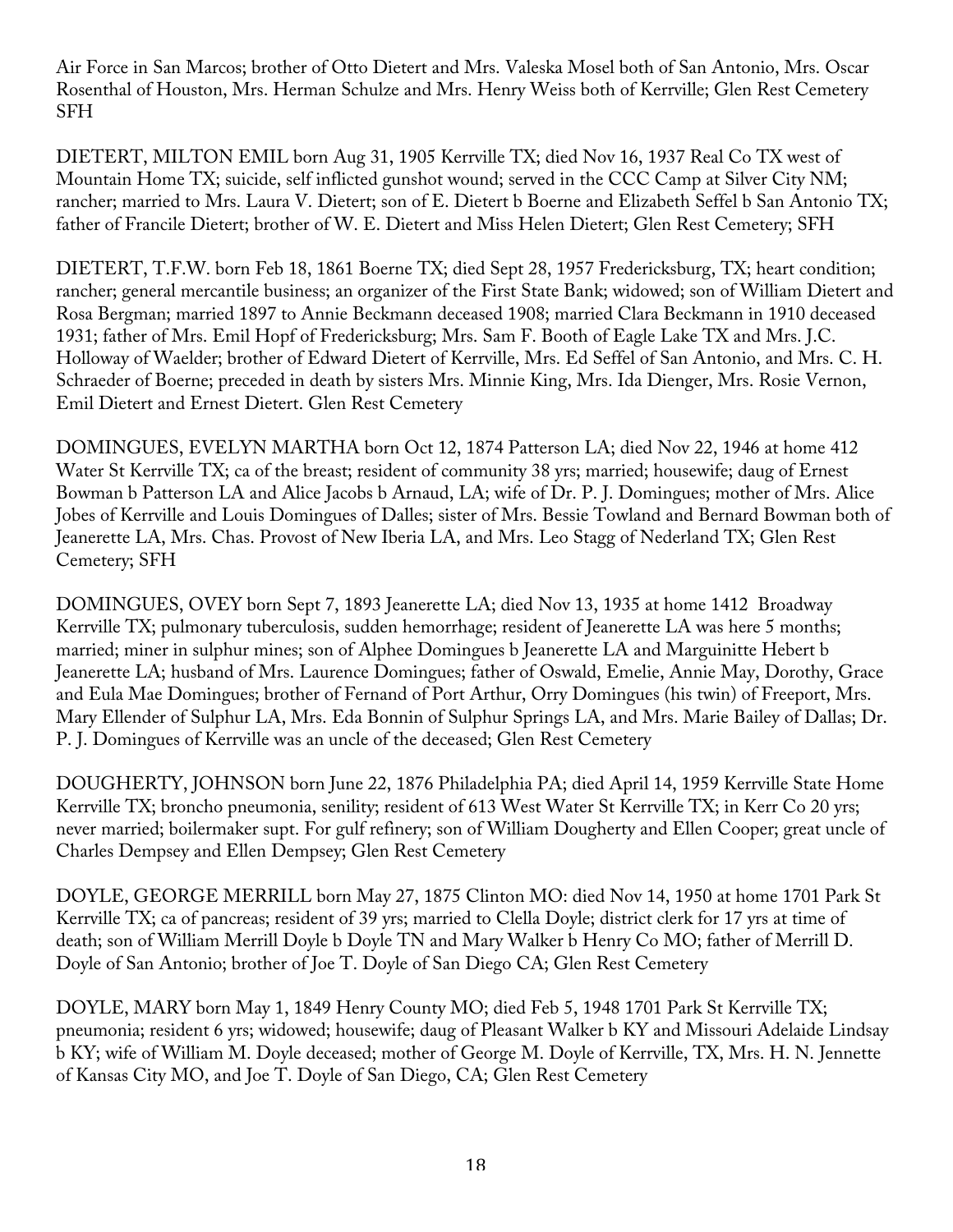DUCKWORTH, R. B. JR. Nov 30, 1934; Secor Hospital; stillborn son of R. B. Duckworth and Claudia Kenley b Coleman Co TX; presentation at labor from 400 mile drive by mother; residents of Kerrville TX; Glen Rest Cemetery

DUDERSTADT, GEORGE C. born May 14, 1881 Gonzales TX; died Oct 13, 1938 Mountain Home TX; cirrhosis of liver; resident of Mountain Home TX; married, rancher; husband of Stella Duderstadt; son of Fred Duderstadt b Germany and Henrietta Tennille b Victoria TX; father of Mrs. Leona Ellebracht of Noxville, Mrs. Clarence St. Clair of Morris Ranch, Mrs. Lois Arnold, and Freddie Duderstadt both of Mountain Home; brother of Tom Duderstadt of Hondo; Glen Rest Cemetery

DUNCAN, REBECCA EMALINE born Aug 10, 1864 Llano TX; died Sept 3, 1942 at 703 Turner St, Kerrville TX at the home of her brother; hypertensive cardiovascular disease, resident 27 yrs of Kerr Co; single, housekeeper; daug of J. B. Duncan b TN and Josephine Duncan b Arkansas; sister of Jeff Duncan of Kerrville; Glen Rest Cemetery

DURANT, SHELBY BEN born Jan 25, 1905 Bartlett TX; died Dec 16, 1938 Kerrville General Hospital; pneumonia; 16 yr resident of Kerrville; divorced; rancher; was husband of Marion Durant; son of Henry Durant b Bartlett and Anna Dixon b SC; brother of Darrell of Winter Haven CA, Mrs. King Ritchie, Mrs. Katherine Merritt, Mrs. J. B. Whitney of San Antonio and Mrs. T. E. Matthews of Kerrville; grandson of S. S. Durant of Kerrville; Glen Rest Cemetery; SFH

DURANT, SHELBY born Oct 1, 1853 Baton Rouge LA; died Oct 25, 1939 Kerrville General Hospital; cardio renal syndrome; 29 yr resident of Kerrville; widowed; rancher; husband of Emily Jane Durant deceased; son of Major Jackson Durant b New Orleans LA and Sarah Jane O'Neill; father of Mrs. Beulah Teevan of Houston; father-in-law of Mrs. Henry Durant of Kerrville; brother of Mrs. Dick Bartlett, Ran/Ron both of Bartlett TX; Glen Rest Cemetery; SFH

DURHAM, PHIPPS FOSTER born Oct 18, 1893 Kerr Co TX; died Sept 18, 1952 at home in San Antonio; prior resident of Devine; spent most of his life in and around Kerrville; husband of Mrs. Winnie Durham of San Antonio; father of Mrs. Bernice Bowers of San Antonio; brother of Victor Durham of Houston, Mrs. Fritz Radeliff of Kerrville, and Mrs. Will Ramsey of Rocksprings; Glen Rest Cemetery; SFH

DURRIN, EMILY JANE born Sept 22, 1856 Hillsboro TX; died Dec 6, 1938 at home 526 Earl Garrett Kerrville TX; 45 yr resident; widowed; housewife; wife of H. S. Durrin; daug of Isaiah Smith b IL and Anna Hardin b Fannin Co TX; mother of Charles Durrin, Nelson Davis, Henry Davis all of Kerrville, and Davis of Menard, and Frank Davis of Santos; sister of John Smith of San Angelo; Glen Rest Cemetery

DYE, ERNEST WATSON born Aug 29, 1909 TN; died May 3, 1947 at Modern Laundry, 1800 Broadway, Kerrville TX; inquest, gunshot wound, homicide; 10 yr resident; WW II served in U.S. Navy 5/1943 to 9/1945; married; laundry operator; son of Ross Dye b TN and Lottie Stotler b TN both presently of Chattanooga TN; husband of Elsie Dye; brother of Ottis Dye of Fayetteville, TN, Mrs. Lott May Parks, Miss Opal Dye, and Miss Stella Day all of Chattanooga TN and Mrs. Laura Belle Bice of Cincinnati OH; Glen Rest Cemetery

ELDER, IRA HILL born May 20, 1854 Jackson Co Mississippi; died May 11, 1945 Sweetwater TX Hospital; 7 yr resident of Ft. Worth, former resident of Kerrville; widowed; husband of Mrs. Rosa Jane Elder deceased; son of James Richard Elder b Va and Maylinda Ray of Winston Salem, NC; father of Joseph H. Elder of Arlington, Mrs. Louis B. Brown of Ft. Forth, Mrs. Guy Nations of Sweetwater and Dave Elder of San Angelo; Glen Rest Cemetery; SFH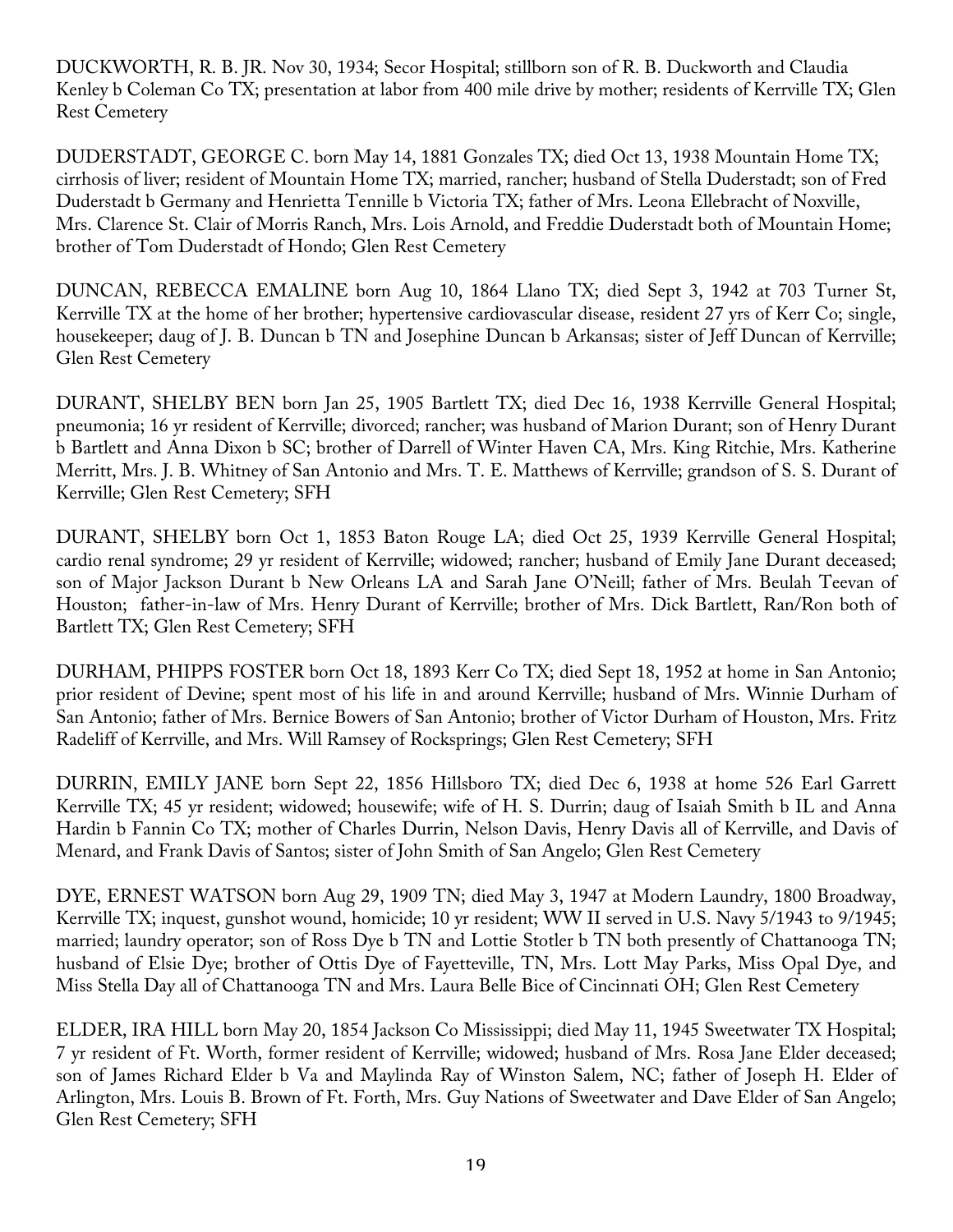ELDER, ROSA JANE born Sept 7, 1861 Clarksville TX; died June 23, 1931 Kerrville TX; cerebral hemorrhage, general arteriosclerosis; resident of 7 months; married; wife of I. H. Elder, presently of Kerrville; housewife; daug of Patrick Fallon b Cork Ireland and Mary Sartain b AL; father of Mrs. Guy Nations of Sanderson, Mrs. L. B. Brown of Ft. Worth, Joseph of Arlington, Pat of Sweetwater, and David Elder of Rankin; sister of Mrs. Theresa Whiteman of Brady and J. D. Fallon of Goldwaithe; Glen Rest Cemetery; SFH

ELDRIDGE, LOUIS WILLIAM born Oct 14, 1891 Brockton MA; died Feb 4, 1952 Naval Hospital Corpus Christi TX; WW I Oct 29/1917 to Aug 31/1918 U.S. Army 2nd Lt; resident of 1201 Broadway; resident of Kerrville since 1921; divorced from Mrs. Lucile Eldridge; owner of Eldridge Freight Lines and operator of the Cozy Grill; father of Mrs. V. O. Henry of Raton NM, Mrs. Lorrell Cagle of Raymondville, Everett B. Eldridge and William F. Eldridge both of Kerrville; brother of Mrs. Florence Alden of Wellesley MA, Mrs. Rufus Case of Halifax MA, Paul Eldridge of Alfred Main and Dick Eldridge of St. Louis MO; Glen Rest Cemetery

ELLISON, MINNIE ALMA born Oct 6, 1876 Kane Hill Arkansas; died Nov 27, 1955; 417 Earl Garrett St, resident of Kerrville since 1928, coming from the valley; widowed; daug of T. K. Hagood b Ark and Emma Wan b Ark; sister of Mrs. C. C. Rough; Glen Rest Cemetery

EMSLEY, EMMA JESSIE born Dec 11, 1875 Matagorda Co TX; died Nov 7, 1947 at home 1501 Water, Kerrville, TX; ca of rectum with metastases of liver, lungs, etc; 18 yr resident of community; married; housewife; daug of John Williams; wife of W. R. Emsley; sister of Mrs. Nanny Garcia of San Antonio; Glen Rest Cemetery

EMSLEY, HENRY C. born Jan 1, 1863 TX; died Dec 31, 1946 Kerrville General Hospital, Kerrville TX; cerebral vascular accident, cerebral thrombosis, arterio sclerosis; resident of 100 S. Flores, San Antonio TX; divorced; parking lot operator; daug of Charles Emsley b England and Nancy Perkins b AL; husband of Mrs. Dora Cook Emsley; father of Grant Emsley of U.S. Navy; brother of Jim Emsley of San Antonio and William R. Emsley of Kerrville; Glen Rest Cemetery; SFH

EMSLEY, WILLIAM ROSSON born Jan 28, 1875 Pleasanton TX; died July 29, 1953 at home of his niece Mrs. Ross Toscono on Goat Creek Rd; Kerrville TX; coronary occlusion; 20 yr resident of community; widowed, laborer in City water works; son of Henry Emsley b Bradford England and Nancy ?; brother of Jim Emsley of San Antonio; Glen Rest Cemetery

ENDERLE, ALBERT born Oct 31, 1857 San Antonio, TX; died Mar 3, 1946 at the home of his daughter 809 Earl Garrett St, Kerrville, TX; uremia, arterio sclerosis; 88 yr resident of community; widowed; retired postmaster; son of Michael Enderle b Germany and Mary Manshardt b Germany; husband of Emilie Dietert Enderle deceased; father of Mrs. Emil Gold of Kerrville, Mrs. Don Deibner and Lester A. Enderle both of San Antonio, and B. L. Enderle of Fredericksburg, TX; Glen Rest Cemetery

ENDERLE, EMELIE DIETERT born Mar 14, 1863 Kerrville TX; died Apr 23, 1938 at home 957 Water St Kerrville; arterio sclerosis, apoplexy; lifetime resident of community; married Jan 13, 1882; housewife; daug of Christian Dietert b Prussia Germany and Rosalie Hess b Jena Germany; wife of Albert Enderle; mother of Mrs. Emil Gold of Kerrville, Mrs. Don Deibner of San Angelo, B. L. Enderle of Fredericksburg and L. A. Enderle of San Antonio; sister of Mrs. Henry Weiss, Mrs. Herman Schulze and Henry Dietert all of Kerrville, Mrs. Oscar Rosenthal of Houston, Mrs. Ed Mosel and Otto Dietert of San Antonio, Gus Dietert of Arlington, and Rudolph Dietert of NJ; Glen rest Cemetery

ERNST, CARRIE SOPHIE born July 19, 1873 Roberts IL; died Sept 30, 1950 Peterson Memorial Hospital, Kerrville TX; myocardial insufficiency, arterio sclerosis; resident of 1713 Park St Kerrville TX; 24 yr resident of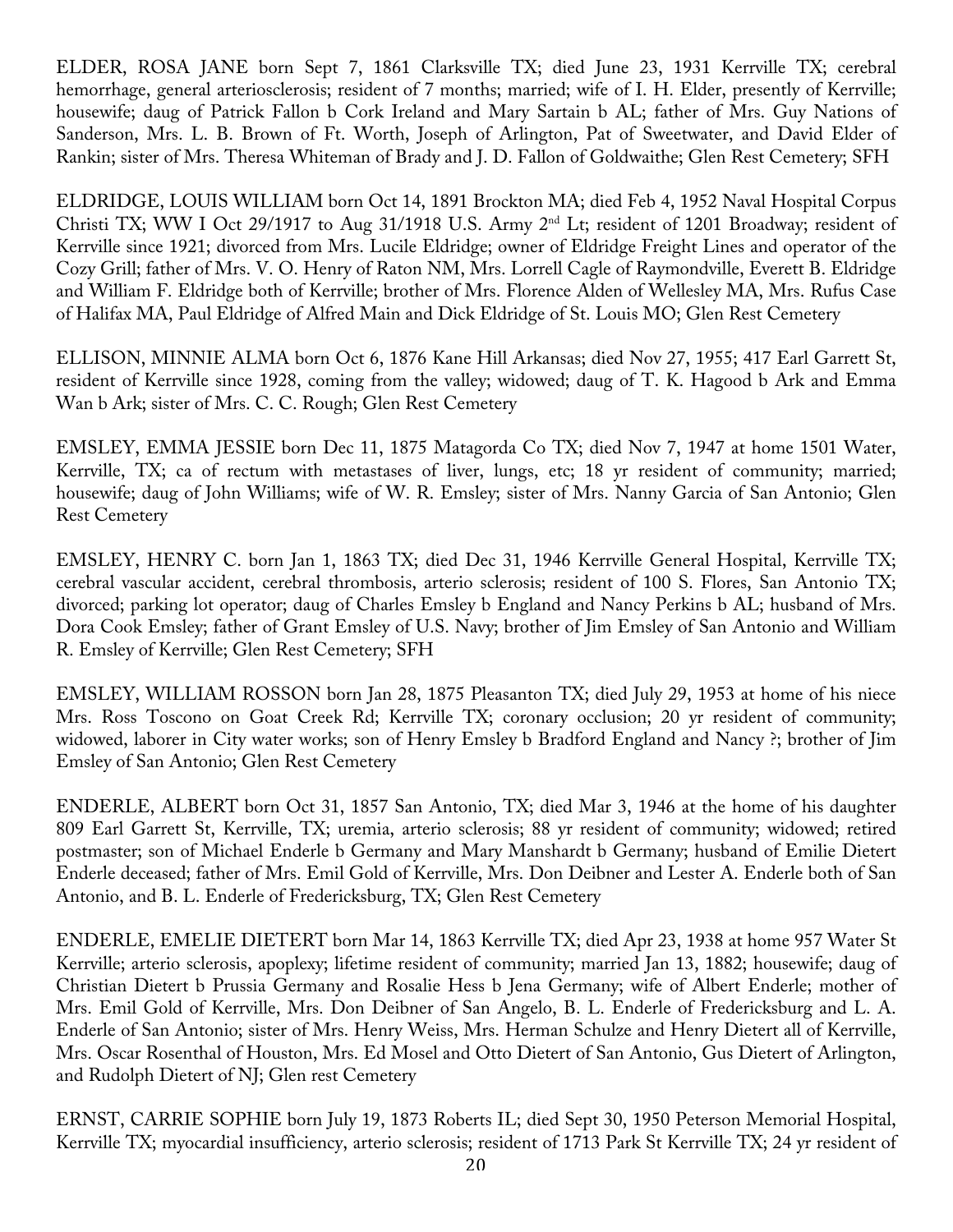community; widowed; housewife; daug of H. C. Haug b Berlin Germany and Louisa Piepper b Riegan Island in the North Sea; wife of Anton Ernst, deceased in 1929, the first director of music in Schreiner Institute; mother of Mrs. Alma Ernst McManus, William H. Ernst both of Kerrville, Erwin Ernst of Kingsville, and Robert C. Ernst of Dallas TX; sister of Mrs. Otilie Adam, George Haug, John Haug all of Marlin TX, and Richard Haug of Waco; Glen Rest Cemetery; SFH

ERNST, ERWIN FERDINAND born Sept 19, 1896 Marlin TX; died Dec 8, 1952 at home on Spur 98, Kerrville TX; myocardial infarction; 24 yr resident of community; married; band director of Schreiner Institute following his dad; son of Anton Ernst b Germany and Carrie Sophie Haug b IL; husband of Patricia Ernst of Kerrville; father of E. G. (Sonny) Ernst of Lamesa, Bill Davis, and Anthony Ernst both of Kerrville; brother of Robert Er4nst of Sun Valley CA and William H. Ernst of Kerrville; Glen Rest Cemetery

ETHERIDGE, TRAVE born July 12, 1873 Lampasas, TX; died Sept 28, 1945 Kerrville General Hospital, Kerrville, TX; coronary thrombosis, coronary sclerosis; resident of community 31 yrs; married at Hamilton Nov 18, 1896; resident of 1312 Park St, Kerrville; night watchman for Highway Dept; son of G. W. Etheridge b TX (presently of AZ) and ? Webb b TX; husband of Mrs. Pearl Bolton Etheridge; father of J. C. Etheridge, Mrs. Oscar Covert, G. W. Etheridge all of Kerrville, Mrs. G. M. Jackson of Houston, Mrs. L. W. Hamilton of Austin and Mrs. J. B. Ward of Little Rock Ark; brother of Dan Etheridge, Mrs. John Forsythe, Mrs. Ella Gist, Mrs. Elmer Wilson all of AZ, Bob Etheridge of Palacies, Fred Etheridge of Lampasas, and Mrs. Jennie Ruth of Brownwood; Glen Rest Cemetery

EVANS, TYLER RUSSELL born June 21, 1891 Harwood TX; died Feb 5, 1950 at home 319 Tivy St Kerrville TX; pulmonary tuberculosis; Kerrville resident of 11 yrs prior 725 Lytle St; widowed; retired from sulphur mines; son of Eddie Ryan Evans b Harwood and Belle Harvey b Gonzales Co TX; husband of Amanda Evans; father of Vance E. Evans of San Antonio and Lawrence Evans of Kerrville; brother of Minnie Lou Cotton and Lawrence Evans both of Kerrville, Mrs. Alice Russon, Gus Evans, Eugene Evans, and Arthur Clyde Evans all of Houston, and C. A. Evans of Palacios; half-brother of Willie and Walter Evans both of New Braunfels; Glen Rest Cemetery

EVERTSON, ETHEL MAE born Nov 29, 1912 Victoria TX; died April 9, 1940 Santa Rosa Hospital, San Antonio; bilateral lobar pneumonia; resident of 824 Main St Kerrville, 22 yr resident of community; single; Kerrville Elementary School teacher; daug of Fred E. Evertson and Hazel King b CO; June bride-to-be of Frank Holcomb of Mason; sister of Florence Evertson, a student in Denton, Jim of Baytown and Leslie of Houston; grand-daug of Mrs. Mary Evertson; Glen Rest Cemetery; SFH

EVERTSON, MARY FLORENCE born Jan 29, 1865 Potomac, IL; died April 13, 1948 at home 824 Main St Kerrville; 20 yr resident of community; widowed; wife of J. C. Evertson deceased; daug of David Young b IL; mother of Fred Evertson of Kerrville; sister of Mason Young, Indianapolis IN; Glen Rest Cemetery; SFH

EWING, JOSEPH NEWTON born Nov 5, 1872 Henderson TN; died June 7, 1942 at home 720 Tivy St Kerrville; coronary thrombosis, myocarditis, chronic; 30 yr resident of community; former resident of Archer City; employed by Charles Schreiner Co retiring in 1938; married; retired salesman; son of Newton Ewing and Rhonda McKnight b TN; husband of Effie Perry Ewing; father of Jack C. Ewing of Austin and Panama and Miss Jean Ewing of Washington D.C.; brother of Mrs. Annie Freeze and Miss Stella Ewing both of Ft. Smith, Ark, and Mrs. Maggie Maddox, of Lavaca, Ark; Glen Rest Cemetery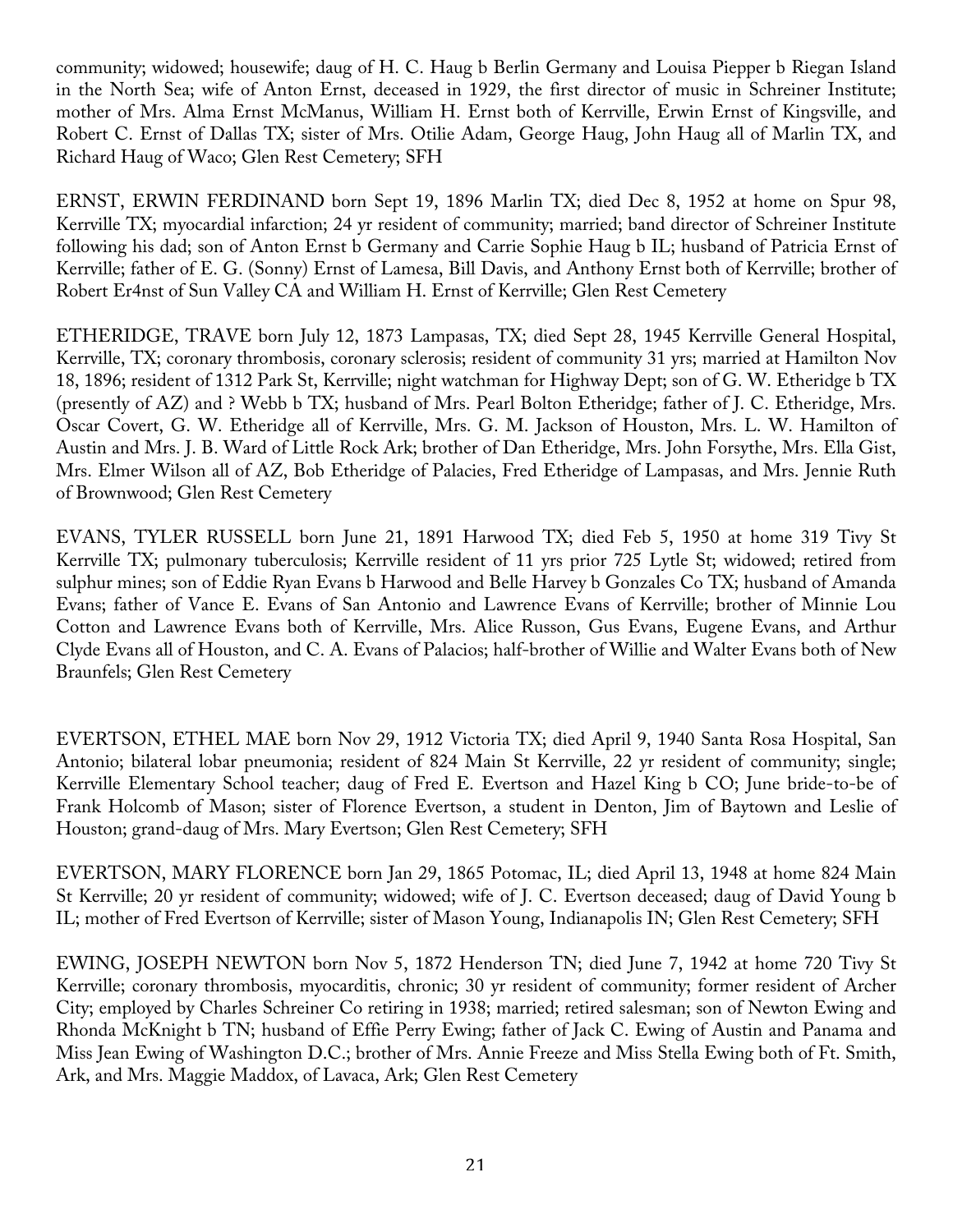FAWCETT, Baby Kerrville General Hospital; Feb 17, 1949; stillborn daug of Willis A. Fawcett Jr b Kerrville and Ethel Williams b OH; complete premature separation of placenta shortly before or just at onset of labor; residents of Starkey Manor Addition of Kerrville; sister of Sally Fawcett; Glen Rest Cemetery

FAWCETT, WILLIS AUGUSTUS SR. born Feb 16, 1878 Gonzales Co TX; died Mar 6, 1951 618 W. Main St, Kerrville; coronary thrombosis, arteriosclerosis; 50 yr resident of Kerrville; furniture merchant; former mayor; civic leader; son of Francis Scott Fawcett b Jackson MS and Emma Elder b AL; married to Cornelia Peterson who was the daug of Mr. & Mrs. W. C. Peterson of Kerrville; father of W. C. Fawcett, Scott Fawcett, Mrs. Mark Womack, Mrs. Charles Johnson, W. A. Fawcett Jr, and Mrs. Martin Stehling all of Kerrville; brother of Oscar Fawcett and Mrs. Delta Grisham both of Johnson City, Carl Fawcett of Wiley, Ralph Fawcett of Ingram, Leslie Fawcett, Mrs. Albert Duderstadt, Mrs. Ernest Duderstadt and Mrs. Truett Moore all of San Antonio; Glen Rest Cemetery

FELLER, OLFEN A. born Feb 17, 1870 Gillespie Co TX; died Feb 3, 1948 at 924 North St, Kerrville TX; ca of stomach; 23 yr resident of community; divorced; farmer; parents unknown; husband of Mrs. Lillie Feller; father of Mrs. Estella Ersch of Kerrville and Mrs. Madge Beaver of Hunt TX; brother of Hugo Feller of Boerne, Oswald Feller of Harper, Mrs. Willie Wartenbach and Mrs. John Wartenbach both of Mason TX; Glen Rest Cemetery

FINE, CHARLES D. JR born Dec 26, 1900 Dallas TX; died Feb 3, 1952 Peterson Memorial Hospital, Kerrville TX; myocarditis, chronic, muscular dystrophy; 28 yr resident of rural Mt. Home in Real Co TX; single, ranching; son of Charles D. Fine b Jonesboro TN and Minnie Moseley b Bedford Co TN presently of Mt. Home; brother of Tom G. Fine of Mt. Home; uncle of Mrs. Robert Morriss of Mt. Home; Glen Rest Cemetery; SFH

FINE, MINNIE MOSELEY born Jan 11, 1868 Nashville TN; died Nov 11, 1958 Starlite Rest Home, Center Point TX; 2 yr resident of 418 Stephens St Kerrville, 20 yr resident of Kerrville; previous resident of Mt. Home TX; married; housewife and teacher, daug of Thomas G. Moseley and Drew Johnson; wife of Charles D. Fine of Kerrville; mother of Thomas G. Fine of Corpus Christi; grandmother of Mrs. Robert Morriss of Kerrville 418 Stephens; Glen Rest Cemetery

FISK, RAYMOND OLIVER born July 6, 1904 Ft. Worth TX; died May 17, 1952 Long Beach CA; resident of Long Beach CA; divorced; WW II from 11/9/1942 to 11/6/1945 US Navy; son of E. C. and Alma Fisk of Kerrville; father of Virginia Rae Risk of Tucson AZ; brother of Mrs. Leon (Evelyn) Miller of Kerrville; Glen Rest Cemetery

FITZSIMONS, J. S. born Aug 20, 1857 New Orleans, LA; died Jan 9, 1939 Kerrville General Hospital, Kerrville TX; coronary, heart failure; 21 yr resident of Kerrville; previous resident of Waelder TX and Llano TX; married; retired farmer and rancher; husband of Mrs. Lillian Fitzsimons of Dallas; son of Hugh Fitzsimons b Ireland and Mary Cody b Ireland; father of H. A. Fitzsimons of San Antonio, Mrs. Roger Smith, Mrs. H. J. Mullins and Mrs. Laura Hollyfield all of Houston and Mrs. F. E. Hopkins of Kerrville; Glen Rest Cemetery

FOLGER, JOHN TRISTRAM born Sept 14, 1887 New Orleans, LA; died Dec 5, 1932 Kerrville in auto accident, street corner near home, hit by another car, fracture of skull, concussion & laceration of brain; resident of 953 Main St, Kerrville; 6 yr resident of community; garage proprietor; son of William Henry Folger b New Orleans LA and Nellie Palacios b Louisville KY; husband of Catherine Richards Folger; father of John Tristram Folger Jr. and Richards Folger; brother of Clemence Folger (female); Glen Rest Cemetery; SFH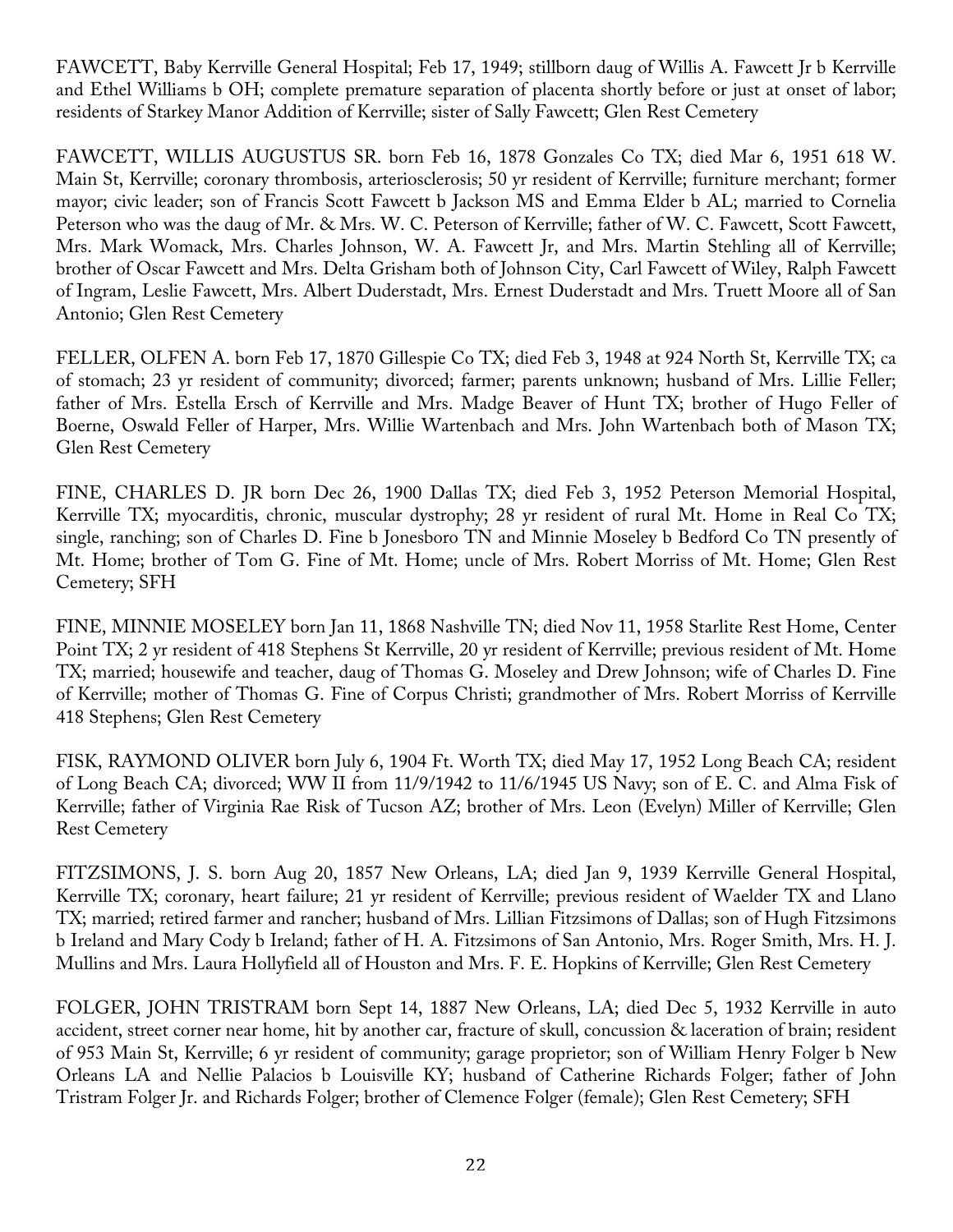FOLSOM, EDWARD C. born July 27, 1916 Laredo TX; died July 4, 1936 VA Hospital Sheridan Wyoming; pneumonia, lobar, bilateral; 2 months resident of Sheridan; CCC Camp at Gillette, WY; single; son of Mr. & Mrs. Clarence C. Folsom of Kerrville; brother of Arnold Folsom of Fort Livingston KS and William Henry Folsom of Brownsville; Glen Rest Cemetery

FORDTRAN, LILA HUGHES born July 12, 1874 Moulton, Lavaca Co TX; died June 14, 1951 San Francisco CA (respiratory failure, hypertensive C V disease) where she had made her home with her son for 25 yrs; prior resident of Kerrville for 25 yrs; widowed, daug of George H. Hughes b MS and Elizabeth Stansell b MS; wife of Dr. A.L. Fordtran deceased in 1910 in Kerrville, married April 12, 1893; mother of George R. Fordtran of San Francisco CA and Mrs. L. D. Garrett, of Kerrvlle, TX; sister of Mrs. J. H. Vanham of Moulton Texas and D. H. Hughes of Mt. Home TX; Glen Rest Cemetery

FOWLER, MICHAEL WAYNE Dec 15, 1950 stillborn son of W. W. Fowler b TX and Kathryn Phillips b Durant OK; stillbirth, premature labor at 6 ½ months, with intrauterine death two weeks prior, cause unknown; residents of 948/950 Prescott St, Kerrville; grandson of Mr. & Mrs. J. G. Flowler of Lockhart and Warren B. Phillips of Corpus Christi; Glen Rest Cemetery; SFH

FOWLER, SAMUEL 81 yrs of age, born in TX; died July 3, 1956 at home 1201 E. Arlington, Ft. Worth, TX; named but no relationship listed were A. L. Carraway of Dallas, Mrs. E. F. Bauerlein and Mrs. Lerline Evans both of Ft. Worth, A. S. Carraway of Monroe LA and Ira Carraway of La Mesa; Glen Rest Cemetery

FREEMAN, GEORGE PIERCE born Dec 30, 1850 Macon GA; died July 30, 1943 at the Cliff Freeman Ranch, Medina, Bandera Co TX; senility; resident 64 yrs; widowed; stock farmer; son of John Freeman b VA and Sannie Bridges b GA; husband of Mrs. Sarah E. Freeman deceased; father of Lon Freeman of Ft. Stockton, Cliff F. Freeman, Mrs. Ora Miller both of Medina and Jim Freeman deceased; brother of W. C. Freeman of Leveland; Glen Rest Cemetery

FRIEDMAN, MARY S. born Dec 21, 1880 Selma AL; died May 3, 1945 at home 952 Barnett St. Kerrville, TX; chronic hypertension, heart disease, cerebral hemorrhage; resident 13 yrs; widowed; housewife; daug of Henry A. Stollenwerck b AL and Leila Nancy b AL; wife of Samuel Friedman, deceased; sister of Monroe C. Stollenwerck of San Antonio; Glen Rest Cemetery

FRIEDMAN, SAMUEL born Oct 15, 1868 Germany; died July 26, 1938 at home 812 Main St, Kerrville TX; pulmonary tuberculosis, diabetes; 34 yr resident; came to America when 20 yrs of age; married; retired tailor; husband of Mrs. Mary Stollenwoerck Friedman; parents unknown but both born in Germany; reared in Berlin; Glen Rest Cemetery

FULLER, ALMA ELIZABETH born Nov 18, 1885 Rusk TX; died Jan 18, 1958 Colonial Rest Home, Kerrville TX; cerebral hemorrhage; resident of 402 Elm St, Kerrville, TX; married; housewife; 9 yr resident of Kerrville; wife of J. Taylor Fuller; daug of Wallace White and Miss - ? Louis; mother of Curtis Fuller of Brownfield and Gladys Lambert of Kerrville; Glen Rest Cemetery

FUNK, EMMA born Feb 14, 1853 Carroll Co KY; died June 23, 1932 Kerr Co TX; non alcoholic ca of the liver; senility; widowed 5 yrs, 3 yr resident in the home of her nephew, T. C. Staley of 1704 Water St, Kerrville; daug of George Williams b KY and Miss Delterage b NC; wife of R. H. Funk deceased; Glen Rest Cemetery

GALBRAITH, EDWARD born Sept 24, 1871 Carrickmacross, Ireland; died Nov 6, 1957 at 924 Main Street, Kerrville TX; ca of prostate; 61 yr resident; never married; dentist; son of Richard Galbraith b Ireland and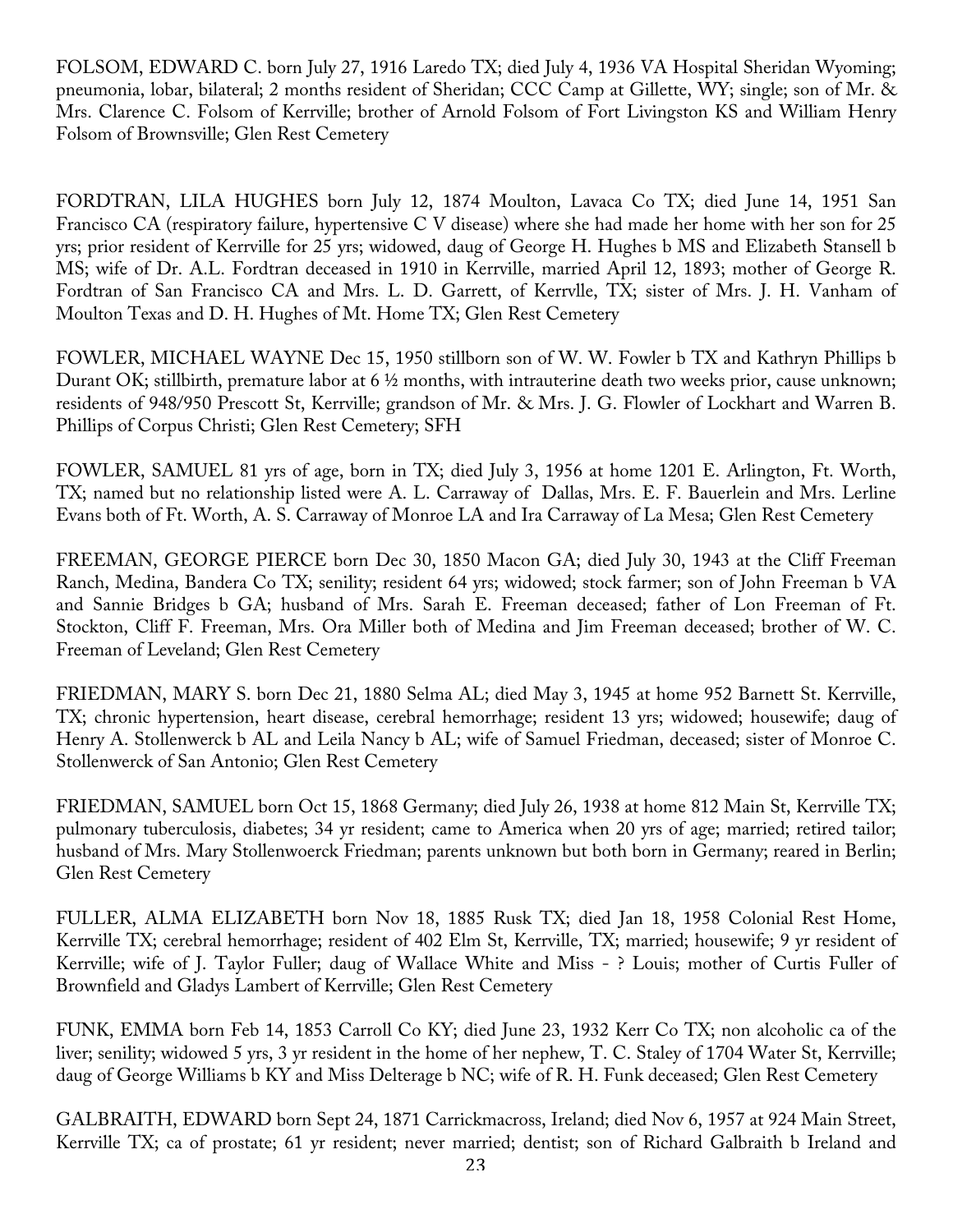Emma J. Barnes b England; brother of Miss Florence Galbraith of Kerrville and J. C. Galbraith of El Paso; Glen Rest Cemetery

GALBRAITH, SARAH FLORENCE MARY born Feb 25, 1874 Carrickmacross, Ireland; died Jan 17, 1958 at 924 Main, Kerrville; cerebral arteriosclerosis; resident 78 yrs; never married; housework; daug of Rev. Richard Galbraith (missionary to India and rector of St. Peter's Episcopal Church, Kerrville) and Emma J. Barnes; sister of J. C. Galbraith of El Paso; Glen Rest Cemetery

GANN, FRED born Jan 5, 1872 Homer, Angelina Co TX; died Aug 28, 1934 at home 916 Myrta St, Kerrville, TX (also has home on the Guadalupe River near Ingram); pulmonary tuberculosis; 8 yr resident; credit manager; husband of Mrs. Jennie Gann; son of T. D. Gann and Ella Granberry; brother of Mrs. Womack Hutson, Miss Gabriella Gann both of Groveton, and Mrs. U. S. Chase of Mesa, AZ; Glen Rest **Cemetery** 

GARDNER, GEORGIA born June 9, ? Belville (77 yrs of age); died Sept 13, 1955; resident of 601 Clay St, Kerrville TX; 46 years in Kerrville; widowed; daug of James A.Shelburne; mother of Mary Louise Gardner and Jimmie Gardner both of San Antonio TX, and Joe R. Gardner of Kerrville; sister of Mrs. A. T. Alkins of Kerrville and Mrs. Lula Howard of Dallas; Glen Rest Cemetery

GARRETT, LAURA BLANCHE born July 19, 1859 Bosqueville, TX; died Aug 6, 1952 at home 964 Main St, Kerrville TX; arteriosclerosis heart disease, diabetes mellitus; 71

yr resident of community; widowed, housewife; daug of William S. Gill b Shelbyville TN and Salina H. Evans b Huntsville AL; wife of W. G. Garrett, deceased 1934; mother of Mrs. Aimee Schmerbeck, Miss Harriet Garrett, W. G. Garrett Jr, L. D. Garrett all of Kerrville and Mrs. Ruth Chriesman of San Antonio; two other sons, Earl Garrett was killed in WW I, and Hal Garrett died soon after returning home after the war; Glen rest **Cemetery** 

GARRETT, WILLIAM GRAY (W. G.) born July 23, 1850 Talladega, AL; died April 23, 1935 at home 964 Main St, Kerrville, TX; cardio-renal; 52 yr resident of community; married; lawyer, judge of Kerr Co, representative in Texas Legislature; son of Thomas Gray Garrett b AL and Elizabeth Arabella Rice b SC; husband of Laura Gill Garrett, married Dec 24, 1884; father of W. G. Garrett Jr, L. D. Garrett, Miss Harriet Garrett, Mrs. R. L. Schmerbeck all of Kerrville and Mrs. R. A. Chriesman of San Antonio and two sons deceased, Hal and Earl Garrett; brother of Thomas Garrett of Talladega of AL; Glen

Rest Cemetery GELLERMANN, IDA CHARLOTTE born Mar 25, 1896 Kendall Co TX; died Dec 26, 1943 in her

apartment at the rear of Kerrville General Hospital; inquest, homicide by knife wounds inflicted by estranged husband Herman Gellermann; 15 yr resident of

Kerr Co; married; cook at Kerrville General Hospital; daug of Edward Schilling b Comfort (presently of Willow City) and Anna Burrow b Germany (presently of Kerrville); mother of Mrs. W. M. Faught of Kerrville and Pvt Milton Gellerman of Camp Wolters in Mineral Wells TX; sister of Mrs. Louis Robin of Waterproof LA, Mrs. John Sweatman of Willow City, August Schilling of Bergheim, Ernest Schilling of Fredericksburg, and Albert Schilling of Kerrville; Glen Rest Cemetery

GERDES, FREDERICK ANTON born Mar 8, 1859 Oldenburg, Germany; died Oct 26, 1948 Oak Park Addition, Kerrville TX; cerebral hemorrhage; 4 yr resident of Rt 1 Kerrville TX; married; farmer; parents unknown but both born in Germany; husband of Mrs. Minnie Myrtle Gerdes; father of Carl Gerdes of Ft. Stockton, Mrs. Frank Simons of Mason, Mrs. Jack King and Bill Gerdes both of Kerrville; brother of Carl Gerdes of Germany; Glen Rest Cemetery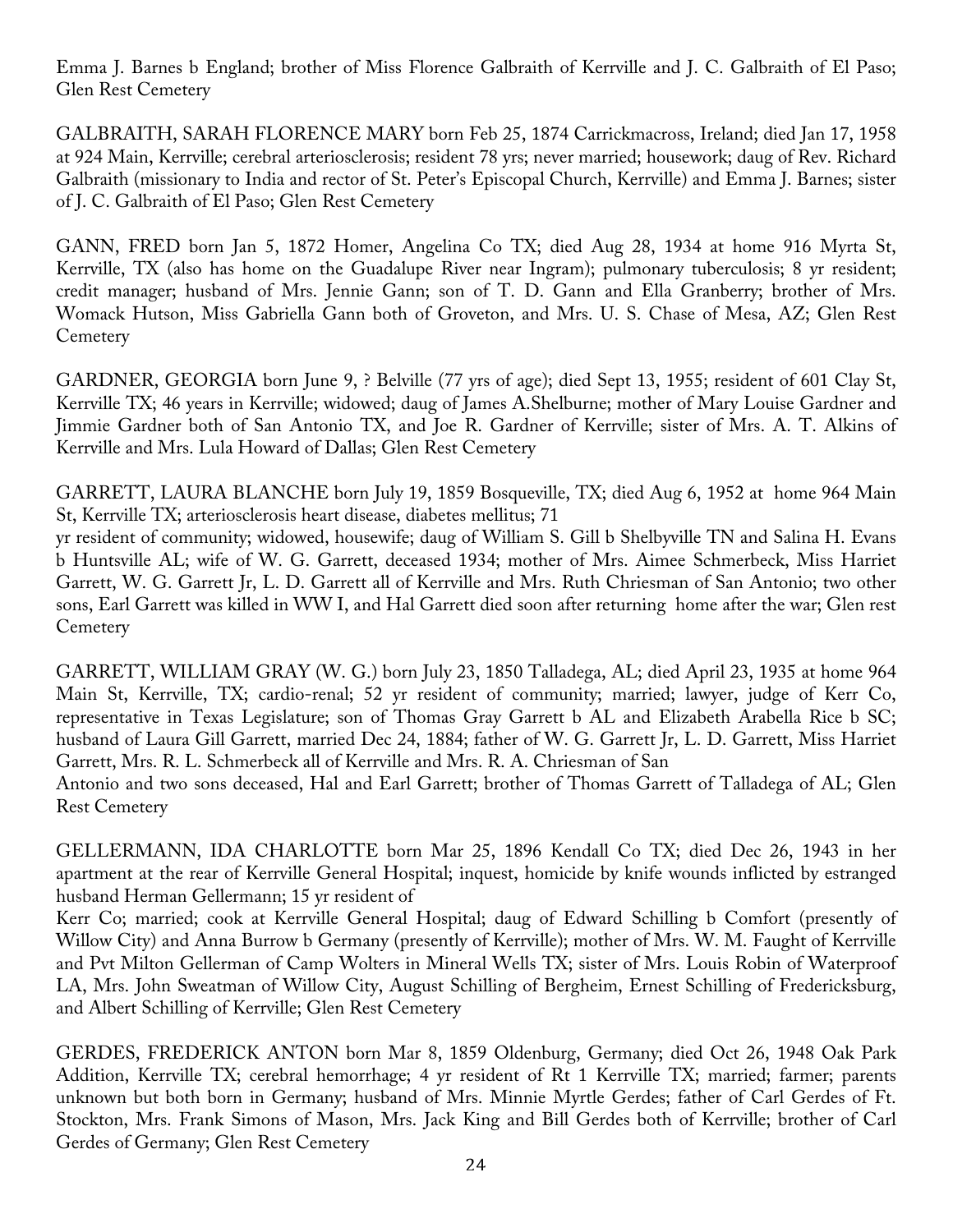GERNER, FRANK WILLIAM born July 19, 1878 Redbud, IL; died Dec 17, 1953 Peterson Memorial Hospital, Kerrville TX; arteriosclerosis heart disease, amputation of left leg; resident of Kerrville; married; retired operator of amusement park; parents unknown but both born in Germany; husband of Mrs. Dorothy Gerner; father of Erwin Gerner and Mrs. Vera Zimmerman both of St. Louis MO and Horace Williams of Marion City CA; Glen Rest Cemetery

## GIFFORD, EVA MAE born April 17, 1897 Decatur IL; died Nov 4, 1957 Sid Peterson

Memorial Hospital, Kerrville TX; bronchitis with muscular dysfunction of throat; resident of Kerrville on San Antonio Rd; widowed, housewife; resident of community since 1935; daug of John b. Smith b Racine, Wis and Elmeda Mae Latch b IL; wife of Carl Gifford, deceased 20 yrs prior; sister of Mrs. Ada G. Paul of Fredericksburg, I. W. Smith of Cedar Rapids Iowa, George S. Smith of Chicago IL, Mrs. Carrie Schilling and Lambert B. Smith of Kerrville; Glen Rest Cemetery

GOFF, JAMES ROWLAND born Mar 11, 1942 Kerrville TX; died Feb 12, 1946 on San Antonio Rd, Kerrville TX; influenza meningitis; 3-½ yr old son of Henry C. Goff b Palestine and Myrtle Scott b Cherokee Co; brother of Allene, Soleta, June, Rita and Charles Goff all of Kerrville; grandson of Elmer L. Goff of Kerrville and Mr. & Mrs. S. W. Scott of Maydell TX; Glen Rest Cemetery

GOLD, EMIL born July 28, 1875 Gold, Gillespie Co TX; died Aug 21, 1954 at home 119 Enderle St, Kerrville TX; inquest, natural causes, (coronary occlusion); 50 yr resident of Kerr Co TX; married; school teacher, bookkeeper of Charles Schreiner Co, postmaster, county treasurer; son of Peter Gold b Germany and Henrietta Flick b Germany; husband of Mrs. Rose Enderle Gold; father of Milton a. Gold of San Antonio and Lawrence (Pete) Gold of Cleburne; brother of Mrs. Emilia Sixt of Houston and Louis Gold of Corpus Christi; Glen Rest Cemetery; SFH

GOLD, ROSALIA ENDERLE born Oct 29, 1882 Junction TX; died Dec 2, 1959 Kerrville State Hospital, Kerrville TX; general arteriosclerosis with gangrene, senility, chronic brain syndrome; resident of Kerrville TX; widowed; house work; daug of Albert

Enderle and Emilie Dietert; wife of Emil Gold, decease: mother of Lawrence Gold of Ft. Worth and Milton Gold of Houston; sister of Louis Enderle of Castorville, Lester Enderle of Fredericksburg and Annie C. Deibner of San Antonio; Glen Rest Cemetery

GOODWIN, SIDNEY GREEN born Jan 31, 1903 Live Oak co TX; died April 29, 1933 at home on 3rd St, Kerrville TX, precinct one; married; dairyman; husband of Mrs. Alma Goodwin; son of James Goodwin b Live Oak Co TX and Eva Blackmon b Uvalde; father of two; brother of two sisters; Glen Rest Cemetery

## GRAHAM, J. HYDE born Mar ?, 1862 Ellis Co TX; died July 17, 1940 at the home of

Andy Brown 833 Sidney Baker St, Kerrville TX; cerbro vascular accident, hypertension; 35 yr resident; widowed, farmer; parents unknown; husband of Mrs. Mary Jane Graham, deceased; informant was John Heiman Jr. of Kerrville; brother-in-law of Mrs. Vinie McKenzie of Kerrville; great uncle of Robert I. Wilson of Kerrville, Johnnie Graham of Uvalde, Mrs. Alice Klotz of San Antonio and Charlie Graham of Menard; Glen Rest Cemetery

GREGOIRE, EFFA ELSIE born Jan 19, 1891 Ravanna MO; died Dec 28, 1952 Fredericksburg, Gillespie Co TX, two yr resident of Moellendorf Rest Home at 710 North Llano St; fractured left hip, chronic myocarditis , myocardial degeneration; 15 yr resident of 1029 Jefferson St, Kerrville TX; widowed; housewife; daug of William King and Rhodema Evans; wife of Dr. Joseph A. Gregorie, deceased; mother of Frank Gregoire of Fredericksburg. Glen Rest Cemetery; SFH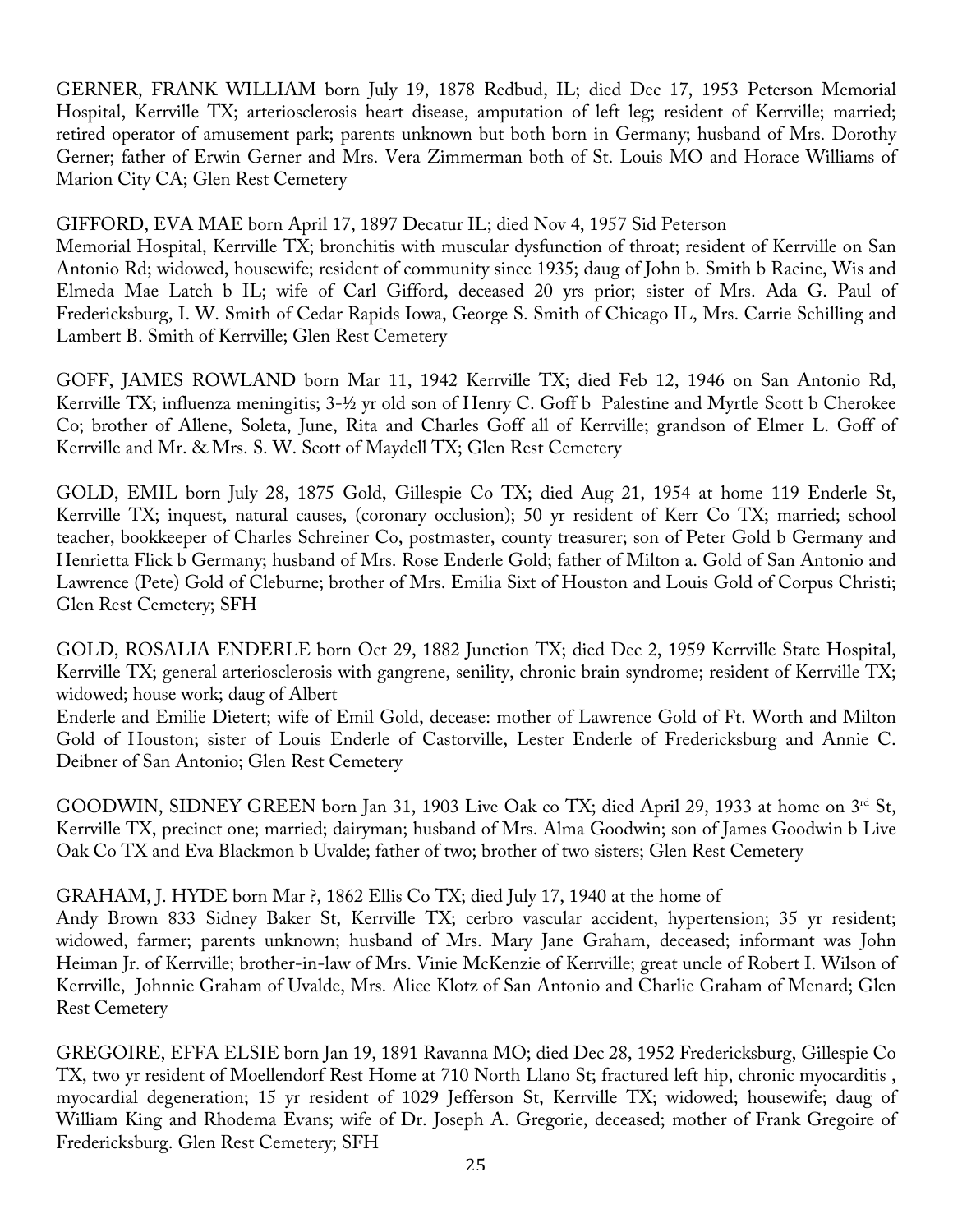GREGORY, JOHN BUREL born Aug 17, 1869 Guadalupe Co TX; died Feb 24, 1946 at home 217 Palmer St, Kerrville TX; chronic myocarditis, cerebral embololism with right hemiplegia; 26 yr resident of community; married; retired farmer, bailiff of court; son of Thomas Samuel Gregory b MO and Mollie Huggins; husband of Georgia May Gregory; father of Mrs. J. C. Gilmore of Lubbock; Jack Gregory of Navy in San Diego CA, and Thomas S. Gregory of Kerrville; brother of Mrs. John McCaleb of Kerrville; Glen Rest Cemetery

## GRINSTEAD, ELIZABETH GERTRUDE born Nov 5, 1868 Carthage, Panola Co

Mississippi; died Oct 18, 1946 at home 929 Jefferson St, Kerrville TX; heart disease; 55 yr resident of community; married to J. E. on Feb 10, 1901; housewife; wife of J. E. Grinstead retired editor of Kerrville Mt. Sun newspaper, previously marred to Dr. J. H. Wright; mother of Pam D. (male) Grinstead of Kerrville and Mrs. W. J. Jordan of Crockett; step-mother of H. Grady Grinstead of Mobile AL and E. Doyle Grinstead of San Antonio; Glen Rest Cemetery

GROBE, HARRY GUS born Sept 6, 1893 Fredericksburg, Gillespie Co TX; died Oct 7, 1942 at residence 529 Jefferson St., Kerrville TX; coronary artery occlusion; 2 ½ yr resident of community; married; bookkeeper for Smith Funeral Home; husband of Kate Lynn Grobe; son of Frederick D. Grobe b Gillespie Co TX and Matilda Hohmann b TX; brother of Mrs. Edward Stein and Mrs. Arthur Klingelhoefer both of Fredericksburg, Mrs. A. V. Harris of Nebraska, Henry and Louis Grobe both of Junction, Theodore Grobe of Shreveport LA and Emil Grobe of San Antonio; Glen Rest Cemetery

GRONA, CHARLES ALBERT born Jan 16, 1905 Kerrville TX; died Nov 14, 1944 at his residence 405 Elm, Kerrville TX; chronic myelities with paralysis of legs and bladder, acute and chronic ceptitis, terminal hypostatic pneumonia; plant operator of light plant, troubleshooter of L.C.R.A; lifetime resident; married; son of Max Grona b Germany and Mary Jung b Gillespie Co TX, presently of San Antonio; husband of Mrs. Adela Mary Grona; father of Lorraine, Charles Milton, and Patrick Henry

Grona all of Kerrville; brother of Will and Hermann Grona both of Kerrville, Walter Grona of Austin, Mrs. Olga Leyendecker of San Antonio and Mrs. Cora Staudt of Fredericksburg; Glen Rest Cemetery

GRONA, OLGA DURST born June 30 1888 Fredericksburg, Gillespie Co TX; died April 4, 1935 at residence 323 Jefferson St, Kerrville TX; chronic myocarditis; 30 yr

resident of community; married Feb 25, 1914; housewife; wife of William (Will) Grona; daug of Paul Durst b Fredericksburg and Augusta Neffendorf b Fredericksburg; mother of Gertrude, Margaret, Paul and Max Grona all ofKerrville; sister of Mrs. Richard Ellebracht of Morris Ranch TX, Mrs. Hilmer Wunderlich of Austin, Mrs. Henry Fisher of Seattle WA, Mrs. Otto Baethge and Albert Durst both of Fredericksburg; Glen Rest **Cemetery** 

GRONA, PAUL WILLIAM born June 21, 1920 Kerr Co TX; died Oct 8, 1941 on Hwy 20 about 9 miles out of Fredericksburg, toward Comfort, Gillespie Co TX, auto accident; resident of Kerrville TX; single; soldier in armed forces, P.F.C, field artillery; also killed were Howard Lee Marlar and Charles Rose Jr. Also in car were Stuart Davis Jr, Alfred Domingues and Max Grona, twin of Paul; son of Will Grona b Gillespie Co TX and Olga Durst b Gillespie Co TX, deceased; brother of Max Grona, Mrs. T. L. Guillaudeu, Miss Gertrude Grona; grandson of Mrs. Max Grona of San Antonio; Glen Rest Cemetery

GRYDER, BABY (male) stillborn Aug 20, 1936 Route 1, Oak Park Addition of Kerrville TX; son of Jesse B. Gryder b Dalton GA and Louise Tucker b Bethel Springs, TN; Glen Rest Cemetery

GRYDER, FREDERICK born Feb 7, 1873 Moorstown, TN; died Dec 30, 1941 at home, 801 Sidney Baker, Kerrville TX; myocaditis, tuberculosis; 8 yr resident; divorced; retired stationary engineer; son of Sidney E.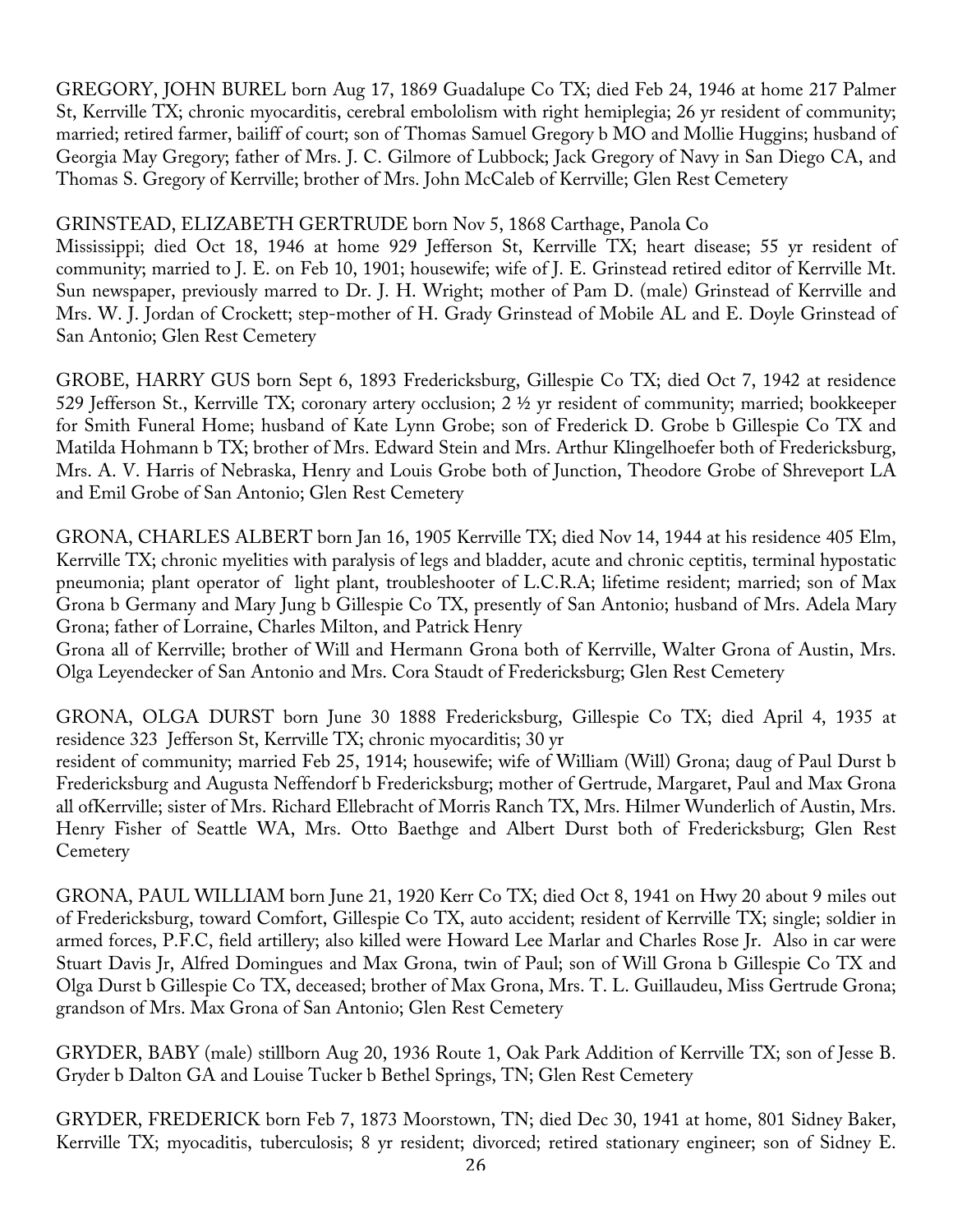Gryder b PA and Elizabeth Smith; father of Ernest, George J. B. Gryder, Mrs. Stella Riser, Miss Stella Gryder all of Chattanooga TN; brother of John Gryder of CA and Sam Gryder of Kerrville, Joseph Gryder of Okemah OK, and Mrs. Dora Woods of Okemah OK; Glen Rest Cemetery

GUIDRY, MARY LOVINIA born Jan 26, 1909 Rayne LA; died Aug 19, 1937 at 1412 Broadway, Kerrville, TX; pulmonary tuberculosis; married to Luke Guidry of Kerrville, also resident of Freeport TX; housewife; daug of Joseph Constentin b LA and Rose Guidry b LA; mother of Jack Oliver, Joyce Marie, Betty Lorene and Barbara Louise Guidry all of Kerrville; sister of Clothilde Constentin of Kerrville and Carlos Constentin of Rayne LA; also named but no relationship listed was Mr. & Mrs. Louis Guidry and Mrs. & Mrs. Henry Guidry all of Freeport; Glen Rest

**Cemetery** 

HABERKORN, ELEANOR born Sept 6, 1902 Vernon TX; died Sept 18, 1953 at home in the Shady Grove Addition of Kerrville TX; coronary thrombosis, arteriosclerosis heart disease; 6 yr resident, prior resident of Houston and Corpus Christi; married; housewife; daug of Hampton b Ark andPhillips b KY; wife of A. H. Haberkorn; mother of Francis Hopkins of Dallas; stepmother of A. H. Haberkorn Jr. of the Army Air Force; sister of Mrs. Nuel Lumas of Corpus Christi and Mrs. Louise Cooper of Tucumcari NM; Glen Rest Cemetery

HAGENS, MASON M. born Feb 7, 1853 Gilmer,? TX; died Jan 4, 1931 Douglas, Cochise Co AZ at the home of his daug; cerebral hemorrhage; previous resident of Kerr Co for 36 yrs; husband of Mrs. Sallie McCoy Hagens b Sept 20, 1855 d May 6, 1921 in Kerrville; father of Robert M. Hagens of Crystal City, Tom Hagen of Wewoka OK, Nick Hagens and Mrs. L. L. Rees both of Center Point, Mrs. A. L. Gotthard of San Antonio, Mrs. B. W. Ward of Douglas AZ, and Arthur P. Hagens, deceased 1927; brother of Mrs. Jennie Price; Glen Rest Cemetery

HAGENS, ROBERT MASON born June 19, 1886 Reagan, Falls Co TX; died Dec 31, 1937 Nix Hospital, San Antonio; resident of Crystal City TX, former resident of Kerr Co; married; farmer; son of Mason Mosley Hagens b AL and Sallie McCoy b AL; husband of Sallie Riley Hagens; father of Mrs. John R. Reed, W. H. Hagens both of San Antonio, Mrs. Lamar Williams and Miss Thelma Hagens both of Crystal City, and R. R. Hagens of Ft Worth; brother of Mrs. A. T. Gotthardt of San Antonio, Mrs. B. F. Ward of Douglas AZ, Mrs. L. L. Rees of Center Point, T. W. Hagens of Yeager OK, and Nick Hagens of Hondo; Glen Rest Cemetery

HAGGERTON, MARY AUGUSTA born Mar 22, 1893 Kerrville, TX; died May 17, 1954 Peterson Memorial Hospital, Kerrville TX; circulatory collapse, renal colitis, large abscess; resident of Boerne, Kendall Co TX; married; housewife; daug of J. C. Lane and Helen Patton; wife of Willie Haggerton of Boerne, married May 25, 1919; mother of Mrs. Berry Williams of Plainview, Mrs. Wesley Allen and Mrs. Leslie Allen both of Uvalde, Mrs. Russell G. Sifford of Kerrville, Charles W. Haggerton of Boerne, Orvil Glen Haggerton of San Angelo and Ralph Haggerton of the U.S. Marines; sister of Mrs. Minnie Morris (her twin) of Ojai CA, Mrs. Josephine Middleton and Mrs. Doris Bartholomew both of Kerrville, Mrs. Gladys Porter of Bandera, Mrs. Victoria Griffin of Wayside TX, Frank Lane of Medina TX, and Sam Lane of Alta Loma CA; Glen Rest **Cemetery** 

HAGOOD, PERRY ALLAN born Dec 20, 1888 Cane Hill, Ark; died Jan 8, 1949 Kerrville General Hospital, Kerrville, TX; anuria, arteriosclerosis, edema, myocarditis; 10 yr resident of 227 Earl Garrett St, Kerrville TX; divorced, carpenter; son of Thomas K. Hagood b Ark and Emma Henrietta Wand b England; husband of Mrs. Crystal Hagood; brother of Mrs. C. D. Ellison of Kerrville and Mrs. C. C. Rough of Dallas; Glen Rest **Cemetery**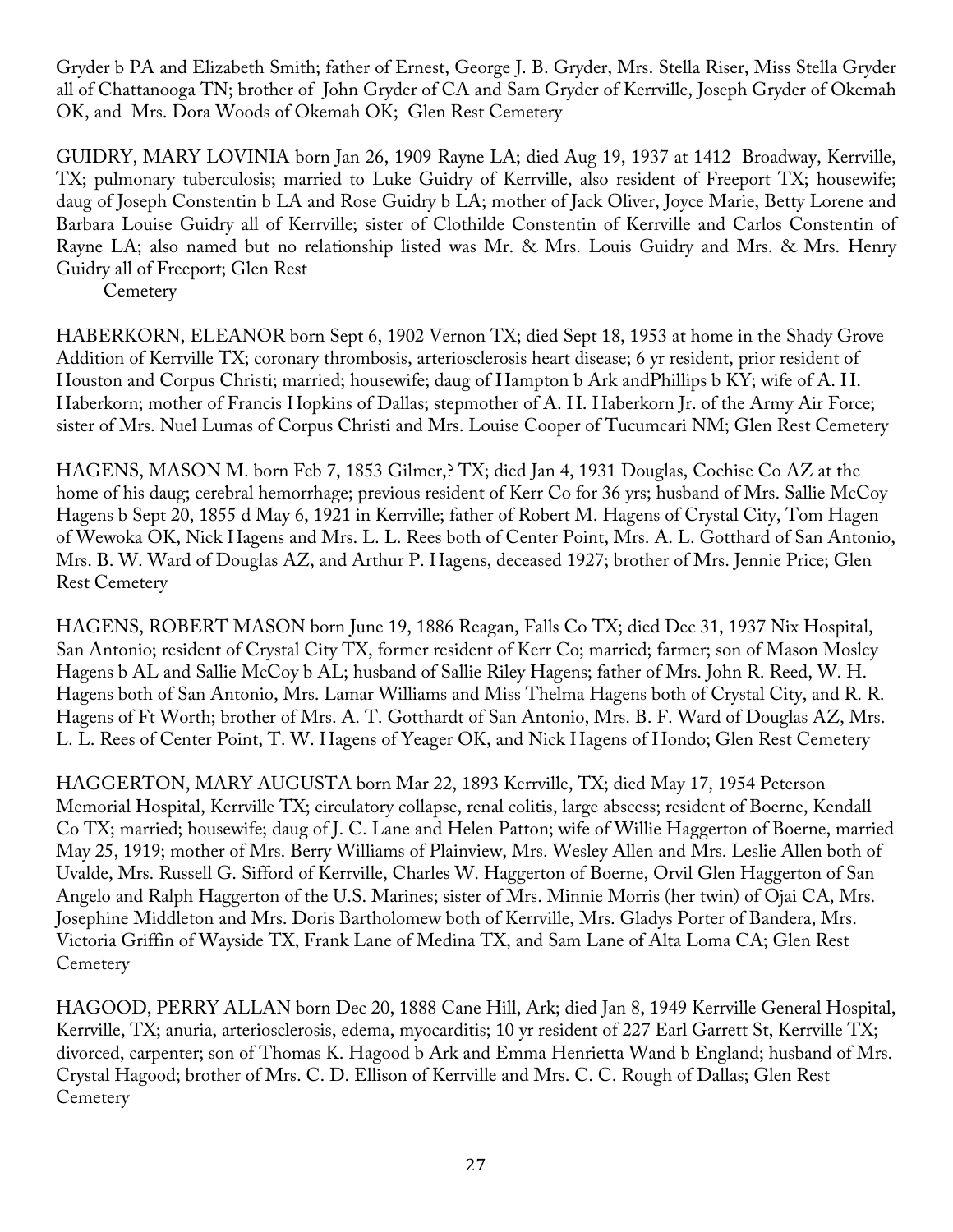HALEY, WILLIAM J. born ? about 71 yrs of age; died Dec 4, 1938 Mt. View Sanatorium Kerrville TX; myocarditis, nephrites; resident of St. Louis MO; single; shoemaker; parents not listed; Glen Rest Cemetery

HALL, DEE CORRY born Jan 19, 1866 Gonzales Co TX; died Sept 1, 1953 Peterson Memorial Hospital, Kerrville; uremia, prostatic hypertrophy, pyelonephritis; resident of Mt. Home TX; widowed, retired rancher; son of Hiram Hall b TX and Caroline Mangum b AL; husband of Mrs. Lois Hall; father of T. C. Hall of Mt. Home, and Hiram Hall deceased; Glen Rest Cemetery

HALL HIRAM LEE born July 6, 1898 Gonzales Co TX; died Feb 8, 1950 at 949 Main St, Kerrville TX; metastasis ca of lung, ca of left kidney; married, rancher; husband of Helen Hall of Mt. Home; son of D. C. Hall b Gonzales Co TX, presently of Mt. Home and Lois Elkins b Hays Co TX deceased; father of Virginia Hall of Mt. Home; brother of Corry Hall of Mt. Home; Glen Rest Cemetery

HALL, LOIS INA born Feb 11, 1873 Hays Co TX; died Feb 27, 1940 Mt. Home TX; cancer of the rectum; married; housewife; 22 yr resident of community; daug of W. T. Elkins b TX and \_\_\_\_\_\_ Dickey; wife of D. C. Hall; mother of Hiram and Corry Hall of Mountain Home; sister of W. O. Elkins of Tempe AZ, W. B. Elkins of San Antonio, Mrs. D. K. Glover of Nixon and Mrs. S. N. Harrison of Bellingham, WA; Glen Rest **Cemetery** 

HAMLYN, THOMSIE BEAN born Dec 22, 1877 Lampasas, TX; died June 30, 1958; wife of John Hamlyn of Center Point; daug of Tilford Bean and Miss Huling; mother of John Hamlyn of Center Point and Mrs. C. N Magee of San Antonio; sister of Mrs. Claud Moore, Mrs. Walter Moore and Tilford Bean Jr all of Lampasas

HAMPSON, DOROTHY JOANNE born July 28, 1931 Kerrville, TX; died Mar 26, 1936 Santa Rosa Hospital, San Antonio, TX; pneumonia, broncho, measles, influenza; 4 ½ yr old daug of Jack Hampson b England and Mabel Horlacher b Frankfort IN; resident of 324 Quinlan St, Kerrville; grand-daughter of Mr. & Mrs. J. L. Horlacher of Garden City Kansas; Glen Rest Cemetery

HAMPSON, JOHN (JACK) born Oct 5, 1896 Duckenfield, England; died Sept 10, 1954 VA Hospital, Kerrville TX; arteriosclerosis heart disease; resident of 408 Main St, Kerrville; married; plumber; WW I U.S. Navy 12/10/1917 to 9/30/1921; son of Richard Hampson b England and Sarah Clegg b England; husband of Mrs. Mabel Hampson of Kerrville; father of Diana Patricia Hampson; brother of Mrs. Joseph Amaral of Fair Haven MA; Glen Rest Cemetery

HARRISON, ELIZABETH WELBORN born Oct 4, 1873 Anderson, SC; died Aug 13, 1954 Treadwell Rest Home, 837 Clay St, Kerrville TX; senility, extreme heart, resident of 944 Barnett St, Kerrville; resident of 25 yrs in community; never married; retired sales clerk of Ladies Ready-to-Wear; daug of William Henry Harrison b SC and Nannie Elizabeth Pegg b KY; sister of Mrs. W. D. Reed of Kerrville, Mrs. Turner Davis of Casper WY and Miss Ruth Harrison of Washington D. C.; Glen Rest Cemetery

HART, ERA MAE born Feb 21, 1890 Villa Rica, GA; died Apr 4, 1948 at home 317 Lytle St, Kerrville TX; pulmonary tuberculosis; 20 yr resident; married; housewife; daug of Francis Marion Chambers b Villa Rica GA and Mary Rosa Sykes b GA; wife of J. R. Hart Sr of Kerrville; mother of J. R. Hart Jr and Miss Mary Hart both of Kerrville; sister of Herbert and Troy Chambers both of Kerrville; Glen Rest Cemetery

HART, J. RUFUS SR born Nov 25, 1891 Villarica, GA; died Dec 22, 1958 at home 928 Myrta St, Kerrville TX; acute coronary occlusion, arteriosclerosis heart disease, diabetes mellitus; 28 yr resident of community; married; druggist, retail sales; son of Charles S. Hart and M. A. Chambers; husband of Glea A. Hart; father of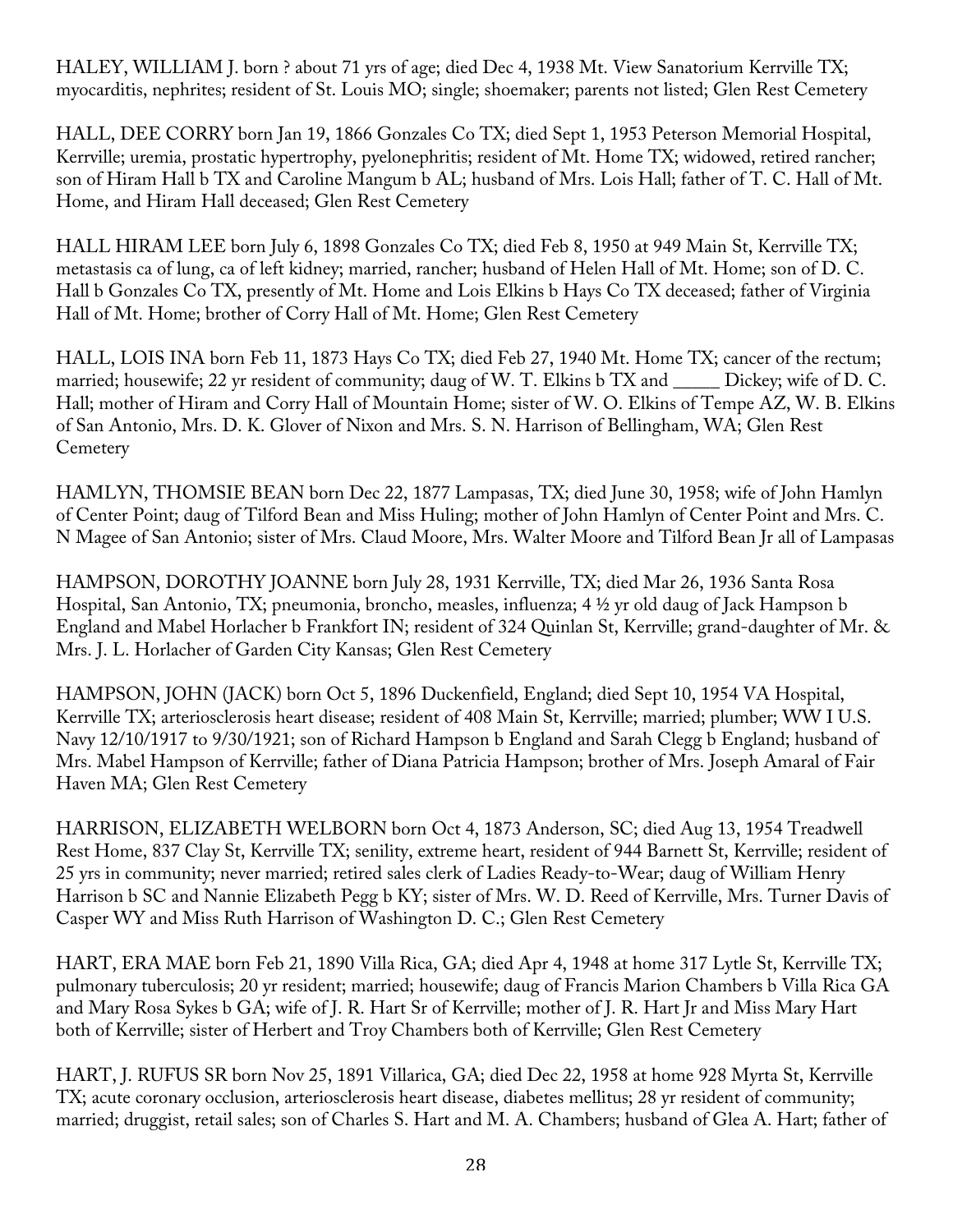J R. Hart Jr of Kerrville and Mrs. Mary Copeland of Philadelphia PA; brother of Miss Leona Hart of Astell GA, Mrs. Ethel Newman and John Hart of Villarica GA, and Arthur Hart of Dallas GA; Glen Rest Cemetery

HAWKINS, GERTRUDE born Aug 26, 1859 New Orleans LA; died May 15, 1932 at home 206 Mission Rd, San Antonio, Bexar Co TX; inquest, gunshot wound by burglar, 5 yr resident; married; housewife; daug of Joseph Heise b Germany; wife of Alvin C. Hawkins; mother of Joe Davidson, deceased 1911 in Kerrville; Glen Rest Cemetery

HEIMANN, CARL M. born Feb 20, 1852 Gillespie Co TX; died Jan 7, 1937 at home on McFarland St, Kerrville TX; chronic myocarditis; 40 yr resident; married Aug 17, 1878; farmer and laborer; son of Gottfried Heimann b Germany and Maria Kassandra Walter b Germany; husband of Marie Weber Heimann; father of Mrs. Adolph Oehler, Mrs. F. J. Michon, Mrs. Al (Emma) Sandel, Mrs. George Ruff Sr all of Kerrville and Renatus G. Heimann of San Antonio; Glen Rest Cemetery; SFH

HEIMANN, EDDIE LEON born Oct 31, 1948 TX; died July 21, 1951 Brooks Army Hospital, Fort Sam Houston TX; tracheo-bronchitis, hypoplasis of brain and microcophaly; 2 ½ yr old son of Milton Charles Heimann b Kerrville TX and Marian Ritz b Shiner TX presently of Randolph Field San Antonio; brother of Barbara Heimann of San Antonio; grandson of Mrs. Rosie Kuchar of Danbury TX and Mr. & Mrs. George Heimann of San Antonio; great grandson of Mrs. Theresa Heimann of Kerrville and Mrs. Mary Pustejousky of Danbury; Glen Rest Cemetery

HEIMANN, ELGIN A. born Apr 21, 1904 Fredericksburg, Gillespie Co TX; died Oct 14, 1937 Secor Hospital, Kerrville TX; pneumonia & meningitis from streptococcus hemolytic; 26 yr resident, "H" and Broadway, Kerrville; married Nov 14, 1925; laundryman; husband of Mrs. Elsie Heimann; son of Jacob A. Heimann b Gillespie Co TX and Frieda Oehler b Gillespie Co TX, presently of Kerrville; brother of Mrs. W. F. Unnasch, Miss Nora Heimann, Mrs. H. H. Niehaus, Miss Meta Heimann, Marvin, Clarence, Jacob and Walter Heimann all of Kerrville; grandson of Mrs. C. M. Heimann of Kerrville; Glen Rest Cemetery

HEIMANN, FRANK born Sept 8, 1867 Fredericksburg, Gillespie Co TX; died Oct 5, 1939 at home 429 Sidney Baker St., Kerrville TX; coronary thrombosis, nephrites, myocarditis; 50 yr resident of community; married; butcher, merchant, city pound keeper; husband of Mrs. Theresa Heimann; son of August Heimann b Germany and Helena Klein b TX; father of Eddie Heimann of Mission and George Heimann of San Antonio, Mrs. Mary Bernhardt and Miss Alma Heimann both of Kerrville, Mrs. Rosa Mae Jurascheck of San Antonio and Mrs. Fritz Spenrath of Comfort; brother of Will Heimann, Mrs. Adolf Bonn and Mrs. Marcus Hartmann all of Fredericksburg, John Heimann Sr of Kerrville, and Herman Heimann of San Antonio; Glen Rest **Cemetery** 

HEIMANN, JACOB AUGUSTUS born Aug 20, 1881 Fredericksburg, Gillespie Co TX; died Mar 17, 1934 Secor Hospital, Kerrville, TX; ca of transverse colon with metastases to lymph nodes; resident of 976 Barnett St, Kerrville; 30 yr resident of community; married; carpenter; husband of Mrs. Frida Heimann; son of Charles M. Heimann b Fredericksburg and Mary Weber b Fredericksburg; father of Elgin, Marvin, Clarence, Jacob Jr, Walter, Nora, Helen, Meta Heimann and Mrs. W. F. Unnasch all of Kerrville; brother of Renatus Heimann of Houston, Mrs. Frank Michon, Mrs. Adolph Oehler, Mrs. George Ruff, and Mrs. C. A. Sandel all of Kerrville, TX; Glen Rest Cemetery; SFH

HEIMANN, JOHN SR born Feb 28, 1862 Fredericksburg, Gillespie Co TX; died Feb 23, 1945 Kerrville General Hospital, Kerrville TX; myocarditis; 54 yr resident of community; 401 Barnett, Kerrville; widowed; retired section foreman on railroad; son of August Heimann b Fredericksburg and Helen Jung b Fredericksburg; husband of Lena Kammlah Heimann, deceased; father of Mrs. M. E. Harding of San Antonio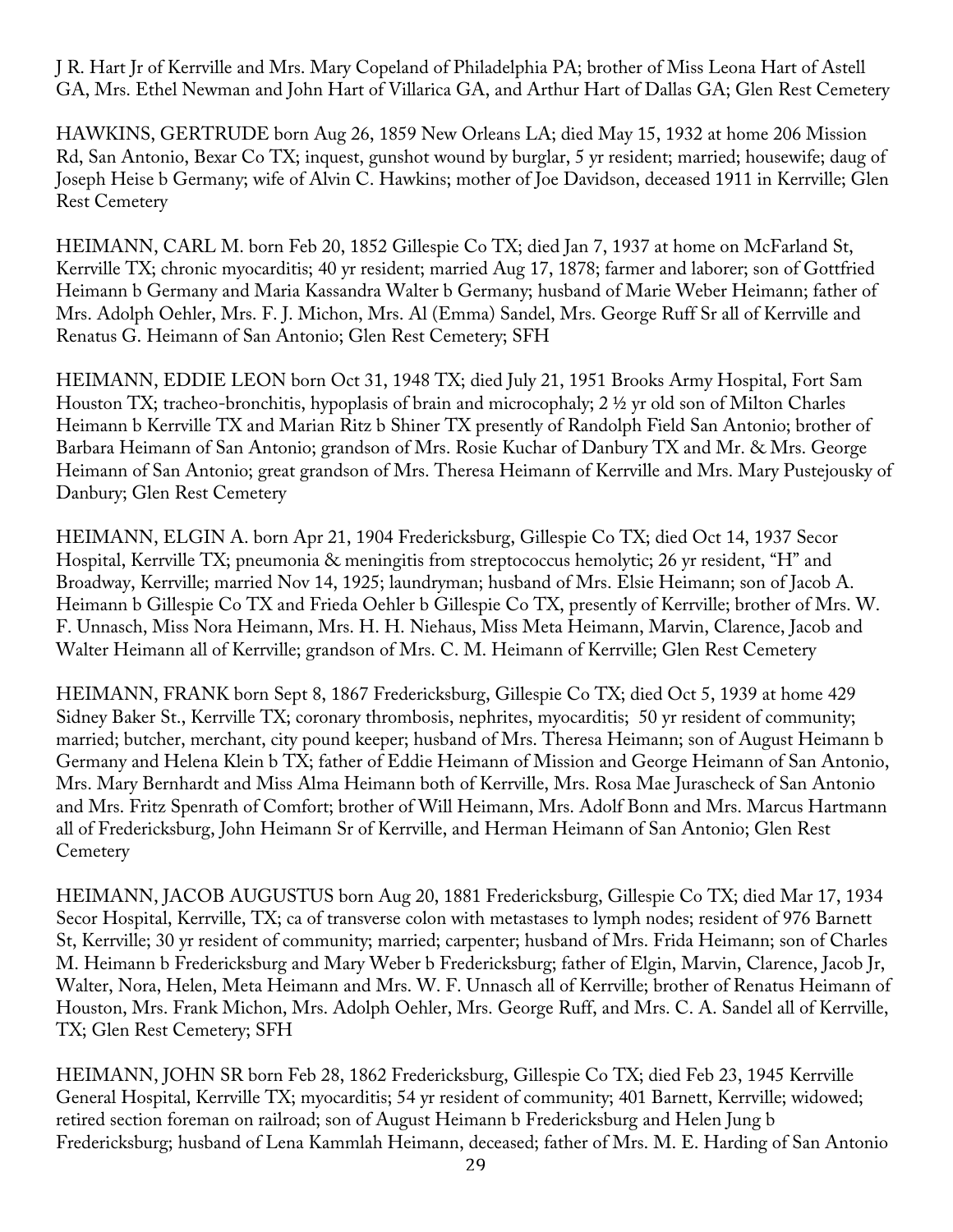and John Heimann Jr of Kerrville, another son Louis F. Heimann is deceased; brother of Willie Heimann and Mrs. Adolph Bonn both of Fredericksburg; Glen Rest Cemetery; SFH

HEIMANN, KENNETH GENE born June 15, 1937 Kerrville TX; died June 15, 1937 1408 Broadway, Kerrville; prematurely, birth injury; 5-hour-old son of Clarence R. Heimann b Kerrville and Helen Niehaus b Karnes City; Glen Rest Cemetery; SFH

HEIMANN, LENA born Feb 16, 1861 Fredericksburg, Gillespie Co TX; died Feb 5, 1938 at home 401 Barnett St. Kerrville, TX; myocarditis, chronic; housewife; 47 yr resident of community; wife of John Heimann Sr; daug of Henry Kammlah b Germany and Amelia Betz b Germany; mother of John Heimann of Kerrville, Louie Heimann of Kerrville and Mrs. M. E. Harding of San Antonio; sister of Mrs. Henry Marschall of San Antonio Mrs. Henry Henke of Kerrville, Louie Kammlah and Henry Kammlah both of Fredericksburg; Glen Rest Cemetery; SFH

HEIMANN, LOUIS FRANK born Apr 14, 1890 Mason TX; died Aug 18, 1940 at home 709 Hays St, Kerrville, TX; probably coronary disease of heart, death was sudden and without warning; 50 yr resident of community; married; merchant of ice and wood; son of John Heimann b Fredericksburg TX and Lena Kammlah b Fredericksburg; husband of Mrs. Ollie Schafer Heimann of Kerrville; father of Louis Heimann Jr.; brother of John Heimann Jr and Mrs. M. E. Harding of San Antonio; Glen Rest Cemetery

HEIMANN, MARIA GOTTLIEBE born Feb 22, 1861 Gillespie Co TX; died Feb 19, 1947 at home 516 McFarland St, Kerrville TX; coronary occlusion; 50 yr resident of community; widowed; housewife; daug of John Jacob Weber b Germany and Matilda Schlaudt b Gillespie Co TX; wife of Charles M. Heimann; mother of Mrs. C. Sandel of Austin, Mrs. A. E. Oehler, Mrs. Frank Michon, Mrs. Geo. Ruff, and R. G. Heimann all of Kerrville; sister of Mrs. Anna Beyer and Mrs. Bertha Beyer both of Fredericksburg, TX; Glen Rest Cemetery

HEIMANN, NORA ALMA born Jan 5, 1909 Kerr Co TX; died Dec 15, 1959 Peterson Memorial Hospital, Kerrville, TX; cerebral vascular accident, congestive heart failure, bronchopneumonia, diabetes mellitus; 976 Barnett St, Kerrville 50 yr resident of community; never married; presser for W. B. Bennett Dry Cleaning; daug of Jacob Heimann b Gillespie Co TX and Freda Oehler b Gillespie Co; sister of Meta Heimann, Mrs. W. F. Unnasch, Mrs. Henry Niehaus all of Kerrville, Marvin Heimann of San Antonio, Clarence Heimann and Walter Heimann both of San Jose CA, Jacob Heimann of Houston; Glen Rest Cemetery

HEIN, OTTO A. born May 24, 1886 Waring TX; died Nov 9, 1934 at home 823 Robinson St, Kerrville TX; pulmonary tuberculosis, both lungs involved; 48 yr resident of community; husband of Mrs. Mary A. Hein; farmer; son of William A. Hein b Germany and Matilda Luek b Germany presently of Comfort TX; father of W. A. Hein and Miss Esther Hein; brother of Mrs. Lizzie Spenrath of Comfort TX and Mrs. Bertha Crenshaw and Mrs. Annie James both of San Antonio, TX; Glen Rest Cemetery

HENKE, CHESTER WILLIAM born June 14, 1892 Kerrville, TX; died Feb 1, 1957 Sid Peterson Hospital, Kerrville TX; cardiac coronary occlusion, buerger's disease, asthma; resident of 933 Water St, Kerrville; WW I, 36 Div inf discharged 7/3/1919; lifetime resident of Kerr Co; never married; butcher in Meat Market; son of August W. Henke b Fredericksburg TX and Emma Evers b Fredericksburg TX; brother of Edna Henke, Mrs. J. F. Stallings, Mrs. Oscar B. Clark and Emmett W. Henke all of Kerrville; Glen Rest Cemetery

HENKE, EMMA PAULINE born Apr 22, 1872 Fredericksburg, TX; died Nov 29, 1950 at home 933 Water St, Kerrville TX; cerebral softening, arteriosclerosis, myocarditis; 60 yr resident of community; married; housewife; daug of Henry Evers b Germany and Johanna Hottopp b Germany; wife of August W. Henke of Kerrville; mother of Chester Henke, Emmett Henke, Miss Edna Henke, Kerrville, Mrs. Jesse Stallings and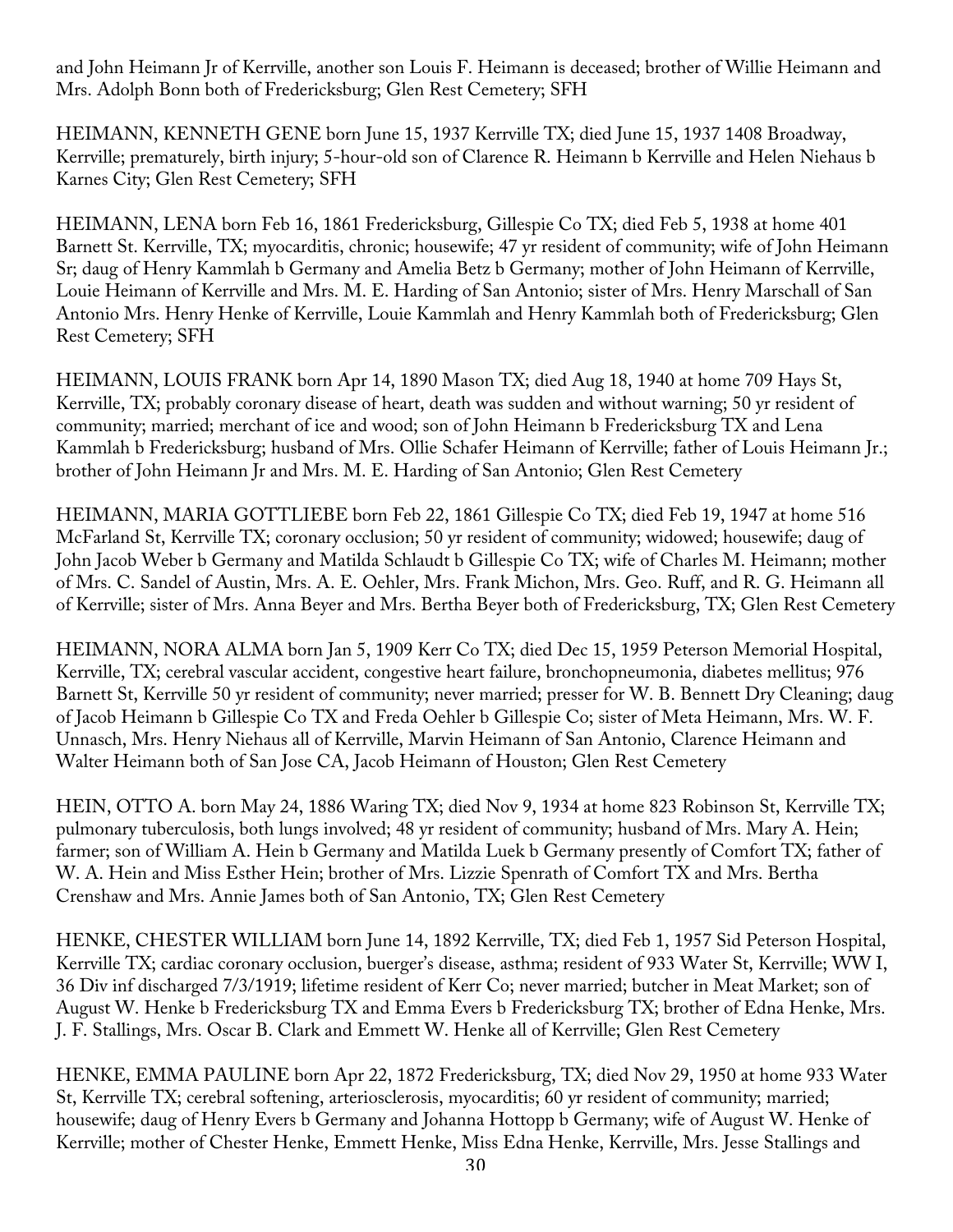Mrs. Oscar Clark all of Kerrville; sister of Otto Evers of Fredericksburg, Eddie Evers, Miss Eda Evers and Miss Ella Evers all of Austin; Glen Rest Cemetery

HENRY, BERTHA McCONNELL born Sept 26, 1869 Greenville TX; died May 2, 1958 Sid Peterson Memorial Hospital, Kerrville TX; coronary thrombosis; resident of 916 Myrta St, Kerrville TX; 20 yr resident; widowed; housewife; daug of J. C. McConnell and Mary Swift; sister of Mrs. Fred Gann of Kerrville, W. L. McConnell and Arthur McConnell both of Houston TX; Glen Rest Cemetery

HENSON, HENRIETTA MANSFIELD born Aug 2, 1881 Fannin Co TX; died Feb 9, 1945 at home on Fredericksburg Rd, Kerrville TX; bronchiectasis, myocardial degeneration; 13 months resident, prior residents when Mr. Henson was manager of the Railway Express Agency; married; housewife; daug of W. H. Coursey b MO and Fannie Allen b Bonham TX; wife of Walter Y. Henson; mother of Mrs. J. L. Cabaniss of Longview, Mrs. J. A. Rickles of Houston and Col W. D. Henson the Army in France; sister of J. M. Coursey of Dallas; Glen Rest Cemetery; SFH

HENSON, WALTER YOUNG born Nov 22, 1875 Wise Co TX; died Oct 14, 1948 at 1921 N. Prairie, Dallas TX; widowed; husband of Mrs. Henrietta Mansfield Henson, deceased; father of Mrs. J. L. Cabaniss of Dallas, Mrs. J. A. Rickles of Houston and W. D. Henson of Dalhart; brother of John Henson and Mrs. Anna Hughett both of Greenville, Mrs. J. M. Coursey of Dallas and Mrs. Kate Mitchell of Wichita Falls TX; Glen Rest Cemetery

HERZOG, LENA VALESKA born April 11, 1860 Kerrville TX; died Mar 28, 1933 at home 325 Water St, Kerrville TX; lifetime resident of community; married; housewife; daug of Christian Dietert b Prussia Germany and Rosalie Hess b Jena Germany; wife of Nathan Herzog; mother of Mrs. Geo Neuschafer and Oswald A. Herzog; sister of Mrs. Henry Weiss, Mrs. Albert Enderle, Mrs. Ed Mosel, Mrs. Herman Schultze, Mrs. Oscar Rosenthal, Henry Dietert, Otto Dietert, Gus Dietert, and Rudolf Dietert; Glen Rest Cemetery; SFH

HERZOG, NATHAN born May 19, 1857 Hoerstadt, Germany; died Nov 27, 1934 at home 325 Water St, Kerrville TX; broncho-pneumonia, bilateral; 62 yr resident of community; widowed; 56 years as salesman of merchandise store of Charles Schreiner; came to USA in 1870; son of Aaron Herzog b Germany and Hannah Michel b Germany; husband of Lena Dietert Herzog, deceased, married Nov 10, 1878; father of Oswald Herzog of San Antonio and Mrs. Clara Neuschafer of Kerrville; brother of Mrs. Eliza Heimberger of Yonkers, NY and Mrs. Rosalie Karlebach of New York City; Glen Rest Cemetery; SFH

HERZOG, OSWALD AARON born July 14, 1887 Kerrville, TX; died Sept 10, 1942 Dallas, TX; coronary occlusion 2nd attach; 6 months resident of Cliff Towers Dallas TX; graduate of Tivy High School; married June 30, 1915 in Houston; civil engineer of Defense Plant Corp; son of Nathan Herzog b Germany and Lena Dietert b TX; husband of Mrs. Floydene Kuhlmann Herzog of Dallas; father of Staff Sgt. Oswald Herzog Jr of Camp Bruger OK and Miss Erna Herzog of Menard; brother of Mrs. Clara Neuschafer of Kerrville; Glen Rest **Cemetery** 

HICKS, BENJAMIN FRANKLIN born April 14, 1866 Brazos Co TX; died Aug 30, 1948 at 1011 Burleson St, San Antonio; father of Mrs. E. C. Rapp and Mrs. John Poirer; Glen Rest Cemetery

HIGGINS, BERNICE HATTIE born June 24, 1894 Arkansas; died April 19, 1943 at the home of Mr. & Mrs. Clemens Haun on the Mac Weston Farm, Kerr Co TX; inquest, natural causes; resident of Johnson City, Blanco Co TX; here two days; married; daug of John P. Robinson b Ark and Catherine Brownley b Ark; wife of Irvin T.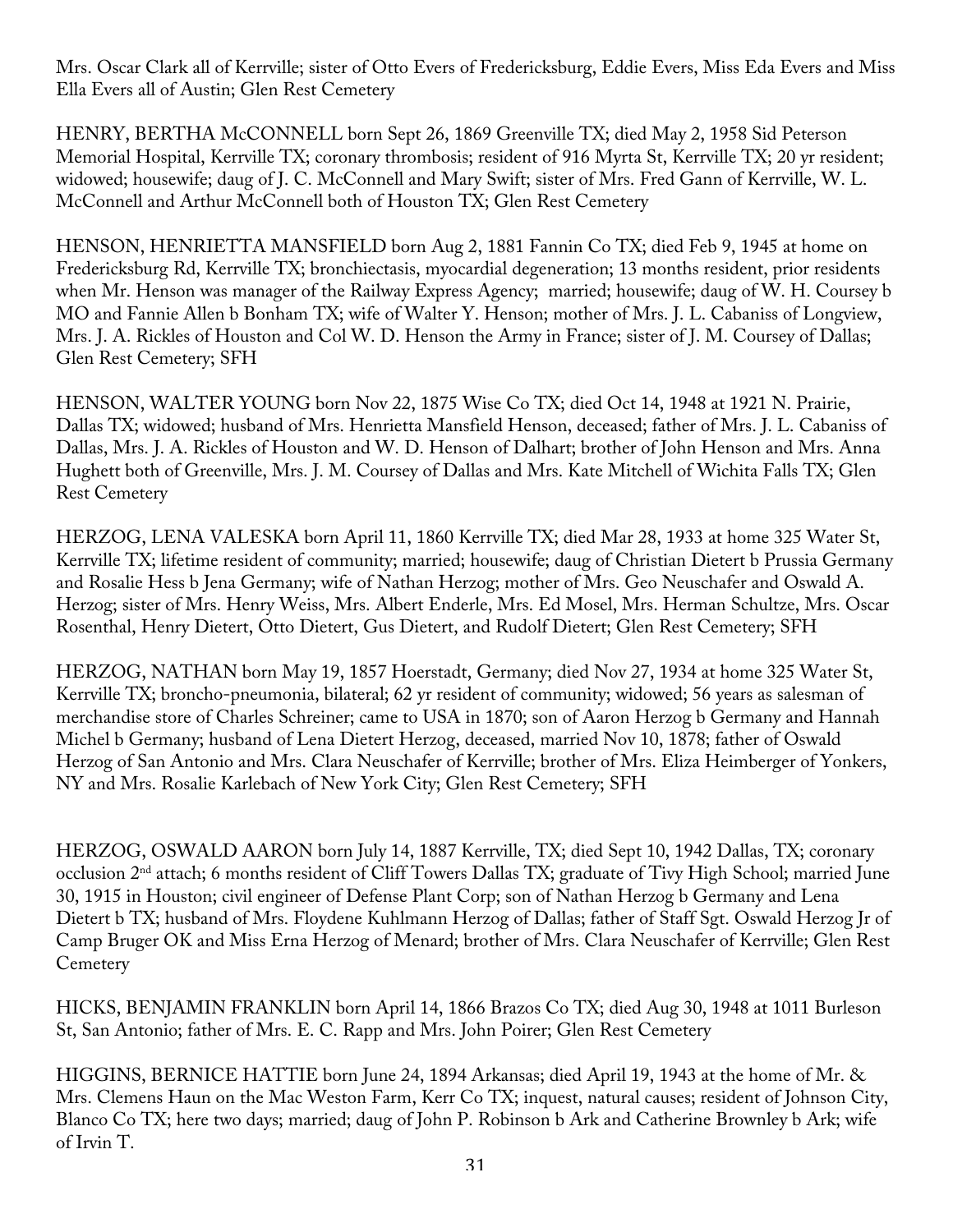Higgins of Fort Bayard NM; mother of Seaman 1<sup>st</sup> Class James P. Davis of San Francisco CA, Morris S. Davis of Cuba in Navy, Mrs. A. B. York Jr of Tucson AZ, and Mrs. John B. Journey of Comfort; 4 brother and 1 sister in Arkansas; Glen Rest Cemetery

HIRTH, DORIS MAE born Mar 10, 1929 San Juan, TX; died May 12, 1946 Kerr Co TX on the Kerrville-Medina Hwy, 5 miles north of Medina; automobile accident; DOA Kerrville General Hospital, Kerrville TX; fractured skull, crushing injury of chest; 17 yr old student of Tivy High School, two weeks before graduating as valedictorian; 8 yr resident of 905 Tivy St, Kerrville TX; single; daug of Raymond G. Hirth b Iowa and Marian Martha Temple b IL; sister of Mary Rae Hirth of Kerrville; grand-daug of Mr. & Mrs. R. G. Temple of San Juan TX; Glen Rest Cemetery

HODGES, CHARLES B. born Jan 4, 1888 Gonzales Co TX; died Nov 26, 1940 Oklahoma City OK; coronary occlusion; 2 yr resident of Oklahoma City, prior 40 yr resident of Kerrville; retired; divorced; son of Dawson N. Hodges b Gonzales Co TX and Cornelia Breeding b LaGrange; husband of Belle Hodges of Houston; brother of Mrs. J. A. (Velma) Salmon of Oklahoma City, Tate Hodges, and Jack Hodges both of San Antonio; Glen Rest Cemetery

HODGES, DAWSON N. born June 25, 1848 Gonzales Co TX; died Feb 2, 1940 at home 512 Barnett St, Kerrville TX; arterial & cardiac disease, senility; 42 yr resident of Kerrville; widowed; retired rancher; in the Indian War Co F, Texas Frontier Vol; husband of Mrs. Cornelia Hodges deceased; son of Thomas Hodges; father of Mrs. J. Salmon of Oklahoma City, Charles Hodges of Houston, Tate Hodges of San Antonio and Jack Hodges of Kerrville; Glen Rest Cemetery

HODGES, DON N. born Mar 4, 1881 Gonzales Co TX; died Nov 30, 1938 at 217 Earl Garrett St, Kerrville Recreation Club; inquest, heart failure; 40 yr resident of community; resident of 949 Goff, Kerrville, TX; married; painter; son of D.N. Hodges (presently of Kerrville) b Gonzales Co TX and Nealy Breeding b Fayette Co TX; husband of Blanche Hodges; brother of Tate Hodges of San Antonio, Charles and Jack Hodges of Kerrville and Mrs. J. a. Salmon of Oklahoma City; Glen Rest Cemetery

HOGGETT, JACQUELINE LEE stillborn May 17, 1948, at 936 Wheless, Kerrville TX; abruptio placenta; daug of Jack Hoggett b Junction TX and Roberta Roberts b San Francisco CA; Glen Rest Cemetery

HOLDSWORTH, NELLIE born Feb 12, 1880 San Antonio, TX; died Nov 17, 1936 at home 1145 Broadway, Kerrville, TX; ca of the uterus; 24 yr resident; married; housewife; daug of Fred Jensen b Denmark and Lena Huth b Castroville TX, presently of Kerrville; wife of Richard Holdsworth; grand-daug of Mr. & Mrs. Louis Huth of San Antonio, both deceased; Glen Rest Cemetery; SFH

HOLDSWORTH, PATRICIA born Mar 24, 1956 Florida; died Mar 24, 1956 Florida; infant daug of Lt. Burt C. Holdsworth and Jane Jersig; grand-daug of Robert O Holdsworth of Kerrville and Mary R. Jersig of Comfort; Glen Rest Cemetery

HOLDSWORTH, RICHARD born April 14, 1875 Making Place, Yorkshire, England; died Jan 5, 1950 Nix Hospital, San Antonio; cerebral thrombosis; 37 yr resident of Kerrville; retired rancher; came to U.S. March 17, 1882 to Zavala Co TX, moved to Kerrville in 1913; widowed; husband of Nellie Jensen Holdsworth, married 1913; son of Thomas Kirk Holdsworth b England and Mary Hornby b England; brother of Ernest Holdsworth of Crystal City, TX; Glen Rest Cemetery; SFH

HOLDSWORTH, ROSA OVELLA born Aug 13, 1873 Hayes Co TX; died Sept 4, 1948 at home on Fredericksburg Rd, Kerrville TX; repeated cerebral hemorrhages and thromboses, chronic passive congestion;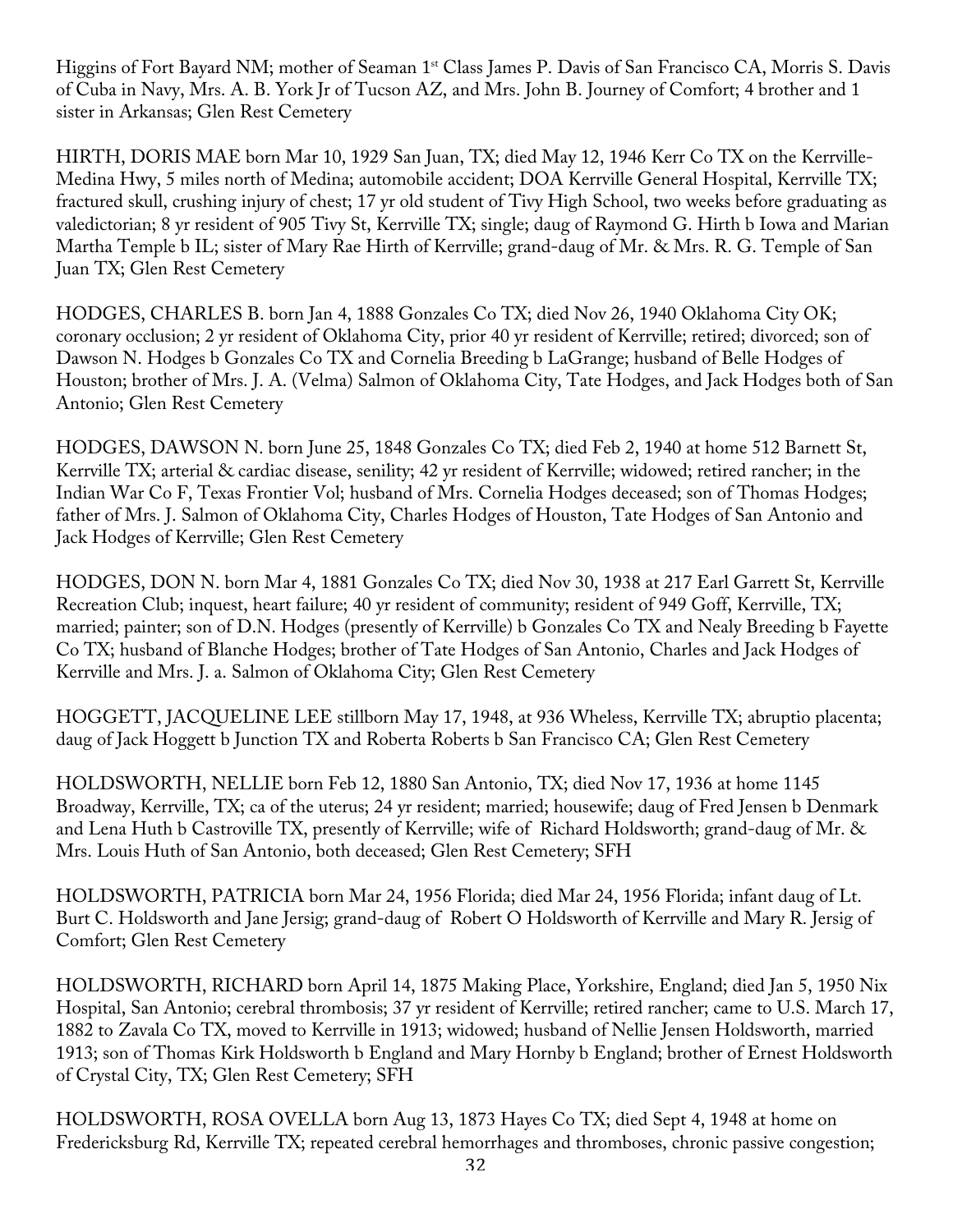36 yr resident of community; widowed; housewife; daug of Robert Ross b MS and Mary Tanner b TX; wife of Tom Holdsworth, deceased; mother of Mrs. Roy Hollar of Abilene, Mrs. D. W. Wilson of Beeville, Mrs. H. E. Butt of Corpus Christi, Miss Willie Holdsworth of Austin, T. K. Holdsworth and Robert Holdsworth both of Kerrville; sister of Sam Ross of Ark; foster daug of Mrs. William Ottenhouse of Batesvlle; Glen Rest **Cemetery** 

HOLDSWORTH, THOMAS KIRK III born Mar 4, 1930 Harlingen TX; died Dec 24, 1958 DOA Johnson City, Blanco Co TX hospital; auto wreck, multiple fractures, both legs, skull, and neck; never married; law student; resident of Kerrville 26 yrs; son of Thomas K. Holdsworth II and Bessie Buhler; brother of Mary Elizabeth Holdsworth; Glen Rest Cemetery

HORLACHER, JAMES LEVI born May 27, 1870 Frankfort, Indiana; died Dec 29, 1942 at the home of his daughter, 408 Main St, Kerrville TX; hemorrhage gastice, anemia; 3 ½ yr resident; married June 6, 1895 Woodville, MS; retired farmer; son of David Horlacher b OH and Lavina B. Watt b Indiana; husband of Mrs. Nettie Whitstone Horlacher; father of Dr. L. J. Horlacher of Lexington KY, Dr. W. R. Horlacher of Fayetteville AR, John R. Horlacher of Colby Kansas, and Mrs. Jack Hampson of Kerrville; brother of A. C. Horlacher and Mrs. Mary Dorner both of Frankfort IN, and Mrs. Otto Meili of Fayette, Idaho; Glen Rest **Cemetery** 

HORNBECK, HALLIE born May 2, 1874 Bonham, TX; died Oct 27, 1954 Midland Michigan; coronary occlusion; former resident of the Hill Country; schoolteacher; mother of Victor Hornbeck of Midland Michigan and Richard Hornbeck of Wichita Kansas; Glen Rest Cemetery

HORNBECK, WILLIAM WALTON born April 24, 1853 Warrensburg, MO; died Feb 19, 1937 Mountain Home TX; broncho pneumonia, influenza; 7 yr resident; married; retired newspaperman; son of Alfred Hornbeck b MO and Sue Wheeler b MO; husband of Hallie Hornbeck of Mountain Home; father of R. R. Hornbeck of Los Angeles CA, Mrs. Edith Smith and Mrs. R. D. Chambers both of San Diego CA, Victor Hornbeck of Arapahoe OK and Richard Hornbeck of Tonkawa OK; brother of S. Hornbeck of San Benito TX; Glen Rest Cemetery

HOWARD, LULA born Jan 8, 1868 Austin Co TX; died Feb 17, 1958 at 5220 Bryan St, Dallas TX; wife of Silas F. Howard; mother of Mrs. R. T. Crary; named but no relationship listed was Mrs. Ed Harrison of Kerrville; Glen Rest Cemetery

HUGHS, DEE H. born Jan 24, 1881 Moulton, Lavaca Co TX; died Feb 8, 1959 Sid Peterson Memorial Hospital, Kerrville TX; arterio sclerotic heart disease, emphysema; resident of Divide Community of Mt. Home; moved to Kerr Co in 1897, moved to the Divide community in 1906; married Feb 11, 1906 in Kerrville; rancher, stock farming; son of George W. Hughs and Elizabeth Stansel; husband of Besse Fordtran; father of Mrs. Lon smart Jr of Mt. Home; brother of Mrs. J. H. Vanham of Moulton; Glen Rest Cemetery

HUNT, MABEL CLARE born July 17, 1887 b Hunt, Kerr Co TX; died Jan 14, 1951 Rte 1 Kerrville TX; coronary thrombosis, hypertension, arteriosclerosis; 25 yr in community; widowed; housewife; daug of Joseph Byas b TX and Sallie North b MS; wife of R. F. Hunt, deceased; mother of Allen Hunt; sister of Lee Byas, Mrs. Roland

Nichols, and Mrs. G. L Richeson all of Kerrville, W. O. Byas of Cebolla NM, T. C. Byas of Jacksonville TX, Mrs. E. D. Dubose of Houston, Mrs. J. E. Dubose of San Antonio and Mrs. R. C. Walker of Somerset TX; Glen Rest Cemetery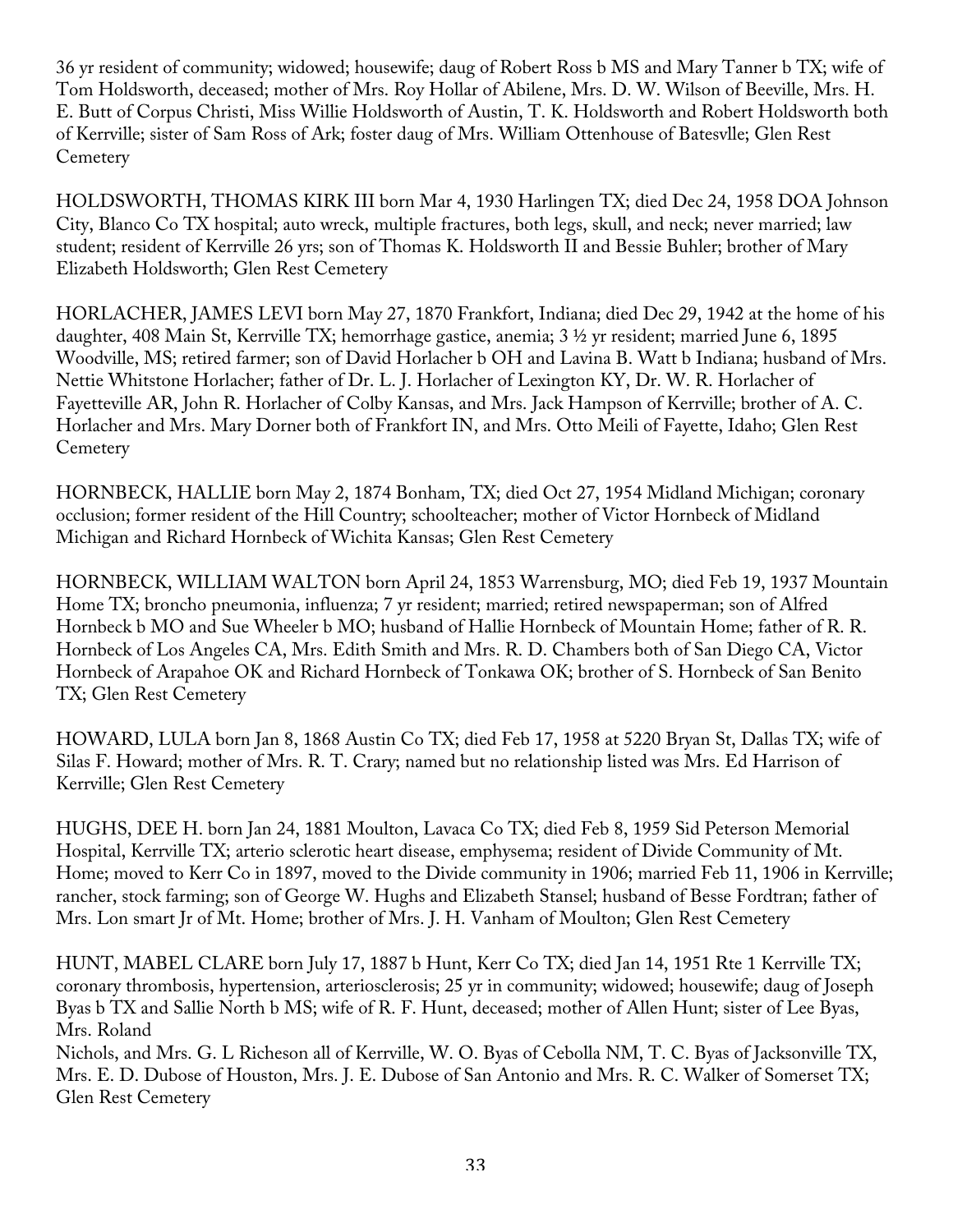HUNTINGTON, DALE born Aug 9, 1877 Colorado; died Feb 12, 1949 Kerrville General Hospital, Kerrville TX; coronary occlusion, hypertension, arteriosclerosis; resident of 232 A. St, Kerrville; 48 yr resident of community; single; artist; son of George Huntington b Cincinnati Ohio and Nancy Cecil b TN; cousin of Morgan, Ralph and Laurance Van Matre all of Ohio and Everett Van Matre of Memphis TN; Glen Rest Cemetery; SFH

HUNGINGTON, SALLIE AMELIA born Dec 20, 1854 Troy Ohio; died Oct 2, 1940 at home 232 A Street, Kerrville TX; hypertension, arterio ambrosias; single, homemaker; 39 yr resident of community; daug of Thomas S. Huntington b Hartford Conn. and Frances Williamson b Cincinnati OH; aunt of Dale Huntington of Kerrville and four more nephews in Ohio; Glen Rest Cemetery

INFANT, unknown male child, found Nov 21, 1945 in Guadalupe River behind the ice house; City health officer stated it of premature birth; inquest, body had been born dead or drowned; Glen Rest Cemetery

JACKSON, BARBARA born Sept 11, 1847 England; died Feb 8, 1936 at 1320 Park St, Kerrville TX; influenza, old age; 46 yr resident of community; widowed; housewife; wife of Joseph Jackson, deceased 1909; daug of George William Jackson b in England; mother of one daug in Glen Rest Cemetery who died in 1901; Glen Rest Cemetery

JACKSON, IRENE BARNES born Oct 3, 1891 Chattanooga, TN died Aug 29, 1958 at home 614 W. Water St, Kerrville TX; ca of pancreas; 39 yr resident of community; widowed; housewife; daug of Geo. D. Barnes and Nellie A. Wallace; wife of Dr. John D. Jackson, deceased; mother of Mrs. Wm. F. Thompson of Kerrville and Mrs. T. L. Myers of Houston; sister of Raymond Barnes of San Antonio, Miss Cora Barnes of Cleveland TN, Mrs. E. G. Murrell of Nashville TN and Mrs. W. T. Guild Sr of Long Beach MS; Glen Rest Cemetery; SFH

JACKSON, JOHN DEE born Feb 7, 1890 Moulton Iowa; died Dec 31, 1945 at home 614 W. Water St, Kerrville TX; coronary occlusion, diabetes, arterial sclerosis; 27 yr resident; married, physician; WW I, Oct 1, 1918-Dec 6, 1918; 1st Lt. Medical Corps; son of Thomas Jackson b Illinois and Clara B. Stevens b Illinois; husband of Irene Jackson; father of Mrs. Park Meyers of Kerrville and Mrs. William Thompson of Austin TX; brother of Mrs. Wilber Gibson of Hamilton IL and Mrs. Perry Barbe of Ithica NY; Glen Rest Cemetery

JACKSON, OLA RAY (male) born Sept 14, 1942 Kerrville TX; died Sept 24, 1942; pneumonia, otitis media impetigo; 10-day-old son of Ola Jackson b Kendall Co TX and Florence M. Tabers b Lampasas Co TX; residents of 417 Quinlan St, Kerrville TX; Glen Rest Cemetery

JAMES, ARNOLD L. born Oct 7, 1903 Kerr Co TX; died Dec 15, 1937 Harper Rd, Kerrville TX, about 5 miles out; pulmonary tuberculosis, chronic; rancher; lifetime resident; husband of Mrs. Augusta Burleson James, married Sept 19, 1925; son of Thomas James b Live Oak Co TX and Annie Martha Hyde b Wharton Co TX; father of Thomas James and Bonnie James of Kerrville; brother of Mrs. J. D. Roberts and Bennie James all of Kerrville; Glen Rest Cemetery

JAMES, ESTELLE DAVIS born Nov 25, 1858 Henderson Co KY; died Nov 1, 1945 Kerrville General Hospital, Kerrville TX; nephrites with pulmonary edema, fractured hip; 63 yr resident of 801 Sidney Baker St, Kerrville; widowed; housewife; daug of James Reeder b Henderson Co KY and Jane Triplett b Henderson Co KY; wife of Frank James, deceased Aug 3, 1908, married in 1920 in Port Arthur; married first John Howard Davis Feb 17, 1878; mother of Stewart R. Davis, Mrs. Estelle Wharton both of Kerrville TX and Howard Mial Davis of San Antonio, also Mrs. Banks Lowrance, Mrs. Ed Goodwin and Reeder Davis all deceased; Glen Rest **Cemetery**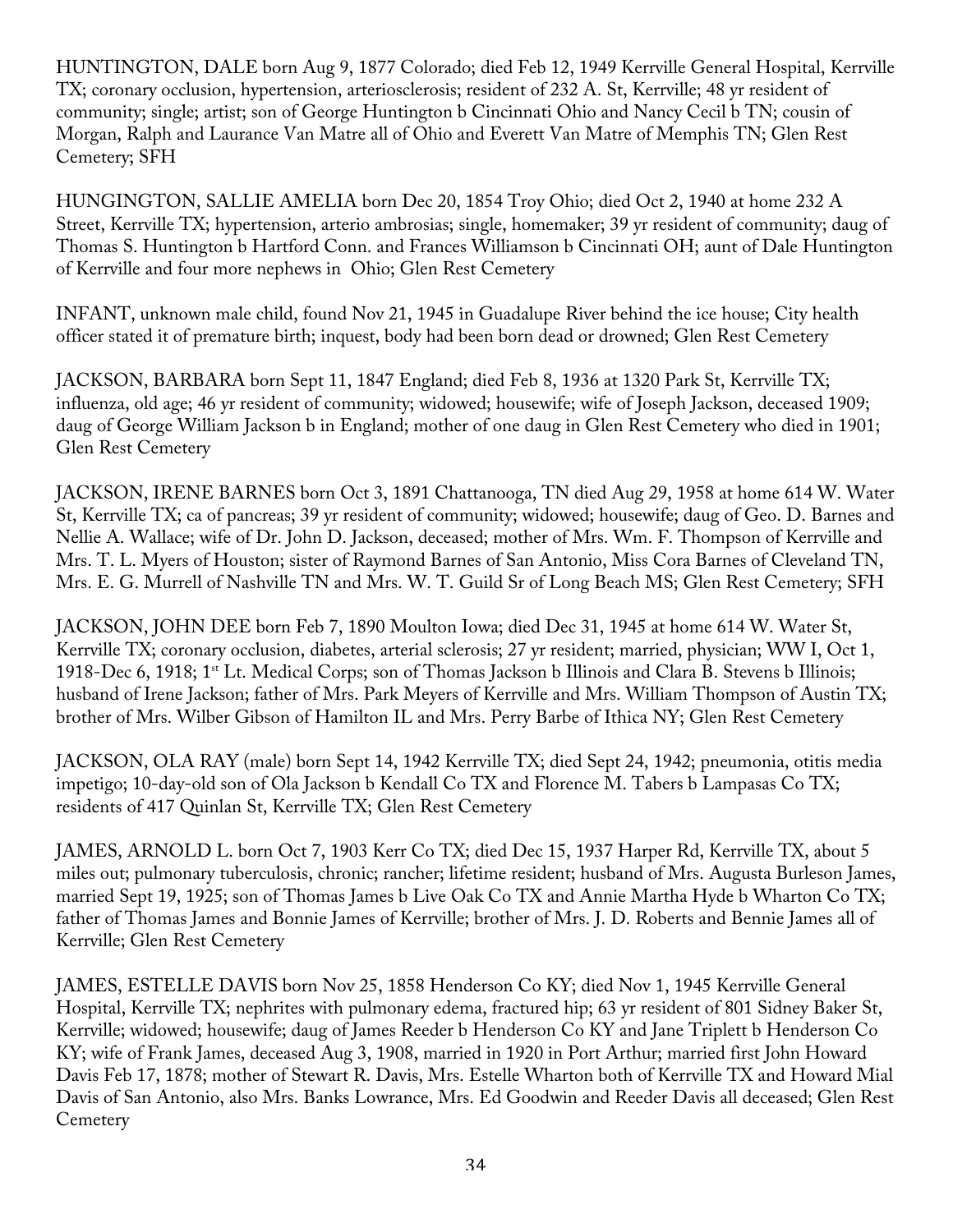JARMON, WALTER born July 21, 1878 near Legion, Kerr County TX; died Aug 11, 1951 at home 912 Main St, Kerrville TX; terminal pneumonia, myocardial failure, malignancy upper GI; lifetime resident of community; single; landlord of rent houses; contributed handsomely to the proposed World War II memorial to be built in Kerrville; (city auditorium); son of Robert Branch Jarmon b LaGrange TX Apr 22, 1849 and Hattie May Mull b Lamar, MS Apr 23, 1840; brother of Miss Ella Jarmon of Kerrville TX; Glen Rest **Cemetery** 

JENKINS, infant born and died Aug 11, 1940 Kerrville General Hospital; prematurely at 7 months; 3-hourold son of Leo Jenkins b Spur TX and Gladys Davis b Haskell TX; residents of 953 Barnett, Kerrville TX; informant was Tom Jenkins of Kerrville; Glen Rest Cemetery

JENNINGS, WILLIAM STAPLE born Nov 13, 1847 Richmond, Ft. Bend Co TX; died April 9, 1937 at home of daughters 1201 Park St, Kerrville TX; myocarditis chronic, nephrites chronic; 35 yr resident of community; prior resident of Erath Co TX; widower of Matilda Elizabeth Massey Jennings; CSA vet; retired farmer & rancher; son of Lester S. Jennings b Norwich Connecticut and Hannah Staple; father of Mrs. F. M. Turner, Miss Daisy Jennings both of Kerrville, Mrs. Otto Kittle of Houston and W. H. Jennings of Vicksburg MS; brother of J. M. and J. T. Jennings both of Drippings Springs; Glen Rest Cemetery; SFH

JENSEN, LINA HUTH born Nov 1, 1854 Castroville, TX; died June 2, 1938 at 1145 Broadway, Kerrville TX; senility, heart failure; 22 yr resident of community; widow of Fred Jensen, married 1878; housewife; daug of Louis Huth b Germany, one of the founders of Castroville; mother of Mrs. Richard Holdsworth deceased; Glen Rest Cemetery

JETER, SAMUEL LEONARD born Oct 18, 1886 Kimble Co TX; died May 12, 1958 at 849 Sidney Baker St, Kerrville TX; myocardial heart disease; 24 yr resident of community; married; stock farmer; son of Benjamin Jeter and Amanda Heskew; husband of Mrs. Leona Jeter of Kerrville; father of Wilber Jeter, Floyd Jeter, and Herschel Jeter all of San Antonio, Mrs. Dick Hartman of Dallas, and Stell S. Jeter of Kerrville; Glen Rest **Cemetery** 

JOHNSON, EDNA MAE born April 23, 1935 Oak Park Addition Kerr Co TX; died Mar 11, 1936 Oak Park Addition of Kerrville TX; diphtheria; 10½ months old daug of Sherman Johnson b Wills Point, Van Zandt Co and Stella Hollister b Longview TX; Glen Rest Cemetery

JOHNSON, EXA born Jan 10, 1892 AL; died Aug 10, 1932 at 917 Lytle, Kerrville TX; pulmonary tuberculosis; resident of Goose Creek TX; married; housewife of G. W. Johnson of Goose Creek; daug of J. M. Teele b FL and Emma Donaldson b AL; mother of Edna Mae, Lois, Glenda, Vera Myrle, and Bonnie Rue all of Good Creek; sister of R. M. Menschew, Zozzie Tyner, Emma Jernings, and Randel Teele all of FL, and Edmond Teel of Goose Creek; Glen Rest Cemetery

JOHNSON, GARY LESTER born Feb 24, 1953 Kerrville TX; died Mar 3, 1954 Corpus Christi TX while visiting there; 1 yr old son of Hugh H. Johnson b Goliad TX and Erma Fly Johnson b Stockdale TX, presently of Kerrville; brother of Martha Johnson and Howard Johnson both of Kerrville; grandson of Mr. & Mrs. J. D. Fly of Bandera TX and Emma and Harvey Johnson of Kerrville; Glen Rest Cemetery

JOHNSON, HAROLD born Feb 23, 1892 Dennison, TX; died Oct 14, 1952 Uvalde Memorial Hospital, Uvalde TX, where he had gone on business; heart failure; rancher; resident of Pinto Ranch, Hunt, TX; lived in Houston where is was the manager of the estate of Gov. Hogg; husband of Marvel Johnson of Hunt TX; brother of Wharton Johnson of Carrizo Springs, TX, Mrs. E. V. Guyther and Mrs. Jesse R. Bowles both of San Antonio; Glen Rest Cemetery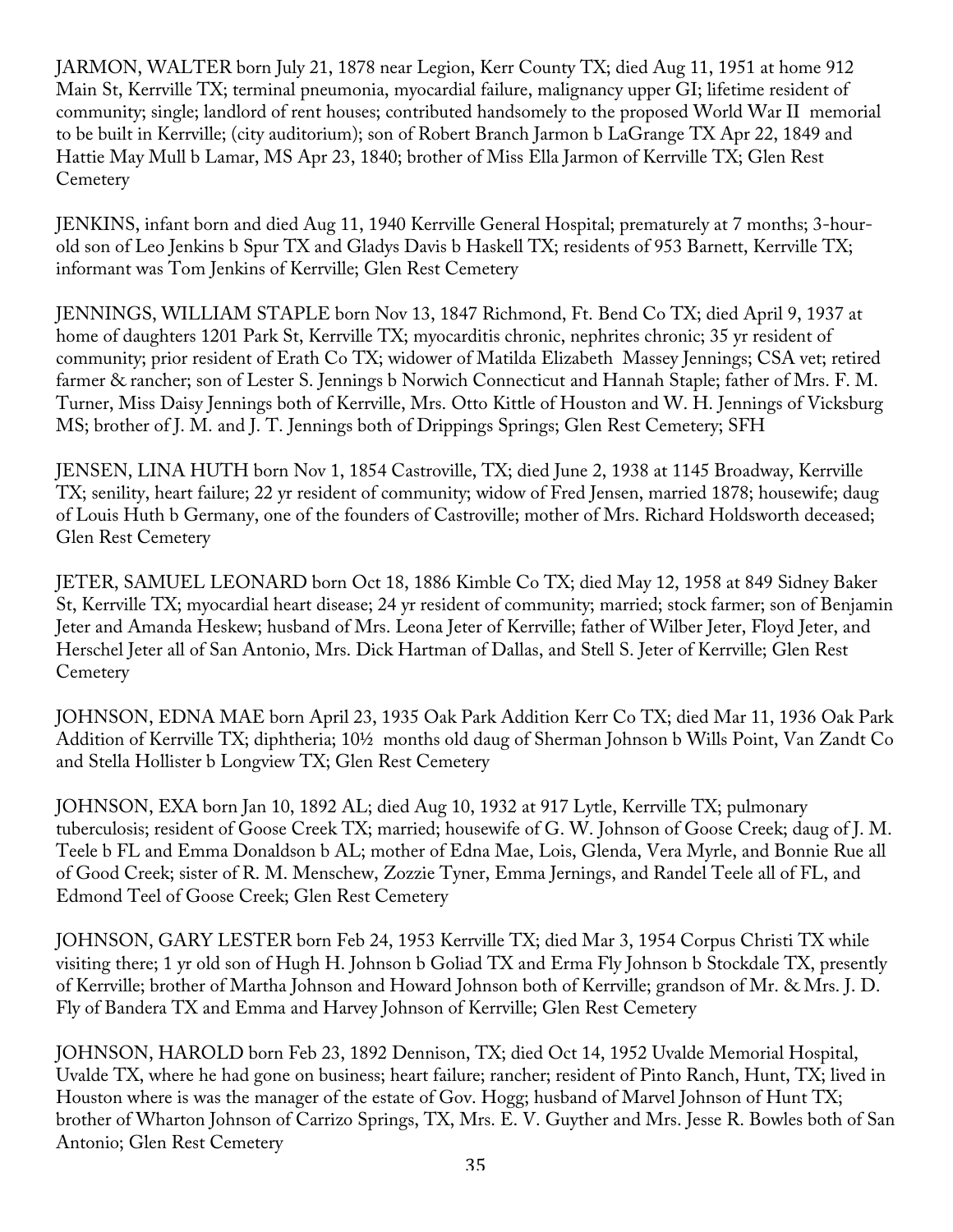JOHNSON, LLOYD G. born Oct 5, 1902 MS; died Jan 12, 1942 at 1029 Jefferson St, Kerrville TX; pulmonary tuberculosis, chronic; resident of Texarkana Ark; in Kerrville 14 days; married; dragline operator; son of Lee Johnson b TX (presently of Ark) and Annie Butler b TX; husband of Mrs. Velma Johnson; father of 1 daug; brother of 3 sisters and 1 brother; Glen Rest Cemetery

JOHNSON, MARY ELIZABETH born Aug 9, 1867 GA, another source has 1869; died Dec 21, 1958 (place not stated, but forms from Kerrville State Home) 5 weeks resident of Kerr Co, prior resident of Bandera Co; housewife and nurse; daug of R. J. McCurdy and Louise Hallford; sister of Miss Minnie McCurdy of Bandera, Mrs. L. R. Landrum of Kerrville; aunt of Curdy N. Parker; others names but no relationship listed were J. H. McCurdy of Bandera, C. W. McCurdy and Mrs. P. S. Rackley both of San Antonio; Glen Rest Cemetery

JOHNSTON, ANNIE ELIZABETH born Sept 5, 1893 Kerrville, TX; died Dec 26, 1939 Nix Hospital, San Antonio TX; pulmonary embolism, accidental fall at home; resident of 909 Water St, Kerrville TX; lifetime resident of community; widow of Chas. H. Johnston Sr. deceased about 10 yrs; housewife; daug of Henry Noll Sr. b Germany; mother of Charles Johnston Jr of San Antonio; sister of Henry Noll Jr of Kerrville; sister-in-law of Mrs. E. T. Marsden; Glen Rest Cemetery

JOHNSTON, TOM C. born Nov 5, 1862 Edinburgh, Scotland; died Sept 21, 1941 Santa Rosa Hospital, San Antonio TX; broncho pneumonia, asthma, heart disease; 35 yr employee of Chas. Schreiner Co, Kerrville TX as bookkeeper; married; son of Colthard Johnston b Scotland and Mary Johnson b Scotland; husband of Annie Murr Johnston, married Dec 13, 1888 in Kimble Co TX; father of Mrs. W. G. Garrett Jr of Kerrville, Mrs. Edward Marsden of San Antonio and Fordtran Johnston of Cleo TX; sister of Mrs. George Oliver and Miss Kate Johnston both of Edinburgh Scotland and Samuel Johnston of Moffatt, Dumfriesshire, Scotland; Glen Rest Cemetery

JONES, LILLIE born June 7, 1855 Leighton AL; died Dec 10, 1937 at home of A. L. Starkey, Methodist Encampment on Junction Highway, Kerrville TX; cardio nephritis disease of long duration, inanition; 23 yr resident of community, prior resident of Gonzales Co TX; single; daug of Tignal Jones b NC and Susan King b NC; aunt of Mrs. A. L. Starkey; Glen Rest Cemetery

JORDA, ALBERT LARON born Mar 25, 1902 Indian Territory, OK; died Jan 24, 1945 at home in Peterson Addition, Kerrville TX; pulmonary tuberculosis; 5 yr resident of community; divorced; painter; son of Albert Jorda b New Orleans, LA and Annie Warschultz b Flatonia, TX presently of Kerrville; former husband of Mrs. Velma L. Jorda; father of Robert Jorda of armed forces in Hawaii; brother of E. L. Jorda of Kerrville and Mrs. D. B. Tiner of Waco; Glen Rest Cemetery

JORDA, HUGO A. born Oct 13, 1898 Waco TX; died Aug 9, 1937 at home two miles from Kerrville on San Antonio Rd; pulmonary tuberculosis, collapse of left lung; 3 yr resident of community; married; machinist; son of A. Jorda b New Orleans LA and Annie \_\_\_ b TX presently of Ingram TX; husband Alma B. Jorda; father of Hugo Jorda Jr and Donnie Jorda both of Overton TX; brother of Mrs. D. B. Tiner of Waco, E. L. Jorda of Ingram and A. L. Jorda of Mexia; Glen Rest Cemetery

JOURNEY, JIMMIE IRVING born July 29, 1931 Kerrville, TX; died Sept 16, 1947 Abilene State Hospital, Abilene TX; resident of Johnson City, TX; 16 yr old son of John B. Journey b Dixon Tenn and Minnie Davis b Mt. Home Ark; brother of John Journey and Jerry Journey both of Johnson City; Glen Rest Cemetery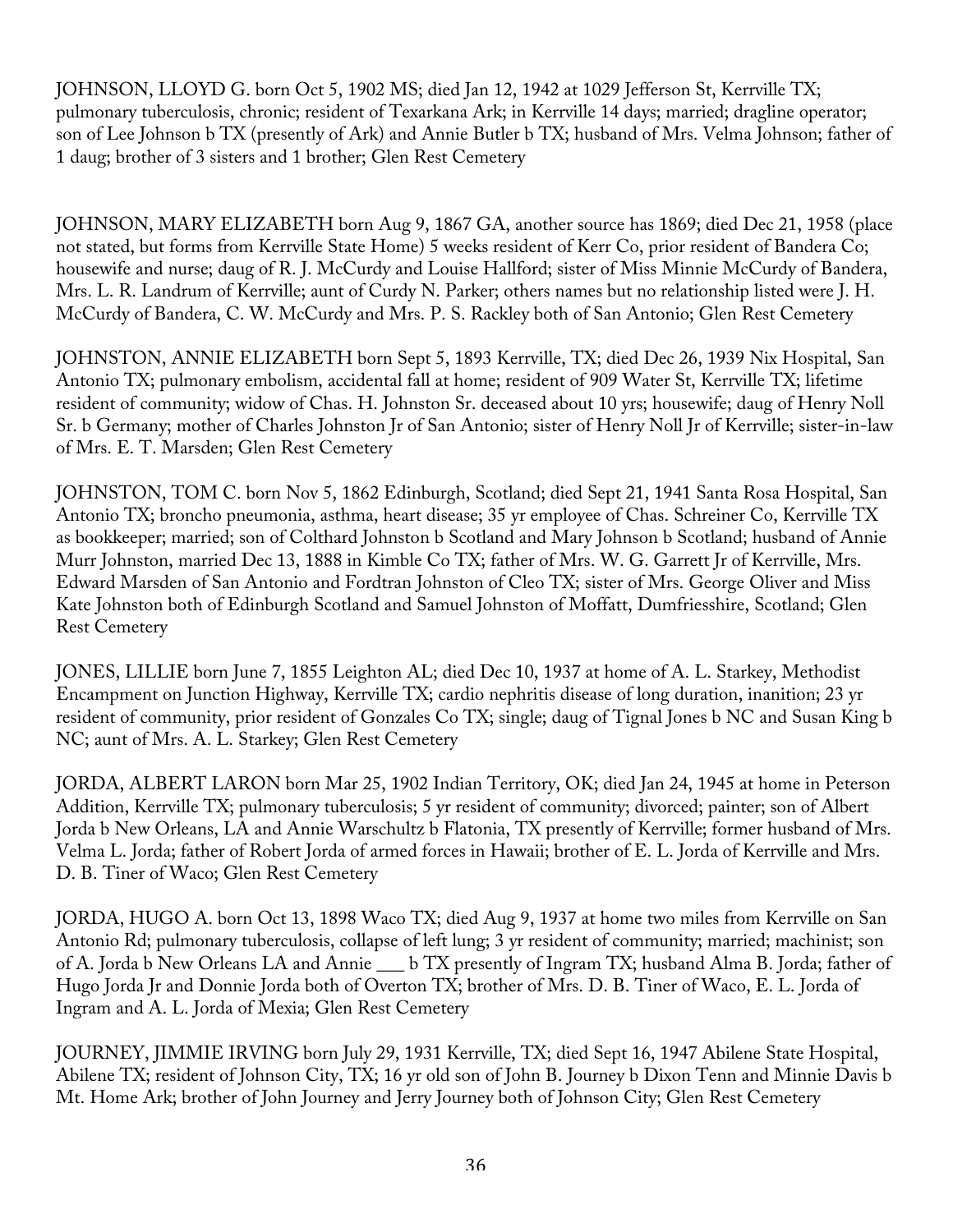JUENKE, LOUIS C. born July 6, 1871 Tivydale, Gillespie Co TX; died Mar 25, 1945 Center Point TX; coronary occlusion, arteriosclerosis; 10 yr resident of Center Point; married; carpenter and laborer; son of Willie Juenke b Germany and Catherine Heimann b Gillespie Co TX; husband of Mrs. Emilie Juenke; father of Mrs. Ben

Fiedler of Fredericksburg, TX, Mrs. Emil Roeder and Harry Juenke both of Kerrville, Mrs. Bill Taylor of Columbus GA and Mrs. Herbert Kaiser of Center Point; brother of Mrs. Henry Klein of Kerrville and Emil and Alvin Juenke both of Fredericksburg; Glen Rest Cemetery

KARGER, AUGUST F. born Aug 18, 1857 Schlessien Germany; died Dec 26, 1934 at 429 Earl Garrett St, Kerrville TX; pulmonary edema, cardiac failure, following acute chronic nephritis and high blood pressure; 76 yrs resident of community; ranchman; son of George Karger b Germany and Caroline Fiedler b Germany; husband of Maria Jung Karger; father of Mrs. Ralph Solmon of Kerrville; brother of Fritz A. Karger of Kerrville, also Gilbert Karger, deceased; Glen Rest Cemetery; SFH

KARGER, CHARLIE born Aug 24, 1902 Kerr Co TX; died Mar 23, 1934 at home in Kerrville, TX; accident, burning of home; lifetime resident of Kerrville; single, invalid; son of August F. Karger b Germany and \_\_\_ Jung b Harper TX, both presently of Kerrville; brother of Mrs. Ralph Solomon of Kerrville; Glen Rest **Cemetery** 

KARGER, GILBERT ALBERT born June 8, 1896 Kerrville TX; died Nov 27, 1933 at U.S. Veterans Hospital, Waco, McLennan Co TX; general paralysis of the insane; divorced; engineer at ice factory; WW I veteran; son of A. F. Karger; brother of Mrs. Ralph Solomon, Miss Lillie Karger, and Charles Karger all of Kerrville; Glen Rest Cemetery

KARGER, LILLIAN (Lillie) born June 8, 1894 Kerr Co TX; died Mar 23, 1934 Kerr Co, accident, burning of home; lifetime resident; single; daug of August F. Karger b Germany and \_\_\_ Jung b Harper TX, presently of Kerr Co; sister of Mrs. Ralph Solomon of Kerrville; Glen Rest Cemetery

KARGER, MARY born May 4, 1870 Gillespie Co TX; died Aug 31, 1948 at home of her daughter 429 Earl Garrett St, Kerrville TX; abdominal malignancy; 60 yr resident of community; widowed; housewife; daug of Alton Jung b Germany and Helena Leyendecker b Fredericksburg, TX; wife of August F. Karger, deceased; mother of Mrs. Ralph Solomon of Kerrville; sister of Mrs. William Kaiser of Harper TX and Ed Jung of Union Bridge MD; Glen Rest Cemetery

KELLY, JOHN JOSEPH born Mar 28, 1931 Kerrville TX; died June 8, 1952 near Austin TX; car accident, overturned on hwy; resident of 412 Earl Garrett St, Kerrville; student; single; son of Paul John Kelly b Ireland and Alice Brennen b New York City, both presently of Kerrville, brother of Paul B. Kelly of Kerrville and Mrs. Alice Wall of Austin; Glen Rest Cemetery

KENLEY, W. J. born Dec 10, 1926 Post, Lynn Co TX; died Aug 17, 1940 visiting in Coleman TX; accidentally electrocuted while swimming; 8 yr resident of Kerrville TX; school student; son of Wilson Kenley b TX and Ida Moon b TX; brother of Mrs. Opal Davis, Mrs. Minnie Belle Moon, and Mrs. Charles (Claudia) Duckworth all of Kerrville; grandson of Mrs. Moon of Post TX; Glen Rest Cemetery

KILGORE, GEORGE C. born June 22, 1855 Dandridge TN; died Dec 12, 1933 at home of his son Henry, 341 West Main, Kerrville TX; cardio-vascular-renal disease; 1 yr resident of community; married; farmer; son of Thomas Kilgore b TN; husband of Mary E. Kilgore, married 53 yrs; father of 6 daughters and 3 sons, two live in Kerrville, Henry E Kilgore and E. R. Kilgore; Glen Rest Cemetery; SFH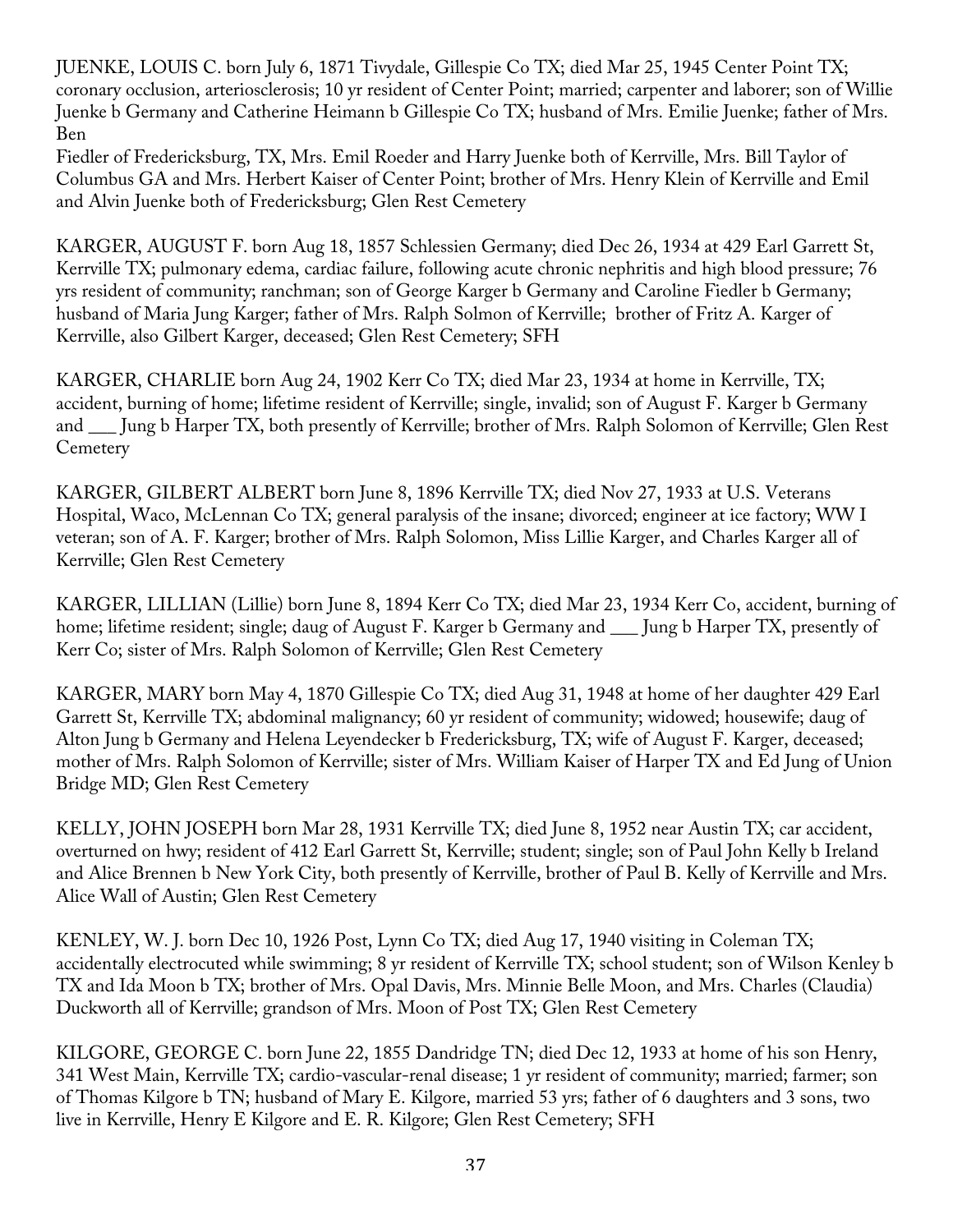KILGORE, MARY ELLIS born Feb 7, 1862 Jefferson Co TN; died Oct 2, 1942 at the home of her son Henry, 341 W. Main St, Kerrville, TX; senility; 9 yr resident of community; widowed; housewife; daug of \_\_\_\_\_ Ellis; wife of George C. Kilgore, deceased; mother of Mrs. Adel Edmonds of Jefferson City TN, Mrs. Maud Russell of Bonham TX, Mrs. Bessie Reno of Demopolis AL, Mrs. Georgie Lewis and Grover C. Kilgore both of Knoxville TN, Mrs. Robert Reece of Hollywood CA, Mrs. Iola Edmonds of Chillicothe TX, Henry E. Kilgore of Kerrville and E. R. Kilgore of Groesbeck TX; Glen Rest Cemetery; SFH

KILLINGSWORTH, ELLIS born Jan 30, 1907 Trinity TX; died Jan 23, 1935 Mountain View Sanatorium, Kerrville TX; pulmonary tuberculosis; resident of Trinity TX; single; lumber scaler at saw mill; son of David M. Killingsworth b LA and Mary Monroe b LA; named but no relationship listed were J. E. Killingsworth of Trinity and Sylvester Killingsworth of Houston TX; Glen Rest Cemetery

KINGSLEY, HENRY born Dec 28, 1874 Duncan Co MO; died approx. Oct 19, 1949 at 503 Jefferson St, rear, Kerrville TX; found Oct 21, 1949, inquest, cause undetermined; 2 yr resident; single; self employed photographer; parents unknown; Glen Rest Cemetery

KIRKLAND, PAUL JOSEPH born Feb 3, 1861 TX; died Jan 30, 1936 McAllen, Hidalgo Co TX at the home of his son; burns from gas explosion; prior resident of Kerrville where he operated a restaurant and lodging house; lived in Roosevelt TX in childhood; miner; married; son of \_\_\_ b FL; husband of Rachel Kirkland of Kerrville; father of R. M. Kirkland of McAllen, W. D. Kirkland of Tucson AZ, Mrs. Nelson Davis of Kerrville, Mrs. Dovie Copeland of Chicago, Mrs. Coralee Anderson of Los Angeles and Mrs. Pauline Terrell of Tucson; Glen Rest Cemetery

KITTRELL, JOHN born Nov 18, 1872 Fannin Co TX; died Jan 5, 1944 Comfort, Kendall Co TX; heart attack on street enroute from the Rio Grande Valley to Kerrville to visit their daughter; married to Mrs. Ellen Kittrell of Durant OK on Aug 12, 1913 in Kansas City MO; father of William James Kittrell of U.S. Navy, Tolbert Kittrell of New York City and Mrs. E. L. Dwyer of Kerrville; brother of Joe Kittrell of Dallas, Sam Kittrell, Pratt, Kansas and Mrs. Ollie Waters of CA; Glen Rest Cemetery

KLEIN, ELLA born May 4, 1882 Tivydale, Gillespie Co TX; died June 10, 1950 Peterson Memorial Hospital, Kerrville TX; arteriosclerotic heart disease, generalized, growth in lower rectum; resident of 616 Clay St, Kerrville, 24 yrs in community; married; housewife; daug of Wilhelm Juenke b TX and Katherine Heimann b TX; wife of Henry Klein; mother of Mrs. Lydia Grona, Mrs. Rudolph Agold, Reuben Klein, and Harold Klein all of Kerrville, Mrs. Herbert Hartmann of San Angelo TX, Mrs. Eddie Koehne of Colorado City TX and Norman Klein of San Antonio; sister of Emil Juenke and Alvin Juenke both of Fredericksburg TX; Glen Rest Cemetery

KNOPP, RICHARD WILLIAM born Jan 18, 1902 Fredericksburg, Gillespie Co TX; died Aug 12, 1952 San Antonio, TX; auto accident; husband of Mrs. Mary Johnie Stoetzner Knopp of San Antonio; son of Frederick Knopp and Helen Lange; father of John Joseph Knopp of Pearl Harbor Hawaii; brother of Marvin L. Knopp U.S. Navy Corpus Christi, TX, Mrs. Lydia Rech of Johnson City TX, Mrs. Julia Fortescul of Nashville, TN, Mrs. Margaret Weddle of Indianapolis Ind, Mrs. Elizabeth Lumley and Mrs. Rose Motherall both of San Antonio; Glen Rest Cemetery

KNOX, ORA EDITH born Oct 15, 1885 Erath Co TX; died June 2, 1950 at home on Old Ingram Loop, Ingram TX; acute coronary, epilepsy, grand mal; 1 ½ yr resident of Ingram; married; housewife; daug of Chapman Franklin b MO and Jean Myers b MO; wife of J. C. Knox; mother of Mrs. Myrtle Sheffy of Dimmitt TX, John Knox of Vista CA, Kenneth Knox of Kerrville, Mrs. Bower Sikes of Slayton TX, Mrs. Ethel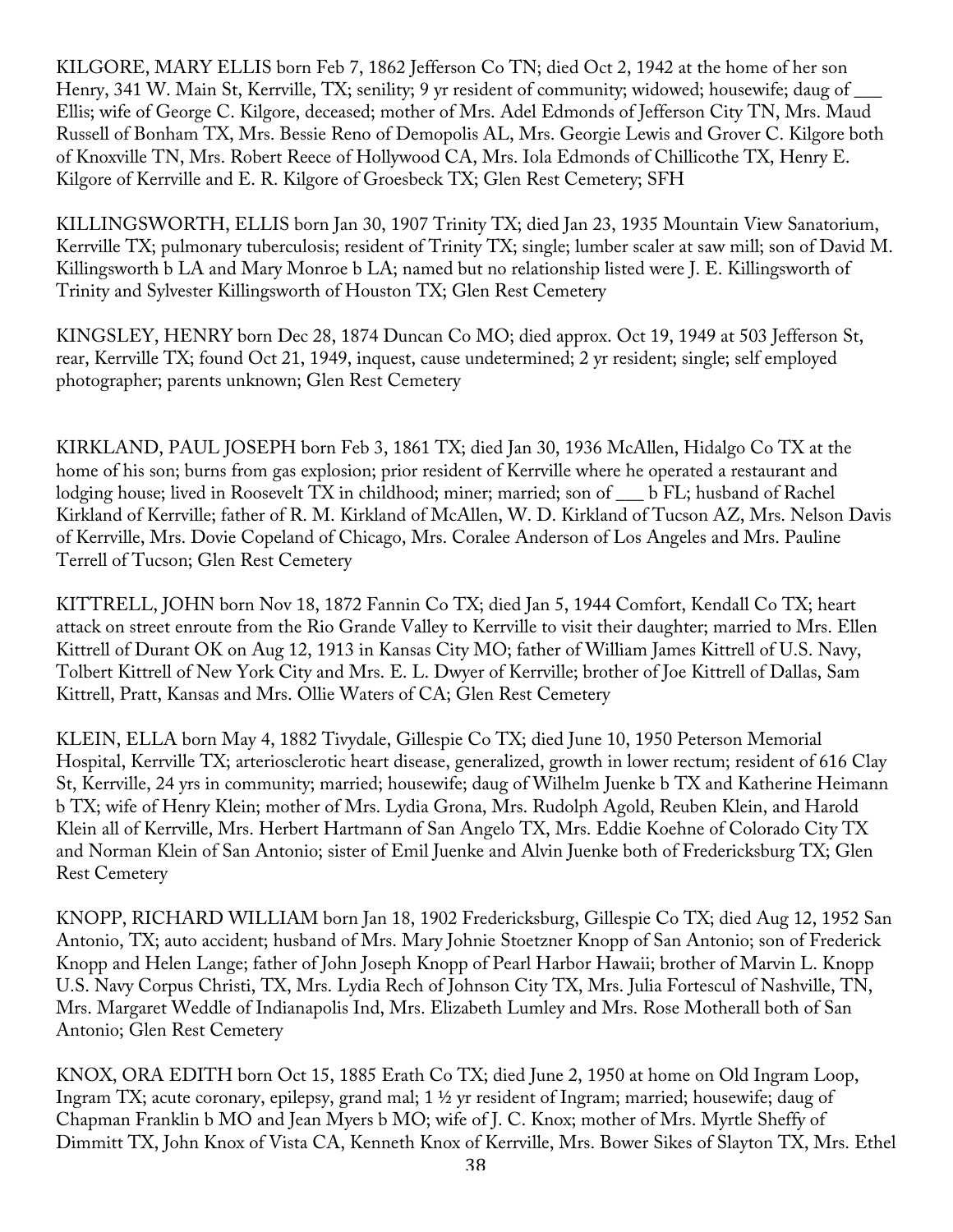Mae Gillham of Claud TX, Mrs. Naomi Carter of Riverside CA, J. C. Knox of Corcoran CA, Travis Knox of Amarillo TX, Mrs. Mary Billie Moore of Abilene TX and Jack Dale Knox of U.S. Navy in China; sister of Will Franklin of Richmond CA, Andy Franklin of Ft. Summer NM, Mrs. Allie Shafer, Mrs. Ethel Sanders, and Mrs. Docie Wall all of Portales, NM; Glen Rest Cemetery

KOON, JOHN DEE born Apr 2, 1870 Hallsville TX; died Dec 29, 1945 Kerrville General Hospital, Kerrville TX; coronary thrombosis; 21/25 yrs resident of community, lived on Washington St; widowed; rancher; son of John Koon b TX; husband of Mrs. Emerson Koon, deceased; father of J. E. Koon and Mrs. L. L. Ottinger, both of Kerrville, Mrs. B. C. Cosgrove of Ft. Worth and Mrs. T. B. Bailey of Dallas; brother of Mrs. Anna Shaddock and Elbert Koon both of Gladewater TX; Glen Rest Cemetery

KOON, JOHN ETHRIDGE born Oct 24, 1897 Atlanta TX; died Nov 2, 1951 at home 1622 East Main St, Kerrville TX; arteriosclerosis heart disease, acute myocardial infarction; 28 yr resident of community; married; insurance salesman for WOW & salesman at Pampell's drug store; son of John Dee Koon b TX and Emerson Ethridge b TX; husband of Mrs. Evelyn L. Koon; father of Mrs. Julius Leisering Jr. of Dallas and Mrs. Dorothy Gathings of Kerrville; brother of Mrs. B. C. Cosgrove of Ft Worth, Mrs. T. B. Bailey of Dallas and Mrs. L. L. Ottinger of Kerrville; Glen Rest Cemetery

KOTT, ALFRED born Nov 22, 1887 Gillespie Co TX; died Jan 30, 1949 at home on Harper Rd, Kerrville TX; ca of pancreas, with metastases to the liver; 33 yr resident of community; married; rancher; son of Ernest Kott b Gillespie Co TX and Anna Heinen b Comfort TX; husband of Mrs. Olga Kott; father of Mrs. Glenn Hopf of Harper, Mrs. Harry Hillburn Jr. and Miss Ola Kott both of Kerrville; brother of Charles Kott and Adolph Kott both of Morris Ranch, TX, August Kott of Kerrville, Mrs. August Joseph of Fredericksburg, TX and Mrs. Hugo Ahrens of Mt. Home TX; Glen Rest Cemetery

KRUEGER, FRANK R. born Jan 30, 1876 Germany; died May 4, 1945 at home 900 Water St, Kerrville TX; thrombosis of vessels of left legs, arteriosclerosis, myocarditis; 39 yr resident of community; widowed; blacksmith at the corner of Water and Quinlan Streets; parents not listed but born in Germany; husband of Mrs. B. Elizabeth Krueger, deceased; father of Frank R. Krueger Jr of Kerrville

KUHLMANN, HENRY H. document dated July 25, 1945 to disinter body from Washington Cemetery, Houston TX to be moved to Glen Rest Cemetery, Kerrville TX, signed by wife Mary Ellen Kuhlmann; this action carried out Aug 7, 1945; (born Jan 13, 1868 died Feb 10, 1932)

KUHLMANN, MARY ELLEN born Feb 7, 1871 Tidioute PA; died June 15, 1949 Kerrville General Hospital, Kerrville TX; cerebral arterio sclerosis with acute psychosis, pulmonary edema; 30 yr resident of community, 1425 Main St, Kerrville; widowed; housewife; daug of John Michael Powers b NY and Jennie McKenna b PA; wife of H. H. Kuhlmann, deceased; mother of Mrs. O.A. Herzog, N.L. Kuhlmann, J.V. Kuhlmann and B.N. Kuhlmann all of Kerrville, and H.H. Kuhlmann Jr of Houston and J.W. Kuhlmann of Boyd TX; sister of C.S. Powers of Houston and T.E. Powers of San Antonio TX; Glen Rest Cemetery

KURTZ, ALBERT WILLIAM born Mar 14, 1889 Yorktown, TX; died Sept 5, 1952 Spohn Hospital, Corpus Christi, Nueces Co TX; acute coronary obstruction, coronary sclerosis; resident of 1841 Water St, Kerrville TX; married Dec 26, 1927; retired real estate; WW I U.S. Army; son of Ferdinand Furtz b Germany and Alvina Kingert b Germany; husband of Mary Heffernan Kurtz; brother of Hermann Kurtz of Kerrville; Glen Rest Cemetery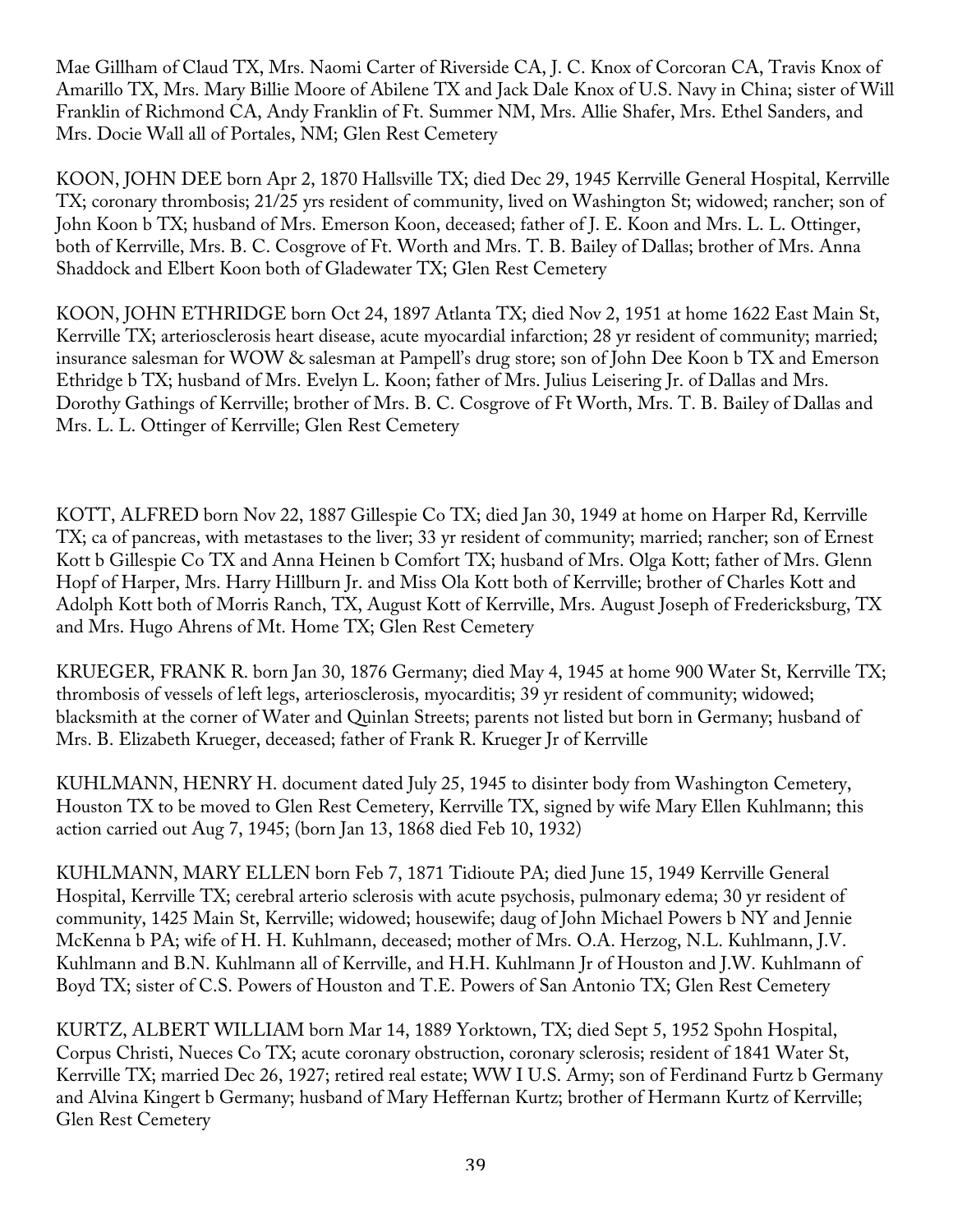LANDGREBE, CARLA born Oct 23, 1935 Kerrville TX; died Dec 1, 1957 Sid Peterson Memorial Hospital, Kerrville TX; 90% of body burned in accident at Wagon Wheel Tourist Court; resident of 713 Moore, Kerrville TX; divorced; clerical of newspaper; daug of Carl W. Chamberlain b GA and Stella M. Michon b Kerrville; mother of Nanci Gale Landgrebe; sister of Jo Gayle Chamberlain and Phyliss Chamberlain; Glen Rest **Cemetery** 

LANDRUM, LEMUEL RAYMOND born Sept 16, 1882 Medina Co TX; died Oct 5, 1950 at home 1408 Park St, Kerrville TX; ca of the pancreas with metastases to liver & stomach; 30 yr resident of community; married; retired real estate salesman; son of Quincy Landrum b GA; husband of Mrs. Lilly Landrum of Kerrville; father of Mrs. A. McElroy of Corpus Christi TX, Mrs. Roger McCoy of Center Point TX and Raymond Landrum of Cotulla TX; brother of Mrs. Bessie McCurdy of San Antonio; half brother of Mrs. Birdie Smith of Cleveland TX; Glen Rest Cemetery

LANG, GARLAND HORACE born June 28, 1886 Morven GA died May 12, 1940 at home in Westminster Encampment, Kerrville TX; chronic hypertension, heart disease, myocarditis nephrites; 14 yr resident of community; civic leader; married; representative of South Western Life Insurance Co; son of Edward Herbert Lang b Valdosta GA and Annie Black b Newton MS; husband of Mrs. Jennie Gribble Lang; father of Garland Lang Jr and Robert Harry (Bobby) Lang both of Kerrville; brother of Miss Euphie Lang of Kilgore, Harry B. Lang of Houston and Rev. Cecil H. Lang of Kilgore; Glen Rest Cemetery

LANGBEIN, CHARLES born Oct 29, 1850 Neumagdeburg Grossvanaleben Germany; died May 17, 1940 at 407 Pleasanton Rd, San Antonio TX, the home of his daug; cerebral apoplexy, arterio sclerosis; 15 yr resident of this address; 87 ½ yrs in the U. S. widowed; retired farmer; husband of Mrs. Johanna Langbein, deceased; son of Andreas Langbein b Germany and Charlotte Brenmecke b Germany; father of Mrs. Ed (Thekla) Dietert of Kerrville TX, Mrs. George J. (Meta) Weynand of San Antonio TX, Mrs. E. J. (Dena) Koenig of Dallas TX, Ed Langbein of Pleasanton TX and Oscar Langbein of San Meteo CA; brother of William Langbein of Sisterdale TX; 3 brothers and 3 sisters are deceased; Glen Rest Cemetery; SFH; In a document dated June 20, 1940, all children signed to disinter Mrs. Johanna Langbein from the Herman Sons Cemetery, San Antonio, TX to Glen Rest Cemetery; died May 3, 1918 of pneumonia

LARRIMORE, WILLIAM MARTIN born Oct 30, 1916 Kerrville TX; died Sept 22, 1937; inquest, suicide by gunshot wound in home, 1315 Broadway; lifetime resident of community; married; laborer; U.S. Army, pvt. Field artillery; son of William Larrimore b TX and Emma Heimann b Gillespie Co TX, presently Mrs. Al Sandel of Kerrville; husband of Mrs. Virginia Larrimore; father of William M. Larrimore Jr, Dorothy Ann Larrimore and Yvonne Larrimore; brother of Ellie Larrimore of Kerrville; half-brother of Mrs. Fred Burkhardt, Miss Viola Mae Sandel and Charles Herbert Sandel all of Kerrville; step-brother of Gerald and Vernon Sandel both of Kerrville; grandson of Mrs. C. M. Heimann of Kerrville; Glen Rest Cemetery

LAWSON, MARY JERUSHIA born Feb 16, 1869 Hunt, Kerr Co TX; died Feb 15, 1952 Peterson Memorial Hospital, Kerrville TX; cerebral hemorrhage, diabetes, mellitus; lifetime resident of community; 60 yr resident of 130 Schreiner St, Kerrville; widowed; housewife; daug of James Sanderson Hope b FL and Melvina Hibdon b TX; wife of Jacob Conrad Lawson; mother of Mrs. T. C. Ramsey and M. s. Lawson both of Kerrville and Clarence Lawson of San Antonio; sister of Mrs. Press Graham of Hunt TX, Mrs. Lucinda Furr of Junction TX, Mrs. Annie Parks of San Francisco CA, Mrs. Sarah Graham of Auburn CA, Mrs. Etna Post of Monroe OR, Oppie Hope of Washington? and Henry Hope of San Antonio TX; Glen Rest Cemetery; SFH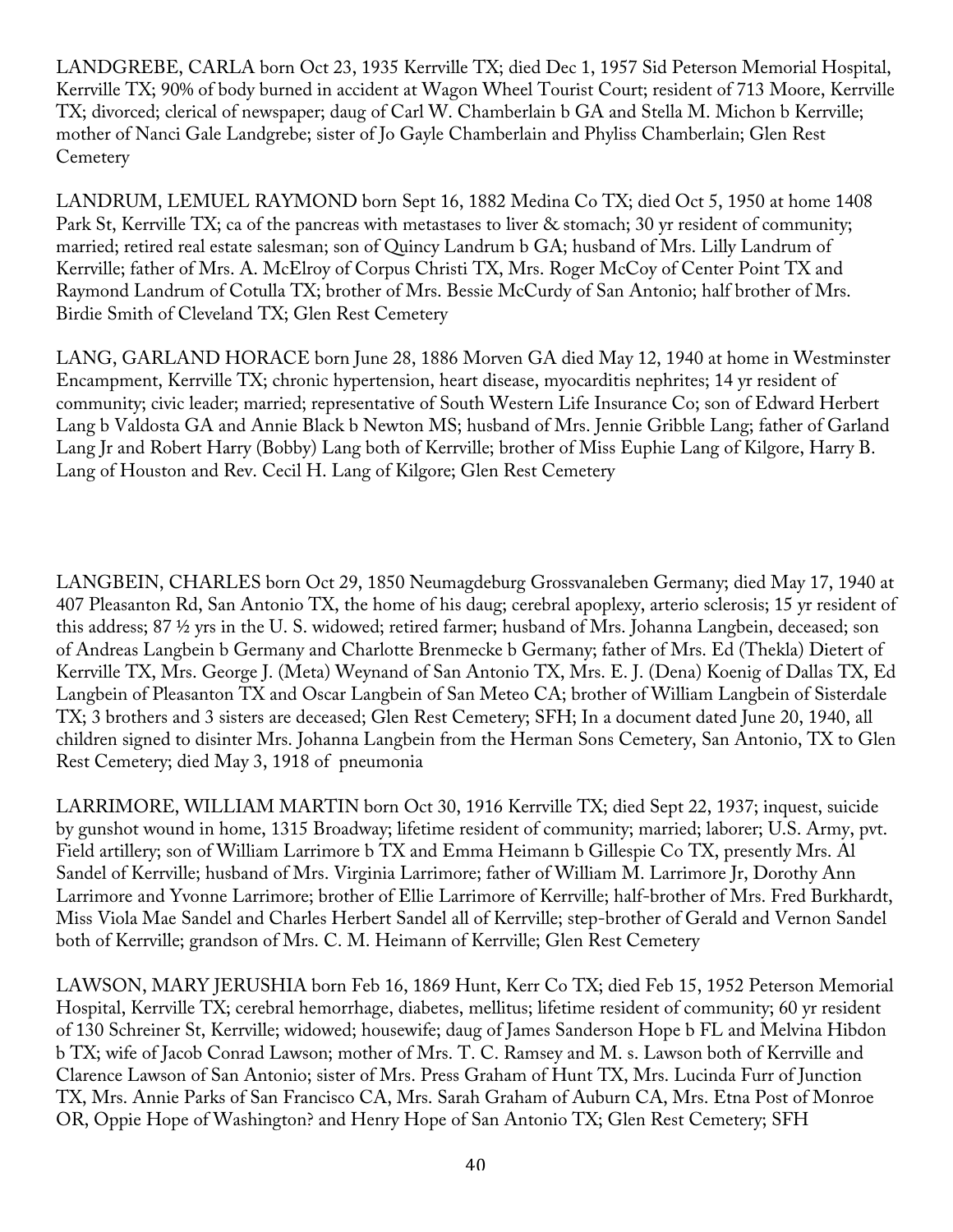LAYTON, MAGGIE ELLA born June 4, 1875 Kerr Co TX; died May 26, 1951 at home 933 Barnett St, Kerrville TX; cholemia, ca of liver; 3 yr resident; all her married life was in Medina TX; married; housewife; daug of Frank H. Coleman b LA (came to Kerr Co in 1857) and Adeline Virginia Tatum b TN; wife of Fletcher P. Layton of Kerrville; sister of Walter C. Coleman of Kerrville and Mrs. Nealie A. Trussell of Kingsville TX; aunt of Henry C. Coleman of Santa Monica CA and Thomas E. Coleman of Kingsville who were reared by her; Glen Rest Cemetery

LeBLANC, BERNARD born Nov 26, 1894 Lafayette LA; died April 16, 1950 Port Neches, Jefferson Co TX, 829 Montgomery St; coronary occlusion; resident of Route 1, Kerrville, TX; married; retired cook VA Hospital; son of D. LeBlanc b LA and Elodie Martin b Lafayette LA; husband of Nora LeBlanc

LEINWEBER, CHARLES born Nov 8, 1866 Camp Verde, Kerr Co TX; died Dec 19, 1936 San Antonio, Bexar Co TX; rancher; married to Corilla Bacon Leinweber; 39 yr resident of Mountain Home TX; son of John Leinweber b Germany and Ludwina Lange b Germany, landing at Indianola TX; father of Clarence L. Leinweber and Miss Dollie Leinweber both of Mt. Home, Mrs. C. A. (Tillie) Priddy of Camp Wood; brother of Robert Leinweber of San Antonio, Mrs. George Haby of Leakey; half-brother of Mrs. John Rees of Center Point, Mrs. J. Preston McFarland of Corpus Christi and Otto Klein of Oregon; Glen Rest Cemetery; SFH

LEINWEBER, CORILLA BACON born Nov 21, 1874 San Saba Co TX; died Dec 11, 1957 at ranch home, Mt. Home TX; 60 yr resident of Mt. Home TX; widowed; housewife; daug of Phillip Bacon b CA and Persis Witt b Arkansas; mother of Miss Dolly Leinweber of Mt. Home, Mrs. C. R. Priddy of Camp Wood, and Clarence Leinweber of Mountain Home; sister of Mrs. O. L. McNealy of Rocksprings, Mrs. Loretta Mae Duncan of San Antonio, Mrs. Eugenia Taylor of Eden and Dell (male) Bacon of Kerrville; Glen Rest Cemetery; SFH

LEINWEBER EMIL HENRY born Oct 20, 1864 New Fountain, Medina Co TX; died May 23, 1934 at ranch home, Hunt/Mountain Home, Kerr Co TX; cardio-renal endocarditis; 65 yr resident of community; married Aug 15, 1893 at Hunt TX; rancher; son of John Leinweber b Hanover, Germany and Lutwina Lang b Germany; husband of Cornelia Armer Bushong Leinweber; father of Ralph, Roy and Ernest Leinweber all of Mt. Home, Inez and Ruby Leinweber both of Hunt, TX; brother of Charles Leinweber of Hunt, Robert Leinweber of San Antonio, Otto Klein of LaGrande Oregon, Mrs. George Haby of Leakey, Mrs. J. B. Reese of Center Point TX and Mrs. Preston McFarland of Somerset TX; Glen Rest Cemetery

LEONARD, FRED ADELPHI born May 10, 1870 Cummington, MS; died Feb 8, 1938 Medical Arts Hospital, Brownwood TX; 10 yr resident of Kerrville, previous residents of Brownwood, Corpus Christi and Helotes; grocery business; son of Henry H. Leonard b Mass. and Getchel b Maine; husband of Mrs. Ira Leonard; father of Guy B. Leonard of Belmont, Mass; Glen Rest Cemetery

LESSING, CHARLES AHAB born July 3, 1890 MS; died Nov 14, 1933 VA Facility, Legion TX (Kerrville); pulmonary tuberculosis, far advanced; 7 yr resident of Kerrville, presently of 712 Jefferson St; married; WW I; plantation manager; son of Fred Lessing b Clark, MS and Cornelia O'Neil b MS; husband of Mabel C. Lessing; father of Mabel, Charles A Jr, Henry C, and Ben F. Lessing; brother of Mrs. R. E. L. Parker, Mrs. O. E. Worrell, Miss Shelley, Ann, Lee, Winifred (female), Allen and Justin Lessing; Glen Rest Cemetery; SFH

LESSING, RITA ELIZABETH born May 8, 1930 Kerrville TX; died Feb 9, 1931 Kerrville TX; lobar pneumonia; 9 months old daughter of Charles A. Lessing b Clark MS and Mabel Convillon b New Orleans LA; Glen Rest Cemetery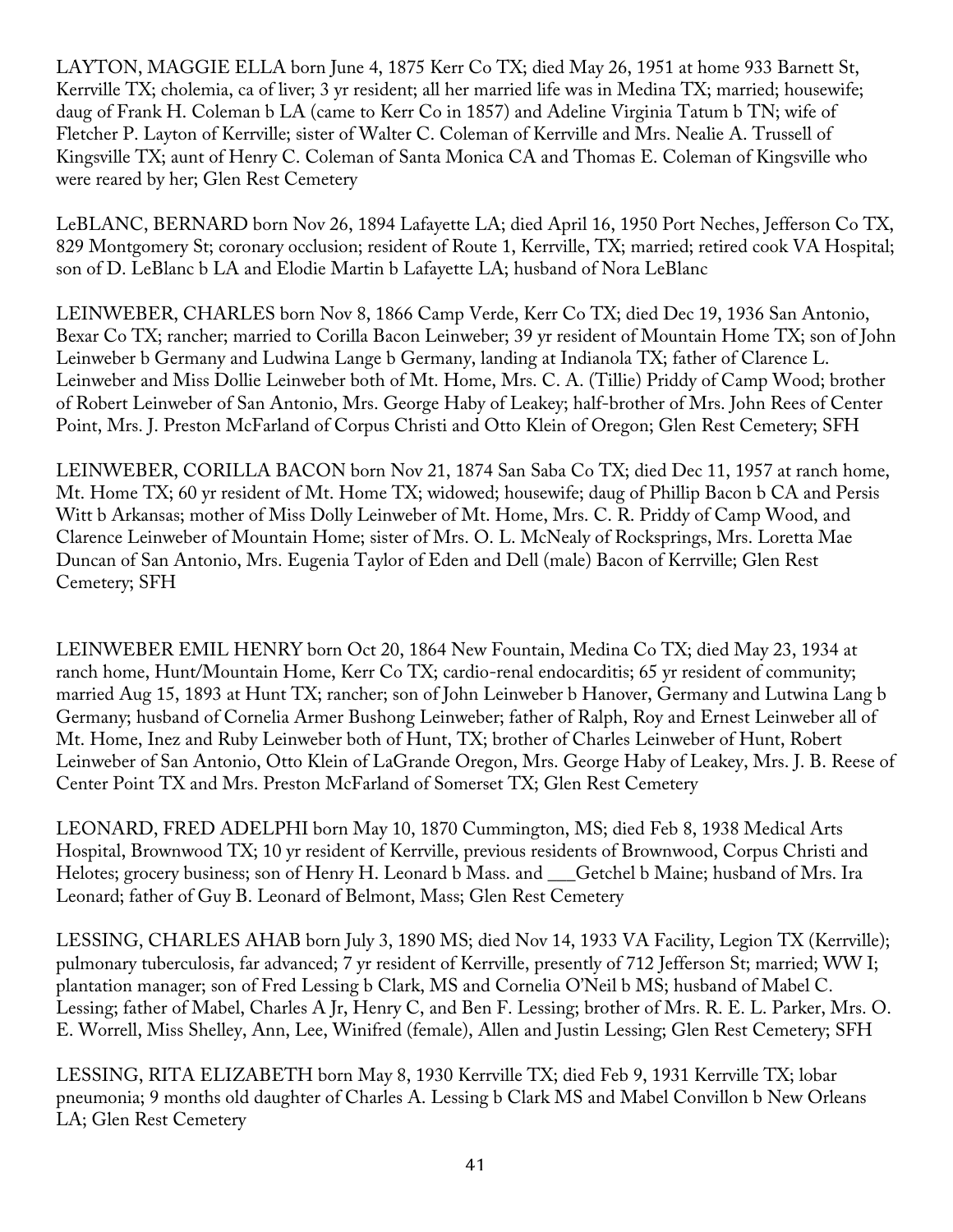LEWIS, WESLEY EARL born Aug 7, 1911 Jayton, TX; died Feb 22, 1943 Olvey, Boone Co Ark; pneumonia; plumber; married; previously resident of Kerrville; son of Lucien Lewis b TX and Euna Moore b TX, presently of Freeport TX; husband of Thelma Wickson Lewis; father of Carroll Lewis, Melton Lewis and Wayne Lewis; brother of Mrs. P. J. or J. P. Brewington of Harrison Ark, Mrs. Henry Passerra of Freeport, Pleas Lewis of Little Rock Ark, and George Lewis of Port Arthur TX; Glen Rest Cemetery

LIESMANN, ERVIN EMIL born May 16, 1915 Fredericksburg, Gillespie Co TX; died July 27, 1931 Secor Hospital, Kerrville, TX; cerebral hemorrhage following auto accident at the intersection of Water and Tivy Streets; resident of Oak Park Addition; 8 yr resident; single; laborer; son of Emil Liesmann b Comfort TX and Frieda A. Perner b Comfort; brother of Arno Otto Leismann, Elsie Mary, and Marguaritta Olga Liesmann; grandson of Mr. & Mrs. Wm Perner; Glen Rest Cemetery; SFH

LIESMANN, FRIEDA A. born July 8, 1890 Comfort TX; died Sept 26, 1933 at home in Oak Park Addition, Kerrville TX; toxemia due to severe pyorrhea, chronic myocardities; 10 yr resident; married; housewife; daug of William Perner b Comfort and Marie Vallmerring b Germany; wife of Emil Liesmann; mother of Arno Otto, Elsie Mary and Marguerita Olga Liesmann; sister of Charles Perner of Oak Park and Oscar Perner of San Antonio; Glen Rest Cemetery

LINDBERG, CAROLINA born April 28, 1862 Sweden; died Mar 2, 1945 at home 700 Circle, Kerrville TX; 1 and ½ yr resident; widowed; housewife; parents' un-named b in Sweden; wife of August Lindberg, deceased; mother of Ed Lindberg of Kerrville, Mrs. Anna Wisner of San Antonio and Mrs. Ethel Trett of Oakes ND; sister of John Johnson of Ft. Morgan CO; Glen Rest Cemetery

LINDSAY, ROSIE A. born Mar 20, 1879 Warren, Mass; died Feb 18, 1958; 33 yr resident of Kerrville, TX; housewife; widowed; daug of E. T. Hamel; mother of Mrs. E. K. Althaus and F. H. Miller both of San Antonio; Glen Rest Cemetery

LOCHTE, WERNER AUGUST born Nov 18, 1896 Fredericksburg, Gillespie Co TX; died April 1, 1942 in car in front of Dr. Jackson's office, Kerrville TX; cerebral hemorrhage, hypertension; 26 yr resident of Kerrville; WW I, 7-12-1918 to 2-20-1919, Seaman, U. S. Navy; married; abstractor with Kerr Co Abstract Co; son of Frederick William Lochte b Gillespie Co and Marie Reinbach b San Antonio, TX; husband of Mrs. Pearl Gray Lochte of Kerrville; father of Darrell and Charles Lochte both of Kerrville; brother of Ernest Lochte, Mrs. Raymond Bennett, Mrs. Oswald Crenwelge, and Miss Edna Lochte all of Fredericksburg TX and Arthur Lochte of Kerrville; Glen Rest Cemetery

LOSSON, WILLIAM A. born Jan 26, 1886 Wynnewood, OK; died Aug 20, 1948 Freder-icksburg Clinic and Hospital, Fredericksburg, Gillespie Co TX; congestive heart failure, coronary sclerosis, uremia; resident of Junction, Kimble Co TX; married Aug 6, 1908 in Wynnewood OK; grade foreman of Killiam & Keller Construction Co; son of William Riley Losson b MO and Paralee Reeves b Arkansas; **husband** of Missouria Mackey Losson presently of Kress TX; **father** of Mrs. Dora Klines and Mrs. Oteka Howard both of San Antonio, Mrs. Ruth Castle of Palacios, Mrs. Katherine Baker of Sacramento CA, Miss Sue Losson of Junction TX, Middleton Losson of Ada OK and Edward Losson of Fresno CA; **brother** of Carl Losson and Mrs. Ida Francis both of Kress TX, Jeff Losson and Dell Losson both of Gardenia CA, Travis Losson of Upland CA, Riley Losson of Oklahoma City OK and Mrs. Fay Lee of Ontario CA; Glen Rest Cemetery

LOVE, JEFF LENDON born Aug 8, 1887 Medina TX; died Feb 21, 1946 at his office San Antonio, Bexar Co TX, Travis Building; accident, gun shot wound in chest; 2 yr resident of 525 Elmira, San Antonio; married; real estate salesman, son of R. E. Love b KY and Margaret Ann Bruton b Dallas Co. TX; husband of Mrs. Kate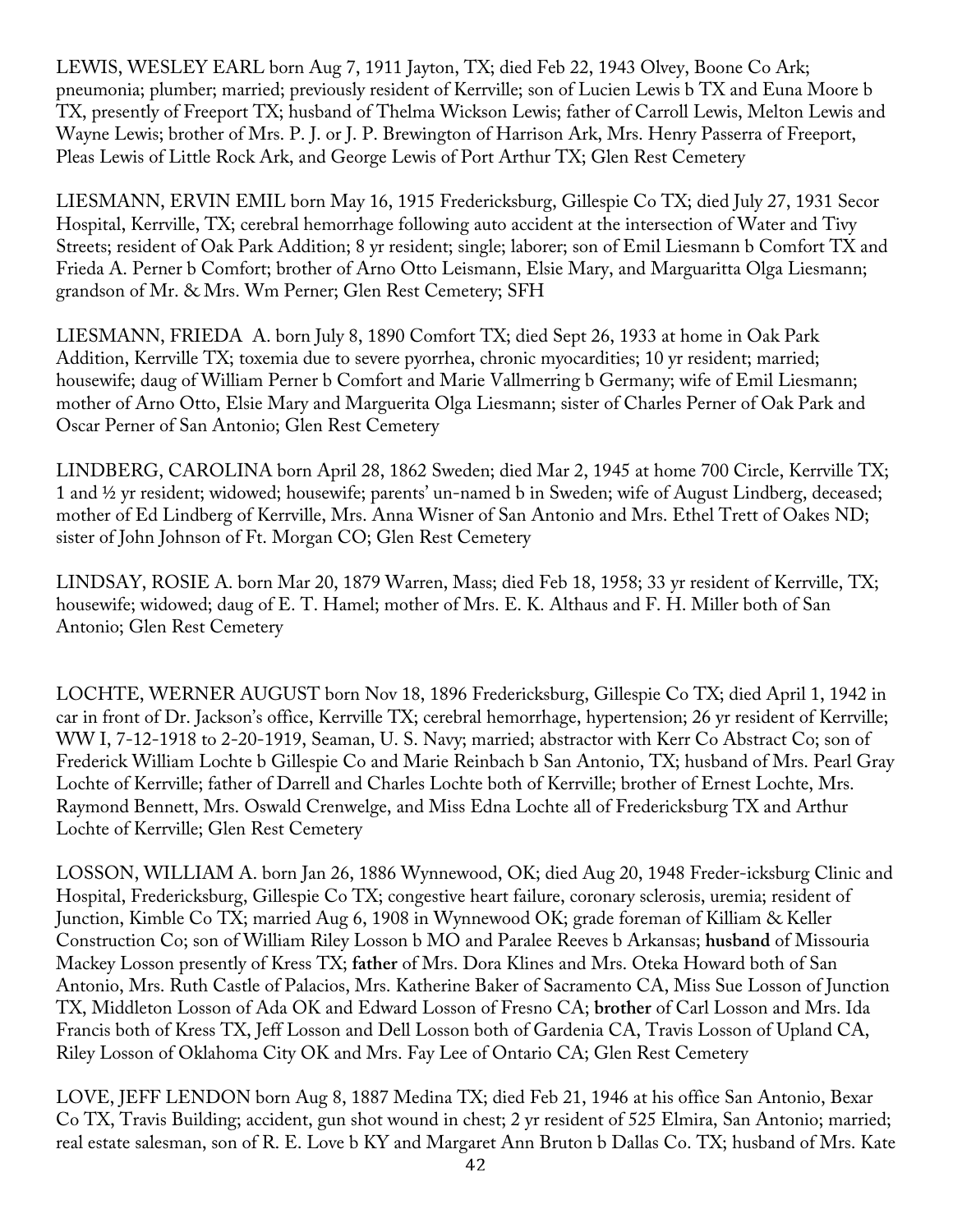Durant Love; father of Orien Love of Mt. Home TX, Lt. Terrell Love, of OK, Tot Love of U.S. Armed Forces in Belgium, Ewing Love of Waco TX, and Mrs. Sam Eubanks of Martinsville IN; brother of Press O. Love of Hondo TX, George Love of Del Rio, Tot Love of San Antonio, Ernest Love of Mt. Home, Mrs. Alfred Irvin and Mrs. Lige Pike both of AZ; Glen Rest Cemetery

LOWRANCE, BANKS B. born April 17, 1870 Burnsville, Mississippi; died Jan 1, 1941 at 605 Earl Garrett St, Kerrville TX; broncho pneumonia, influenza; 60 yr resident of Kerr Co TX; widowed; painter; son of Elcainey Lowrance b MS and Martha Loniza b MS; husband of Mabel Linton Lowrance, deceased; father of Mrs. Bill (Elvie) Morgan, Miss Amy Lee Lowrance and Howard Lowrance, all of Kerrville; Glen Rest Cemetery; SFH

LOWRANCE, OPAL born ?; died Oct 9, 1953 in a San Antonio hospital; daug of Oscar Clayton, presently of San Antonio, TX; wife of Joe Lowrance of San Antonio; mother of Harriet Ann Lowrance of San Antonio; sister of Abner Clayton of San Antonio; Riebe Funeral Home in San Antonio; Glen Rest Cemetery

LYON, ELIZABETH born Feb 10, 1865 Hillsboro GA; died Dec 22, 1951 Peterson Memorial Hospital, Kerrville TX; resident of 629 Wheless St, Kerrville; housewife; widowed; daug of John Gordon b NC and Elizabeth Doggett b GA; wife of Rufus Milton Lyon; mother of Gordon L. Lyon of Indianola MS, Kell S. Lyon of Cleveland MS, Mrs. Lee Wallace of Kerrville TX and Mrs. David Porter of Shreveport LA; Glen Rest **Cemetery** 

MAGNER, PATRICIA ARLENE born Nov 29, 1923 Kansas City Kansas; died Aug 27, 1939 Kerrville General Hospital, Kerrville TX; blood infection in boil on face, sinusitis, general; single; 18 months resident of Hunt TX; student; 15 yr old daug of William H. Magner b Iowa and Stella Wilson b MS; sister of Henry E. Magner, Jerry Magner and Betty Lou Magner all of Hunt, and William D. Magner of Ponca City OK; granddaughter of Mrs. Nellie D. Magner of Long Beach CA and Mr. & Mrs. Fred Wilson of Arkansas City, Kansas; Glen Rest Cemetery

MARLAR, HOWARD LEE born Sept 11, 1920 Waterloo AL; died Oct 8, 1941 Gillespie Co TX; violent death in automobile accident, (also killed was Paul Grona from Kerrville) Hwy 87 about 12 miles south of Fredericksburg, TX; resident of 817 Moore St, Kerrville TX; single; in National Guard at Camp Bowie TX; son of Franklin Marlar b MS and Flora Utley b Camden TN; brother of G. L. Marlar and Mrs. E. W. Lampton both of Kerrville, E. E. Marlar of Memphis TN and Mrs. J. F. Murphy of Waterloo AL; Glen Rest **Cemetery** 

MASTERS, JOHN DUDLEY born Aug 5, 1919 Falfurrias, TX; died July 3, 1944 in active service in European area WW II 2nd Lt; body returned home Oct 30, 1954; son of Thomas D. Masters and Annie Lee Young, presently of Austin TX; named but no relationship listed were James Boyd Masters of Houston, Mrs. Robert Snow of Kerrville, Miss Joyce Masters of Austin, Mrs. Emmet Morse of Austin and Mrs. B. L. Trask of Weslaco TX; Glen Rest Cemetery

MASTERS, THOMAS DUDLEY born Jan 13, 1875 Sulphur Springs TX; died Apr 24, 1946 Kerrville State Park, Kerrville TX; hypertensive heart disease, congestive heart failure; married; manager of state park; son of William Masters b NC and Martha Richey by MS; husband of Annie Lee Masters of Kerrville; father of J. B. Masters of Houston, Mrs. Robert Snow and Mrs. B. L. Trash both of Kerrville, Mrs. Emmett Morse and Miss Joyce Masters both of Austin; brother of Mrs. Jennie Bromley of Sulphur Springs and Jim Masters of Marfa TX; Glen Rest Cemetery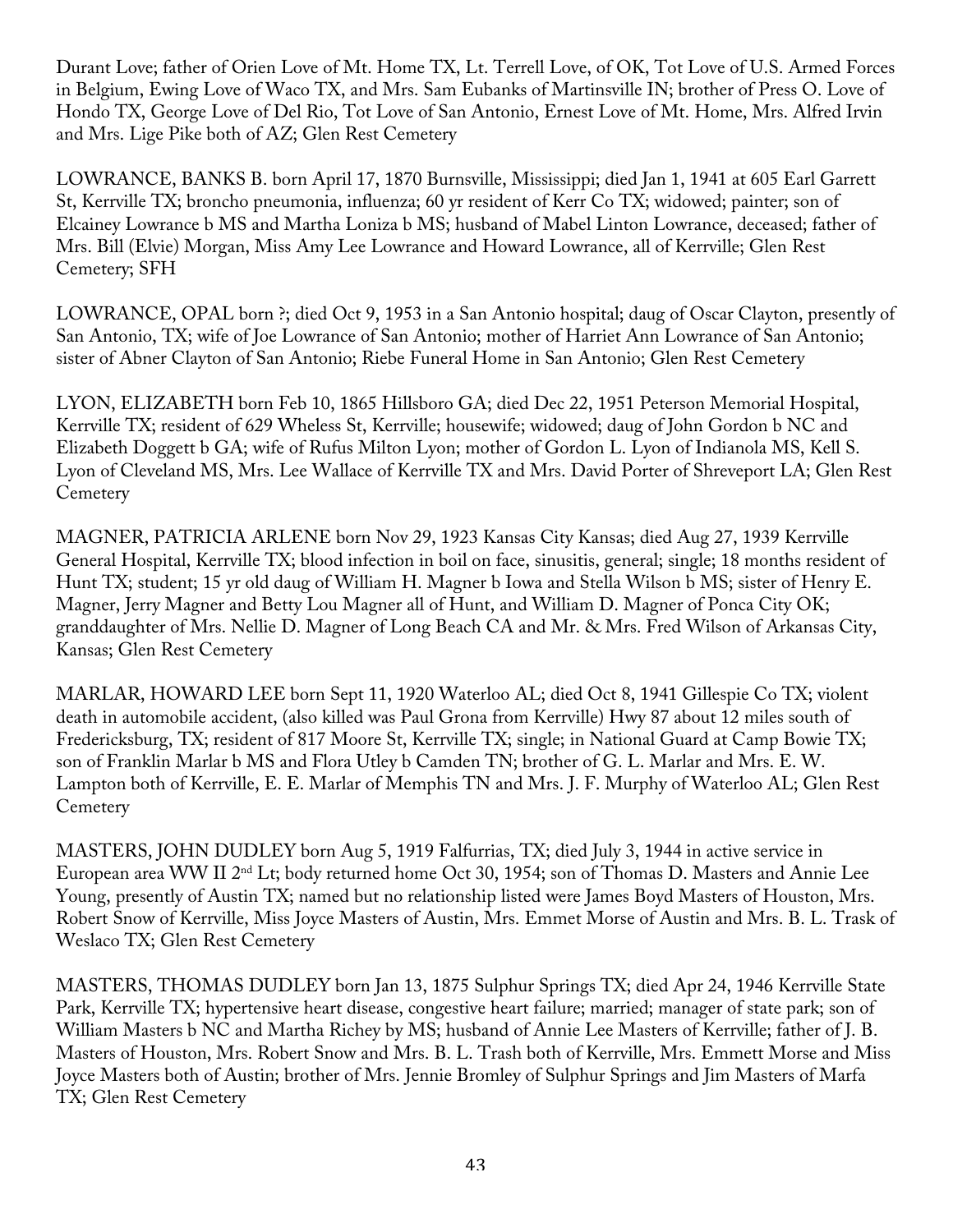MATHIS, ALLEY NEWTON born Mar 31, 1897 Realfoot, TN; died April 7, 1943 San Benito, Cameron Co TX; automobile wreck; resident of 113 Westminster St, Kerrville TX; contractor of under ground utilities; WW I Corporal March 22, 1919 to March 22, 1920, also served before in 1917; son of Gus N. Mathis and Francis Jones; husband of Mrs. Ida Mae Mathis of Kerrville; father of Alley Kleiner Mathis of the South Pacific, Charles Barnett (C.B.) Mathis of San Diego CA, Jeanne, Betty Joyce and Bobby Mathis all of Kerrville; brother of Lexie and John Mathis, Mrs. Alfred Rhodes, Mrs. Jimmy Gladson all of San Antonio and Mrs. Nolan Schumacher of Hunt TX; Glen Rest Cemetery

MATTHEWS, EMILY born May 16, 1902 Bartlett, TX; died May 14, 1953 at home 948 Jefferson St, Kerrville TX; pulmonary emphysema; 1 yr resident; married; housewife; daug of Henry Durant b Bartlett TX and Anna Dixon b SC, presently of Kerrville; wife of Thomas Edgar Matthews; mother of Tommy Matthews of San Antonio, Henry Neal Matthews of Bandera, John L. Matthews of Canal Zone, Panama, Billy Joe Matthews of the U.S. Navy, Mrs. Frances Reach of Johnson City and Miss Patty Sue Matthew and Miss Jane Matthews both of Kerrville; sister of Mrs. King Ritchie of New Boston, Mrs. Katie Long of Bandera, Mrs. Johnny Whitney of San Antonio and Darrell Durant of Winterheaven CA; Glen Rest Cemetery

MATTHEWS, JOHN LINDSEY born Jan 27, 1900 Charleston MS; died Jan 13, 1957 Lindale TX; married Sept 19, 1938 at Gretna LA; marine engineer, employed by Lodge Bros. Steamship Co; 4 yr resident of Kerrville; son of V. L. Matthews b MS and Della Bell b MS; husband of Mrs. Grace Harmon Matthews of Kerrville; father of Mrs. Jean M. Harris of San Antonio; brother of Mrs. Grace Hearron of Hernando MS; half-brother of Buford Williams of Tutuiler MS and Mack Williams of Vaiden MS; Glen Rest Cemetery

McADAMS, WILLIAM JESSIE born Jan 20, 1883 Lee Co Arkansas; died Oct 11, 1944 Waco TX, where he had lived 4 months, previous resident of Dallas and Wichita Falls; heart attack; nursery business and landscape architect; husband of Mrs. Bertha McAdams of Waco; father of Mrs. Roger Adkins of Kerrville; brother of Mrs. Fannie Clark of Olden TX; Glen Rest Cemetery

McCALEB, ELIZABETH PINKEY born June 27, 1872 Guadalupe Co TX; died Sept 20, 1954 Kerrville TX; extension of cerebral thrombosis, arteriosclosis; 30 yr resident of community; widowed; housewife; daug of Thomas S. Gregory b TX and Mary E. J. Huggins b Belmont, Guadalupe Co TX; Glen Rest Cemetery

McCALEB, META MARGARET born Oct 7, 1902 Kerrville TX; died Oct 5, 1942 at home 808 Tivy St, Kerrville TX; cardio-vascular-renal disease; 39 yr resident of community; married; housewife; daug of Frank Joseph Michon b Kerr Co TX and Regina Heimann b Gillespie Co TX, presently of Kerrville; wife of T. W. McCaleb; mother of Blanton McCaleb and La Verne McCaleb both of Kerrville; sister of Mrs. A. Sherlock and Frank Michon Jr both of Kerrville, Mrs. B. J. Keller of Seguin and Martin L. Michon of WA state; granddaughter of Mrs. C. M. Heimann of Kerrville; Glen Rest Cemetery

McCALEB, REBECCA ANN born Apr 28, 1873 Bastrop Co TX; died Aug 8, 1945 at home 1216 Second St, Kerrville TX; arterial sclerosis with hypertension, apoplexy; 30 yr resident of community; widowed; housewife; daug of W. A. Freeman b Bastrop TX and Bellvador Shockley b Bastrop; wife of Hugh White McCaleb; mother of M. M. McCaleb of Kerrville and T. W. McCaleb of Denver CO; sister of Mrs. Bob Phillips of Dryden TX, Mrs. Ed. Joy of Junction, Beal Freeman of Sonora TX, Sam Freeman and Wesley Freeman both of Batesville, John Freeman of Hachita, NM and Henry Freeman of Rocksprings TX; Glen Rest Cemetery; SFH

McCALEB, THOMAS WHITE (Kidd) born Mar 9, 1892 Kimble/Kerr Co TX; died Nov 8, 1946 Robert B. Green Hospital, San Antonio TX; coronary occlusion; resident of 306 ½ Dolorosa, San Antonio; previous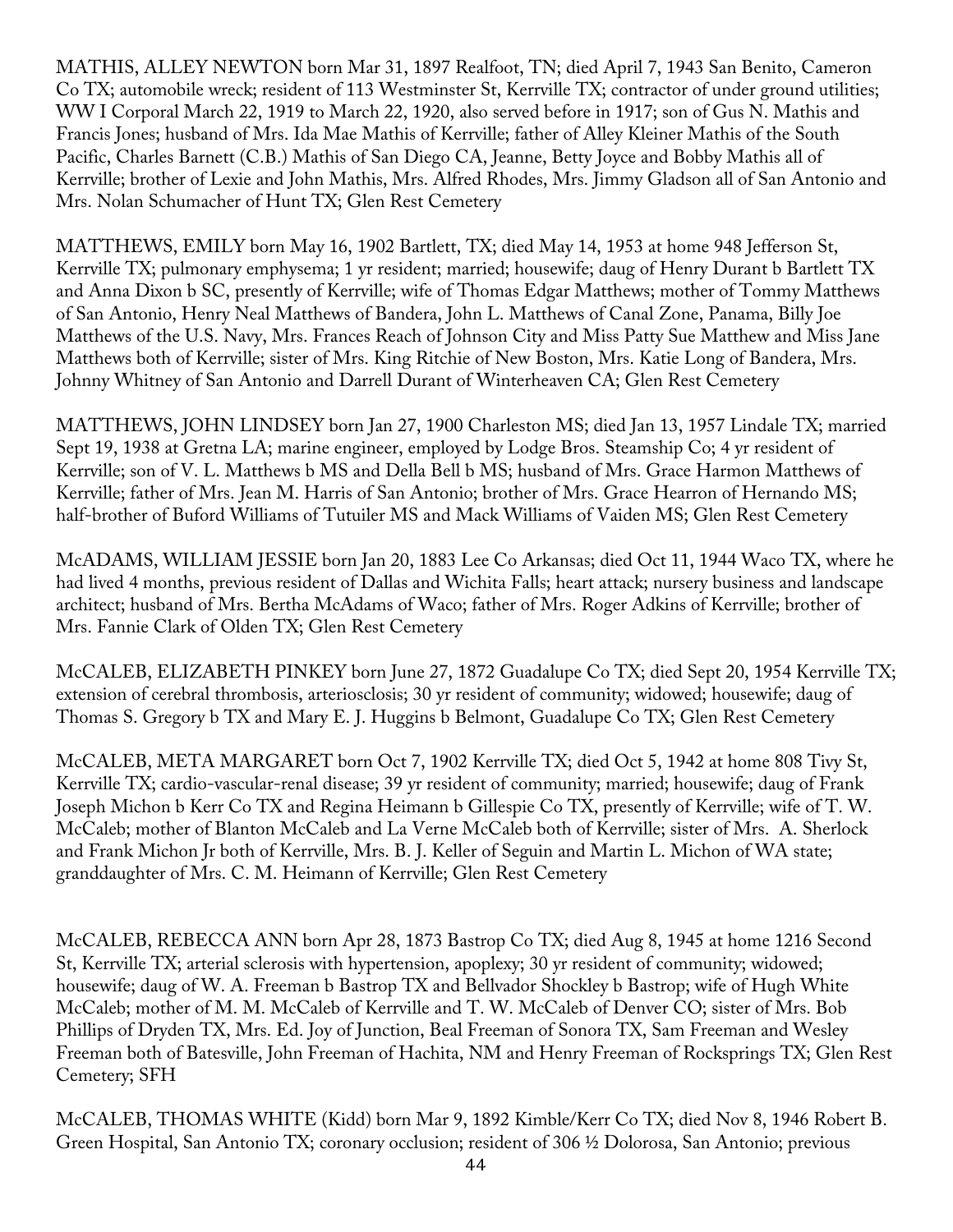resident of Denver CO, came to Kerrville in 1915; WW I, Corp; widowed; meat cutter, cook at Prudential Cafe; son of H. W. McCaleb b TX and Rebecca Ann Freeman b TX; father of Mrs. Thomas R. Armstrong and Thomas Blanton McCaleb both of Denver CO; brother of M. M. McCaleb of Kerrville; Glen Rest **Cemetery** 

McCLELLAN, EMMA born Oct 4, 1853 Marion IN; died Sept 25, 1946 at home 1509 Main St, Kerrville TX, the home of her granddaughter; cerebral arteriosclerosis; 7 yr resident of community; widowed; parents not listed; wife of James McClellan; grandmother of Mrs. E. R. Dischinger of Kerrville; Glen Rest Cemetery

McCOWN, JESSIE SIDNEY born June 23, 1878 McMullen Co TX; died Feb 12, 1957 at home 1016 Jefferson St, Kerrville; coronary thrombosis; married; wood yard; son of Frank McCown; husband of Sadie Viola Page McCown; brother of Albert McCown of Jourdanton and Ray McCown of Helotes; Glen Rest Cemetery TX

McCOY, LAURENS W. born Sept 22, 1878 Ecru MS died Mar 5, 1942 at farm home, 7 miles from Kerrville near Center Point TX; coronary thrombosis; 34 yr resident of community; married June 17, 1904; farmer and druggist at Rock Drug Store, later the owner; son of G. W. McCoy b MS and Susie Goodwin b MS; husband of Mrs. Jessie Bridge McCoy; father of Mrs. Lucille Brehmer of Hereford AZ, Mrs. Ruth Johnson of Temple TX and Laurens McCoy of Lordsburg NM; brother of G. C. McCoy of Kerrville, Casey McCoy and Howard McCoy both of New Albany MS, Mrs. Nell Winders and Mrs. Ona Pitts both of Ecru MS, Miss Ruby McCoy of Oxford MS and Mrs. Luther Ware of Bonham TX; Glen Rest Cemetery

McCREARY, ROSE L. born Dec 30, 1872 Clinton IL; died Sept 25, 1941 at home 417 Elm St, Kerrville TX, previous resident of Mexico; ca of the digestive tract; 20 yr resident of community; widowed; housewife; daug of John Williams and \_\_ b KY; wife of J. E. McCreary, deceased; mother of Mrs. Pearl Granes; Glen Rest **Cemetery** 

McCULLOUGH, baby boy born and died April 19, 1950 Peterson Memorial Hospital, Kerrville TX; 12 hours old; prematurely at 33+ weeks with sudden sharp hemorrhage; son of Dr. David McCullough b Dallas TX and Mary Holman Myers b Pittsburg, TX, residents of 719 Jackson, Kerrville TX; brother of David McCullough Jr. and William Wallace McCullough; grandson of Mr. & Mrs. C. C. Myers of Arlington TX; Glen Rest **Cemetery** 

McDANIEL, MARY ANNIE (Annie Mary) born June 10, 1867 Blanco Co TX; died Oct 10, 1939 at home 1321 Broadway, Kerrville TX; cerebral hemorrhage; 45 yr resident of community; widowed; housewife; daug of James Nichols b MS and Polly Daniels b TX; wife of W. J. McDaniel, deceased; mother of Mrs. L. L. Carter of Buda, Mrs. Iola Ramsey, Mrs. Leo Ottinger and Ellis McDaniel all of Kerrville and Mrs. Harry Lucas and Mrs. D. H. Downing both of San Antonio; Glen Rest Cemetery; SFH

McDANIEL, MARY DIZENIA born Dec 25, 1882 Banquette, Nueces Co TX; died Jan 7, 1942 at home 1514 Park St, Kerrville TX; intestinal hemorrhage, diabetes, chronic cholinitits, coronary disease; 36 yr resident of community; married Sept 1928; housewife; daug of Frank S. Ragland b Victoria TX and Susan M. Wright b Banquette TX; wife of Fred McDaniel; sister of Mrs. Jim Thompson of Mountain Home TX and Mrs. M. M. Wells of Kerrville; Glen Rest Cemetery

McDONALD, HOLLIS O. born July 22, 1912 Harper TX; died March 9, 1945 Luzon, Philippine Islands, Sgt, WW II deceased; married; son of B. Oscar McDonald b Mason TX and Thelma Bode b Fredericksburg TX; husband of Annie Mae McDonald 604 Clay St, Kerrville TX; grandson of Mrs. Paul Bode of Harper TX Glen Rest Cemetery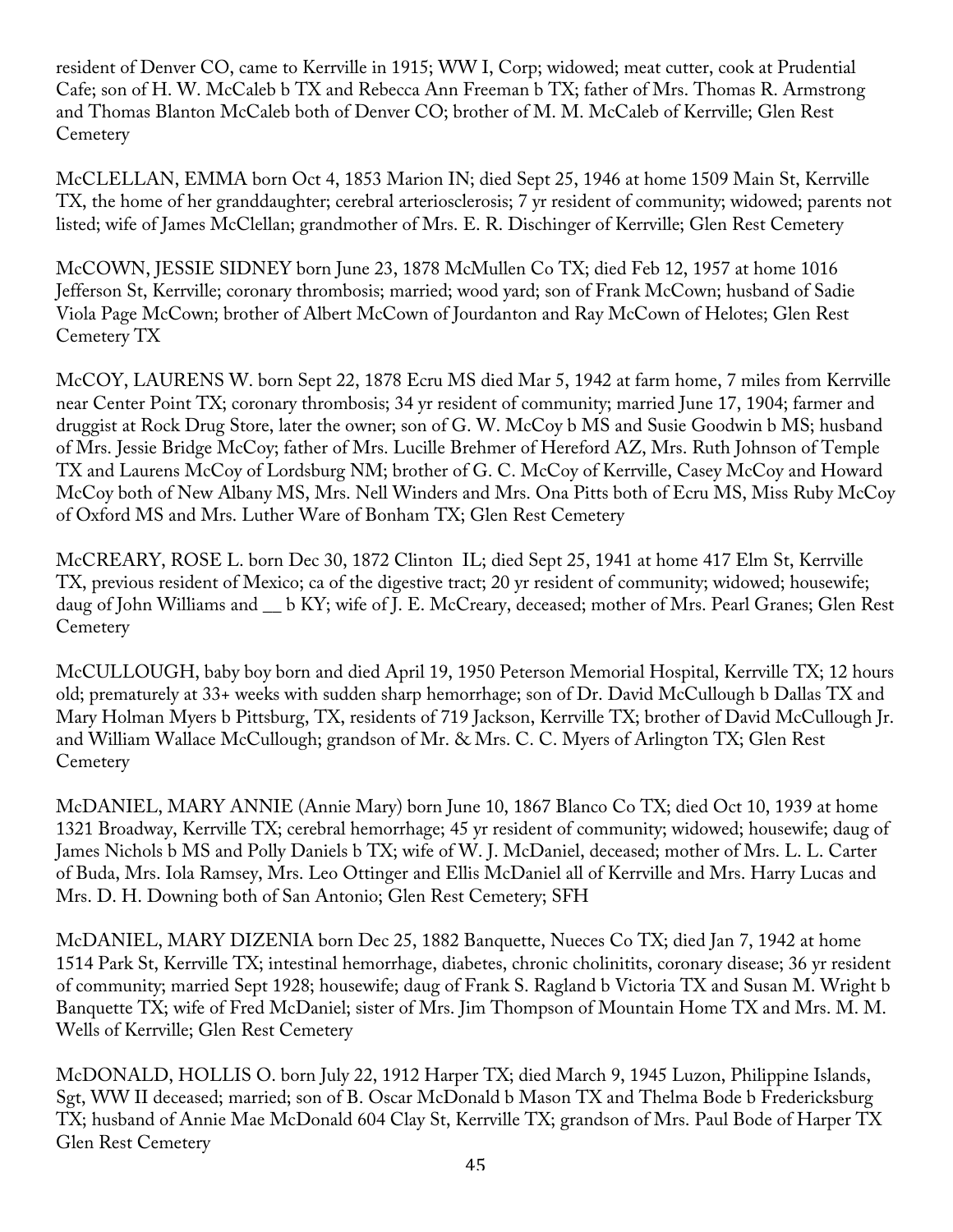McDONNOLD, IRENOS GARLAND born Feb 17, 1875 Carol Co Arkansas; died Mar 15, 952 at 604 Myrta St, Kerrville TX; arteriosclerotic heart disease, senility; 36 yr resident of community; married; retired farmer and rancher; son of W. M. McDonnold b TN and Julia Harris b Arkansas; husband of Mrs. Carrie McDonnold; father of William I. McDonnold of Burnet TX, Oscar McDonnold of Paramont CA, and Mrs. Christine Thompson of Kerrville; brother of W. M. McDonnold of OK City OK, Mrs. A. J. Josselett of Haskell and Mrs. W. H. Morris of Seminole; Glen Rest Cemetery

McKENZIE, FRANK P. born July 5, 1885 Valley Mills TX; died May 4, 1954 at home 508 Jefferson St, Kerrville TX; arterioscleratic heart disease; 30 yr resident of community; married; retired merchant of second hand store; son of John P. McKenzie b Valley Mills TX and Ellen Akins b TX; husband of Mrs. Vinnie McKenzie; brother of Lee McKenzie of Midland TX and Mrs. Sadie Wright of Goose Creek TX; Glen Rest Cemetery; SFH

McKILLIP, ARCHIBOLD WALLACE born Oct 5, 1839 Corsica, Clarion Co PA; died Nov 1, 1930 at home, 2 miles north of Kerrville TX on Town Creek; 40 yr resident of community; Civil war vet, Capt, June 5, 1862 to Feb 28, 1868; retired ranchman; widowed; son of Hugh McKillip b PA and Martha Young b Ohio; uncle of many nieces and nephews; one niece, Mrs. Henry S. McCreary, made her home with him after Mrs. McKillip died; Glen Rest Cemetery

MCKENSIE, VINNIE E. born Apr 29, 1872 Blanco Co TX; died Jan 26, 1958 at the home of her granddaughter, Mrs. Jung, 508 Jefferson St, Kerrville TX; cerebro vascular accident, hemorrhage, arterio sclerosis; 60 yr resident of community; widowed; housewife; daug of John Coffey and Miss M. J. Raines; wife of Frank P. McKenzie, deceased 1953; sister of Mrs. Nancy Dacy of Houston; half-sister of L. A. Wilson, Mrs. John Heimann, Mrs. A. McJimsey, Mrs. Ted Vincent and Mrs. William Bernhard all of Kerrville; informant was granddaughter Mrs. Alvin Jung of Kerrville; Glen Rest Cemetery

McLEOD, DWIGHT ENNIS born Mar 24, 1899 Wilson Co TX; died Mar 16, 1943 at home, 1513 Jefferson St, Kerrville TX; pulmonary tuberculosis; 19 yr resident of community; married; WW I pvt. Co D, 36 Div; insurance agency; son of John Wesley McLeod b TX and Mary Morton b TX; husband of Estelle Nabors McLeod; father of Doris Jo McLeod and Dwight Ennis McLeod Jr. both of Kerrville; brother of Claud C. McLeod and Joe McLeod both of San Antonio; Glen Rest Cemetery; SFH

McMAHON, JIM born Delaware (about 67 yr of age); died Sept 28, 1935 at 508 McFarland St, Kerrville TX; apoplexy, partially paralyzed since 1918; parents not listed; single; laborer; Will Parmer and Dean Word, long time friends came from Kyle TX; Glen Rest Cemetery

McMANUS, ALMA LOUISE born June 2, 1894 Marlin, Falls Co TX; died Jan 24, 1951 at McManus Studio, 1523 Water St, Kerrville TX; myocardial infarction; 26 yr resident of community; widowed; teacher of dancing and piano; daug of Anton Ernst b Alsace Lorraine and Carrie Sophie Haug b Roberts IL; wife of Hugh Anthony McManus, deceased; mother of Mrs. Sammy West of Dallas and Mrs. K. C. Kiekhoefer of Austin; sister of William Ernst of Kerrville, Ervin Ernst of Kingsville and Robert Ernst of Dallas; Glen Rest **Cemetery** 

McNEES, SARAH born Dec 11, 1856 Green Co TN; died July 20, 1944 at 1200 North St, Kerrville TX; apoplectic stroke, hypertension and senility; 15 yr resident of community; single; housekeeper; daug of Valentine McNees b Green Co TN and Rebecca Maltsberger of Green Co TN; informant was David McNees of Foss OK, who was a nephew; Glen Rest Cemetery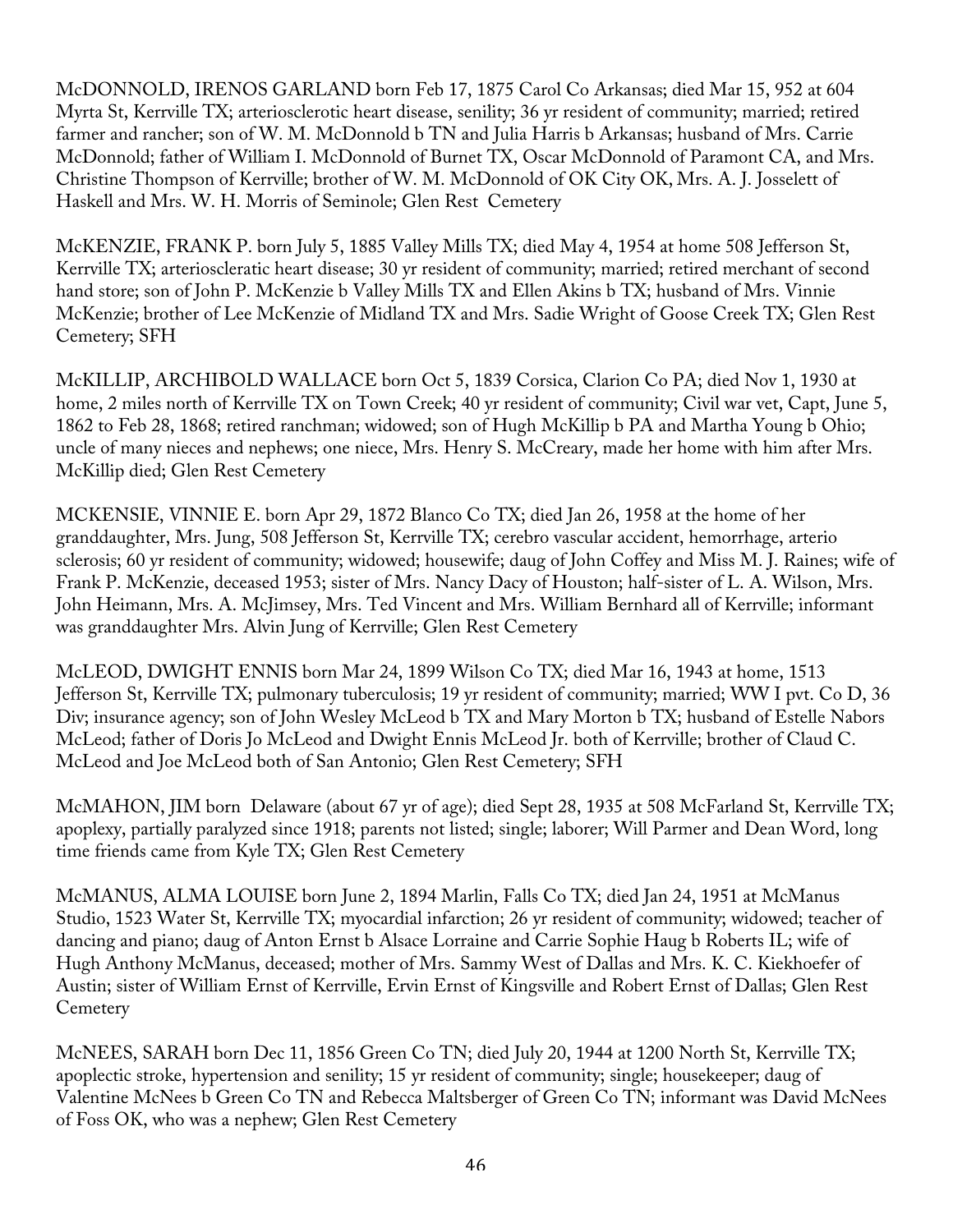MEANS, KATIE WERTZ born Aug 7, 1886 VA; died Nov 18, 1944 at 613 Clay St, Kerrville TX; pericroces anemia, nephritis; 3 yr resident; married; housewife and nurse; daug of John Wertz; wife of Elliott A. Means; mother of Ralph Gould of Jamestown NY; sister of George Wertz of Roanoke VA, Lawrence Wertz of Danis FL, Miss Garnett Wertz of Roanoke, Mrs. Fannie Burrows of Napa CA, Mrs. Estelle Hine of Sutherland OR and Mrs. Billie Sterling of San Diego CA; Glen Rest Cemetery

MEEKER, ERNEST BURTON born Mar 30, 1893 Garrett, IL; died May 25, 1958 at home on San Antonio Rd, Kerrville TX; natural causes, possible heart attack; 55 yr resident of community; married; tax collector for Kerr County; son of E. C. Meeker (presently of Kerrville) and Martha Horton; husband of Hallie Meeker; father of Burton Meeker of Van Horn and Franklin Meeker of Kerrville TX; Glen Rest Cemetery; SFH

MEEKER, MARTHA ANN born Apr 18, 1868 Logan Co IL; died Apr 28, 1954 Sunnyside Sanatorium, Kerrville TX; cerebral softening, myocarditis, arteriosclerosis; resident of community since 1902; married; retired housewife; daug of Richard Horton b Ireland and Permelia Knowles b IN; wife of E. C. Meeker; mother of E. B. Meeker; grandmother of Burton Meeker of Van Horn and Franklin Meeker of Kerrville; sister of Mrs. Lottie Bowen of Atwood, IL and J. K. Horton of Garrett IL; Glen Rest Cemetery

MERCHANT, DAVIS HENRY (Dave) born April 18, 1901 Loraine TX; died Mar 7, 1959 DOA Sid Peterson Memorial Hospital, Kerrville, TX; coronary thrombosis, arteriosclerosis; 12 yr resident of community; 521 Ross St, Kerrville; married; auto salesman; WW I and WW II Navy May 18, 1918 to Aug 5, 1921, and Oct 30, 1942 to Mar 16, 1943; son of C. C. Merchant and Anna Davis; husband of Mary Cleo Merchant; father of Merle Clubb Merchant; brother of Miss Mellie Merchant of Washington D.C., Mrs. Francis Krenge of Houston, Mrs. Essie Joslin of Albuquerque NM and Mrs. J. V. Voyde of Los Angeles; Glen Rest Cemetery; SFH

MEREDITH, DORA BEATRICE born Aug 20, 1869 Decatur Co IN; died Jan 15, 1944 at home 612 Sidney Baker St., Kerrville TX; cerebral artero sclerosis with multiple cerebral thrombosis, chronic myocardities; 3 yr resident of community; married; housewife; daug of William J. Cunningham b IN and Ann Young b IN; wife of James H. Meredith, married Dec 26, 1896 at Westport IN (was pastor of Methodist Church at Harper TX); mother of Misses Mary Owen Meredith and Ruth Meredith both of San Antonio and William Raymond Meredith of Louisville KY; sister of Ed Cunningham of North Vernon IN; Glen Rest Cemetery

MERRILL, LILLIAN ALBERTA born May 22, 1883 Pacific MO; died June 23, 1940 Kerrville General Hospital, Kerrville TX; diabetes mellitus, acute pharyngitis, cholecystitis; 14 yr resident; 820 Tivy St, Kerrville TX; married; daug of Tipton Weatherly b AL and Margaret Kennedy b AL; wife of J. P. Merrill; mother of Margaret Elizabeth Merrill of Kerrville; sister of Mrs. W. R. McCravey, Mrs. Frank Kinser and C. M. Weatherly all of Eldorado, Mrs. W. G. Houey and Mrs. J. R. Glenn both of Cleburne, and Mrs. P. B. Glenn of Ft Worth; Glen Rest Cemetery; SFH

MERRILL, TENIE McKAY born Oct 31,1865 Rankin Co MS; died Sept 6, 1947 Kansas City MO; housewife; parents not listed; widow of Rev. R. W. Merrill, Baptist minister; mother of Mrs. Thomas A. Little of Kansas City MO and Dr. J. R. Clemmons of Scarsdale NY; stepmother of Mrs. J. O. David and Edward Merrill of Dallas TX, Miss Myrtis Merrill of NY, Mr. Lee Merrill of San Francisco CA, Arthur Merrill of Philadelphia PA and Robert Merrill of Pilot Point, TX; Glen Rest Cemetery, next to her son Howell M. Clemmons

MERRITT, ELIZABETH born Aug 15, 1860 Gonzales TX; died Oct 27, 1945 Kerrville General Hospital, Kerrville TX; endocarditic, coronary occlusion; 70 yr resident of Kerr Co, 10 yrs in Kerrville; widowed; daug of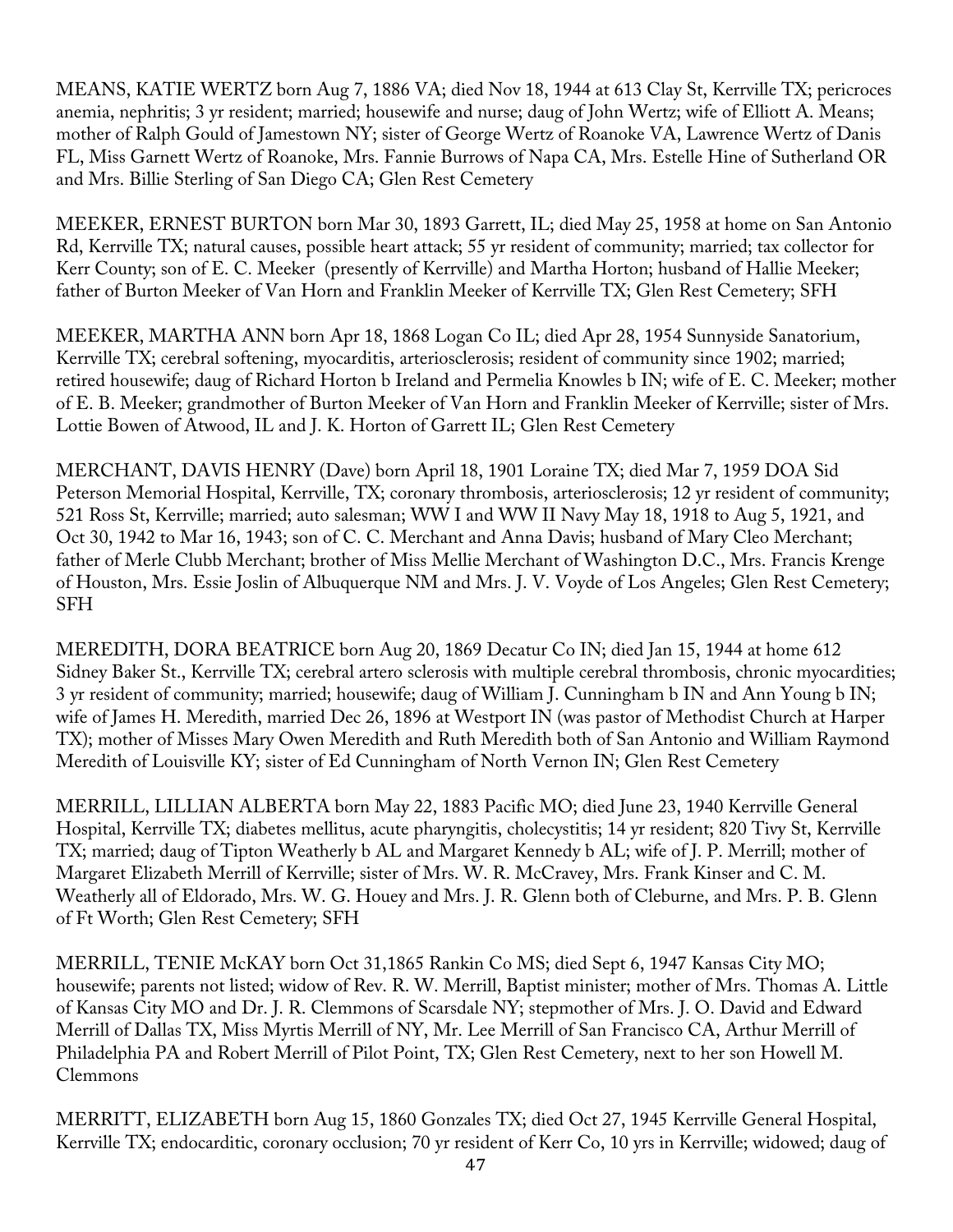Edward Newson; wife of A. J. Merritt, deceased June 24, 1915; mother of Ed Merritt of Tyrone NM, Arthur Merritt

of Plano TX, Mrs. Ara Anderson, and Walter Merritt both of Mt. Home TX, Mrs. Bessie Ivy of Claremont CA, Archie Merritt and Gatlen Merritt both of Bandera TX, King Merritt of Detroit Michigan, Fena Mae Hatch and Solen Merritt both of San Antonio TX; (In a document dated Nov 1, 1945 signed by children, to disinter and

move the remains of Andrew Jackson Merritt and Oma Ethel Merritt, b July 23, 1891, d May 4, 1898 Kerr Co, from the Hunt Cemetery to Glen Rest Cemetery)

MERRITT, JACK RAY born May 9, 1928 San Antonio TX; died June 22, 1938 Kerrville General Hospital, Kerrville TX; osteomyolitis, bastremia, bone infection; resident of 501 College, Kerrville TX; school student; son of Solen Merritt b Real Co TX and Luddie Lucille Crowell b Menard TX; brother of Bryant, Monroe and Robana Merritt; grandson of Mrs. L. B. Merritt all of Kerrville; Glen Rest Cemetery

METCALFE, EDNA LUDELL born Dec 25, 1903 Floydada TX; died July 17, 1943 at home 118 Lemos St, Kerrville TX; pulmonary tuberculosis of larynx; 24 yr resident of community; widowed; housewife; daug of John B. Baker b W. VA and Virginia Emmart b W. VA, presently of Kerrville; wife of Valna Minor Metcalfe, deceased; sister of Mrs. Ella Blair of Sweetwater, Mrs. Gettie Helm and Miss Virgie Baker both of Kerrville and J.L. Baker of Breckenridge; Glen Rest Cemetery; SFH

METCALFE, VALNA MINOR born Jan 17, 1904 Hunt Co TX; died Jan 12, 1943 at home of his motherin-law, Mrs. John Baker, 118 Lemos St, Kerrville TX; pulmonary tuberculosis; 1 yr resident; married; window display advertiser for Kress Store in San Antonio; son of Jim Metcalfe b KY, presently of Dallas, and Inez Turner b TX; husband of Edna Baker Metcalfe; brother of Mrs. Izma McDonald of San Antonio, Mrs. Virginia and James Metcalfe both of Dallas, Turner Metcalfe and Audrey Metcalfe both of CA; Glen Rest **Cemetery** 

MEYNERS, HERMAN HOUSE born Oct 1, 1909 Palestine TX; died Apr 10 or 11, 1955 Peterson Memorial Hospital, Kerrville TX; resident of Ingram, TX; married; maintenance, painting; son of Conrad Meyners b TX and Miss House b TX; husband of Wilma Meyners; father of Hugh Meyners, Lance Meyners and Bobbie Nell Meyners all of Kerrville; brother of Conrad Meyners of Roswell NM, Robert Meyners of Idaho and Mrs. M. McGregor of CA; Glen Rest Cemetery; SFH

MICHON, AUGUST DOMINGUES born Feb 7, 1892 Kerrville TX; died Nov 27, 1945 VA Facility, Legion TX; inquest, natural causes; lifetime resident of Kerrville; 520 Jefferson St, Kerrville; married; carpenter at VA Facility, Legion; WW I, Sgt, Dec 14, 1917 to Nov 19, 1919; son of John Michon b France and Mary Hesse b Alsace Lorraine; husband of Mrs. Marie Michon; father of August Michon, Jr, Mrs. Thomas Barber, Miss Helen Michon, Michael Michon, Joseph Michon, Lucretia Michon, Cecelia Michon all of Kerrville; brother of Barney Michon of Kerrville, Mrs. Helen Waite and Miss Adele Michon both of San Antonio; Glen Rest Cemetery

MICHON, BERNARD FRANCIS born Feb 11, 1880 Kerrville TX; died Nov 2, 1951 Peterson Memorial Hospital, Kerrville TX; cerebral hemorrhage, hypertension; lifetime resident of community; married; laborer at funeral home; son of John B. Michon b France and Mary Hess b Alsace-Lorraine; husband of Lucy Michon; father of Mrs. R. B. McKinnon and Mrs. Carl Chamberlain both of Kerrville; stepfather of Mrs. Eunice Hill of San Antonio, Mrs. Freddie Case and Lawrence B. Smith both of Kerrville; brother of Miss Adele Michon and Mrs. H. M. Waite Sr. both of San Antonio; Glen Rest Cemetery; SFH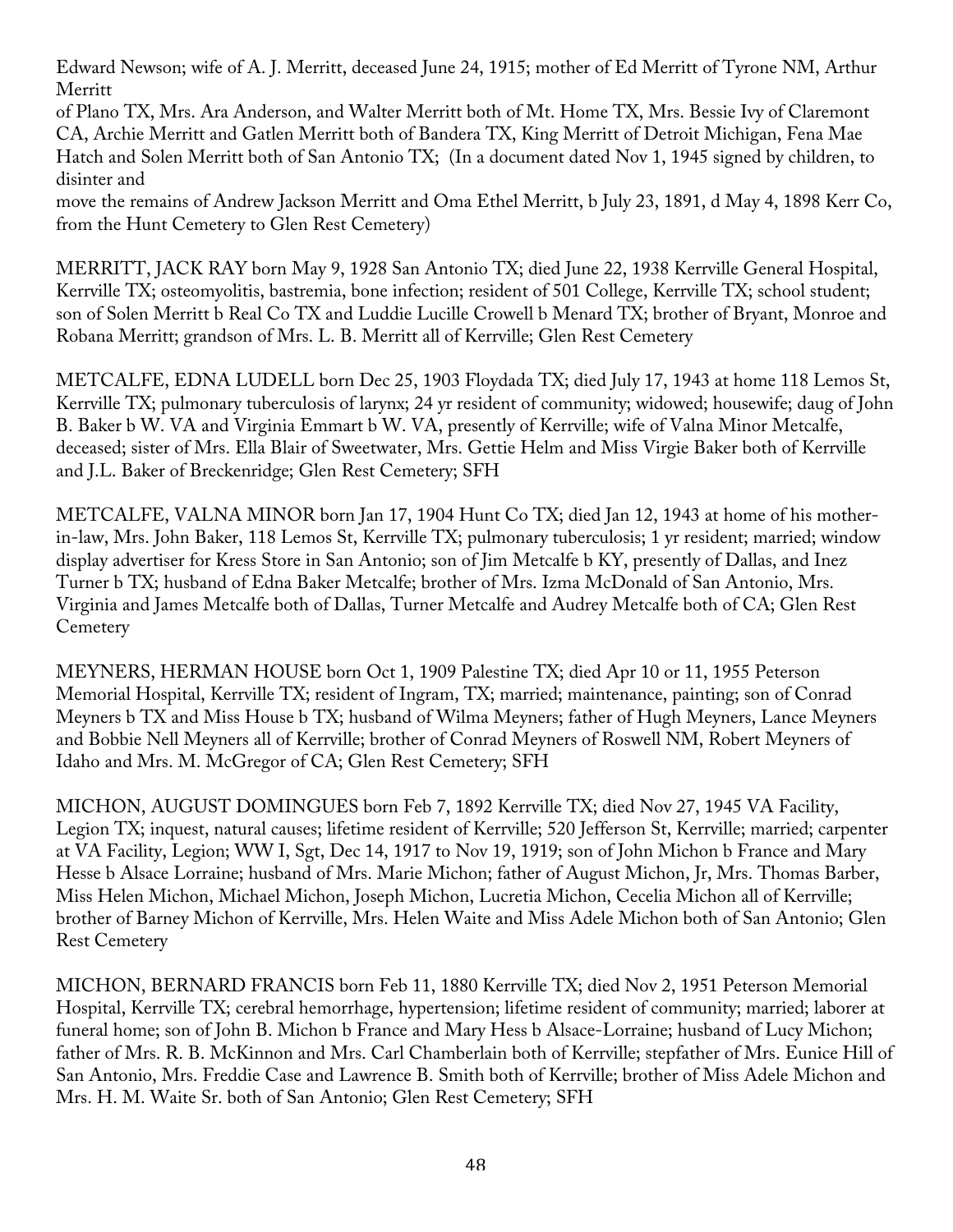MICHON, FRANK JOSEPH born Feb 7, 1879 Kerr Co TX; died Apr 6, 1932 at 804 Tivy St, Kerrville TX; cardio-vascular-renal disease; lifetime resident of community; married Dec 3, 1900; retired; son of John B. Michon b Paris France and May Hess b Alsace-Lorraine; husband of Regina (Queen) Heimann Michon; father of Mrs. J. W. McCaleb and Mrs. Bernard Sherlock, Frank Michon Jr. all of Kerrville, Mrs. Bert Keller of Seguin, and Martin Michon of San Antonio; brother of Mrs. H. M. Waite of San Antonio, Miss Adele Michon, Mrs. Bill Baker, Barney, John P. and August Michon all of Kerrville; Glen Rest Cemetery; SFH

MICHON, JOHN JOSEPH born June 9, 1908 Kerrville TX; died Dec 20, 1932 at 1020 Third St, Kerrville TX; labor pneumonia, influenza; single; student; son of Bernard Francis Michon b Kerrville and Lina Roeder b Gillespie Co TX, (deceased 1916); grandson of John Roeder of Harper TX; named but no relationship listed were Mrs. R. B. McKennon, Stella Michon and Maxine McKinnon; Glen Rest Cemetery

MILLER, HORACE born Oct 22, 1874 Moffitt TX; died May 18, 1946 at 1304 Main St, Kerrville TX; uremia, arteriosclerotic, hypertension heart disease; 17 yr resident of Kerrville; married; merchant; son of J. H. Miller b Tuscaloosa AL and Louise Nancy Beene b Tyler TX; husband of Mrs. Susie E. Miller; father of Otto D. Miller of Kerrville and Mrs. Alline Bond, Port Arthur TX; brother of Mrs. Hugh Parramore and Mrs. Betty Cade both of San Antonio TX and Mrs. Mary Guy of San Angelo TX; Glen Rest Cemetery

MILLER, OTTO DENNIS born Aug 23, 1908 Hereford TX; died Oct 15, 1958 at home 1306 Main St, Kerrville TX; uremia, nephrosclerosis; 31 yr resident of Kerrville; married; wholesale meat distributor; son of Horace Miller b TX and Susie Dennis b TX, presently of Kerrville; husband of Mrs. Julia Miller; brother of Mrs. Floyd Thorp of Portland OR; Glen Rest Cemetery

MILLER, WILLIAM WALLACE born Sept 6, 1862 Vincennes, Iowa died Aug 18, 1951 at home 1000 Prescott St, Kerrville TX; myocarditis; 31 yr resident of community; married; lumber yard merchant; son of William Miller b IN and Sarah Watt b IN; husband of Mrs. Clara Miller; father of Wallace W. Miller Jr. of Kerrville and Mrs. O. B. Rollins of Wimberly TX; Glen Rest Cemetery

MOAS FAMILY: all killed in auto crash near Kenedy TX July 27, 1957; residents of Ingleside, TX; all Glen Rest Cemetery: HENRY LEROY MOAS born July 25, 1920 Missouri; WW II July 18, 1942 to Nov 28, 1945; CLARA BELLE EAKIN MOAS born Jul 28, 1923 Ingram, TX; daug of Jesse Lee Crowell b Menard and Ruth Idella Denton; housewife; sister of Mrs. P. A. Crenshaw of Ingram, Mrs. A. L. Fox of Eastland TX, Mrs. Nelson Pretz of Bishop TX, Mrs. H. J. Wernli, Miss Vickie Crowell and Rennie Crowell all of San Antonio; JAMES LEE MICHAEL EAKIN age 14; born June 14, 1943 San Diego CA; son of James Voncile Eakin of the U. S. Air Force; student; son of Mrs. Clara Moas; LESLIE ELAINE MOAS age 3 yrs; born Oct 5, 1954 Corpus Christi TX SHERI ELIZABETH MOAS age 18 months; born Feb 9, 1956 Corpus Christi TX;

MOSEL, CHARLES BENJAMIN born Aug 30, 1864 Gillespie Co TX; died Dec 2, 1940 at home 421 Washington St, Kerrville TX; ca of urinary bladder, hemorrhage; 49 yr resident of community; married; tinsmith & plumber; son of Peter Mosel b Germany and Johanna Cram b Germany; husband of Addie Beatrice Mosel; father of Mrs. Frank J. Nitsch, Mrs. W. A. (Annie) Tarrillion and Mrs. J. A. (Helen) Sultenfuss all of San Antonio, Mrs. Sam C. Lovett of Kerrville and John D. Mosel of Runge TX; brother of Herman Mosel of Kerrville, Pete Mosel of San Antonio, Henry, Otto and Fritz Mosel, Mrs. Sophie Lehne and Mrs. Mary Lehne all of Fredericksburg

MOSEL, EDGAR born Oct 9, 1895 Kerrville/Harper TX; died Dec 12, 1939 Hogan Malone Hospital, Big Spring, Howard Co TX; car wreck, accident on Dec  $8<sup>th</sup>$ , 20 south of Big Spring; concussion of brain, fracture both legs & pelvis, rupture of bladder; superintendent of State Fish Hatchery in San Angelo TX; former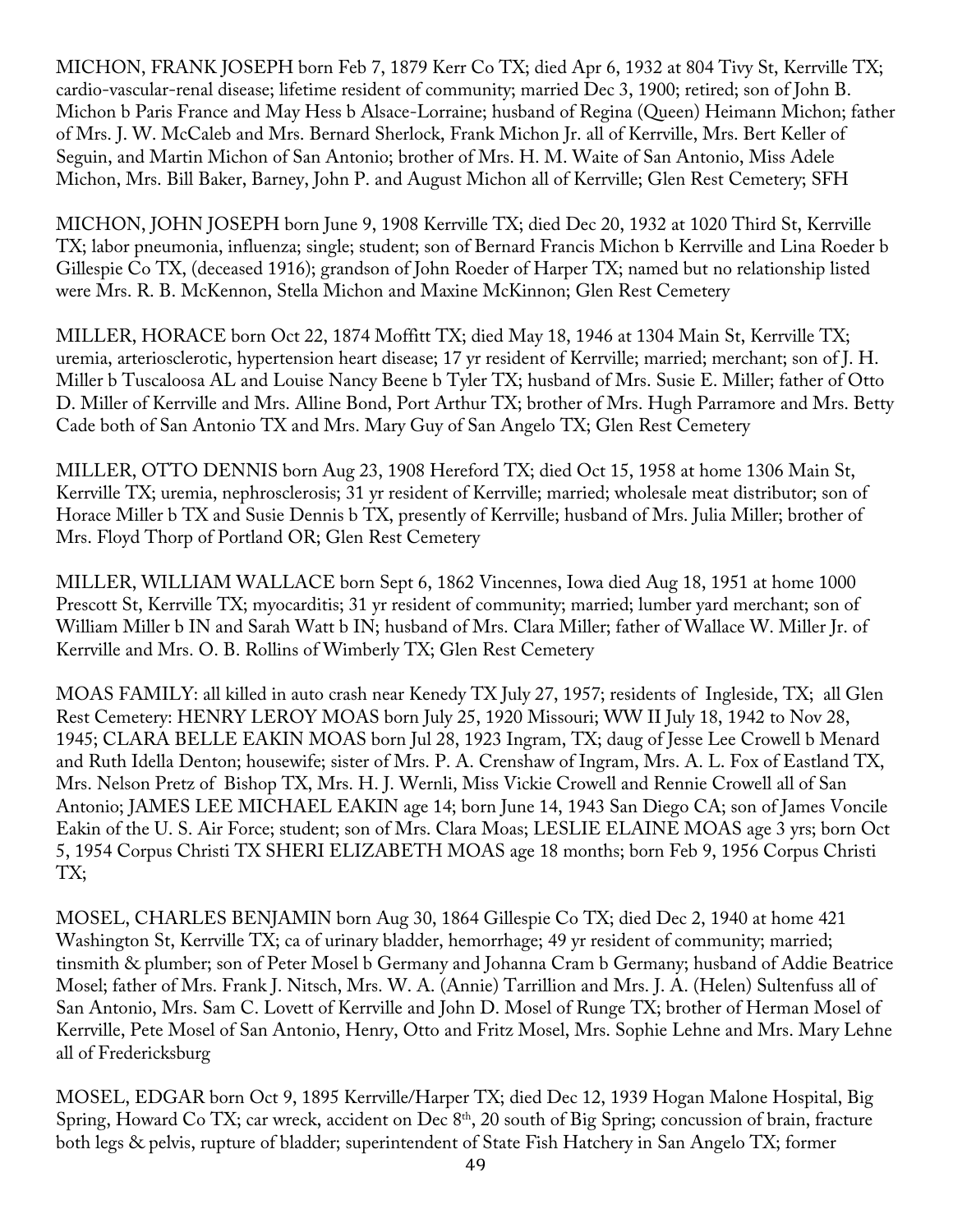resident of Kerrville; WW I, Field artillery; married; son of Herman Mosel b Fredericksburg TX and Emma Klaerner b Fredericksburg, presently of Kerrville; husband of Mrs. Esther Mosel; brother of Mrs. Hulda Guest and Robert Mosel both of Kerrville and Felix Mosel of Comfort TX; Glen Rest Cemetery; SFH

MOSEL, EDWARD PHILLIP born Oct 29, 1872 Fredericksburg TX; June 20, 1933 at home 316 Jefferson, Kerrville TX; myocarditis with heart block; 40 yr resident of community; married Mar 9, 1898; buyer for grocery store; son of Peter Mosel b Germany and Johanna Cram b Hanover Germany; husband of Mrs. Valeska Mosel; father of Clarence Mosel of San Antonio; brother of Herman and Charles Mosel of Kerrville, Mrs. Sophie Lehne , Mrs. Mary Lehne, Henry, Fritz and Otto Mosel of Fredericksburg, Peter Mosel of San Antonio, William Mosel of Harper; Glen Rest Cemetery

MOSEL, VALESKA DIETERT born Dec 9, 1876 Kerrville TX; died Feb 19, 1945 in Port Arthur TX, 4025 Twin City Highway, the home of her son; heart attack; 12 yr resident of San Antonio TX; widowed; housewife; wife of Ed Mosel; daug of Christian Dietert b Germany and Rosalie Hess b Germany; mother of Clarence Mosel of Port Arthur TX; sister of Mrs. Oscar (Emma) Rosenthal of Houston, Mrs. Herman (Augusta) Schulze and Mrs. Henry (Flora) Weiss both of Kerrville and Otto Dietert of San Antonio; Glen Rest Cemetery

MOSTY, ELIZABETH born Sept 28, 1960 Lampasas TX; died Nov 20, 1945 at home on the San Antonio Rd, Kerrville TX; chronic myocarditis, cardiac decomposition, generalized arteriosclerosis, secondary anemia; 48 yr resident of community; widowed; housewife; daug of Mark Bean b Arkansas and Idabel Huling b TX; wife of L. A. Mosty, deceased; mother of Lee Mosty of Center Point, Harvey, Mark, and Evelyn Mosty, Mrs. Jim Spicer, and Mrs. Street Hamilton all of Kerrville, Mrs. Hal Morriss of Rocksprings; half-sister of Tilford Bean of Alice, Mrs. Birdie Moore and Mrs. Lillie Moore both of Lampasas and Mrs. Thomsie Hamlyn of Center Point Glen Rest Cemetery

MULLEN, A. born ?, 77 yrs of age; died June 7, 1944 at 503 Jefferson St, Kerrville TX; inquest, natural causes; 2 yr resident; gray hair, blue eyes, about 5 ft 6 inches, 150 pounds, tattoo of bust of woman on left arm between elbow and wrist, false teeth; Glen Rest Cemetery; SFH

MULLER, MARY SOPHIA born Mar 30, 1861 Galveston TX; died Jan 25, 1938 at 238 E. Dittmar, San Antonio TX; 35 yr resident of San Antonio; come to Kerrville in 1890 and stayed 10 yrs; single; daug of John Muller b Germany and Verona Wild b Switzerland; sister of Mrs. E. V. Cotton of Austin and Mrs. Emma Schmerbeck of

Houston TX; aunt of Robert L. Schmerbeck of Kerrville TX; Glen Rest Cemetery

NANCE, WILLIAM FRED (W.D. for "Dutch") born Nov 23, 1878 Forestdale MS; died Nov 20, 1932 at 601 South St, San Antonio, Bexar Co TX; pulmonary tuberculosis, chronic ulcerative; 4 ½ yr resident of San Antonio, prior resident of Kerrville; married; retired merchant and farmer; son of J. Henry Nance and Rebecca Henderson; husband of Mrs. Annie Mae Nance; father of Jay Nance, Mrs. Sarah Fultz, Mrs. Hazel McFarlane, Mabel, Helen, Inez and Ethel Nance; brother of Mrs. T. M. Fulton of Philadelphia MS and E. W. Nance; Glen Rest Cemetery; SFH

NAUL, WILLIAM b. ?; died July 1, 1942 VA Hospital, Legion, Kerrville TX; husband of Mrs. Merle Naul; (in a note of April 21, 1948, a meeting with Mrs. Naul indication she wanted to move Mr. Naul to Houston and that she would get Stover Funeral Home to do this.) no other information in folder; Glen Rest Cemetery

NELSON, HARRY EDWARD born Fe 21, 1902 Hardin Co TX; died Nov 29, 1951 on the Ervin Hardin ranch, near Bandera TX while visiting; hemorrhage of lung; 7 yr resident of Kerrville TX on old Junction Rd. married; retired tourist court owner; son of M. P. Nelson b Denmark and Martha Coleman b TX; wife of Mrs.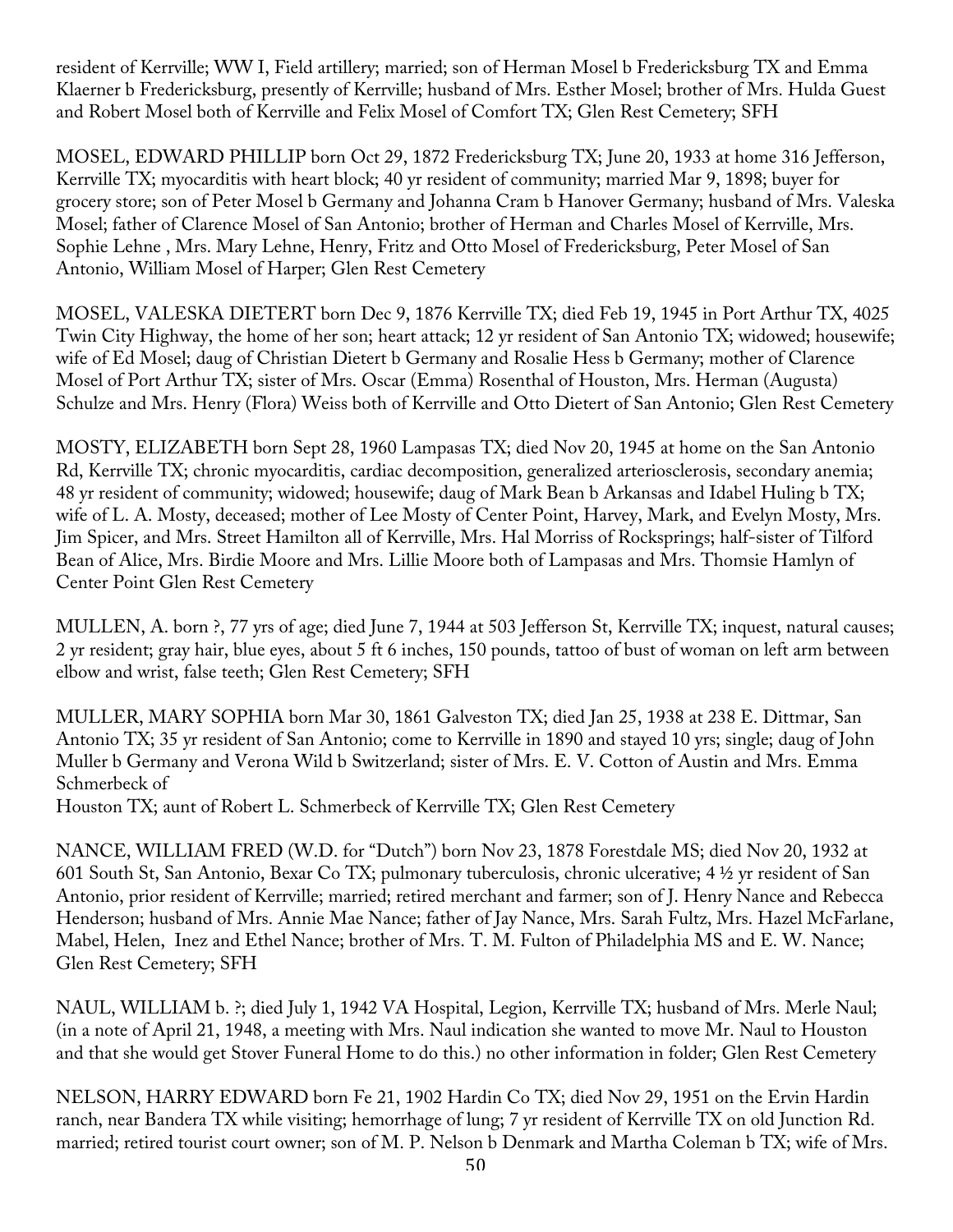Bertha Nelson; father of Mrs. Wilma Croucher and H. E. Nelson Jr. both of Houston TX, Miss Kathryn Nelson and Jack Nelson both of Kerrville; brother of George Nelson and Mrs. Pearl Lamb both of Highland, TX, Herbert Nelson of Lake Charles LA and Mrs. Bell Horn of Magnolia Springs TX; Glen Rest Cemetery

NEUMAN, PEGGY LEE born Jan 22, 1949 Kerrville TX; died Mar 29, 1950 John Sealy Hospital, Galveston TX; laryngo-trachael obstruction; resident of 415 Ruth St, Kerrville; 1 yr old daug of Otis G. Neuman b Hondo and Polly Schmidli b Williamson Co TX, presently of Kerrville; sister of Jerry, Jack and Loree Glen Neuman all of Kerrville, granddaughter of Mrs. Jacob Schmidli of D'Hanis TX and George E. Neuman of Hondo TX; Glen Rest Cemetery

NEWCOMB, JENNIE CARR born Aug 30, 1857 Edgar TX; died Feb 23, 1942 at the home of her daughter, 417 Earl Garrett St, Kerrville TX; broncho pneumonia, chronic endocardites; 18 yr resident of community; widowed; housewife; daug of Robert Carr b TN and Virginia Edgar b KY; wife of Edward E. Newcomb; mother of Edward Edgar Newcomb of Sulphur LA and Mrs. Byrdie Johnson of Kerrville TX; sister of Mrs. Margaret McCann of Refugio TX; Glen Rest Cemetery

NICHOLS, ELVIS born May 15, 1909 Junction, Kimble Co TX, another form state he was born in Gillespie Co TX; died Jan 14, 1956 Legion Branch S.A. TB Hospital, Kerrville TX; pulmonary tuberculosis; 2 yr resident of 517 Ruth St, Kerrville TX; single; carpenter; son of Tom Nichols b Rocksprings, TX and Samantha McDonald b Harper, Gillespie Co TX; brother of Lyle Nichols, Carl Nichols and Louis Nichols all of Kerrville TX, and Will B. Nichols of Pamjab IN; Glen Rest Cemetery

NIMITZ, WILLIAM born Mar 31, 1864 Fredericksburg, Gillespie Co TX; died Feb 6, 1943 at home 328 Sidney Baker St, Kerrville TX; myocarditis; 53 yr resident of Kerr Co TX; widowed; retired civil engineer; son of Charles H. Nimitz b Bremen Germany and Sophie Miller b Germany; husband of Mrs. Anna Nimitz, who married first to William's brother, Chester; father of Capt Otto Nimitz of Chevy Chase MD and Mrs. John G. Reagan of Kerrville TX; stepfather of Adm. Chester W. Nimitz Jr. of Honolulu; brother of Mrs. Lena Muesebach of Fredericksburg; Glen Rest Cemetery

NOLL, GEORGE HENRY born Feb 19, 1916 Kerrville TX; died Sept 17, 1951 at home 1512 South St, Kerrville TX; coronary occlusion; lifetime resident of community; married; welder; son of Henry Noll b Bandera TX, presently of Galveston and Stella Hodges b Junction TX presently of San Antonio; husband of Mrs. Mary M. Noll; father of Gloria Yvonne Noll of Kerrville; brother of Paxton Noll of Lubbock TX;Glen Rest Cemetery; SFH

NOLL, HENRY born Aug 30, 1885 Bandera TX; died Feb 4, 1956; resident of Galveston TX; most of lifetime spent in Kerrville; widowed; father of Paxton Noll; Glen Rest Cemetery

OBERLIN, SOPHIE born Sept 7, 1868 Germany; died Nov 22, 1944 Kerrville Trailer Court on Fredericksburg Rd, Kerrville TX; ca of liver; 3 yr resident of community; prior resident of Coldwater Michigan; married; housewife; daug of Gerhardt Addicks b Germany and Meta Raebien b Germany; wife of Leroy E. Oberlin; sister of Mrs. Anna Verhoven of Hammond IN, Mrs. Catherine McQueen of Hinkley IL, Mrs. Minnie Kolmorgen and Carl Addicks both of Coldwater Michigan; Glen Rest Cemetery

O'BRYANT, EDWARD MELVIN stillborn May 13, 1935 at 1216 Water St, Kerrville TX; placenta fluid causing death by drowning; son of Louis O'Bryant b Blanco Co TX and Lucy Givens b Kendall Co TX; Glen Rest Cemetery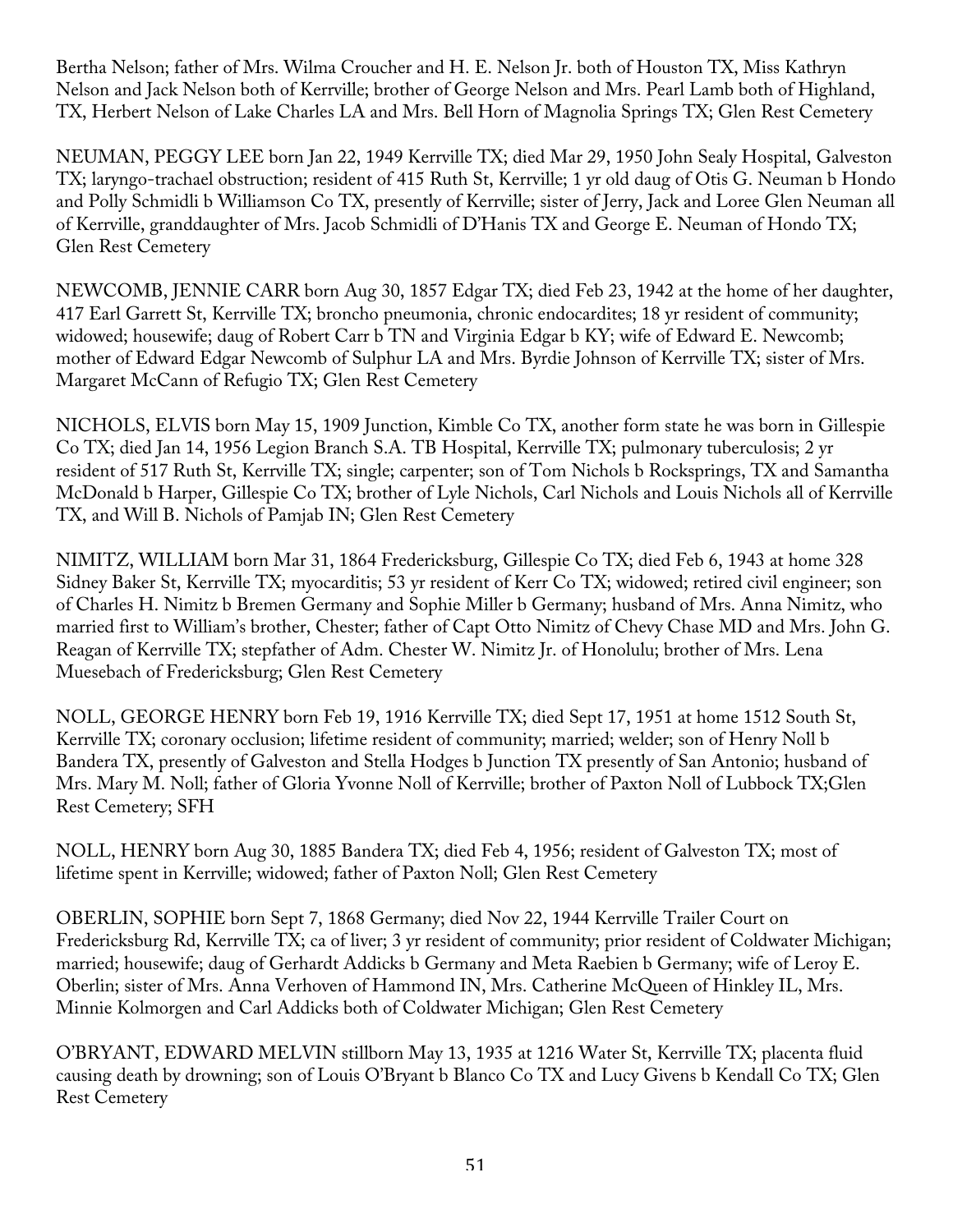ODEN, VELMA FLORENCE stillborn Nov 21, 1937 Kerrville Medical & Surgical Hospital; (Kerrville General Hospital) toxemia of preg; daug of Unus Oden b OK and Irene Schultz b Wagonmount NM; both residents of Kerrville; Glen Rest Cemetery

OPLER/OPELA, FRANK born Nov 18, 1883 Chlebovicich Europe; died May 3, 1934 Sunnyside Sanatorium, Kerrville TX; pulmonary tuberculosis; resident of 604 Main St, Kerrville, prior resident of Port Arthur TX; 22 yrs in U. S; single; boilermaker in oil refineries; son of John Opela Sr. b Europe and Magdalena Simek b Europe; brother of John Opela Jr. of Czechoslovakia; Glen Rest Cemetery; SFH

ORCUTT, ANNIE b. Mar 22, 1873 Creek National, Indian Territory OK; died Aug 20, 1936 Secor Hospital, Kerrville TX; cerebral apoplexy, myocarditis, nephritis; 13 yr resident of Mt. Home TX; married; housewife; daug of A. T. Hodge b Indian Territory OK and Mary Jane Burgess b Indian Territory OK; wife of S. A. Orcutt of Mt. Home; mother of W. A. Orcutt of Harlingen, H. A. Orcutt of Rangerville, Mrs. R. L. Keifer of Mt. Home and Mrs. E. L. Whitley of San Antonio TX; sister of one brother and 3 sisters all of Tulsa OK; Glen Rest Cemetery; SFH

ORCUTT, S. A. born Oct 14, 1868 Louisville KY; died June 23, 1938 west of Kerrville on Highway 290; angina pectoris; widowed; rancher; son of A. D. Orcutt b Louisville KY and Mary Ann Jaque b Louisville KY; husband of Annie B. Orcutt, deceased; father of W. A. Orcutt of Harlingen, H. A. Orcutt of Brownsville, Mrs. R. L. Kiefer of Mt. Home and Mrs. E. L. Whitley of San Antonio; brother of Garfield Orcutt of Tulsa OK and Mrs. Daisy Gregory of Corpus Christi; Glen Rest Cemetery

OSBORN, WILLIAM WENDEL (Bill) born Mar 21, 1861 place not listed; died Sept 16, 15, 1936 accidental drowning in Quinlan Creek flood, Kerrville TX; inquest; resident of 919 Gilmer St, Kerrville; widowed; carpenter; parents not listed; brother of Mrs. L. H. Daniel of OK City OK; Glen Rest Cemetery

PAGE, MARGARET JANE HADDEN b Apr 17, 1872; died Aug 15, 1956 in hospital OK City OK; metastasis malignancy; resident of Drumwright OK; wife of James L. Page, deceased 1910 in Kerrville; mother of Guy E. Page of Drumwright OK, Mrs. Sherman L. Smith of OK City, Mrs. L. W. Hadley of Atlanta GA and Mrs. J. M. Crowell of Tulsa OK; sister of Mrs. Laura E. Barrer of Ponca City OK; sister-in-law of Mrs. Sidney McCown of Kerrville TX; removal by Street & Draper Funeral Home, OK City to Kerrville; Glen Rest **Cemetery** 

PAGE, SARAH E. born July 22, 1851 Perry Co MS; died Oct 18, 1940 at home 417 Tivy St, Kerrville TX; generalized arteriosclerosis, cerebral hemorrhage, chronic nephritis, chronic myocarditis; 48 yr resident of Kerrville; widowed; housewife; daug of J. B. Green b TN and Sarah Ann Reed b TN; wife of John Tyler Page, deceased 1913; married Oct 1866; mother of Jesse E. Page of Blanco, Seth E. Page and George A. Page both of Center Point TX; Eli N. Page of El Paso TX and Mrs. Sidney McCown of Kerrville; sister of Mrs. A. C. (Harriet) Fred of Hext TX

PALMER, IDA CAPERTON born Sept 21, 1871 Gonzales Co TX; died Oct 11, 1936 Sabinal, Uvalde Co TX; car wreck, shock and fracture of spine; also killed was her husband Dr. E. E. Palmer; resident of 973 Water St, Kerrville TX; came to Kerrville in 1902; housewife; parents not listed, father b TN; mother of Mrs. Chas. Rawson, Mrs. Mary Brasher, Cecil Robinson all of Kerrville and Mrs. Yolanda Williams of Salt Lake City; sister of H. G. Caperton of Sabinal and a sister not named; Glen Rest Cemetery

PALMER, JOHNIE TURNER born Mar 28, 1881 Coryell Co TX; died Feb 25, 1950 in a San Antonio rest home; 36 yr resident of community of Kerrville; married May 11, 1899; daug of J. B. Turner and Jenette Meek; wife of J. E. Palmer; mother of Elmer Palmer of San Antonio and Mrs. Lucille Boeckmann of Kerrville TX;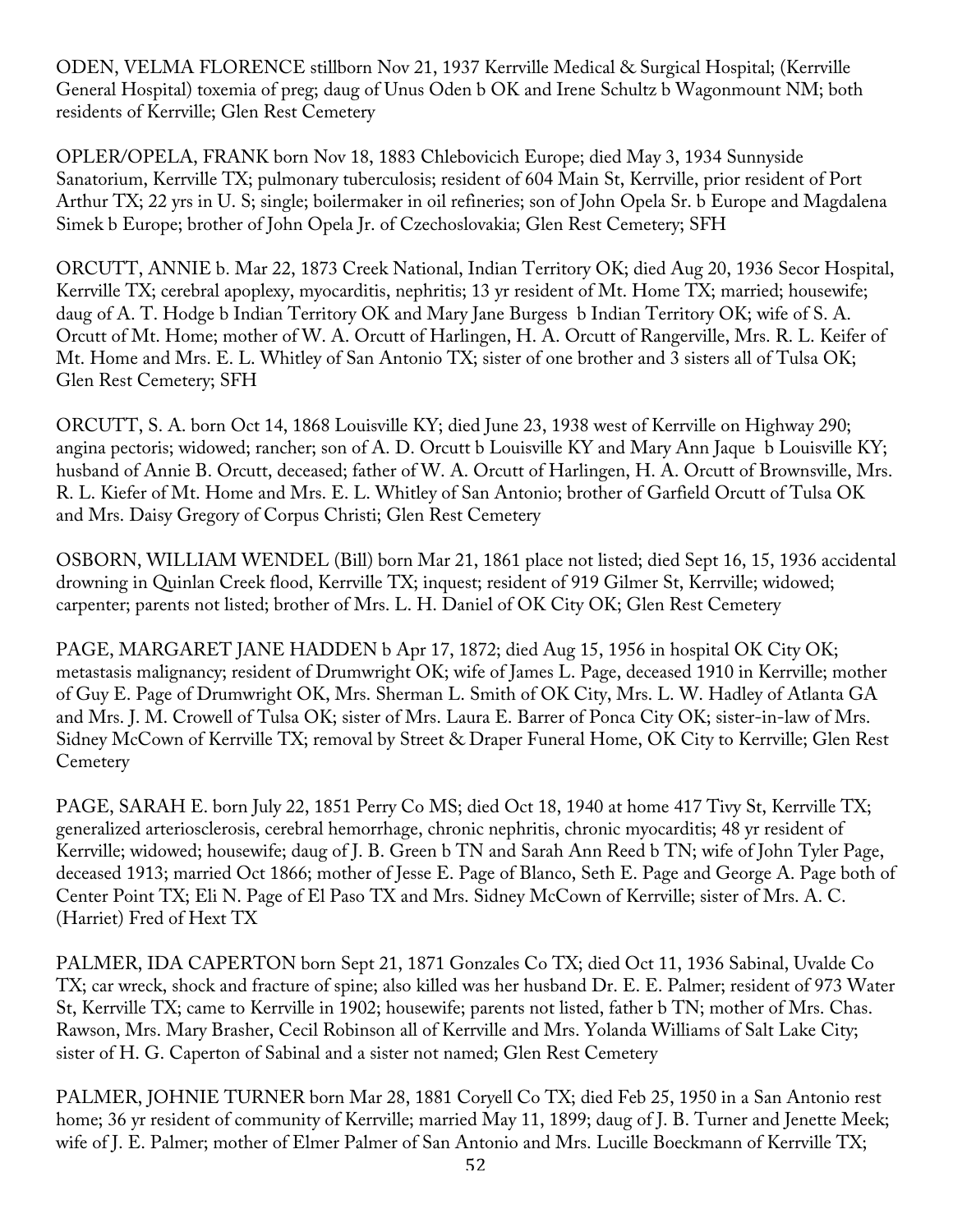sister of Calvin Turner, Mrs. Alta Williams both San Antonio, Mrs. Dessie Johnson and Earl Berry both of Dilley TX; Glen Rest Cemetery

PAMPELL, JOHN LEE born Feb 8, 1871 Brenham TX; died Nov 14, 1958 Peterson Memorial Hospital, Kerrville TX; fall from steps, at home; fracture, left femur, thrombosis; 65 yr resident of community; present home 220 Quinlan, Kerrville; widowed; druggist and merchant; son of T. John Pampell and Mary Lyons; husband of Annie Pampell, deceased in 1932; father of Milton Pampell of Kerrville

PANKRATZ, LOUISE born Sept 23, 1864 Kendall Co TX; died July 10, 1947 Kerrville General Hospital, Kerrville TX; cholecystitis with adhesions causing intestinal obstruction; 46 yr resident of Bandera Rd, Kerrville; widowed; housewife; daug of Christian Haufler b Germany and Louise Magers b Germany; wife of Otto Pankratz; mother of Mrs. Gertrude Walsh, and Mrs. Norma Schweitzer both of San Antonio, Otto and Bodo Prankratz both of Kerrville; sister of Mrs. Henry Bergmann and Mrs. Julius Adam both of Boerne, Miss Lean Haufler of San Antonio and Mrs. Martin Ingenhueth of Comfort, TX

PARSONS, AUGUSTA born Feb 21, 1879 Fredericksburg, Gillespie Co TX (another source stated Tom Green Co TX); died Jan 19, 1954 at 112 Gifford St, San Antonio, TX, the home of her daug Mrs. Campbell; cerebral hemorrhage, arteriosclerosis; 3 yr resident; widowed; housewife; daug of Ernest A. Nimitz b TX and Theresa Kordzik b Germany; wife of Bert C. Parsons; mother of Elmer Parson and Mrs. A. J. Campbell both of San Antonio TX, Chester Parsons of Del Rio and Miss Helen Parsons of Dallas TX; sister of E. Z. Nimitz and Miss Helena Nimitz both of San Angelo TX, Henry Nimitz of Phoenix AZ, Mrs. Charles E. Wynne and Mrs. Meta Dinsmore both of San Antonio TX; Glen Rest Cemetery; SFH

PARSONS, BERT CALAIS born July 15, 1872 Shebanse IL; died Nov 15, 1950 Sid Peterson Hospital, Kerrville TX; myocarditis failure; resident of 605 Water St, Kerrville; 78 yr resident of community; married; retired real estate; son of Dr. George R. Parsons b IL and Mary Adele Calais b IL, Dr Parsons had a sanatorium where Peterson Hospital now stands; husband of Augusta N. Parsons; father ofChester Nimitz Parson of Del Rio TX, Miss Helen Parsons of Dallas TX, Elmer Howard Parsons and Mrs. A. J. Campbell both of San Antonio TX; Glen Rest Cemetery

PAUL, HENRY THOMAS born Jan 23, 1878 Kerens, Navarro Co TX; died Mar 26, 1950 Boyd Rest Home, rural Kerr Co TX; metastasis malignancy in brain, malignancy upper abdominal; family residence of 960 Prescott St, Kerrville TX, 31 yr resident of community; widowed; bookkeeper, general merchandize of Charles Schreiner Co; son of Zaph Paul b AL and Laura Irene Barlow b TX; husband of Mrs. Julia Paul, deceased; father of H. T. Paul Jr. of Kerrville and Jack O. Paul of Tyler TX; Glen Rest Cemetery; SFH

PAULEY, RICHARD ALLEN born Aug 4, 1930 Santa Anna, Coleman Co TX; died Mar 24, 1951 at home, 501 North Lewis St, Kerrville TX; amytraphic lateral sclerosis; 8 yr resident of community; single; son of Russell Allen Pauley b Valera TX, presently of El Paso, and BoisClair (Bo) Moreland b Coleman TX, presently of Kerrville; grandson of Mrs. Kate Morris and Mrs. J. C. Thomason both of Coleman TX

PEARSON, JEANIE S. born Apr 20, 1868 Paisley Scotland; died June 3, 1952 at home of her daughter, Mrs. Butt, for three weeks on Mae Dr, Peterson Addition, Kerrville TX; acute myocardial infarction, bronco pneumonia; resident of 1513 Main St, Kerrville; 10 yr resident of Kerrville and previously from 1909 to 1912; widowed; housewife; daug of John Shand b Scotland and Helen Ritchie b Scotland; wife of Samuel Pearson, deceased; mother of Allen L. Pearson of Blanco TX, John Pearson of Corona CA, Mrs. Margaret Sheffendecker of Seattle WA, Mrs. Juanita Butt and Mrs. G. Ross Crawford both of Kerrville; sister of Robert Shand of Dallas TX; Glen Rest Cemetery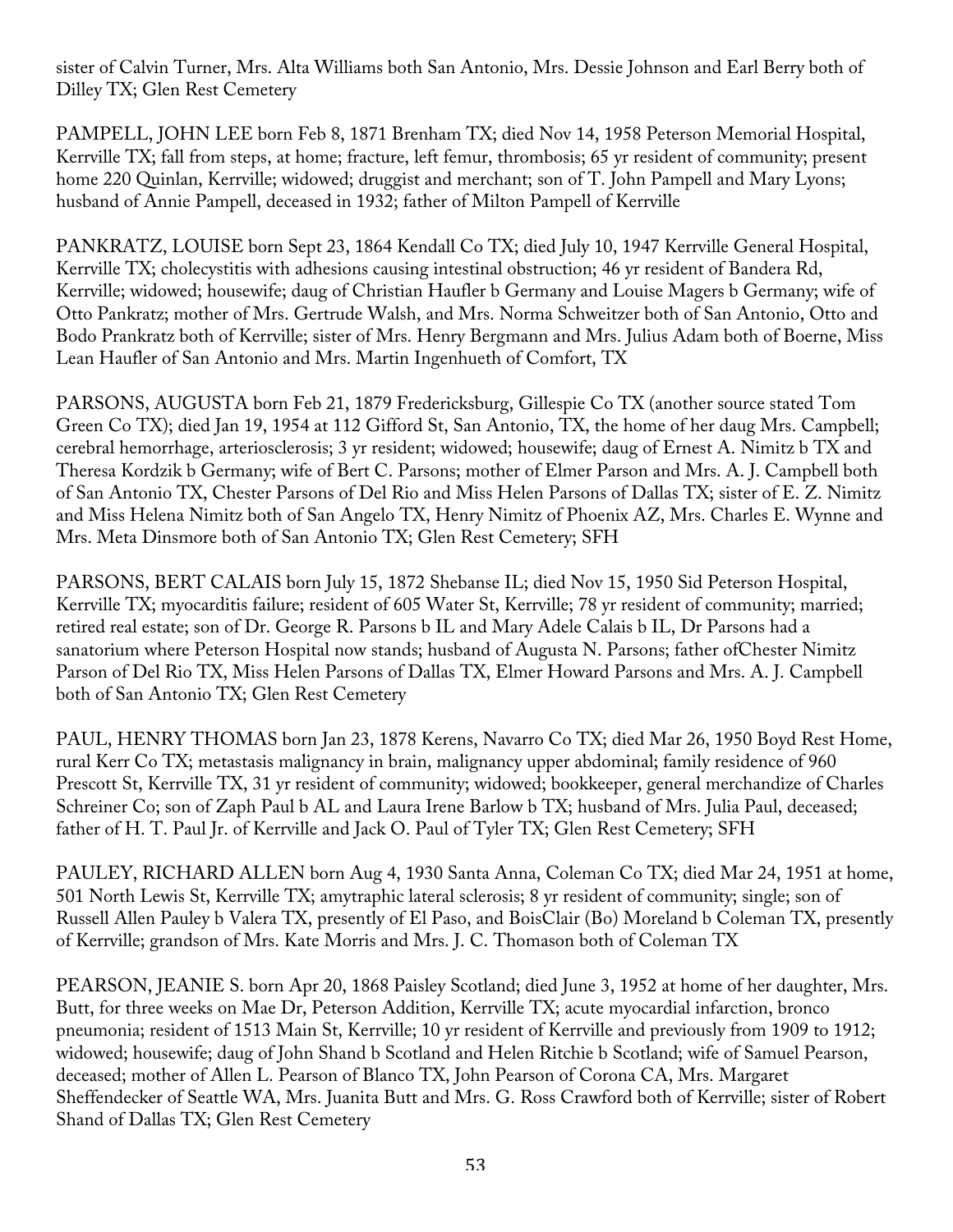PESCHEL, HELMUTH ALBERT born May 11, 1931 Kerr Co TX; died May 12, 1931 Kerr Co; pneumonia and edema of lungs; one day old son of Albert A. Peschel b Kerr Co and Olga Wehmeyer b Gillespie Co; all residents of San Antonio Hwy, Kerrville TX; Glen Rest Cemetery

PESCHEL, OLGA WEHMEYER born July 14, 1892 Fredericksburg, Gillespie Co TX; died July 13, 1944 King's Daughters Hospital, Temple TX; acute coronary thrombosis; resident of Kerrville TX; married; housewife; daug of William Wehmeyer b TX, presently of Center Point TX and Signe Klier b TX; wife of Albert Peschel; mother of Mrs. August Heinen of Briggs TX, Mrs. Homer Bass, Miss Signe Peschel, Miss Selma Peschel and Miss Olga Josephine Peschel all of Kerrville TX; sister of Arnold Wehmeyer of Seguin, Mrs. C. F. Limberger of Center Point, Alvin Wehmeyer of Fredericksburg TX and Gus Wehmeyer of San Antonio; Glen Rest Cemetery

PETERS, ALFRED GANES (Bud) born June 26, 1868 Correll? Co TX; died Oct 19, 1933 at 517 McFarland St, Kerrville TX; cerebral infarction, arteriosclerosis; 34 yr resident of community; retired freighter; married; son of Samuel Peters b TN and Isabel Dyer b TN; husband of Mrs. Anna Peters; father of Mrs. Julia Reynolds; stepfather of Henry J. Bonn; brother of Mrs. E. J. Rose of Kerrville, Mrs. J. E. Smith of San Antonio TX and Mrs. T. B. Nichols of Winters TX; Glen Rest Cemetery

PETERS, ANNA OTHELIA born May 18, 1864 Fredericksburg, Gillespie Co TX; died Dec 22, 1943 at 517 McFarland St, Kerrville TX; arteriosclerotic heart disease, cerebral thrombosis, varicose veins of legs, senility; 44 yr resident of community; widowed; housewife; daug of John Ruegner b Germany and \_\_\_ b Germany; wife of Alfred Ganes (Bud) Peters, deceased; mother of Mrs. Julia Reynolds and Henry Bonn both of Kerrville; Glen Rest Cemetery

PETERSON, CHARLIE VANN born Sept 15, 1901 Kerrville TX; died Dec 28, 1953 at home on Virginia Dr, in Starkey Manor Addition, Kerrville TX; coronary thrombosis with infarction; lifetime resident of community; married; automobile dealer, retail; son of Sid C. Peterson b Gonzales TX and Myrta Goss b Kerr Co TX; husband of Mrs. Violet Peterson; stepfather of Beverly of Kerrville; brother of Hal Peterson and Joe Sid Peterson both of Kerrville; co-founder of the Peterson Foundation, with his brother, Hal, that operates the Peterson Memorial Hospital. Other family business interest were ranches, Kerrville Bus Company, West Texas Auto Company and Peterson's Garage and Automobile Company

PETERSON, HENRY CASWELL born Feb 12, 1874 Gonzales Co TX; died July 22, 1940 San Antonio State Hospital, Bexar Co TX; coronary heart disease, hypostatic pneumonia; 58 yr resident of Kerrville TX; married; water board of City of Kerrville; son of William Caswell Peterson b MS and Lucy Ann Wright b MS; husband of Mrs. Effie Peterson; father of Mrs. M. L. Meyers of Houston, Peggy Peterson of Washington D.C. and Charles Peterson of Kerrville; brother of Mrs. W. Fawcett and Mrs. Elizabeth Baker, both of Kerrville; Glen Rest Cemetery; SFH

PETERSON, JOE SID born Oct 28, 1903 Kerrville TX; died Jan 11, 1958 Sid Peterson Memorial Hospital, Kerrville TX; acute myocardial infarction, arteriosclerotic heart disease; lifetime resident of community; resident of 900 Tivy St, Kerrville; married; ranching; son of Sid C. Peterson b Gonzales TX and Myrta A. Goss b TX; husband of Mary Peterson; father of Nora Jo Peterson of Kerrville; brother of Hal Peterson of San Antonio and Kerrville; Glen Rest Cemetery; SFH

PETERSON, JOHN M. born Apr 6, 1866 Gonzales Co TX; died May 23, 1935 West Main St, Westland Addition, Kerrville TX; chronic myocarditis, myocarditis degeneration, chronic nephritis; 50 yr resident of community; divorced; stockman; son of William Caswell Peterson b MS and Lucy Ann Wright b MS; father of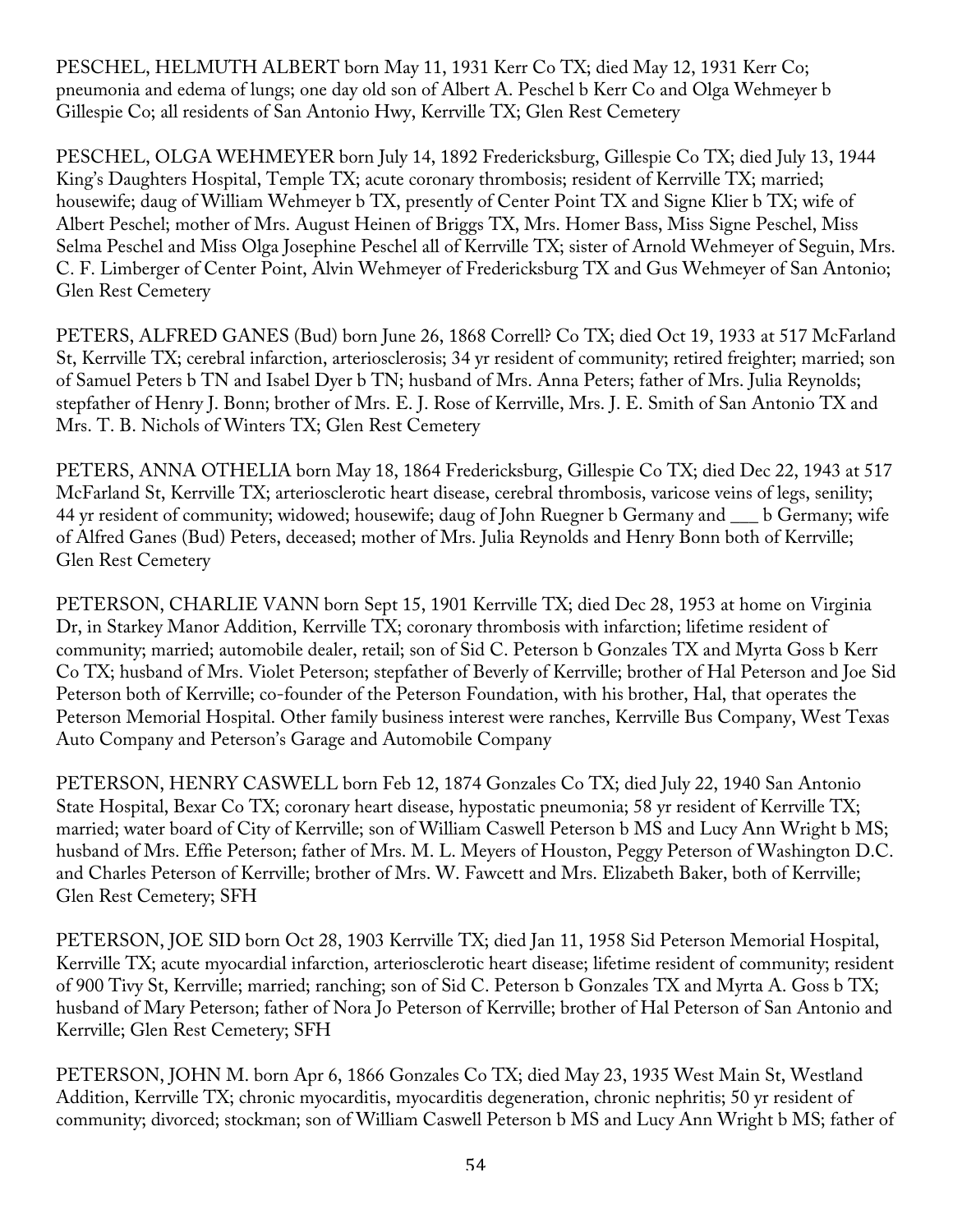Madalyn Peterson and Allene/Ayleen Peterson; brother of Sid C. Peterson, Walter Peterson, Henry Peterson, Mrs. W. A. Fawcett and Mrs. B. F. Baker; also brother of Lee Tom and Sanders, deceased

PETERSON, MARGARET L. born Oct 9, 1946 Kerr Co TX; died Jan 4, 1868 Houston, Harris Co TX; 8 yr resident of Houston, previous resident of Kerrville, El Paso, Alamogordo NM; daug of Robert Burney; wife of Lee Peterson, deceased 1927; mother of Miss Billie Peterson, Mrs. W. J. Tope both of Houston and Mrs. Bert Parker of Corpus Christi TX; sister of Mrs. Fannie Morrison of Aransas Pass TX and Mrs. Alma Jolly of Fresno CA; Glen Rest Cemetery

PETERSON, MYRTA ELLEN born Feb 14, 1881 Kerr Co TX; died Sept 20, 1951 Peterson Memorial Hospital, built by her sons to honor her husband; arteriosclerotic heart disease, epidemic pleurodynia; lifetime resident of Kerr Co; widowed; housewife; daug of Spencer Goss b \_\_ and Maggie Phillips b Smiley, Gonzales Co TX; wife of Sid C. Peterson, deceased; mother of Hal, Charlie and Joe Sid Peterson all of Kerrville; Glen Rest Cemetery; SFH

PETERSON, SID C. born Jan 15, 1868 Gonzales TX; died Sept 8, 1939 at M & S Hospital, San Antonio, Bexar Co TX; coronary thrombosis, arteriosclerotic heart disease; married; resident of Westland Place, Kerrville TX, Kerr Co resident since 1882; rancher, owned and operated Peterson Auto Company & Garage, Peterson Farm, American Pure Milk Co. and Kerrville Bus Co; son of W. C. Peterson b NC and Lucy A. Wright b AL; husband of Myrta Peterson; father of Hal, Charles, and Joe Sid Peterson all of Kerrville; brother of Henry Peterson of San Antonio, Mrs. W. A. Fawcett and Mrs. B. F. Baker; Glen Rest Cemetery; SFH

PETSCH, WALTER born Dec 9, 1897 Gillespie Co TX; died Dec 1, 1942 at 941 Wheless St, Kerrville TX; coronary thrombosis; 13 yr resident of community; married; lawyer; son of Joseph F. Petsch b Gillespie Co TX and Ida Baag b Gillespie Co TX; husband of Mrs. Dorothy Petsch of Kerrville; father of Glenn Petsch of Kerrville; brother of Lt. Col. Alfred Petsch, Hugo Petsch, Emil Petsch, and Erwin Petsch all of Fredericksburg TX; Glen Rest Cemetery

PFEUFFER, ROSA born Aug 9, 1865 Comfort, TX; died Feb 15, 1947 at 502 Main St, Kerrville TX; bilateral pneumonia; 57 yr resident of community; widowed; housewife; daug of Veit Pfeuffer b Germany and Eugenia Yeck b Germany; wife of Nicholas George Pfeuffer, deceased; mother of Louis G. Pfeuffer of Kerrville, Mrs. Jack V. (Lillie) Worden of Houston, Mrs. E. D. (Ida) Shipman, Mrs. F. A. (Rosalie) Ober, Mrs. Fred (Emma) Neale, and Mrs. James B (Elizabeth) Hunt all of San Antonio; sister of Mrs. John Reinhardt of Comfort; Glen Rest Cemetery

PHILLIPS, WALTER born Mar 4, 1895 Gainesboro TN; died Sept 8, 1943 at 909 Golf St, Kerrville TX; pulmonary tuberculosis; resident of 1220 Water St, Kerrville; WW I, U. S. Navy, May 3, 1918 to Sept 30, 1921; married; oilman; son of John T. Phillips b TN and Minnie Hawkins b TN; husband of Mrs. Ruby R. Phillips of Kerrville; brother of Mrs. Jim Williford of Corkville TX, Mrs. A. H. McCoin and Mrs. W. B. West both of Gainesville TN, Mrs. A. H. Jenkins of Red Boiling Springs TN, Miss Reta Phillips of Detroit Mich, Mrs. Lillie Green, Miss Hattie Phillips of Sparta TN and Dewey Phillips of Dayton Ohio

PICKENS, ROBERT A. born June 27, 1883 Jacksonville TX; died Mar 22, 1934 at home 225 Palmer, Kerrville TX, resident 8 months; bronchiectasis; married; truck farmer; son of H. Taylor Pickens b AL and Mattie Rountree b TX presently of Jacksonville TX; husband of Mrs. Alice Pickens; father of R. L. Pickens, Raymond Pickens, Mrs. Frankie Secrest, Ruby, Aleen and Hazel Pickens; stepfather of Mrs. Russell Hidy; sonin-law of Mrs. M. C. McCarty; brother of Mrs. A. J. Chesser and Fred Pickens both of Jacksonville TX and Ray Pickens of Texon TX; Glen Rest Cemetery;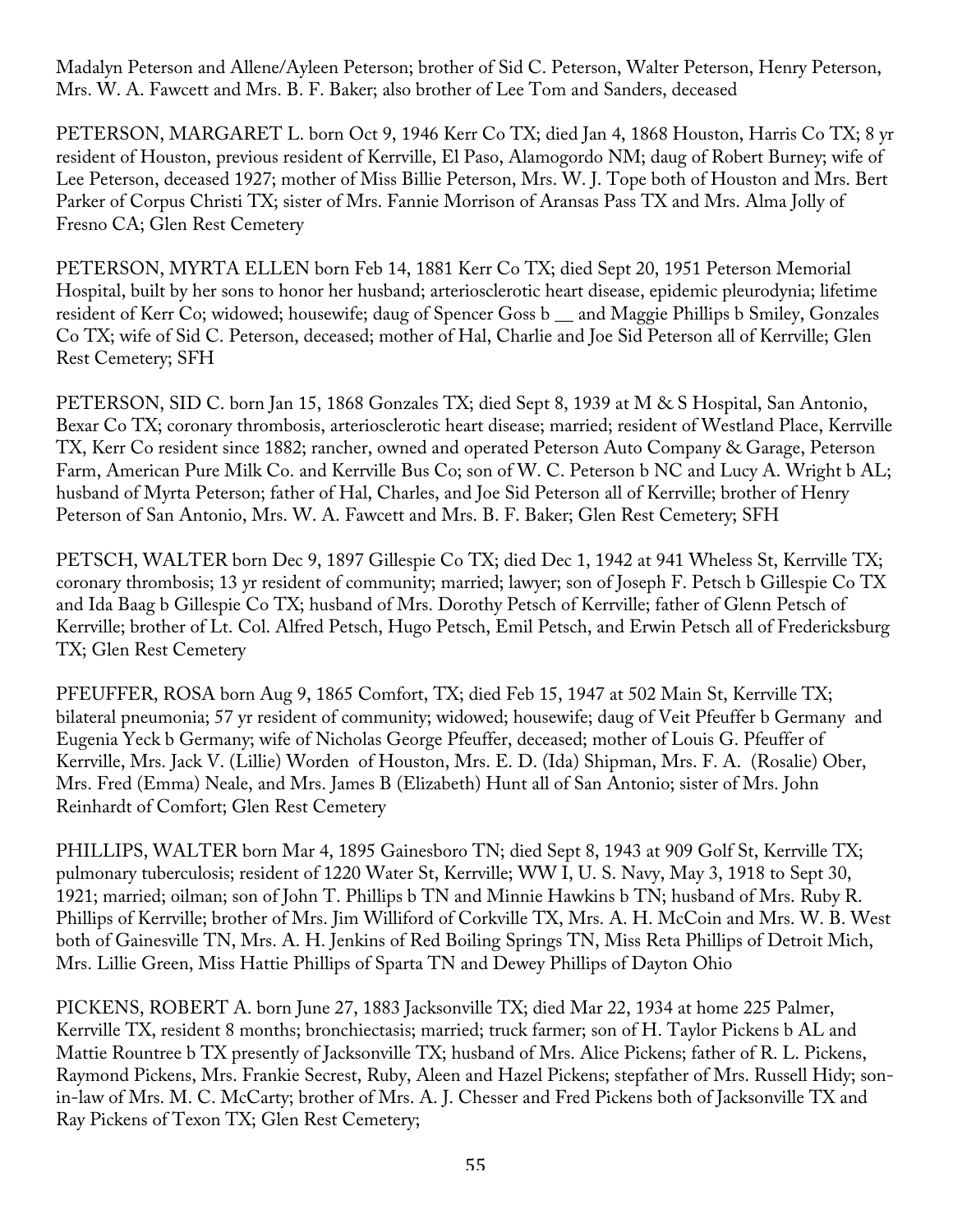POPE, JESSIE FRANK born July 21, 1900 Waller Co TX; died Dec 25, 1945 on the San Antonio Rd, Kerrville TX; ca of rectum; resident of Waller until 2 months ago; married; farmer; son of Reece Blake Pope b TX and Annie Newsom b TX, both presently of Kerrville; husband of Mrs. Lillie Lee Pope; father of Nadine Pope, Odell Pope, Betty Jean Pope, Ruby Mae Pope and Wanda Jean Pope all of Kerrville; brother of H. C. Pope of Baton Rouge LA, Mrs. Laura Ferguson of Kerrville, Mrs. Louise Gotcher of Bradshaw TX and Mrs. Nobie Woods of San Antonio TX; Glen Rest Cemetery

PRAY, HARRY V. B. born June 3, 1904 Kiowa Kansas; died Dec 24, 1946 Scott & White Medical Annex, Temple, Bell Co TX; Addison disease, lobar pneumonia, hypostatic pneumonia, edema of lungs; 18 months resident of Kerrville TX, previous resident of Edinburg; married; mechanic; son of Eldridge Pray and Nettie Knapp; husband of Mrs. Asenath Pray of Kerrville; father of Shirley Jean Dreiss, Merlene Pray, Margaret Pray, Evelyn Pray and Marilyn Pray all of Kerrville; brother of Mrs. Mabel Hastins of Hutchinson Kansas, Mrs. Edna Friberg of Wichita Falls TX, Mrs. L. A. Lallement and Mrs. Eva Sage of Wichita Kansas, Mrs. Joe Faust of Tulsa OK, Lew Pray of Inola OK and Harley Pray of LaJolla CA

PRESCOTT, EUGENE H. born Apr 28, 1881 San Antonio TX; died Feb 12, 1938 VA Hospital, Kerrville TX; cardio renal disease with hypertension, resident of Kerrville; married; veteran of Spanish-American War; retired bank cashier of Schreiner Bank 19 yrs and First State Bank 1 yr, previous employed by Alamo National Bank in San Antonio; parents not listed; husband of Mrs. Maude Marie Prescott; father of Mrs. Ruth Atlee of Amarillo TX; brother of Mrs. S. B. Dabney of Houston, Miss. Alida Prescott and Mrs. Charles M. Tobin both of San Antonio and Mrs. G. H. King of Galion AL; Glen Rest Cemetery

PROFFITT, THOMAS JEFFERSON born June 17, 1860 IL; died May 25, 1936 at home 521 College St, Kerrville TX; no diagnosis, liver was three times normal size, both jaundice and anemia were severe, ca was most probable; widowed; retired farmer; parents not listed; father of Noah, Nellie, Opal Proffitt all of Kerrville and John Proffitt of Tuckerman Ark; Glen Rest Cemetery

RAAZ, PAUL L. born Nov 3, 1872 Lavaca Co TX; died Mar 10, 1948 Friendship Convalescent Home, 928 N. Olive, San Antonio TX; married; rancher; son of Frank Raaz b Germany and Mary Kister b Germany; husband of Mrs. Frieda Louise Raaz; father of Mrs. W. A. Lochte and Mrs. Lydia Poole both of Kerrville; brother of Miss Marie Raaz of Victoria TX, Mrs. Barbara Stoeltze of Nordheim TX, Mrs. Louise Hohmann of Molton TX, Frank and Louis Raaz both of Victoria TX; Glen Rest Cemetery

RADELEFF, FRITZ born Sept 9, 1874 Fredericksburg, Gillespie Co TX; died Mar 20, 1953 Peterson Memorial Hospital, Kerrville TX; gastric ulcer, cerebral thrombosis, artiscoscleros; 4 yr resident, 417 Patton St, Kerrville, 60 yr resident of community; married; retired rancher, foreman for Walter Real and later for L. A. Schreiner; son of Frederick Carl Radeleff b Germany and Agnes Stapper b Germany; husband of Mrs. Mary Mignonette (Minnie) Radeleff; father of Ernest Radeleff and Dr. Rudolph Radeleff both of Kerrville; Glen Rest Cemetery

RAGLAND, SUSAN M. born June 27, 1855 Karnes Co TX; died Mar 9, 1940 at home 1328 Jefferson St, Kerrville TX for 4 yrs; myocarditis, arteriosclerotic nephritis; 34 yr resident of Kerr County, former resident of Nueces Co TX, then Mountain Home; widowed; housewife; daug of W. W. Wright b MS and Ghaski Hunter b MS; wife of Joe Miller, deceased and Frank Ragland, deceased 1923; mother of Mrs. Monroe (Josephine Miller) Wells, Mrs. Jim Thompson and Mrs. Fred McDaniels; Glen Rest Cemetery

RAMSEY, WILLIAM H. (also written as Ramsay) born Jan 12, 1872 Caldwell Co TX; died Jan 10, 1939 at home on Cypress Creek Rd, 3 miles from Kerrville TX; lobar pneumonia; 51 yr resident of community;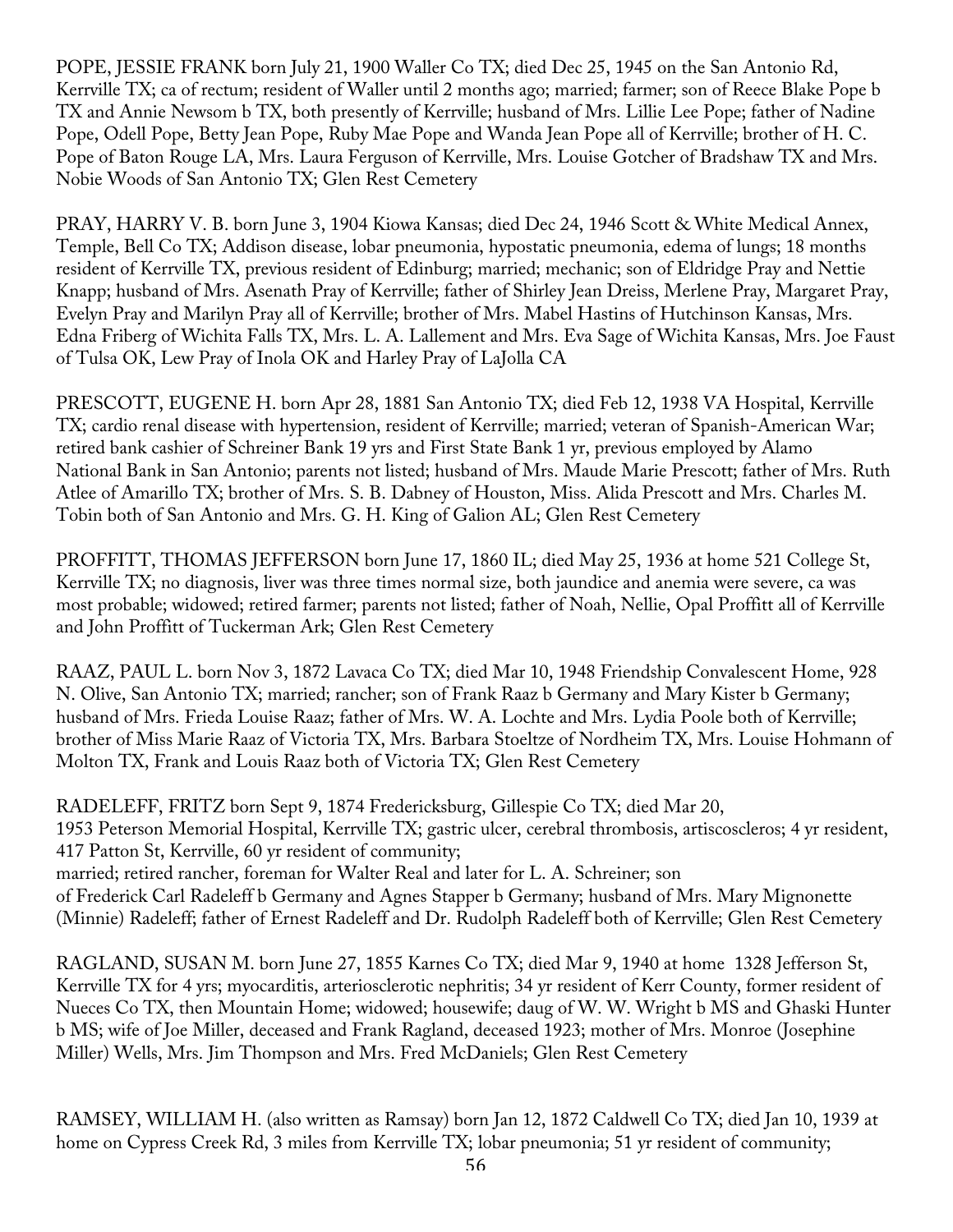married; rancher; son of J. D. Ramsey b Edinburgh Scotland and Katy Young b Caldwell Co TX; husband of Mrs. Maggie Ramsey; father of Mrs. Verna Cowsert and Mrs. Lillie Mansfield both of Junction TX, Fred Ramsey, Bernard Ramsey and Scott Ramsey all of Kerrville TX; brother of Charlie Ramsey of Woodlake TX, Robert Ramsey and Mrs. Jessie Wallace both of Tucson AZ, Mrs. Warren Barton of Kerrville, Mrs. Kitty Miers of CA and Mrs. Maynard Montgomery of Casa Grande AZ; Glen Rest Cemetery

RANKHORN, CHRISTY HOWARD born May 26, 1937 Sonora TX; died Mar 3, 1945 inquest, accidental drowning in Town Creek; 7 ½ yr old son of O. K. Rankhorn b Omaha TX and Laura Onken b Orange Grove TX; all 1 yr residents of 317 Lowry St, Kerrville TX; brother of Lina Ann Rankhorn and Barney Rankhorn both of Kerrville; grandson of Mr. & Mrs. Emil Onken of Nordheim TX and Mr. & Mrs. A.B. Rankhorn of Sonora TX; great grandson of Mrs. T. J. Cochran of Sonora

RAWSON, CHARLES W. born Oct 10, 1888 Campbell TX; died Oct 14, 1947 at home 200 E. Fannin St, Beeville TX; married 1909; owner of City Drug Store of Beeville TX; son of William Henry Rawson b Campbell TX and Florence E. Stinson b Campbell TX; husband of Mrs. Ruth Robinson Rawson; father of Mrs. Cecil Rawson Hibdon of Beeville; brother of L. L. Rawson and W. H. Rawson both of San Antonio TX and Mrs. Ferrol Morris of Kerrville TX; Glen Rest Cemetery

RAWSON, FLORENCE E. born Aug 17, 1865 Hunt Co TX; died Nov 25, 1937 at home 1013 Main St, Kerrville TX; pulmonary tuberculosis, chronic myocarditis; 47 yr resident of community; widowed; housewife; daug of David Stinson b TN and Sarah Rebecca SoRelle b Hunt Co TX; wife of W. H. Rawson Sr, drug business in Kerrville for 40 yrs; mother of Charles W. Rawson and Mrs. Ferrol R. Morris both of Kerrville, Leonard Rawson and William Henry Rawson both of San Antonio; sister of Miss Susie Stinson of Kerrville; Glen Rest Cemetery next to her husband and son

RAY, BETTY LEE BRANDON born June 26, 1932 at ranch home on Harper Rd, Kerrville TX in Gillespie Co TX; died Nov 15, 1953 in Dallas TX; bulbar polio; married; Miss Mohair of the World in 1949; Tivy High graduate, attended Schreiner Institute; daug of Leroy N. Brandon and Florence Thomas Brandon, both presently of Kerrville; wife of V. Charles Ray Jr. of Dallas; mother of Sharon Lee Ray of Dallas; sister of Leroy N.. Brandon Jr. of Galveston TX; granddaughter of Mr. & Mrs. Ben Thomas of Harper TX; Glen Rest Cemetery

READER, VELMA born Jan 17, 1893 Eastland Co TX; died Oct 22, 1953 San Antonio State Hospital, Bexar Co TX; generalized arteriosclerosis with coronary occlusion; resident of 416 Jefferson St, Kerrville TX; moved to TX in 1927; married; housewife; daug of James A. Deal b TN and Nancy Ellen Sessions b TX presently of Cisco TX; wife of T. E. Reader; mother of Mrs. Paul Osborne of San Antonio; stepmother of Mrs. Lawrence Evans of Kerrville and Paul Reader of Uvalde TX; sister of W. B. Deal of Kerrville, Mrs. J. Roy Andrews of Longview TX, Mrs. Lester Stewart of Cisco, and Mrs. Otis Slatton of Wink TX; sister-in-law of Mrs. Minnie Alford of Murfreesboro Ark; Glen Rest Cemetery; SFH

REAGAN, JOHN GREEN born Oct 31, 1888 Del Rio TX; died Apr 16, 1947 Cisco TX; divorced; son of John Green Reagan b TX and Emily Strickland b TX presently of Cisco; husband of Mrs. Dora Reagan; father of John William Reagan, Robert Louis Reagan and Mrs. Jack (Ellen) Peterson all of Kerrville TX; brother of Claude Reagan of San Antonio; Glen Rest Cemetery

REED, MARGARET HARRISON born Oct 15, 1883 Anderson SC; died Feb 16, 1955 Kerrville TX; cerebral thrombosis, arteriosclerosis, generalized, hyypertensive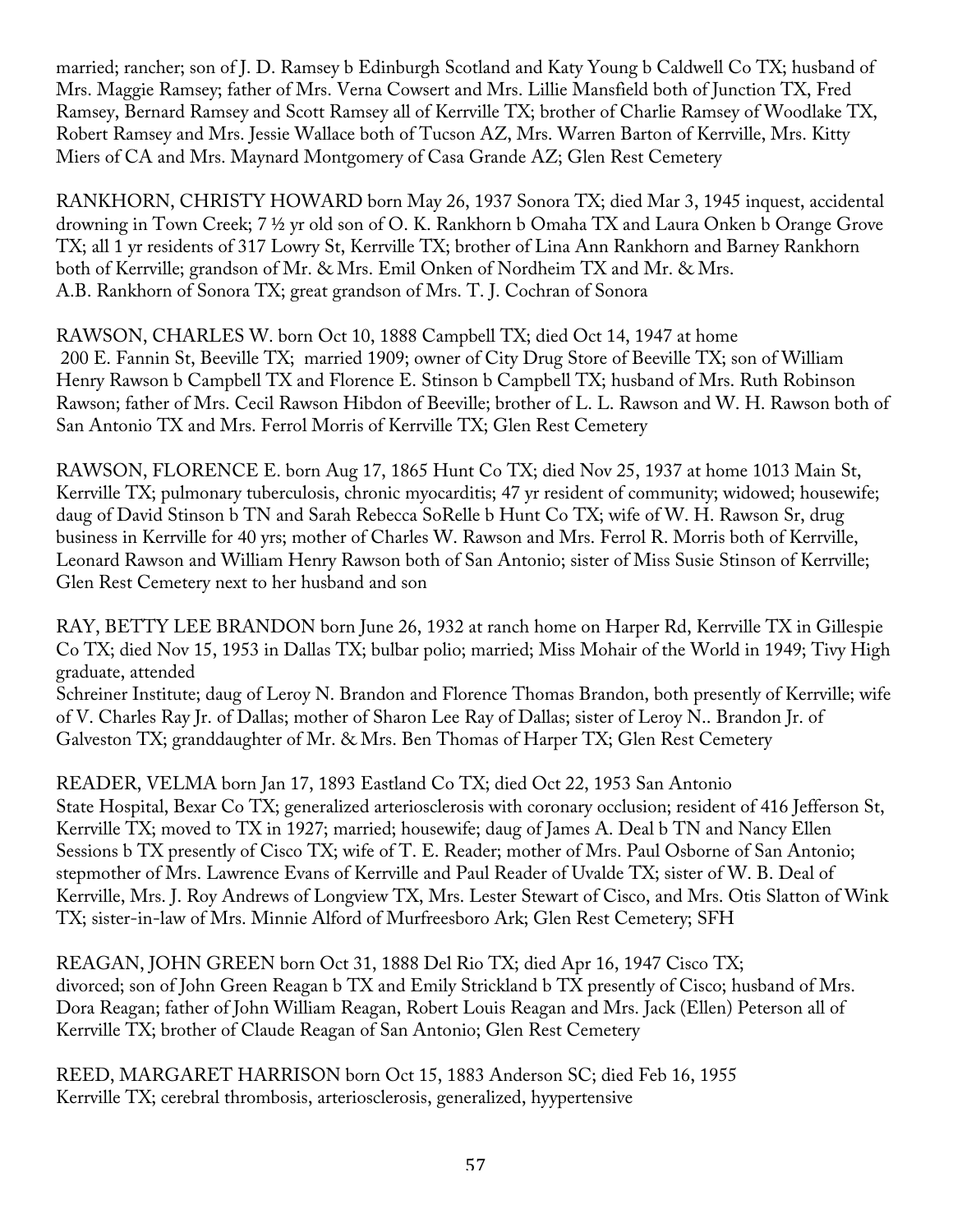cardiac disease; 34 yr resident of community; 944 Barnett St, Kerrville TX; married; nurse; daug of William Henry Harrison b Anderson SC and Sally Paden b Anderson SC; wife of William D. Reed; sister of Mrs. Erie (or Enie) Davis of Casper WY; Glen Rest Cemetery

REES, CASPER JAMES (or James Casper) born June 20, 1904 Kerrville TX; died May 23, 1955 (did not state where, but probably San Antonio); husband of Mrs. Eunice L. Rees of San Antonio; father of Mrs. Floyd A. Quinney, Clarice Ida Rees and James C. Rees Jr. all of San Antonio; brother of Guy S. Rees of Joplin MO, Eugene A. Rees of Kansas City MO and Herman C. Rees of Kerrville; Glen Rest **Cemetery** 

REES, DANIEL RICHARD born Nov 8, 1870 near Kerrville, Kerr Co TX; died June 25, 1943 at ranch home near Kerrville TX; myocarditis, nephritis; lifetime resident of community; married Jan 9, 1898; rancher; son of Daniel A. Rees b McNary Co TN and Lucy Nowlin b MO; husband of Mrs. Ellen Smith Rees; father of Daniel Adolphus Rees and Mrs. Ellenora James both of Kerrville, Nowlin Rees of Sinton TX and Mrs. Harriet Sheppard of San Antonio, others deceased; brother of Sid Rees of San Antonio, Mrs. O. D. Nance of Austin and Mrs. J. C. Baxter of Kirkwood MO; Glen Rest Cemetery

REES, ELLEN ORA born June 21, 1880 on Johnson Creek, Kerr Co TX; died Nov 13, 1953 at home on Old Junction Rd, Rte 1, Kerrville TX; coronary thrombosis, artericsclerotic cardiac disease; Lifetime resident of community; widowed; housewife; daug of Wesley Freeman Smith b GA and Harriet Freeman b Greenville SC; wife of Daniel Richard Rees, deceased 1943; mother of Nowlin Rees of Sinton TX, Mrs. Harriett Sheppard of San Antonio, Adolphus Rees and Mrs. Ellen Ora James both of Kerrville; sister of Albert Smith of Kerrville and Randolph Smith of San Antonio; Glen Rest Cemetery; SFH

REES, HERMAN CLARENCE born Oct 10, 1906 Kerrville TX; died Mar 14, 1958 home on Junction Hwy, Kerrville TX; lifetime resident of Kerrville; single; accountant; son of James Casper Rees and Ida Stieler; brother of Guy Rees and Bill Rees both of Kansas City MO; Glen Rest Cemetery

REES, NOWLIN FREEMAN born Dec 22, 1898 Kerrville TX; died May 19, 1955 VA Hospital Kerrville TX; infarction of myocardium, arteriosclerotic coronary thrombosis; resident of Kerrville; married; driller in oil fields; WW I July 14, 1918 to Aug 5, 1919; son of Daniel Rees b TX and Elenore Smith b TX; husband of Mrs. Ruby Rees of Kerrville; father of Mrs. Jack Whetstone of Odom TX, Mrs. Barton Koonce of Taft TX, Dryden Rees of Ingleside and Jimmie Rees of Beeville TX; brother of Mrs. Marshal Sheppard Sr, Mrs. Arlie James and Dolph Rees all of Kerrville; Glen Rest Cemetery

REEVE, WIRT H. born Aug 24, 1883 Gloster MS; died Aug 3, 1948 at home 415 Elm St, Kerrville TX; pulmonary tuberculosis; 5 yr resident of community; married; telephone employee; son of John B. Reeve b Jackson LA and Ida Longmire b Gloster MS; husband of Mrs. Esther Reeve; brother of George V. Reeve of Austin TX, Hoyt R. Reeve of Kerrville TX, Mrs. S. M. Inman, Mrs. T. T. Breedlove and Mrs. E. L. Countryman all of Houston TX; Glen Rest Cemetery

REITER, CATHERINE BERNAUER born Feb 28, 1898 St. Joe TN; died Mar 19, 1941 at 605 Sidney Baker St, Kerrville TX; pulmonary tuberculosis, not contracted in Kerrville; 8 yr resident of community; married; housewife; daug of Adolph Bernauer b Switzerland and Mary Haverkamp b TN; wife of Charles A. Reiter; mother of Charles Reiter Jr, Mary Catherine Reiter, Roderick and Giles Reiter all of Kerrville; sister of Mrs. Jake Wernett of Waco, Miss Della Bernauer of Kerrville, Miss Frances Bernauer of Memphis TN, Mrs. L. W. Flusche of Decatur TX, Henry and Louie Bernauer both of Muenster TX, Charles Bernauer of Forest City Ark and Joseph Bernauer of Panhandle TX; Glen Rest Cemetery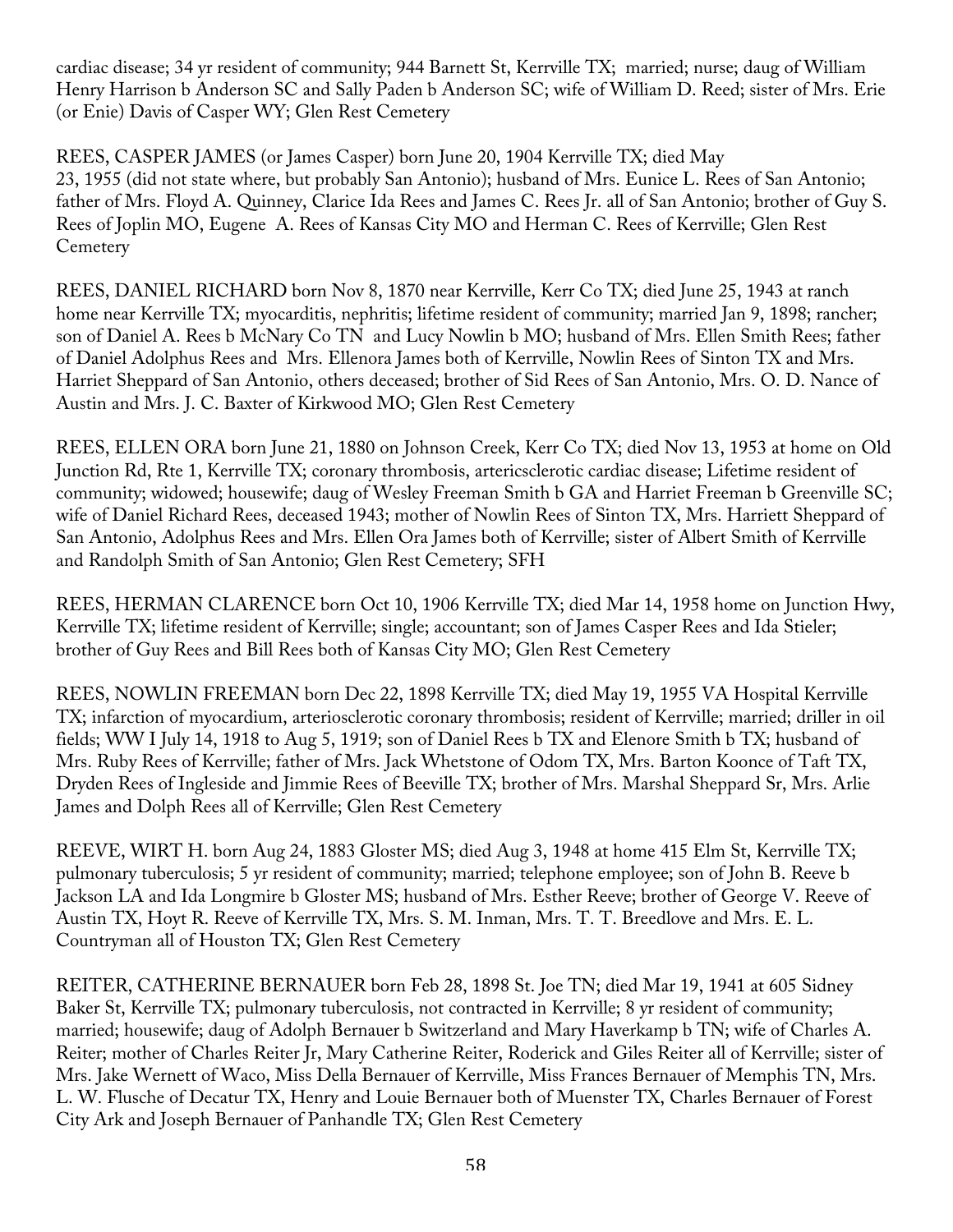REMSCHEL, HENRY born Nov 9, 1860 Indianola TX; died Mar 21, 1938 at home 836 Clay St, Kerrville TX; cerebral hemorrhage; 51 yrs in community; retired retail lumberman; married Mar 26, 1884; son of Julius H. Remschel b Berlin Germany and Eleanor Diminett b TX; husband of Mrs. Mattie May Knox Remschel; father of Robert Remschel, Miss Kate Remschel, Jules Remschel and R. Alois Remschel all of Kerrville, Mrs. Thorne R. Allen of Wichita Kansas, Rodger Remschel of Spearfish SD, and Mrs. Bess (J. O.) Eastland of Meridian MS; brother of J. F. Remschel, R. A. Remschel, Mrs. Walter Cole all of Gonzales TX, Mrs. Emma Kane and Mrs. W. G. Carpenter both of San Antonio, A. M. Remschel of Alexandria VA and W. F. Remschel of Dickinson TX; Glen Rest Cemetery

REMSCHEL, MATTIE MAY born Aug 7, 1863 Gonzales TX; died Oct 23, 1950 at home 836 Clay St, Kerrville TX; cerebro vascular accident, hypertension; 65 yr resident of community; widowed; housewife; daug of Thomas Robert Knox b KY and Kate Thorn Blake b SC; wife of Henry Remschel, deceased; mother of Robert Remschel, Miss Kate Remschel, Jules B. Remschel and Alois Remschel all of Kerrville, Mrs. Bess Eastland of Meridian MS, Mrs. Thorne R. Allen of Little Rock Ark and R. F. Remschel of spearfish SD; sister of Robert Knox of Uvalde TX; Glen Rest Cemetery

REPPOLD, ELSIE LOUISE stillborn Feb 8, 1939 at 209 Schreiner St, Kerrville TX; inquest; daug of G. E. Reppold b Bexar Co TX and Lillie Martha Jung b Gillespie Co TX; Glen Rest Cemetery

RICE, JOSEPH SAMUEL JR born May 3, 1906 Milan Co TX; died Feb 26, 1932 at home Kerrville TX; pulmonary tuberculosis, tuberculosis laryngitis; single; machinist in Navy for 7 ½ yrs; son of J. S. (Doc) Rice b GA, presently of Kerrville and Florence L. Peoples b Milam Co TX, now Mrs. F. R. Beck of Houston; brother of Billie (male) of Houston and Maurice of CA; Glen Rest Cemetery

RICE, TABBIE WOMACK born Sept 28, 1873 Montgomery TX; died Jan 12, 1938 McAllen TX; auto accident, cerebral hemorrhage; prior resident of community; widowed; wife of F. A. Rice, deceased 1930; daug of Mrs. Virginia Gates of Houston; mother of Mrs. Ross K. Henderson of Brownsville, Mrs. Ben C. Brooks of Beeville, William Rice of Pharr, Dan Rice, Fred A. Rice and Miss Virginia C. Rice all of McAllen; sister of Dan Womack, Mrs. W. B. May and Mrs. Lella Scott all of Houston and Mrs. L. P. Lane of Richards TX; Glen Rest Cemetery

RICE, VIRGINIA KATHERINE born Nov 17, 1917 Beeville; died Feb 13, 1938 McAllen TX; auto accident on Jan 12, 1938; 8 yr resident of community prior resident of Kerrville; single; daug of F. A. Rice and Tabbie Womack Rice; sister of Mrs. Ross K. Henderson of Brownsville, Mrs. Ben C. Brooks of Beeville, William Rice of Pharr, Dan and Fred Rice both of McAllen; grand daug of Mrs. Virginia Gates of Houston

RICHARDS, BENJAMIN CHESTER born July 19, 1853 Florence NY; died Apr 3, 1939 in the office of Judge W. C. Baker at 737 ½ Water St, downtown Kerrville; acute coronary heart attack, chronic coronary heart disease, chronic prostatitis; 61 yr resident of community; lived at 960 Main St, Kerrville; married; retired garage owner, country engineer, surveyor, owner of rock quarry used in constructing barracks at Ft. Sam Houston; son of Benjamin Richards b Wales, British Isles and Lydia Thomas b Vermont; husband of Mrs. Henrietta Eckstein Richards; father of Mrs. Catherine Folger, George and Frank Richards both of Kerrville and Harold Richards of San Marcos TX; Glen Rest Cemetery

RICHARDS, FRANK FARQUHAR born Feb 16, 1886 Kerrville TX; died Jan 16, 1952 Santa Rosa Hospital, San Antonio TX; heart ailment; resident of 154 Sweetbriar Ave, San Antonio but resident of Kerrville most of lifetime; divorced; store keeper in Civil Service, insurance, real estate; son of Benjamin C. Richards b TX? and Henrietta Eckstein b Germany, both deceased; father of Rolfe Richards and Mrs. Tom (Elizabeth) Fowler both of Temple, Frank B. Richards and Rowland Richards both of Kerrville, Mrs. Ruth Poucher of Great Lakes IL,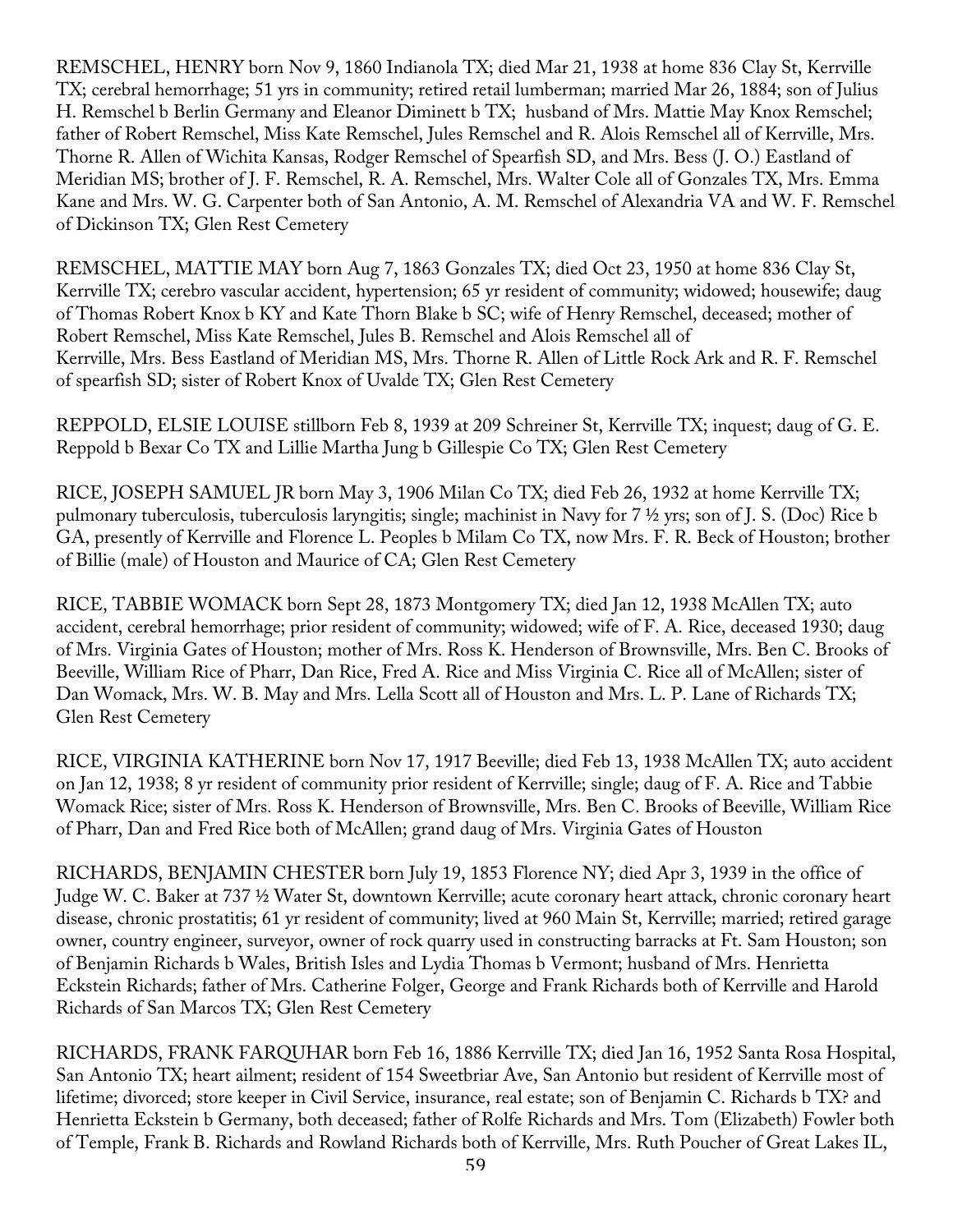Mrs. Sam (Eleanor) Cocke of San Antonio and Mrs. Lester (Martha) Ludwick of Iraan; brother of Mrs. Catherine Folger of Kerrville; Glen Rest Cemetery

RICHARDS, GEORGE born Nov 19, 1883 Kerrville TX; died Dec 9, 1948 Austin State Hospital, Austin, Travis Co TX; acute myocarditis, age feeble minded; 3 yr resident of Austin State School, Austin TX; single; retired; son of B. C. Richards b Kerrville TX? and Henrietta Eckstein b Kerrville TX?, presently a resident of Kerrville TX; brother of Frank Richards and Mrs. Catherine Folger both of Kerrville TX; Glen Rest Cemetery

RICHARDS, HENRIETTA born July 2, 1862 Alterhaussen Sax Coburg Germany; died Dec 14, 1951 at Austin Osteopathic Clinic, Austin, Travis Co TX; cerebral hemorrhage, circulatory failure, cardiac failure, age and natural deteriation of tissue; resident of 965 Main St, Kerrville TX; 74 yr resident of Kerrville; widowed; housewife; daug of George Henry Eckstein b Germany and Marguerite Barbara Reisenweber b Germany; wife of Benjamin C. Richards, deceased, married 1882 in Kerrville; mother of Frank F. Richards of San Antonio and Mrs. Catherine Folger of Kerrville; Glen Rest Cemetery

RIDGAWAY, LENA S. born Nov 20, 1874 Salado TX; died Oct 11, 1951 at home 1508 Second St, Kerrville TX; arterosclerotic heart disease; 30 yr resident of community; widowed; housewife, retired from V.A. Hospital, Kerrville; daug of W. E. Love b SC and Hulda Graston b TN; sister of John C. Love of Kerrville, W. Love of Rusk TX and Mrs. Aurelia Harrell of Port Lavaca TX; Glen Rest Cemetery

RIGGS, ELLA born Aug 16, 1861 Bell Co TX; died Apr 10, 1939 at home, 12 yr resident of 940 Bulver St, Kerrville TX, 53 yr resident of community; runic coma, infection of neck, nephritis, hypertension; married; housewife; daug of B. F. Billingsley and Dorcas Warwick; wife of (2) Richard Riggs, married Oct 23, 1910; wife of (1) Grubb Hamilton, deceased in 1902; mother of Mrs. F. D. Perkins and Richard Riggs Jr. both of Tucson AZ, Mrs. Price Rackley of Alpine, and Walter Riggs of NM; also mother of Ervy Hamilton, deceased 1905; sister of Mrs. W. G. Boyle of San Antonio; Glen Rest Cemetery

RITCHIE, LURA LEE born Feb 27, 1881 Philadelphia Tennessee; died Dec 8, 1959 Peterson Memorial Hospital, Kerrville TX; bronchopneumonia, arteriosclerotic heart disease; resident of 417 Water St, Kerrville TX; 47 yr resident of community; widowed; housewife; daug of J. E. Haun and Sara Tadlock; wife of J. H. Ritchie, deceased, married 1921; mother of King Ritchie of New Boston TX and Mrs. H. L. Hall of Mountain Home TX; sister of Mrs. Paul Moore of Knoxville TN; Glen Rest Cemetery

ROBBINS, EDWARD EUGENE born Feb 1, 1935 Kerrville TX; died Feb 4, 1935 Secor Hospital, Kerrville TX; hypo-static pneumonia, general debility; 3-day old infant son of R. A. Robbins b San Saba Co TX and Iva Conley b Lampasas Co TX; residents of 1128 Jefferson St, Kerrville TX; Glen Rest Cemetery; in a document dated Feb 18, 1950 to disinter Edward Eugene Robbins, age 3 days old, from Glen Rest Cemetery and moved to Cherokee TX Cemetery, San Saba Co TX; this carried out Feb 20, 1950

ROBERTS, ALFONSO A. born Jan 23, 1867 La Crosse Co. Wis; died May 31, 1948 diabetes; arteriosclerosis with cerebral and kidney vascular disease; resident of 912 Water St, Kerrville TX; 53 yr resident of community; married; doctor of medicine retired in 1937; son of Nathan Roberts b NY and \_\_\_Clark; husband of Mrs. Madona M. Roberts; father of Esther Roberts, deceased Feb 1917; half brother of Mrs. Francis Elton of Orlando CA; Glen Rest Cemetery

ROBERTS, JOSEPHINE born July 4, 1873 Llano TX; died June 9, 1936 Peterson Addition, Kerrville TX; pulmonary effusion, myocarditis; 22 yr resident of community; divorced; housekeeper; daug of J. B. Duncan b TN and Josephine Dunman b Ark; wife of R. L. Roberts; mother of Duncan Roberts and Bill Roberts; sister of Rebecca Duncan and Jeff Duncan; Glen Rest Cemetery; SFH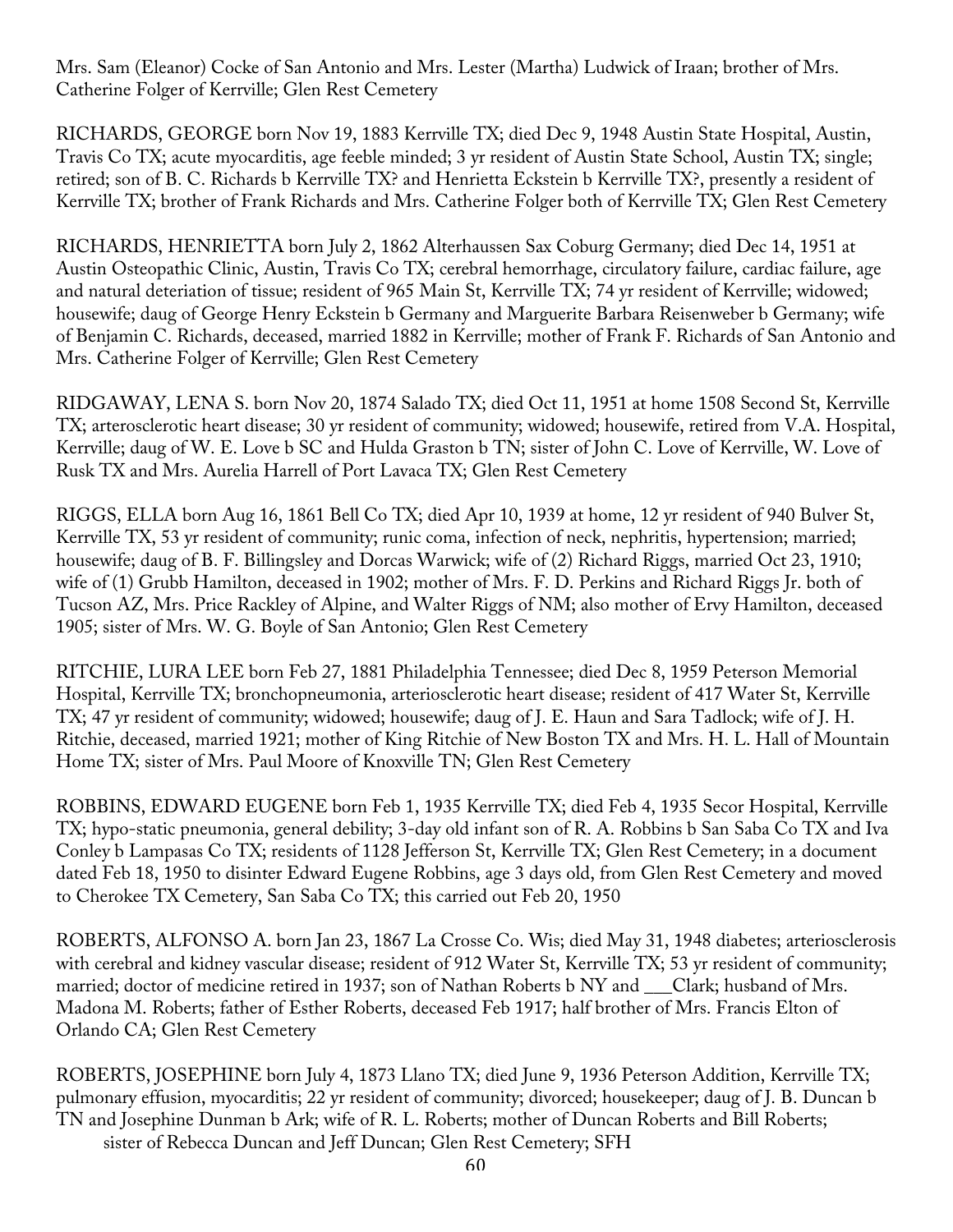ROBERTS, WILLIAM DUNCAN (Bill) born Mar 13, 1899 Llano TX; died Dec 15, 1936 Secor Hospital, Kerrville TX; accident, fire truck over turned, on corner of Wheless St and Hillcrest Ave, Dec 14, shock & acute dilation; 23 yr resident of community; divorced; fireman; son of R. L. Roberts b Llano TX, presently of Gallup NM and Josephine Duncan b Llano TX; husband of Mrs. Jessie Jackson; father of William Roberts Jr of Houston; brother of Duncan Roberts of Kerrville; Glen Rest Cemetery

ROBERTSON, SHARON GAIL born July 2, 1947 Kerrville TX; died July 3, 1947 Kerrville General Hospital; Kerrville TX; prematurely; 5 hour old daug of William Robertson b Bryan TX and Betty Jane Tinney b OK; residents of 305 Hugo, Kerrville TX; granddaughter of Mr. & Mrs. Adage Robertson and Mrs. M. E. Franks all Kerrville; Glen Rest Cemetery

ROBEY, RHEA DILLINGHAM born Dec 25, 1917 Springfield CO; died June 4, 1943 Tacoma WA, lived in Kerrville prior to 1939; married; housewife; daug of P. A. Dillingham b Kansas and Edna Allen b Kansas, both presently of San Antonio; wife of Horace D. Robey; mother of Howard W. Robey and Herbert M. Robey both of Tacoma; sister of Mrs. Eldon (Irene) Cox of San Antonio and Mrs. Gay Munn of San Angelo

ROGERS, DEBS DARROW (male) born Jan 5, 1908 Jeff Davis Co TX; died Oct 24, 1937; inquest, suicide by gunshot wound; at ranch of parents on Fredericksburg Rd, Kerrville TX; 23 yr resident; divorced; plumber; son of J. F. Rogers b Jeff Davis Co TX and Kate Anderson b Freestone Co TX, both presently of Kerrville; brother of Mrs. R. B. Kuehne of San Antonio, Dr. Warren Rogers of Dallas, Victor Rogers and Thomas Rogers both of Kerrville; Glen Rest Cemetery; SFH (also in this folder was death notice of Dr. Warren B. Rogers, age 29, died Sept 29, 1938 in Dallas, burial in Dallas by Rene Cox Funeral Home)

ROSE, CHARLES JR. born Jan 7, 1921 Kerr Co TX; died Oct 9, 1941 Keidel Memorial Hospital, Fredericksburg, Gillespie Co TX; car accident on San Antonio Hwy, 13 miles from Fredericksburg, Oct 8th; resident of Kerrville; married; Army corp; son of Charles Rose Sr. b Kendall Co TX, presently of Amarillo and Nora May Kettrill b Durant, OK, presently Mrs. Edmund L. Dwyer of Kerrville; husband of Mrs. Stella Rose of 1301 Broadway, Kerrville TX; brother of James Rose of France Field, Canal Zone; grandson of Mr. & Mrs. Oliver Rose of Hunt TX and Mr. & Mrs. John Kettrill of Durant, OK; (also killed were Paul Grona and Howard Marlar) Glen Rest Cemetery

ROSENTHAL, EMMA VICTORIA born July 21, 1873 Kerrville TX; died Sept 16, 1949 at 6336 Rutgers, Houston TX; 37 yr resident of Houston; housewife; widowed; daug of Christian Dietert b Germany and Rosolia Hess b Germany; wife of Oscar Rosenthal; mother of Mrs. Felix Real Sr of Kerrville, Oscar Rosenthal and Mrs. George McRoberts both of Houston; sister of Otto Dieter of San Antonio, Mrs. Henry Weiss and Mrs. Herman Schultze both of Kerrville TX; Glen Rest Cemetery

ROSENTHAL, OSCAR born Sept 20, 1868 Comfort TX; died June 20, 1939 Houston TX Hospital, Harris Co TX; pneumonia; 25 yr resident of Houston, prior resident of Comfort and Kerrville; married; retired merchant; son of Adolph Rosenthal b Germany and Amelia \_\_ b Germany; husband of Mrs. Emma Dietert Rosenthal; father of Oscar A. Rosenthal and Mrs. George McRoberts both of Houston and Mrs. Felix Real of Kerrville; brother of Mrs. Clara Nuenhopfer of Comfort and Paul Rosenthal of San Antonio; Glen Rest **Cemetery** 

ROTGE, PETER born June 25, 1872 New Orleans LA; died July 15, 1956 at home Rt. 4, Box 169 San Antonio, TX; resident 5 yrs, previously 60 yrs in Kerr Co TX; widowed; farmer; son of John Rotge b Paris France and Annie \_\_ b Paris France; father of Mrs. Annie Hubble of San Antonio, Mrs. Ruby Smith of Project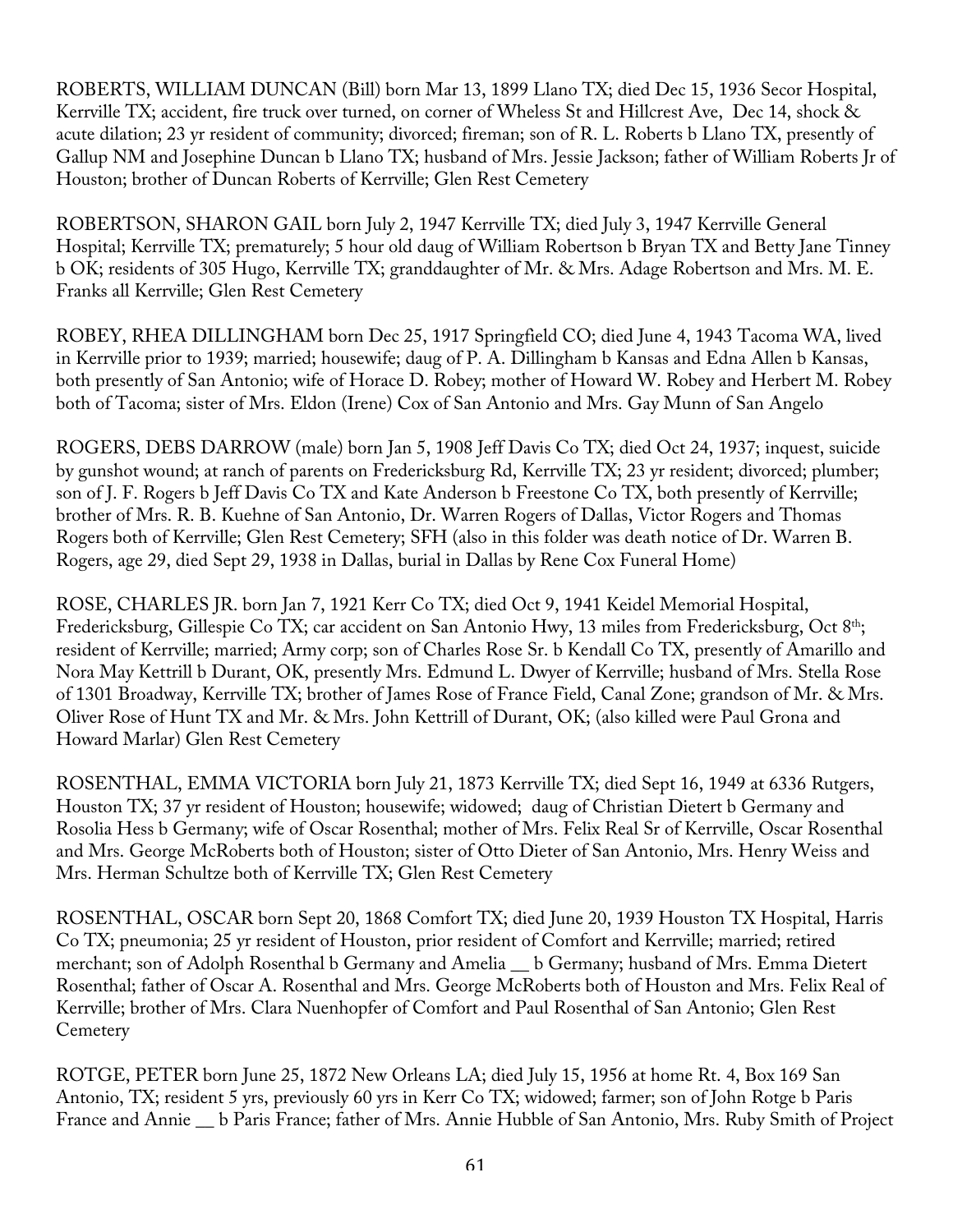City CA, Julius Rotge of Somerset TX, Joe Rotge of Mt. Home TX, John and Robert Rotge both of Kerrville TX; brother of Mrs. Adele Howard of Houston and Ernest Rotge of Kerrville; Glen Rest Cemetery

RUFF, ELMER ELSWORTH born Mar 15, 1875 Iowa; died July 1, 1937 at home 604 Clay St, Kerrville TX; apoplexy; 45 yr resident of community; married; operated a livery stable, then a restaurant, then huckster (produce business); son of Hironemus Ruff b Germany, deceased and Mary Jane Lee b \_\_, presently of Kerrville; husband of Mrs. Lena Roeder Ruff; father of Mrs. Edna Heimann of Mission, Mrs. August Bernhard and Mrs. W. H. Blakely of San Antonio, Mrs. W. J. Allen of Port Arthur, Mrs. Felix Sprott, Mrs. Harry Juenke, Mrs. Clarence Guthrie Jr and Miss Annie Mae Ruff all of Kerrville, also Rudolph Ruff, deceased; brother of George Ruff of Kerrville, Jim and Henry Ruff both of Fredericksburg TX, Mrs. Claude Sapp of Houston, Mrs. P. R. Rheal of Cleburne and Mrs. Albert Boeckmann of McNeil AZ; Glen Rest **Cemetery** 

RUTLEDGE, FRANK born about 1863 TX, about 70 yrs of age; died Apr 29, 1933 at home 1501 Water St, Kerrville TX; myocarditis; 10 yr resident of area; father of Woodrow Rutledge; brother of Ed Rutledge of Tulsa OK; named with no relationship listed were W. F. Adams, Earl Adams of Yoakum, Harry Warren;

SABINS, JAMES SEABORN born Mar 12, 1876 San Antonio TX; died July 27, 1950 at home 952 Garden St, Kerrville TX; arteriosclerotic cerebrovascular disease, generalized arteriosclerosis; 2 yrs at this address; widowed; retired farmer and rancher; son of William Sabins b MO and Talytha Wilson b \_\_; husband of Turia Sabins; father of Mrs. Bessie Heickman of Somerset TX, Floyd Sabins Sr. of Houston, Mrs. Clemmine Vickroy of San Antonio, R. L. Sabins Sr. and L. D. Sabins both of Kerrville TX; Glen Rest Cemetery

SAENGER, ANNA MARIE SOPHIE born Dec 28, 1871 Gillespie Co TX; died Aug 26, 1933 Kerrville TX; myocarditis, acute; 41 yr resident of community, 624 Clay St, Kerrville TX; married; housewife; daug of Conrad Herbort b Hanover Germany and Dora Zarmidel b Hanover Germany; wife of Robert Saenger; mother of Mrs. Guy C. Griggs, Mrs. Garland Weisiger, Robert Jr, Emil E., Walter E., Herman H., William F. and A. A. Saenger; Glen Rest Cemetery

SAENGER, EMIL EDMUND born June 7, 1893 Cave Creek, near Fredericksburg TX; died June 10, 1955; resident of 825 Washington St, Kerrville TX; lived most of life in Kerr Co; WW I; son of Robert Saenger b Fredericksburg Gillespie Co TX and Anna Herbort b Fredericksburg TX; husband of Marion Saenger; father of Mrs. W. Lindner of Comfort TX and Mrs. Bill C. Baker of San Angelo TX; brother of Robert W. Saenger of Little Rock Ark, Herman H. Saenger of Fort Stockton TX, Mrs. G. M. Weisiger and William F. Saenger both of Houston TX, Mrs. Guy G. Griggs and Arthur A. Saenger both of Kerrville TX; Glen Rest Cemetery

SAENGER, KATIE DURMAN born July 24, 1894 Kingman IN; died Dec 16, 1946 Baylor University Hospital, Dallas TX; ca of breast with multiple metastasis; 12 months resident of 5717 Llano, Dallas TX; married; housewife; daug of Sam Durman b Rockville IN and Ella \_\_ b Rockville IN presently of Alhambra CA; wife of Robert W. Saenger Jr. of Dallas; mother of Miss Roberta (Bobbie) Jeanne Saenger and James Richard Saenger both of Dallas; sister of Mrs. Juanita Carter of Alhambra CA, Ben Durman of Champaign IL and Clyde Durman of Detroit Michigan; Glen Rest Cemetery; in a document signed by Robert W. Saenger, Mrs. Saenger was disinter and moved about 3 or 4 feet northwest on the same lot

SAENGER, ROBERT SR. born Jan 18, 1865 Fredericksburg, TX; died Nov 7, 1951 Peterson Memorial Hospital, Kerrville TX; cerebral arteriosclerosis with hemorrhage, arteriosclerotic heart disease; 62 yrs in community; widowed; merchant, operated a grocery store at 624 Clay St, Kerrville; last remaining charter member of Zion Lutheran Church; son of William Saenger b Germany and Henrietta Klingelhoeffer b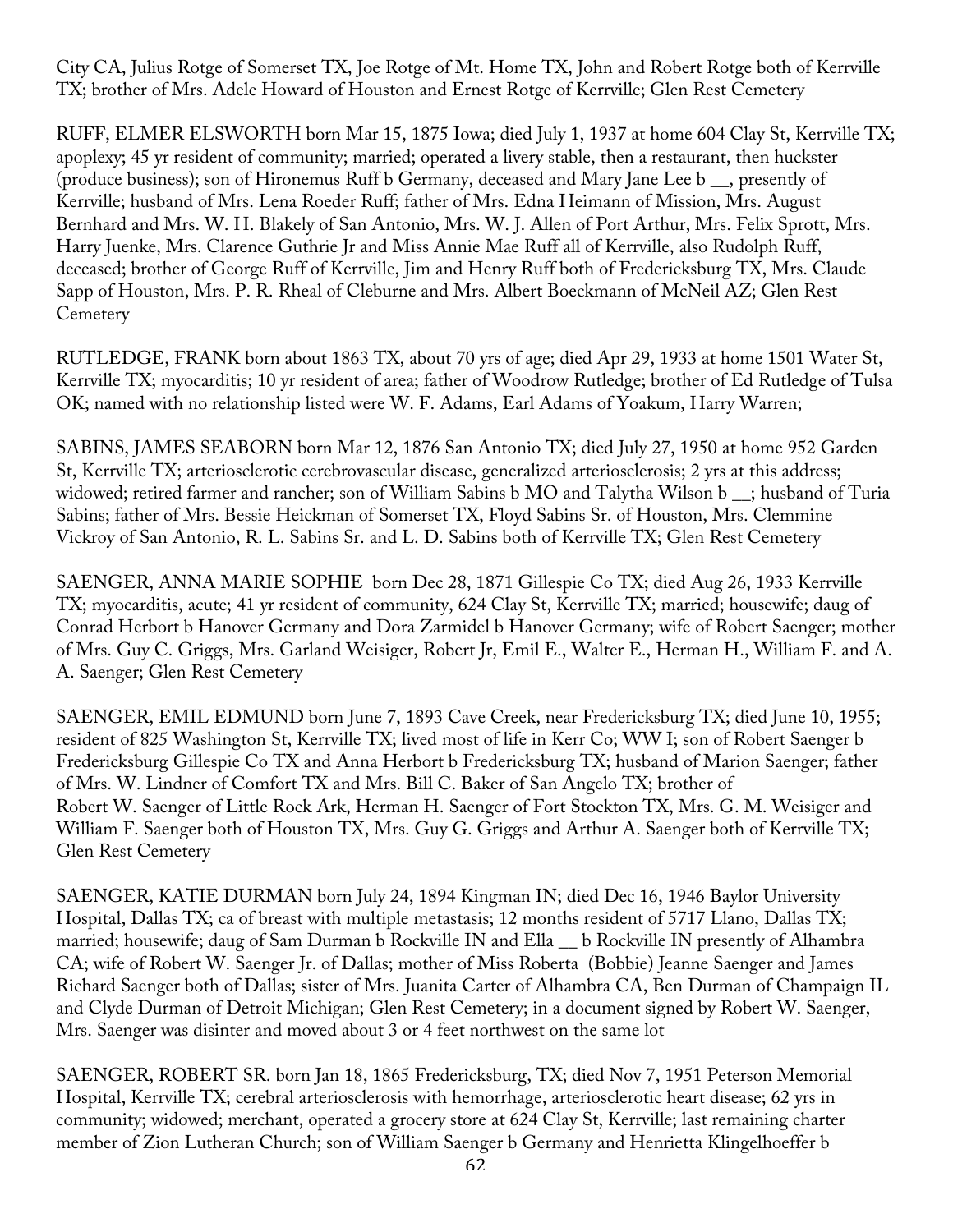Germany; husband of Mrs. Anna Marie Herbort Saenger, deceased; father of E. E. Saenger, A. A. Saenger and Mrs. Guy Griggs all of Kerrville, Herman Saenger of Ft. Stockton TX, Robert W. Saenger of Little Rock Ark, W. F. Saenger and Mrs. Garland Weisiger both of Houston, also Walter Saenger, deceased; brother of William Saenger of Fredericksburg TX

SAENGER WILLIAM FRED born July 25, 1903 Kerrville TX; died Nov 27, 1958 Houston TX; 30 yr resident of Houston; salesman; son of Robert Saenger and Anna Herbort; father of Anne Bennette Saenger of Houston; brother of Mrs. Guy Griggs and Arthur Saenger both of Kerrville, Mrs. G. N. Weisiger of Houston, Bob Saenger of Tulsa OK, and Herman Saenger of Ft. Stockton TX; Glen Rest Cemetery

SANCHEZ, FLORIN born Mar 26, 1882 San Antonio TX; died Oct 7, 1938 Kerrville General Hospital, Kerrville TX; ruptured appendix, general peritonitis, intestinal obstruction; 27 yr resident of 212 Main St, Kerrville TX; married; musician; son of Juan Sanchez b Mexico and Delores Cantu b Monterey Mexico, presently of Kerrville; husband of Mrs. Mary Bowles Sanchez; father of Filomona, Florin Jr, Leonor, Minerva, Palmiera and Linda Lou Sanchez; brother of Felix Sanchez of West Virginia, Jose Maria Sanchez of Lordsburg NM and Estevan Sanchez of San Antonio; named but no relationship listed was Lottie Marie Sanchez; Glen Rest Cemetery

SANER, ROBERT CLINTON born Nov 25, 1854 Boerne TX; died Oct 3, 1941 San Antonio State Hospital, San Antonio TX; encephalon malacia due to arteriosclerosis, mitral stenosis, chronic intestinal nephritis; 80 yr resident of Kerr Co, making his home in the Guy Hollomon home on Goat Creek Rd his last few years; widowed; farmer, rancher and lumberman; son of Thomas A. Saner b TN, America and Eutencia Burney Saner b SC, America; husband of Mrs. Mary Arminta Saner; foster father of Mrs. Guy Hollomon and Miss Maggie Lowrance both of Kerrville TX; brother of Mrs. Mattie Terrell of Dallas TX

SANFORD, E. B. born Apr 5, 1903 Nova Scotia Canada; died Sept 11, 1936 at home 516 West Water St, Kerrville TX; pulmonary tuberculosis, appendicle abscess; 6 yr resident; married; minister; son of sea Capt. Edgar E. Sanford b Nova Scotia Canada and Eva Lake b Nova Scotia Canada, presently of Port Arthur TX; husband of Mrs. Bertha Sanford; father of Edgar W. Sanford; brother of Miss Eva Sanford, Capt Victor E. Sanford and I. W. Sanford all of Port Arthur TX; Glen Rest Cemetery

SCHILLING, EDDIE born Jan 30, 1908 Comfort TX; died May 2, 1932 Secor Hospital, Kerrville TX; perforation of intestines due to typhoid fever, abdominal drainage; resident of Eckert TX; single; laborer; son of Edwin Schilling b Comfort and Anna Burrow b Germany, both presently of Comfort; brother of Ernest, August and Albert Schilling, Mrs. Herman Gellermann, Mrs. Louis Robin and Mrs. John Schwetmen; Glen Rest Cemetery

SCHMERBECK, ROBERT LOUIS born July 19, 1878 Brenham TX; died Jan 13, 1945 at home 1116 Main St, Kerrville TX; cerebral hemorrhage, hypertension; 26 yr resident; married; insurance; Spanish American War May 10, 1898 to Apr 15, 1899, Co G,  $1^{st}$  TX Vol Inf; son of Robert Schmerbeck b Germany and Emma Muller b Switzerland/Galveston TX, presently of Houston; husband of Aimee Garrett Schmerbeck; father of Lt. Robert L. Schmerbeck Jr of Laughlin Field, Del Rio TX, Lt. Garrett Gill Schmerbeck of Camp Stewart GA and Mrs. L. C. (Carol) Adams of New York City; brother of Victor Schmerbeck of Houston

SCHOFNER, ALICE E. WILLIAMSON born Aug 19, 1877 Kerrville, TX; died June 22, 1952 Woodman Circle Home, Sherman, Grayson Co TX; ca of colon; 2 yr resident of Sherman, prior life in Kerr Co; widowed/divorced; domestic; daug of A. L. Williamson (first sheriff of Kerr Co) and Elizabeth Phillips; sister of Mrs. Ella Boone of El Paso; friend of Mrs. Gober Gibson and Elsie Bea Clark; Glen Rest Cemetery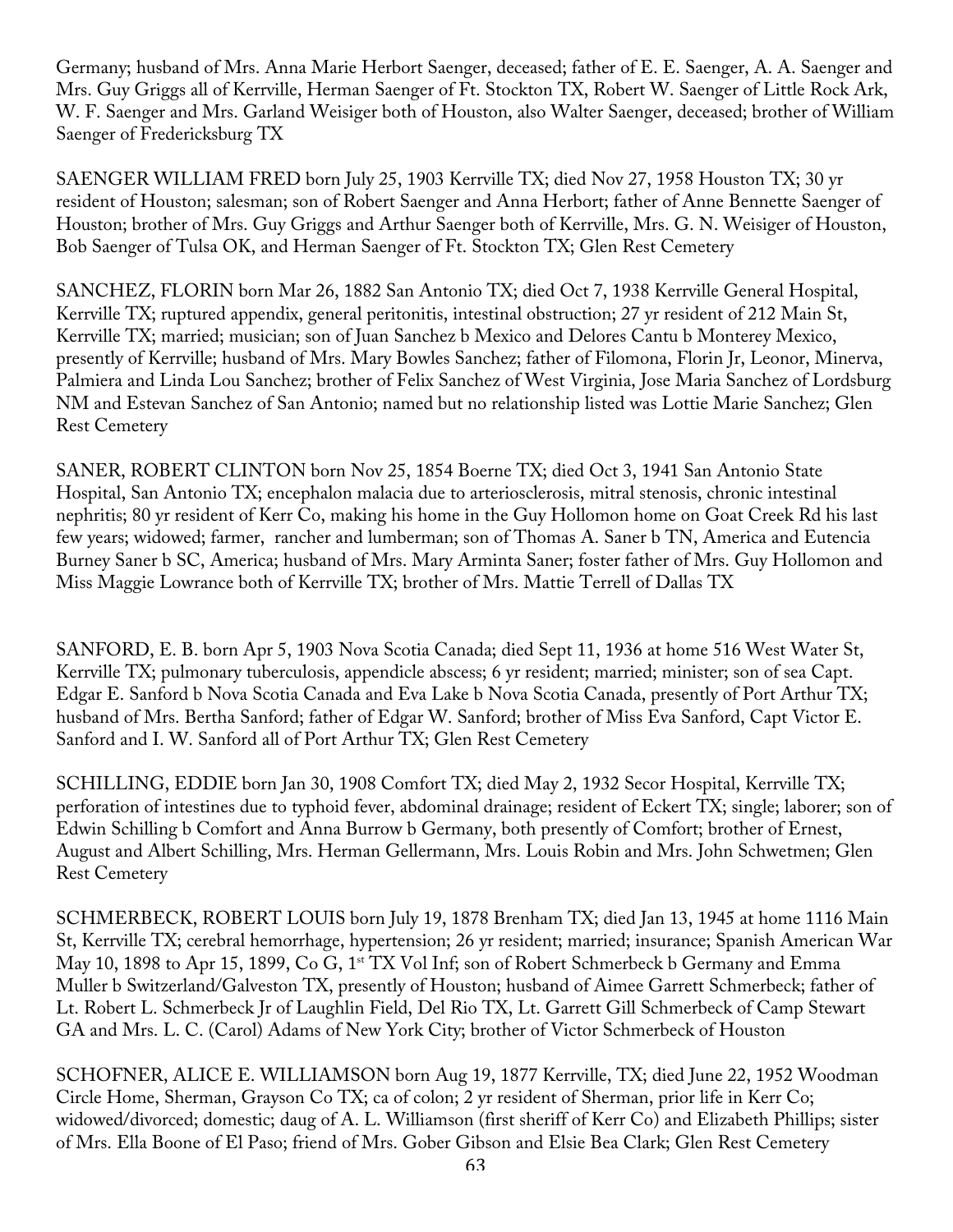SCHREINER, MYRTA ZOE born Jan 11, 1865 Bosquerville, TX; died July 27, 1958 at home 529 Water St, Kerrville TX; fracture Rt. Femur, arterio sclerosis heart disease; 77 yr resident of Kerrville; widowed; housewife; daug of Whitfield Scott and Harriet Gill; wife of A. C. (Aime Charles) Schreiner, the oldest son of Capt Charles Schreiner; mother of A. C. Schreiner Jr and W. Scott Schreiner both of Kerrville TX; Glen rest Cemetery

SCHREINER, NELLIE born Jan 2, 1890 Glasgow KY; died June 21, 1953 Sid Peterson Memorial Hospital, Kerrville TX; cerebro vascular accident; coming to Kerr Co with her sister and brother-in-law, Mr. & Mrs. Richard Coke, 40 yr resident of Kerr Co, home 405 Water St., Kerrville; married in KY; housewife; daug of Lewis Frederic Ganter b KY and Mollie Lawrence; wife of A. C. Schreiner Jr; mother of Mrs. Weir Labatt, Jr; sister of Mrs. C. C. Swearingen of Chicago IL; Glen Rest Cemetery

SCHWEITZER, CHARLES LOUIS born Mar 2, 1898 San Antonio TX; died Jan 10, 1955 at 2119 W. Almos, San Antonio, doa Robert B. Green Hospital; coronary; resident of Kerrville TX; married; plumber; son of Charles L. Schweitzer and Alice \_\_; husband of Norma Pankratz; Schweitzer; brother of Lawrence, Elbert and Hilton Schweitzer, Mrs. Alice Branon and Mrs. Bessie Maltsberger all of San Antonio; Glen Rest Cemetery; SFH

SCHWETHELM, BRUNO born May 19, 1865 near Comfort, Kerr Co TX; died Apr 12, 1943 at home on Fredericksburg Rd, rural Kerrville TX; influenza, secondary purpuia hemorrhage, secondary anemia, generalized arteriosclerosis; 60 yr resident of Kerrville; married May 22, 1890; rancher; son of Henry Schwethelm b Dusseldorf-on-the-Rhine,Germany and Emilie Stieler b Germany; husband of Mrs. Johanne Schellhase Schwethelm; father of Otto B. Schwethelm and Mrs. Wm. C. Gotthardt both of Kerrville; brother of Ernst and Walter Schwethelm, both deceased; Glen Rest Cemetery

SCHWETHELM, ERNEST born Mar 3, 1863 Comfort TX; died Apr 26, 1935 at home 828 Jefferson St, Kerrville TX; cardio-vascular-renal disease; 42 yr resident; married; retired lumberman; son of Henry Schwethelm b Germany and Emelia Stieler b Germany; husband of Mrs. Mary Schwethelm; father of Mrs. Max J. Bernard and Mrs. Herbert C. Holchak; brother of Bruno Schwethelm; Glen Rest Cemetery

SCHWETHELM, MRS. HENRY (Emilie) born Dec 17, 1846 Germany; died Jan 10, 1933 at home 816 Jefferson St, Kerrville TX; chronic myocarditis, senility; 55 yrs in community, 80 yrs in USA; widow; housewife; daug of Gotlieb Stieler b Germany and \_\_\_b Germany; wife of Capt Henry Schwethelm; father of Ernest and Bruno Schwethelm both of Kerrville and Walter Schwethelm, deceased; brother of Ernest and Adolph Stieler both of Comfort; Glen Rest Cemetery; SFH

SCHWETHELM, JOHANNE born Sept 1, 1872 Comfort TX; died Oct 27, 1951 at home on Fredericksburg Rd, Kerrville TX; cerebral hemorrhage with hemiplegin cerebral arteriosclerosis with repeated thromboses, generalized , with hypertension heart disease; 61 yr resident; widowed; housewife; daug of Gottfried Schellhase b TX and Anna Vogt b TX; wife of Bruno Schwethelm; mother of Otto Schwethelm and Mrs. Annie Gotthard both of Kerrville TX; sister of Emil Schellhase of Comfort TX and Mrs. Ed Karger of George West TX; Glen Rest Cemetery; SFH

SCHWETHELM, MARY born Nov 19, 1875 Grape Creek, TX; died Jan 24, 1959 at home 418 Washington St, Kerrville TX; cardio-vascular-renal disease, arteriosclerosis, obstructive biliary cirrhosis of the liver; 41 yr resident; widowed; housewife; daug of Fritz Gruen and Matilda Doebbler; wife of Ernest Schwethelm; mother of Mrs. Millie Bernard and Mrs. Tillie Holchak both of Kerrville; sister of Mrs. Tillie Schultz, Mrs. Alma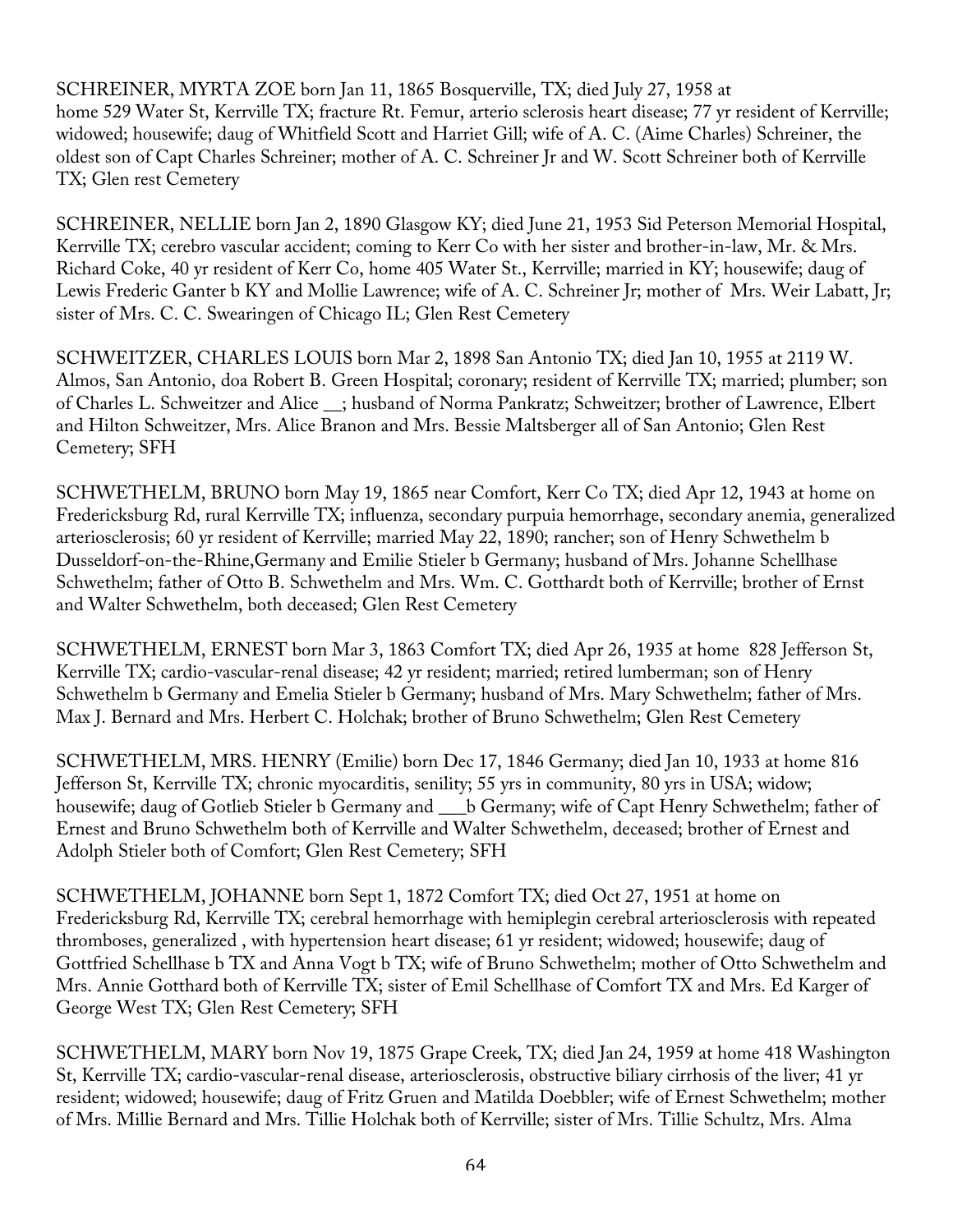Kohr, Fred Gruen all of San Antonio, Mrs. Minna Barth of Comfort TX and Mrs. Thresa Heimann of Kerrville TX; stepsister of Frank Waggoner of San Antonio; Glen Rest Cemetery

SECOR, WILLIAM LEE born Feb 2, 1879 Westchester Co NY; died Sept 26, 1937 at 306 Sydney (sic) Baker, Kerrville TX; cerebral apoplexy; 26 yr resident; married 1900 in Battle Creek, Mich; physician and surgeon; operated Secor Hospital since 1911, first hospital built between San Antonio and El Paso; son of Dr. Isaac Reynolds Secor and Jenny Lee; husband of Mrs. Hattie Thornton Secor; father of William Thornton Secor and Creighton Lee Secor; brother Dr. Ed T. Secor of LaGrange IL, Elbert Isaac Secor of Willard Ohio, Mrs. Sevlon Rockwell of Hilo Hawaii and Mrs. Otto M. John of South Lancaster Mass; Glen Rest Cemetery

SELF, ALONZO E. born Sept 2, 1865 Valeene, Orange Co IN; died Mar 2, 1954 at home 613 Gilmer St, Kerrville TX; cerebral apoplexy; 51 yr resident; married; retired retail jeweler; son of John Thomas Self b IN and Barbara Purkhisser b IN; wife of Mrs. Elizabeth C. Self; father of Mrs. Blanch Self Hall of Kerrville TX; step-father of Mrs. Zada Purdy of Winslow AZ, Ralph Jones of Kaipeto AZ, Roy K. Jones of Fresno CA, Verne Jones of Watsonville CA and Loyd Jones of Bicknell IN; father-in-law of Mrs. Roger T. Self of Austin; Glen Rest Cemetery; SFH

SELF, ROGER TEAFORD born July 4, 1894 Bicknell IN; died Dec 26, 1944 Judson Hotel, Houston, Harris Co TX; coronary thrombosis, chronic myocarditis; moved to Kerrville in 1903, Tivy High School grad in class of 1910; married 1916 in Austin; moved away in 1926; purchasing agent for oil and refinery, Foster Wheeler Corp; son of A. E. Self of Kerrville; husband of Mrs. Emma Johnson Self of Kerrville; father of Mrs. Katherine Kelley of Kerrville; brother of Mrs. Blanche Hall of Kerrville; Glen Rest Cemetery

SHAW, BILLY FRANK born July 9, 1947 Kerrville General Hospital, Kerrville TX; died July 9, 1947 Kerrville General Hospital; premature at 7 months, intro cranial hemorrhage during labor; 10 hour-old son of Charley A. Shaw b LaDonia TX and Lena M. Yeager b TX; residents of 419 Hugo St, Kerrville TX; grandson of Mrs. Nancy Shaw and Mr. & Mrs. J. (or I or F) L. Yeager all of LaDonia TX; Glen Rest Cemetery; SFH

SHEFFIELD, Cpl FRANK D. JR. born Mar 10, 1921 Jasper TX; died Jan 6, 1945 WW II deceased, European War Zone, Woelfling France; married; WW II enlisted Feb 19, 1943; was employed at the Cameron Iron Works, Houston TX; son of Frank Douglas Sheffield b Warren TX and Estella C. Choate b Oil Springs TX, presently of 710 Robinson St, Kerrville; brother of Hugh Donald Sheffield of Houston TX; grandson of Mrs. Emma Choate of Houston; service was May 1, 1948; Glen Rest Cemetery

SHELBURNE, LELAH (Lallah) born Jan 4, ? (age 74) place not listed; died July 15, 1958 San Antonio TX; resident of 328 St. Peters St, Kerrville TX; retired school teacher in Kerrville ISD; mother of Charles W. Shelburne of Longview TX and Aubrey Lee Shelburne of Edwards CA; sister of Mrs. Charles Real and Mrs. Alfred Sirmering both of San Antonio; Glen Rest Cemetery

SHELBURNE, RUSSELL AUBREY born Oct 7, 1869 Welcome, Austin Co TX; died May 4, 1946 at 328 St. Peters St, Kerrville TX; cardiac, fracture of left hip on Mar 24; married; 41 yr resident of community; son of James H. Shelburne b TX and Mary Ann Perkins b MS; husband of Mrs. Lallah Shelburne; father of Aubrey Lee Shelburne of Kerrville and Lt. Col. Charles W. Shelburne of Washington DC; brother of Mrs. A. T. Adkins and Mrs. J. H. Gardner both of Kerrville, and Mrs. Silas Howard of Dallas; Glen Rest Cemetery

SHEPHERD, MARGARET M. born Feb 24, 1921 Hattiesburg MS; died Mar 14, 1938 317 Tivy St, Kerrville TX; pulmonary tuberculosis; 1 month resident, formally of New Orleans LA; single; daug of Harry J. Shepherd b Chacahoula LA and Audrey Dupont b Chacahoula LA; stepdaughter of Mrs. Myrtle Wedge Shepherd; sister of Harry J. Jr and Eugenia Shepherd; stepsister of Doris and Gloria all of New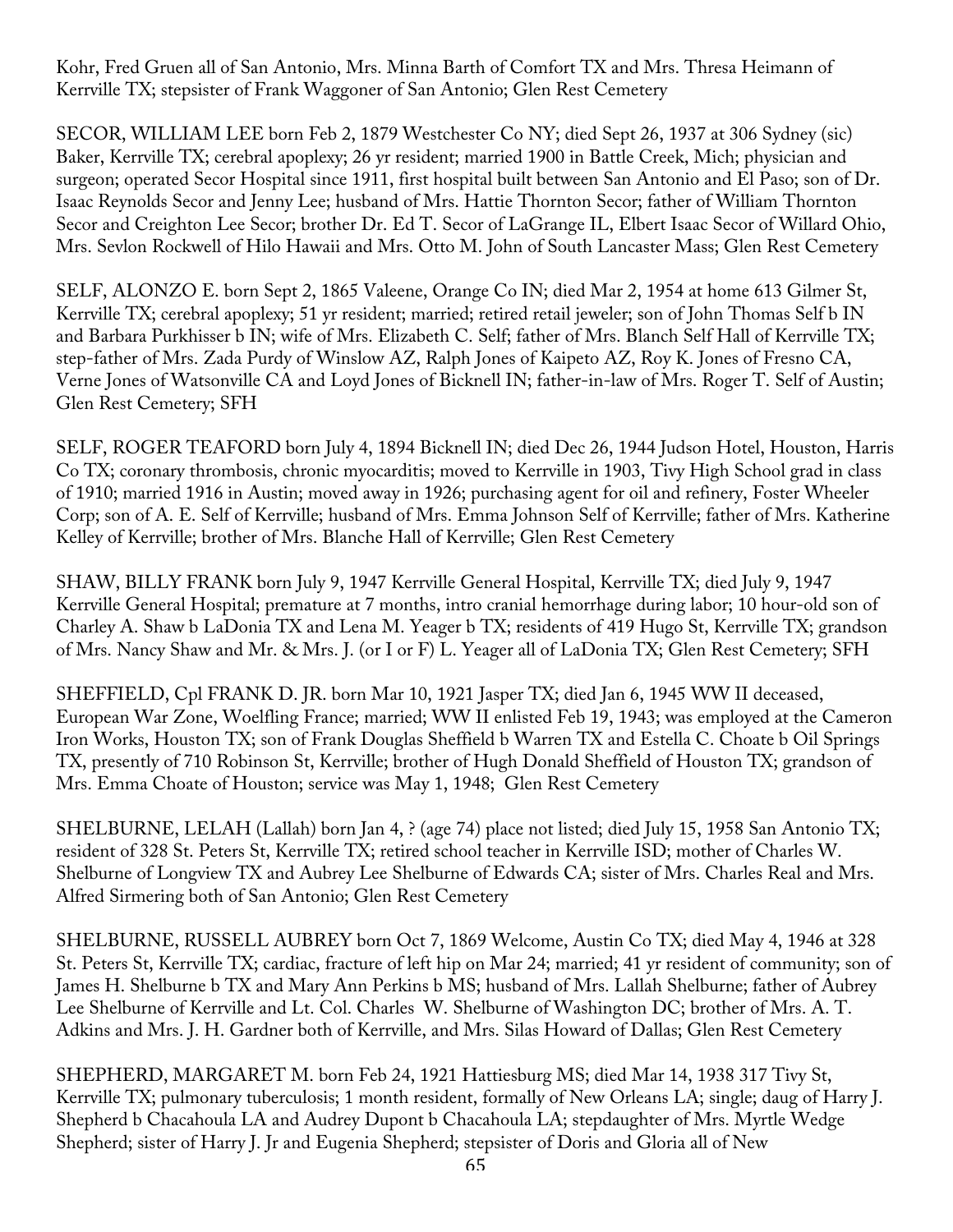Orleans; granddaughter of John Wedge of New Orleans; Glen Rest Cemetery

SIBSON, EUNAVAE MARIE born Jan 17, 1925 Santa Rosa TX; died Sept 7, 1943 Santa Rosa Hospital, San Antonio TX; cerebral hemorrhage; 1942 Tivy High School grad; single; junior draftsman with Shell Oil Co; 1 yr resident of Kerrville TX; daug of Wayne T. Sibson b Dedham Iowa and Mary Raimond b LA, presently of Kerrville; sister of Tom Sibson of Kerrville; granddaughter of Mr. & Mrs. J. A. Raimond of San Antonio; Glen Rest Cemetery

SIMONSON, HOWARD MARTIN born July 13, 1898 Montague Michigan; died Apr 4, 1952 Peterson Memorial Hospital, Kerrville TX; obstruction of colon, chronic pancreatitis, ca of pancreas; resident of Rte l Kerrville TX; married; retired industrial engineer; 10 yr resident of Kerrville; son of Martin R. Simonson b Mich and Anna Skov b Denmark, presently of Kerrville; husband of Mrs. Sarah M. Simonson; brother of Mrs. Frank Klemn and Miss Lavange Simonson both of Kerrville; Glen Rest Cemetery

SINCLAIR, WILLIAM CARL JR. born June 19, 1925 Legion, Kerr Co TX; died Mar 8, 1938 Kerrville General Hospital, Kerrville TX; tuberculosis meningitis; residents of 317 Tivy St, Kerrville TX; 12 yr old son of William Carl Sinclair b Wolfe City TX and Gertie Beatrice Crable b Wolfe City TX; grandson of Mr.& Mrs. E. L. Sinclair and Mr. & Mrs. C. G. Grable all of Waco; Glen Rest Cemetery; SFH

SING, JAMES CLARENCE born Mar 14, 1869 Eudora MS; died May 15, 1957 Peterson Memorial Hospital, Kerrville TX; myocardial infarction; resident of 409 Jefferson, Kerrville, 66 yrs in community; married; retired stock farmer; son of James Sing; husband of Mrs. Lucy E. Sing of Kerrville; brother of Mrs. Jim Harmon of Austin TX, Mrs. Lizzie Love of Charlotte NC and George Sing of MS; Glen Rest Cemetery

SMITH, ARNOLD LAY born Aug 28, 1890 Fentress TX; died Dec 12, 1957 Kerrville State Home, Kerrville TX; influenza and pneumonia, senility; resident of Bishop TX; married; meat cutter and merchant; son of John Henry Smith b Fentress TX and Susan Lay b Seguin TX; husband of Mrs. Annie L. Smith of San Antonio TX; father of Joe N. Smith of San Antonio, Margaret Smith of Austin TX and Mrs. Jack Crow of Abilene TX; Glen Rest Cemetery

SMITH, BABY, unnamed stillborn male Dec 25, 1936 at 616 Barnett St, Kerrville TX; fetus had been dead several days at birth; son of Lawrence Baker Smith b Smiley TX and Angie Adeline Taylor b Camp Verde TX; all residents of 616 Barnett St; Glen Rest Cemetery

SMITH GEORGE HENRY born May 23, 1905 Kerrville TX; died Dec 4, 1031 at 717 Everett St, Kerrville TX; pulmonary tuberculosis, chronic myocarditis, nephritis, accidental gunshot wound on Dec 2<sup>nd</sup>; 18 yr resident of community; married; laborer; son of R. F. Smith b Gonzales Co TX and Lucy E. Baker b Kerr Co TX; husband of Mrs. Eula Smith; father of Betty Louise Smith and Robert Eugene Smith; son of Mrs. Barney F. Michon of Kerrville; stepson of B. F. Michon of Kerrville; brother of Mrs. Robert Hill of New Braunfels, Miss Freddie Smith of Kerrville and Lawrence Smith of Kerrville; stepbrother of Johnny Michon Mrs. R. McKinnon and Miss Stella Michon all of Kerrville; Glen Rest Cemetery

SMITH, JOSEPH ALFRED born Mar 17, 1867 Gadsen AL; died Jan 7, 1948 Robert B. Green Hospital, San Antonio, Bexar Co TX; neuragenic arrhythmia; 30 yr resident of San Antonio, had come to Kerrville in 1898 and worked at Schreiner's Bank; widowed; accountant; parents not listed; husband of Mrs. Cora Smith, deceased; father of Mrs. Clara A. Loose of Milford Ohio, Ware E. Smith of Houston TX, J. Roy Smith of Pasadena CA, Robert Henry Smith of Acton IN and Mrs. Nettie Mae Orchard of Bedford Ohio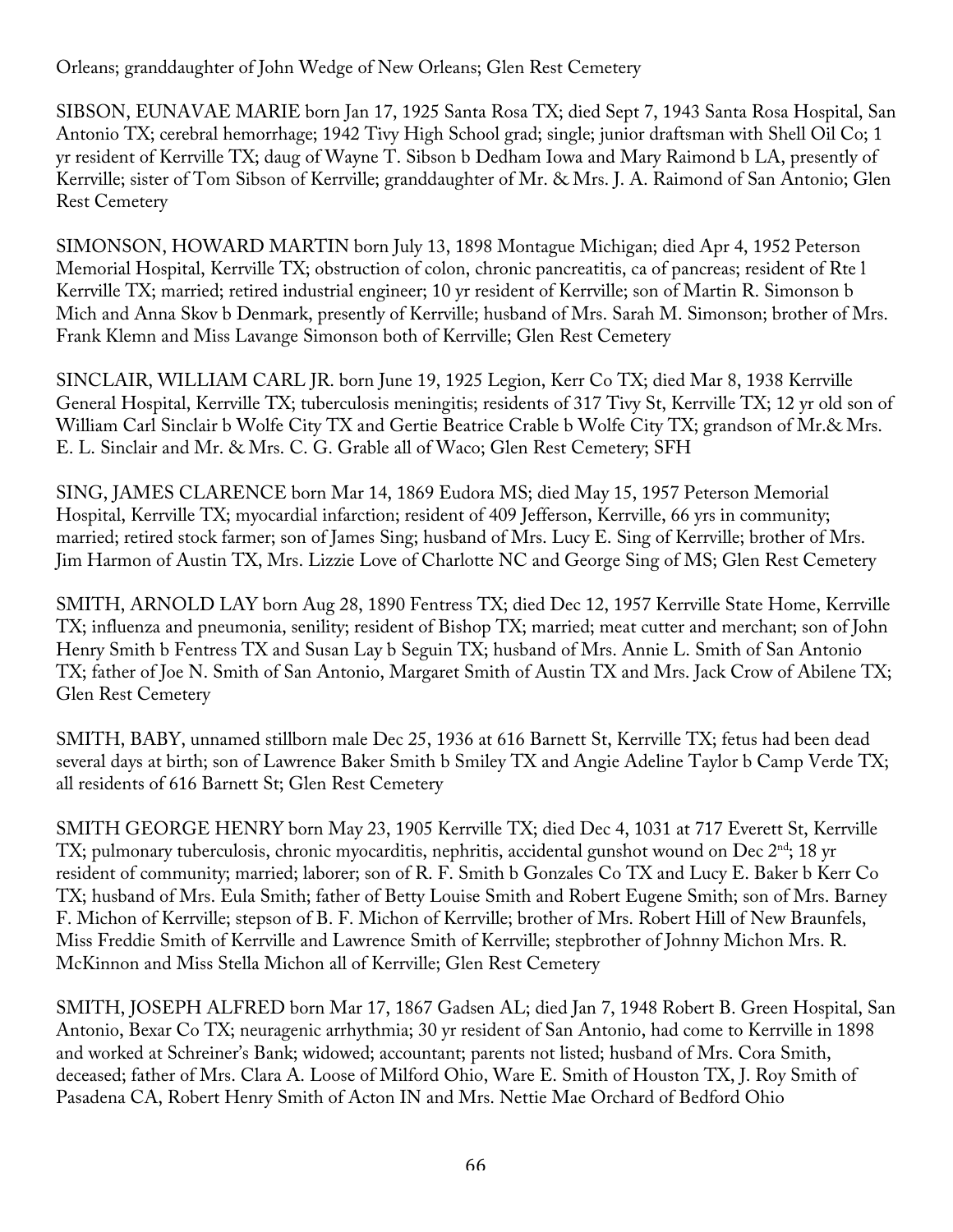SMITH, LAWRENCE BAKER born June 3, 1910 Smiley TX; died Aug 23, 1958 at home 1020 Third St, Kerrville TX; inquest, natural causes, possibly a heart attack; 44 yr resident; divorced; laborer; son of Robert F. Smith and Lucy Baker, presently Mrs. Lucy Michon of Kerrville; brother of Mrs. Freddie Case of Corpus Christi and Mrs. Eunice Tyson of San Antonio; Glen Rest Cemetery

SMITH, LEROY ELWAYNE born Oct 20, 1921 Storm Lake, (Alta) Iowa; died Oct 31, 1939 Kerrville General Hospital, Kerrville TX; peritonitis and liver abscesses of streptococcus, ruptured appendicitis; 5 yr resident of Kerrville, with his sisters Eva and Carrie; student; son of John Bracy Smith b Racine Wis, presently of Storm Lake Iowa and Elmeda Mae Latch b Decatur IL; brother of Mrs. Carl (Eva) Gifford and Mrs. Louis (Carrie) Schilling both of Kerrville, Mrs. J. W. Kelsey of Soldier Iowa, J. W. Smith of Cedar Rapids Iowa, Everett E. Smith of Algona Iowa, Sherwood Smith of Cheyenne WY and Lambert B. Smith of Cedar Rapids Iowa; Glen Rest Cemetery

SMITH, MAJORIE MAE born May 25, 1934 Kerrville TX; died Oct 13, 1934 at 1413 Broadway, Kerrville TX; acute entero colitis; 4 ½-old daug of Walter E. Smith b San Antonio TX and Cora Mae Ethridge b TX; brother of Pat and Tom Smith; grandson of Mr. & Mrs. P. W. Smith of San Antonio and Columbus V. Ethridge of Beaumont TX; Glen Rest Cemetery

SMITH, RODOLPH PASCAL JR (R. P.) born Oct 29, 1883 Houma LA; died Dec 18, 1951, 3 miles north east of Center Point TX on Stoneleigh Ranch; inquest, accidental airplane crash; resident of 614 West Main Street, Kerrville TX, another home in Port Arthur TX; purchased Kerr Co property in 1935 and moved here in 1941; married; rancher & oil transportation; son of Spencer Ball Smith b Wessen MS and Marthy Graves b Wessen MS; husband of Mrs. Ella Mae Smith; father of Mrs. Morris Laird of Port Arthur TX, Mrs. Jimmie Holton and Miss Jennie Lee Smith both of Kerrville, Mrs. J. B. Johnston and R. P. Smith Jr. both of Fredericksburg TX; brother of Hub Smith of Hunt TX, Mrs. Ed Lippincott, Mrs. Mollie Rylee and Mrs. Annie Owens all of Port Arthur TX and Mrs. Rosie Brewer of Lahabra CA; Glen Rest Cemetery

SNOWDEN, JEFFERSON CROCKETT (Jeff) born Jan 14, 1911 Elgin TX; died Feb 17, 1950 Peterson Memorial Hospital, Kerrville TX; basal skull fracture. shock, automobile accident two miles east of Center Point TX; resident of 1706 W. Mistletoe St, San Antonio TX; married July 13, 1936 at Del Rio TX; contractor of Hwy; son of Dave C. Snowden b Mobile AL and Nellie Northcutt b Mobile AL; husband of Mrs. Artie Field Snowden; father of Littell Snowden of San Antonio; brother of Mrs. Ethel Von Pelt, Mrs. Mollie Ray and Mrs. Carra Hudson all of Big Springs TX, John G. Snowden of Georgetown TX, Albert Snowden of Ajo AZ, Barney L. Snowden of Waller TX, Elgin Snowden of San Angelo TX and Tom Snowden of Hondo TX; Glen Rest Cemetery

SPEAKMON, LINELL LAYTON born Sept 11, 1898 West, McLennan Co TX; died Dec 14, 1941 at home 1402 Broadway, Kerrville TX; coronary occlusions; 9 yr resident; married; cleaner and dyer in Sunshine Laundry; son of Rev. T. P. Speakmon b Birmingham AL and Belle Matlock b Belton TX; husband of Mrs. Hilda Speakmon; father of Thomas Speakmon and Frank Speakmon; brother of H. Speakmon of Burlington NC, Tom Speakmon of Bandera TX and Mrs. R. L. Bass of Kilgore TX; Glen Rest Cemetery; SFH

SPECKELS, EDWIN WILLIAM LOUIE born Jan 22, 1884 Warrenton, Fayette Co TX died Aug 12, 1939 at 207 Earl Garrett St, Kerrville TX, his place of business, merchant; inquest, suicide; gunshot wound; married; justice-of-the-peace; son of Gerhard Speckels b Germany and Marie Frehls b Germany; husband of Mrs. Bessie V. Speckels; father of Mrs. Rudolph H. Weiss of San Angelo TX and Mrs. M. L. Antony of Bryan TX; brother of Mrs. E. A. Froelich of Cuero, Mrs. Henry Letzerich, Mrs. Coony Letzerich, Mrs. Carl Amberg of LaGrange and R. G. Speckels of Houston; 25 yr residence, 1604 Main St, Kerrville TX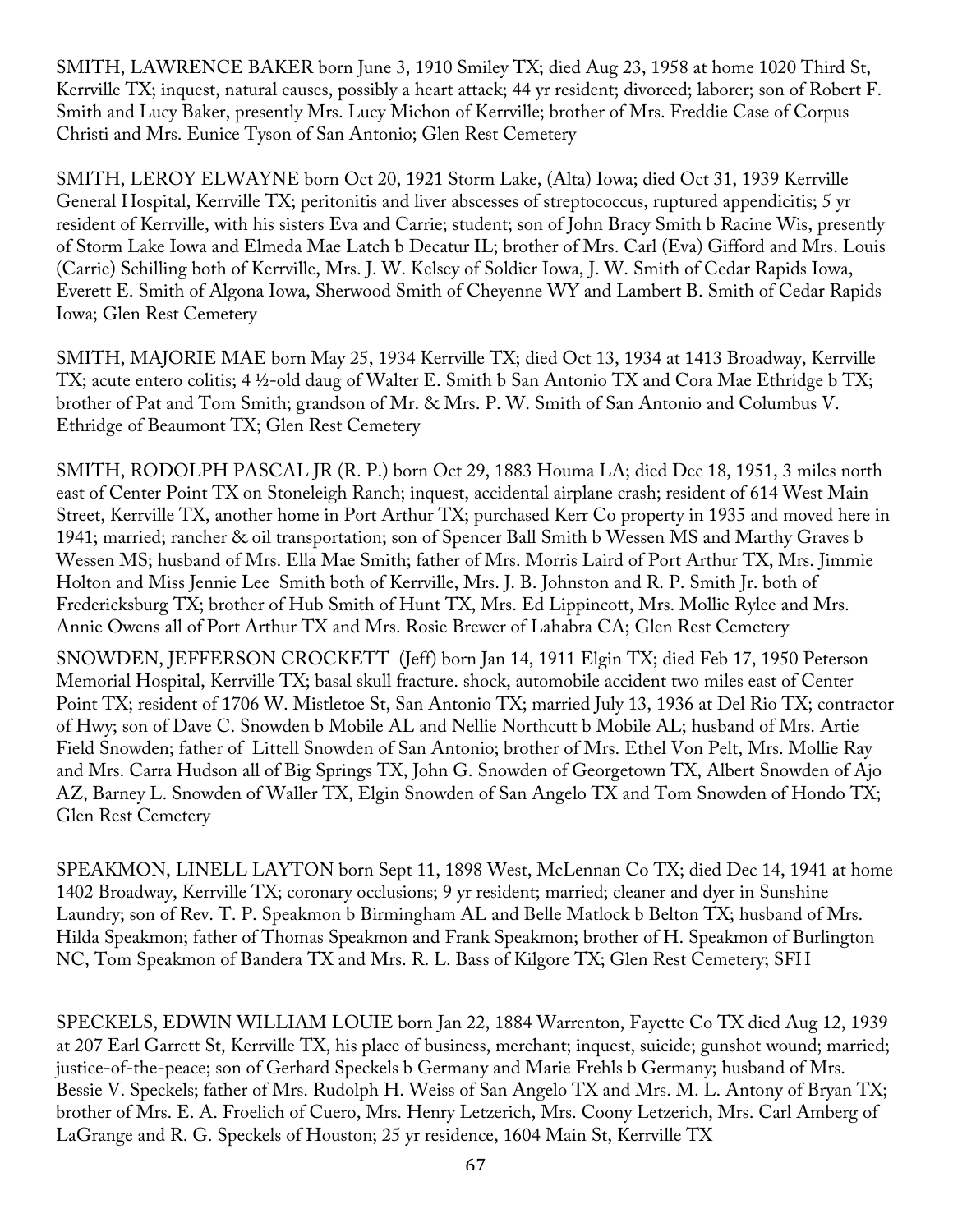SPICER, ELIZABETH MOSTY born Sept 5, 1887 Kansas City MO died Aug 8, 1951 at ranch home on Medina Rd, Kerrville TX; cerebral hemorrhage, generalized arterio sclerosis and hypertension; 52 yr resident of Kerr Co TX; married; housewife; daug of Lee A. Mosty b Ohio and Elizabeth Bean b Lampasas TX; wife of James S. A. Spicer Jr; mother of James Spicer III and Robert Spicer both of Kerrville; sister of Lee Mosty of Center Point TX, Harvey, Mark, Carl, Evelyn (male) Mosty, Mrs. Street Hamilton all of Kerrville TX and Mrs. Hal Morris of Mt. Home TX; Glen Rest Cemetery

SPICER, RUTH NELSON born Dec 12, 1859 Paris Canada; died July 20, 1934 precinct No l, Turtle Creek, Kerr Co TX; aortic stenosis; 54 yr resident of Kerr Co by the way of England and Scotland; married 1876 in London England; housewife; daug of Horatio Nelson b Ireland and Rosina Emerson b England; wife of James Spicer Sr; mother of Robert Spicer, deceased in WW I, 1918 in France, James Spicer Jr, Mrs. Mark Mosty, Mrs. A. McDowell and Mrs. Harry Crum of El Reno OK, also Mrs. Emma Loeffler and Claude Spicer both deceased; Glen Rest Cemetery

STANLEY, JULIA WOOTEN born Sept 17, 1885 Dover NC; died Nov 21, 1949 Sid Peterson Memorial Hospital, Kerrville TX; accident, struck by truck on street; 30 yr resident, presently of 513 Sidney Baker St, Kerrville TX; married Jan 5, 1908 in San Saba; housewife; daug of Gus Loftin b \_\_ and Mary Ella Terry b San Saba TX; wife of Thomas O. Stanley; mother of Mrs. Dan L. Chism of Crescent City CA, Mrs. C. T. Lawson and Mrs. H. M. Welch both of San Antonio, and Mrs. M. C. Lewis of Conroe TX; sister of Mrs. Bob Lynn of San Saba TX and Mrs. Maggie Reavis of Brownwood TX; Glen Rest Cemetery

STARKEY, ALICE born Jan 12, 1861 on the Starkey Farm, Junction Hwy, Kerr Co TX; died Aug 8, 1951 at 313 Jefferson St, Kerrville TX the home of Mrs. Klugman where she was being cared for; cerebral arterio sclerosis, fracture of left hip about June 10<sup>th</sup> followed by a pneumonia from which she recovered; lifetime resident of rural Junction Hwy, Kerrville TX; single; retired school teacher in the Kerrville schools and other county schools; daug of James Monroe Starkey b TN and Martha Ann Rees b TN; sister of J. J. Starkey of Kerrville; Glen Rest Cemetery

STARKEY, ALONZO LYCURGUS born Aug 25, 1872 Kerrville TX; died May 10, 1946 at home on Junction Hwy, Kerrville; chronic myelaugtic leukemia, secondary anemia, prostatic hypertoglry; lifetime resident of Kerrville; married June 3, 1900 in Kerrville; 48 yrs as county surveyor; one of the students who marched from the old public school on Jefferson St. to the new school build in 1891; son of James Monroe Starkey TN and Martha Ann Rees b TN; husband of Mrs. Pattie Ruth Goodwin Starkey; father of G. Rankin Starkey, Miss Martha Starkey, A. L. Starkey Jr all of Kerrville, Horace J. Starkey of Dallas, Mrs. Jasper Moore of Ingram, and J. H. Starkey of Clearfield Utah; brother of J. J. Starkey and Miss Alice Starkey both of Kerrville; (see obituary for other family history) Glen Rest Cemetery; SFH

STARKEY, JOHN JAMES (J.J.) born Sept 21, 1870 TX; died Oct 23, 1954 on farm, one mile on Junction Hwy, Kerrville TX; hypertensive arteriosclerotic heart disease; lifetime resident of Kerrville; never married; farming; Democratic chairman for yrs; son of James Monroe Starkey b TN and Martha Ann Rees b TN; uncle of 8; Glen Rest Cemetery

STEAGALL, JOSEPHINE born June 17, 1854 Marshall Co TN; died Oct 10, 1935 at 608 Main St, Kerrville TX; arterio schelorosis, hip and general broken leg over a year ago, debility and age; 49 yr resident; operated the Steagall Hotel and boarding house on Main St; widowed; housewife; daug of Jack Gregory b TN; wife of P. M. Steagall, deceased in 1911; mother of Jim Steagall of Kerrville; grandmother of Mrs. C. A. Roland of Kerrville;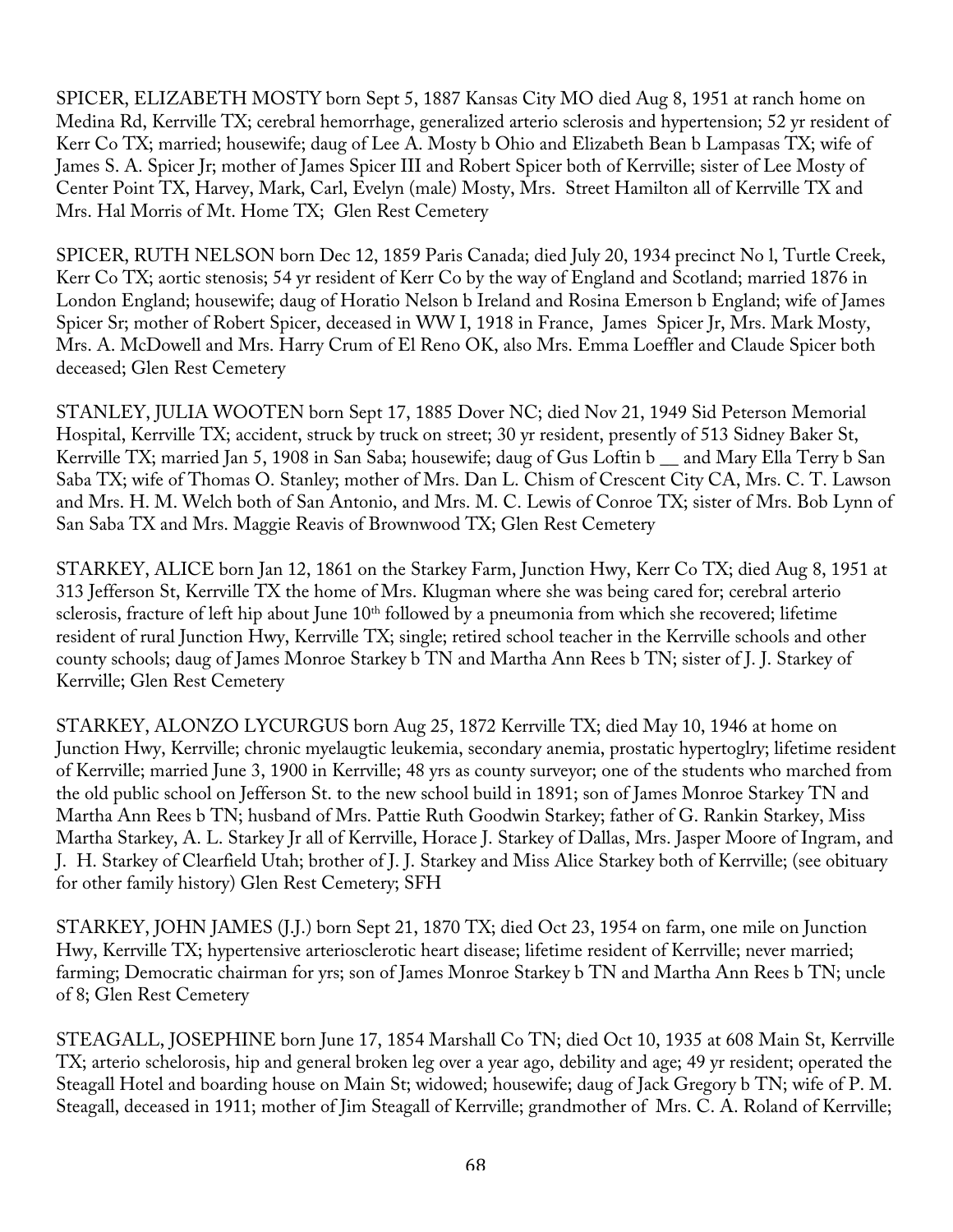sister of Mrs. Rhee Ralston of Ft. Worth TX and W. V. Gregory of Kerrville, deceased; half-sister of Mrs. Ollie Musgrave of San Antonio; Glen Rest Cemetery

STEHLING, JAMES E. born Feb 6, 1924 Kerrville TX; died June 12, 1945 Okinawa War Zone WW II, pfc Marine Corps; resident of 921 Jefferson St, Kerrville; single; service Station Attendant; son of Rudolph Stehling b Fredericksburg TX and Estelle Martin b Iowa Park TX, both presently of Kerrville; brother of Martin Stehling and Miss Loretta Stehling both of Kerrville and Mrs. John V. Bergman of Kilgore TX; grandson of Mrs. Joseph Stehling Sr of Fredericksburg TX; burial Mar 24, 1949, Glen Rest Cemetery

STERLING, EFFIE BELL born June 18, 1871 Urbana Co MO; died Jan 9, 1954 at home 417 Sidney Baker St, Kerrville TX; cerebro vascular accident, hypertensive cardio vascular disease; 22 yr resident; widowed; housewife; daug of George Darby b IL and Florence Martin b MO; wife of Joseph S. Sterling, deceased 1950; mother of Mrs. Lulu F. Dinwiddie and Joseph Sterling both of Kerrville; sister of Mrs. Lula Hendricks, Harry, Eugene and Dan Darby all of Corpus Christi TX; Glen Rest Cemetery

STEWART, NETTIE LEE born Mar 20 1880 MS; died Dec 29, 1944 in home in Oak Park Addition, Kerrville, TX; enteritis, acute, arteriosclerosis with cerebral injury from anemia; 1 ½ yr resident of Kerrville; married; housewife; daug of Parker Basham b MS and Arrila Sanders b MS; wife of T. E. Stewart of Kerrville; mother of Henry Stewart of Groesbeck TX, Clifton Stewart of Houston, Woody Stewart of Orville CA, George Stewart of Limota CO, Gilbert Stewart of South Pacific, Allen Stewart of Compton CA, Wade Stewart of Los Angeles CA and Mrs. Lou Ollie Pringle of Kerrville; sister of Henry Basham of San Antonio and Mrs. Maudie Jones of Jayton TX; Glen Rest Cemetery

STEWART, THOMAS ELI born Feb 12, 1877 Aberdeen Mississippi; died Sept 6, 1947 Los Angeles CA; widowed; retired; son of T. J. Stewart b GA and Margaret Jones b GA; husband of Nettie Lee Stewart; father of Henry of Groesbeck TX, L. C of Houston, Woodie of Orsville CA, George of LaMeta CA, Gilbert of Los Angeles CA, Allen of Compton CA, Wade of Los Angles CA and Mrs. Ira Pringle of Center Point TX; Glen Rest Cemetery

ST JOHN, MRS. WALTER born Dec 24, 1907 Hope Arkansas; died Oct 29, 1946 Kerrville General Hospital, Kerrville, TX; pneumonia, malnutrition, pregnancy; 5 yr resident of Ingram TX; married; housewife; daug of Cliff Yancy b TN, presently of Paris; wife of Walter St. John; mother of Margaret, Fannie Lee, Carlos M., Rufus, Etta, Mae and Faye St. John; (Mae and Faye were twins, a few hours old, born at home in Ingram)

STOETZNER, MARY SABRINA born Feb 8, 1879 Doyle LA; died June 10, 1952 Sid Peterson Memorial Hospital, Kerrville TX; arteriosclerotic hypertensive heart disease, fibrillation; 34 yr resident of Kerrville, presently of 316 Water St, coming for her health; married; housewife; daug of Phillip Monroe Moore b New Orleans, LA and Barbara B. Bennett b LA; wife of W. U. Stoetzner; mother of Mrs. L. E. Darneal of Houston, Mrs. C. C. Rankin of Kerrville, Mrs. J. C. Snowden of San Diego CA and Mrs. R. W. Knopp of San Antonio; sister of Miss Tollee Moore, Mrs. Henry May, Mrs. Sam Hoover, Mrs. Dudley Bethel all of Hammond LA, Mrs. J.C. Gill of Albany LA, Mrs. J. C. Holden of Doyle LA, Mrs. A. J. Miller and Mrs. Neal Madden both of Los Angeles CA and Mrs. Roy E. Shelton of Charlotte NC

STOREY, OTERIA E. born June 8, 1849 Montgomery AL; died Aug 20, 1937 at 717 Gilmer St, Kerrville TX, the home of her sister; myocarditis; 45 yr resident; widowed; housewife; daug of H. H. Quillin and G. M. Lackey; wife of John W. Storey, deceased, married Jan 1, 1871; sister of Mrs. A. B. Storey of Kerrville, Mrs. A. Richardson of Memphis TN and J. J. Quillin of Cameron TX; Glen Rest Cemetery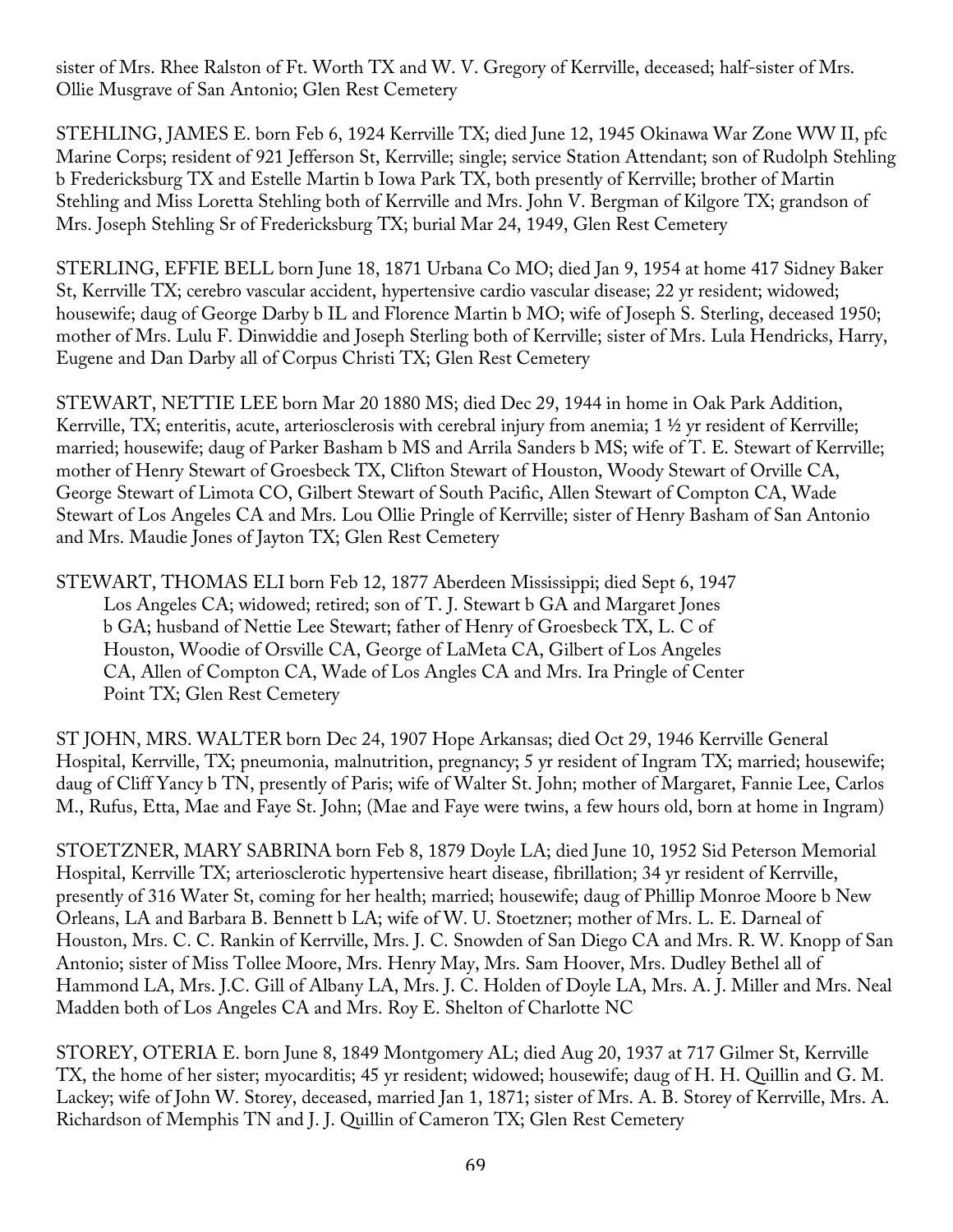STRANGE, PEGGY ANN stillborn Jan 1, 1934 at 614 Quinlan St, Kerrville TX; infant of Olin M. Strange b Wood Co TX and Norma E. Atwood b LA; residents of 614 Quinlan St, Kerrville; Glen Rest Cemetery

SURBER, LOUIS HARRISON born Sept 29, 1891 Kerrville TX; died Apr 21, 1957 Legion VA Hospital, Kerrville TX; life time resident of Kerr Co; widowed; rancher and stock farmer; WW I, June 18, 1917 to July 4, 1919; son of William N. Surber b KY and Lou Visa b KY; father of Mrs. W. A. Lott of Kerrville and Mrs. Lou Plant of San Antonio; Glen Rest Cemetery

SURBER, SARAH E. born June 3, 1874 Kerr Co TX; died Mar 26, 1949 Kerrville General Hospital, Kerrville TX; hypostatic pneumonia, heart disease, arterial hypertension; most of life in Kerr Co, presently of 1525 Main St, Kerrville; widowed; housewife; daug of William Henry Hubble b KY and Mary Margaret Floyd b KY; wife of Green C. Surber, deceased; sister of Mrs. Carrie Surber of Center Point TX, Eddie Hubble of Sal Antonio TX and Louie Hubble of Dallas TX

SURBER, VISA ANN born Feb 16, 1853 Pulaska Co KY; died Apr 20, 1941 at the home of her daughter, Mrs. Rotge, Kerr Co, precinct No. 1; cerebral Hemorrhage, arteriosclerosis, hyperpiesia; 63 yr resident of Kerr Co; widowed; housewife; daug of Camel Surber b KY and Emmaline Weeks b KY; wife of J. F. Surber, deceased; mother of Mrs. Ernest Rotge of Kerrville and Mrs. M. E. Colbath of Ingram TX

SUTTON, JAMES McCAULEY born Sept 18, 1855 Macon GA; died Dec 10, 1932 at 944 North St, Kerrville TX; pneumonia, lobar; 25 yr resident of community; married; retired government mail carrier; son of James Wm. Sutton b GA and Cornelia McCauley b GA; husband of Mrs. Jeannette Sutton; father of Ruby and Lillian both of Kerrville, Marguerite and Mrs. M. L. Abbott both of Sacramento CA, and James of San Antonio TX; brother of J. H. Sutton of Brownwood and J. F. Sutton of Bryan TX; Glen Rest Cemetery; SFH

SUTTON, JEANNETTE MAWHINNEY born Feb 28, 1861 Bryan TX; died Apr 12, 1950 Peterson Memorial Hospital, Kerrville TX; arteriosclerosis, cerebral damage; 43 yr resident of community, presently of 512 Robinson St, Kerrville TX; widowed; housewife; daug of Thomas Johnston Mawhinney b TX and Margaret Henry b TX; wife of James McCauley Sutton, deceased; father of Mrs. H. O Young, Miss Marguerite Sutton and Miss Lillian Sutton all of Kerrville and Mrs. M. L. Abbott of Sacramento CA; Glen Rest Cemetery

SWANK, MELISSA MAE born Dec 27, 1900 Crockett TX; died Apr 27, 1942 at the Riverside Courts Apt # 2, San Antonio Rd, Kerrville TX; pulmonary tuberculosis; here of 2 weeks, resident of 510 Drennan, Houston, Harris Co TX; married; housewife; daug of William Langston Clapp and Maria Hawthorne; wife of Walter Wilson Swank of PA; mother of Mrs. Loreane Gaines of Kerrville, Mollie Mae Henderson and William Wayne Henderson; sister of Baxter Clapp, John Clapp both of Houston and Joe Clapp, address unknown; Glen Rest Cemetery; SFH

SWANSON, ALFRED born Dec 13, 1864 Sweden; died June 20, 1934 at home 416 Everett St, Kerrville TX; pulmonary tuberculosis, both lungs; 17 yr resident of community, 40 yrs in U.S.A; single; property owner; parents not listed; brother of Charles Swanson and Miss Christina Swanson both of Sweden;

TARUM, SEVER M. born Oct 2, 1888 Norway; died Jan 23, 1952 Sunset Courts, Kerrville TX; inquest, natural causes, coronary occlusion; 15 yr resident of community; divorced; WW I, June 27, 1918 to Feb 1, 1919, cook, 69th Infantry; laborer, concrete work; parents not listed; brother of Mrs. Lena Thorne of Watertown SD; Glen Rest Cemetery; SFH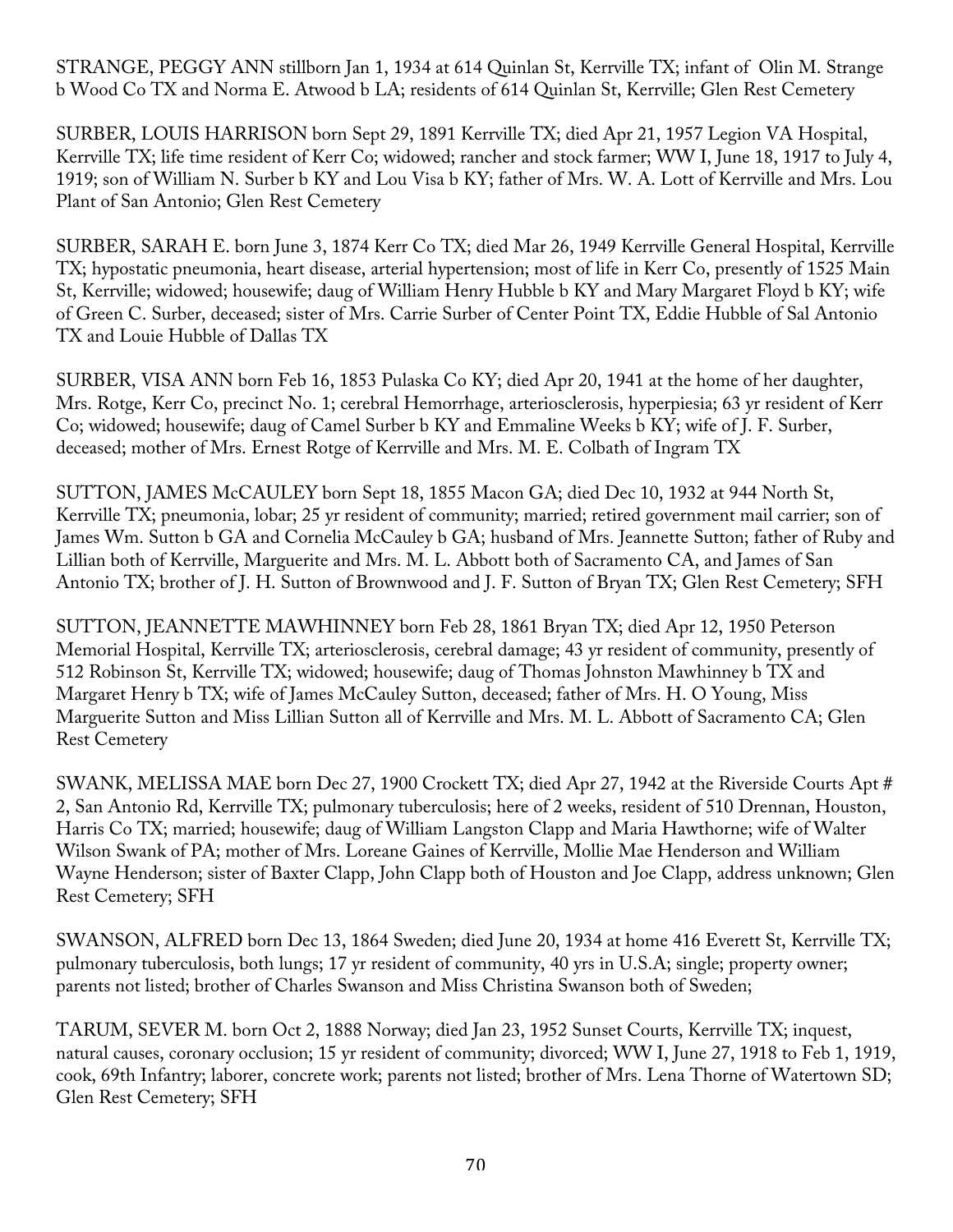TARVER, WILLIAM THOMAS born Sept 10, 1867 Falls Co TX; died June 27, 1941 at 809 Sidney Baker St, Kerrville TX; myocarditis, chronic, hypertension; 45 yrs in community; married; mail transfer business, mail messenger; son of John B. Tarver b LA and Nancy McNeely b TX; husband of Christine Tarver; father of Mack and Horace Tarver both of Memphis TX, Mrs. J. G. Anamosa of Tempe AZ, Mrs. George (Clara T) Beitel and Mrs. Oscar Stehling both of San Antonio TX, Robert Tarver of Havana Cuba, W. T. Tarver Jr. of Royalty TX and Bruce Tarver, residence not listed; father of children by second wife, Jane Tarver, Jimmie Tarver, George Edward Tarver and Charles Tarver; stepfather of Aylene Tarver; brother of Mrs. Frank Coleman; Glen Rest Cemetery; SFH

TATE, LONNIE born Sept 25, 1945 Lubbock TX; died May 20, 1956 DOA Sid Peterson Memorial Hospital, Kerrville TX; inquest, accident, bike struck by car on Highway 27; resident of 623 Quinlan St, Kerrville TX; student; 10 yr old son of Azzie Lee Tate b TX and Edith M. Andrews b TX, now Edith Lowe; brother of Jimmie Tate; named but no relationship listed are Bobbie J. Tate; Glen Rest Cemetery

TAYLOR, DANIEL C. C. born Nov 5, 1875 Bee Co TX; died June 12, 1949 Kerrville General Hospital, Kerrville TX; ca of stomach, secondary anemia; 36 yr resident of Kerrville; father of Mrs. A. A. Saenger of Kerrville and Mrs. Zach Jones of San Angelo TX; brother of W. E. Taylor of Kingsville TX, Mrs. H. O. Schwab of Marlin TX and Mrs. Emelia Fauver of Waco TX; widowed; retired; son of James Taylor b MO and Sarah Shieves b MO; husband of Mrs. Elizabeth Taylor, deceased; Glen Rest Cemetery

THOMAS, MOZELLE BRYAN born Aug 10, 1905 Bowie Co TX; died May 17, 1951 at home on Starkey Dr, Kerrville TX; coronary thrombosis; 8 months resident of Kerrville, previous resident of Longview TX; married; housewife; daug of Otis Jay Bryan b TX and Aetna Bowen b TX, presently of Pecos TX; wife of John J. Thomas; mother of Ellen Mozell, Jackie (male) and Becky Thomas all of Kerrville; Glen Rest Cemetery

TIEMANN, EUGENIA SALLIE born Jan 28, 1879 Gonzales TX; died May 24, 1936 at 512 Barnett St, Kerrville TX the home of her father; cerebral hemorrhage, high blood pressure; 5 yr resident; widowed; housewife; daug of D. N. Hodges b Gonzales TX, and Nealie Breeding b La Grange TX; wife of Gus Tiemann, deceased; mother of Emilia Andrews and Eddie Tiemann both of Karnes City TX, Harry and Linda Tiemann; sister of Jack Hodges of Freer TX, Chas. Hodges of Houston, Tate Hodges of San Antonio, Don Hodges of Kerrville and Mrs. Velma Salmon of OK City OK; Glen Rest Cemetery; SFH

TILLEY, ABNER ELMO born Feb 22, 1881; died May 3, 1928 Kerrville TX; pulmonary tuberculosis; in a document dated Oct 5, 1946 to disinter and remove the body from Glen Rest Cemetery to Oak Grove **Cemetery** 

TINNEY, WILLIAM THOMAS born June 11, 1920 Love Co OK; died Aug 22, 1933 Secor Hospital, Kerrville TX; meningitis, traumatic, accident, diving into water; 3 months resident of Legion Addition, Kerrville; schoolboy; 13 yr old son of W. N. Tinney b OK and Mary Smith b TX; brother of Vall, Dorothy, Annie Lee, Fannie Mae, Betty Jane, and Lola Mary Tinney; grandson of Tom Tinney; Glen Rest Cemetery

TRUELOVE, BETTY ROSE born Feb 8, 1929 Quapaw OK; died Mar 3, 1937 Secor Hospital, Kerrville TX; accident at home, Feb 24, infected stubbed foot on threshold splinter, infected; school girl; 8-yr-old daug of Robert Truelove b Weber Falls OK and Lena May Leach b Honey Grove TX; all 4 yr residents of IngramTX; sister of Robert L, Jerry Earl, Katie Lenette, Norma Gene and Mary Jane Truelove; granddaughter of Mr. & Mrs. L. F. Truelove of Clarksville Ark and Mr. & Mrs. Harry Leach of Muskogee Okla; great granddaughter of Mr. & Mrs. William Thomas of Silome Springs Ark; Glen Rest Cemetery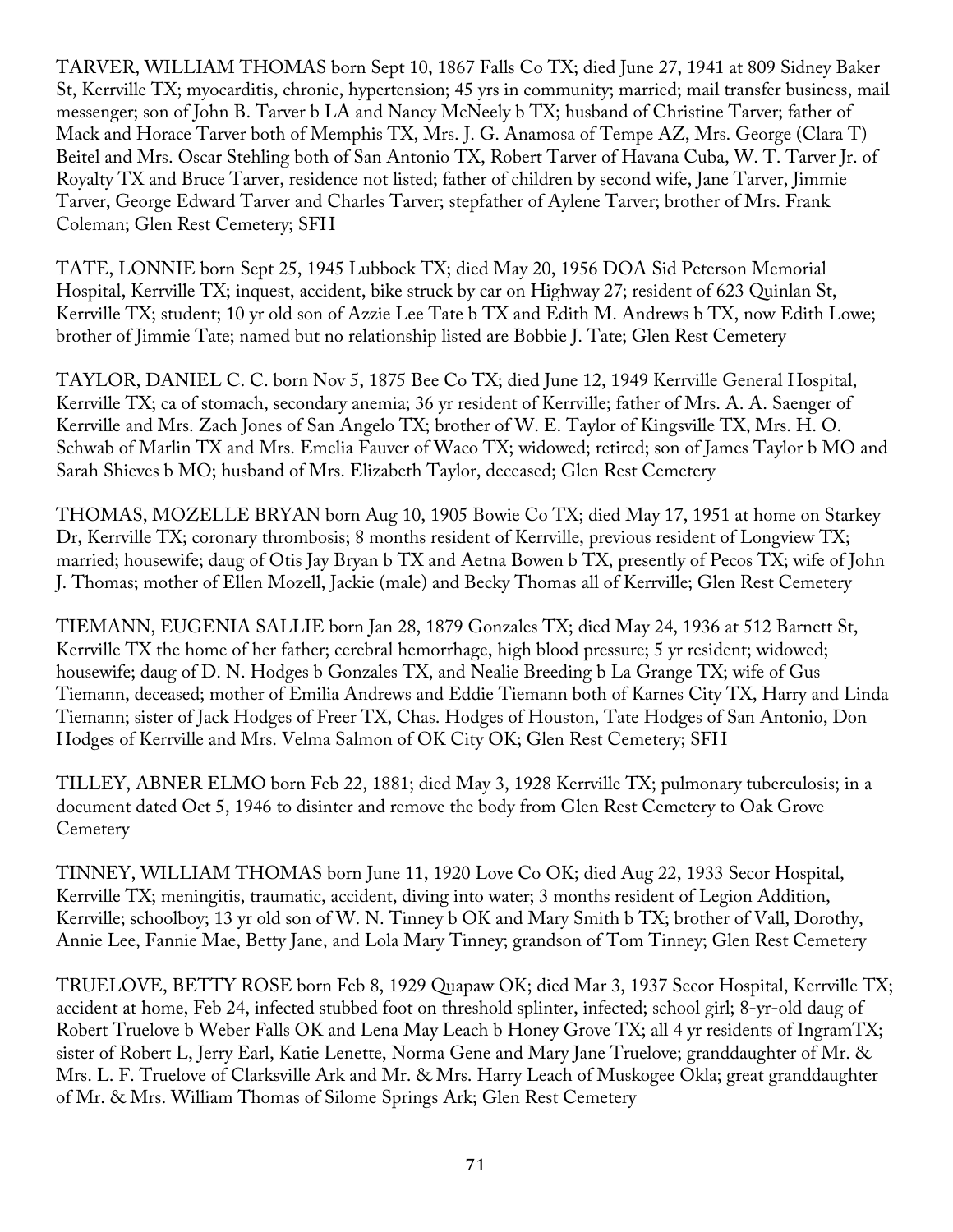TRUSHELL, JOHN born Nov 19, 1857 Alsace Lorraine, Europe; died July 1, 1934 at home, Kerr Co TX, precinct #1, 3 ½ miles on Ingram Hwy from Kerrville; myocarditis, acute nephritis; 14 yr resident, 54 yrs in U.S.A., previous resident of IN, then LA; widowed; farmer; parents not listed; husband of Mrs. Louise Trushell, deceased 1930; father of Edward Trushell of Evangeline LA, Gus, Alfred, and Miss Emma Trushell all of Kerrville; Glen Rest Cemetery

TURNER, ITASCA (Dollie) born Oct 14, 1888 Cotulla, La Salle Co TX; died Jan 31, 1945 Santa Rosa Hospital, San Antonio TX; ca of liver, perforation to intestines; resident of 968 Wheless St, Kerrville TX; married; housewife; daug of Joe McMains and Mary Elizabeth\_\_; wife of E. L. Turner; mother of Charlie E. Turner of Leon Valley TX, Emmett L. Turner of Galveston, Mrs. M. B. McBryde, Mrs. J. Seegers, Walter W. Turner and Mary E. Turner all of San Antonio, Lonnie Lee Turner of U.S. Navy, Dora Dee Turner and Itasca Turner both of Kerrville TX; sister of Mrs. Dora Chilton of Antioch CA; Glen Rest Cemetery

UNKNOWN, infant female, found on May 3, 1948 in Kerrville State Park, burning and possibly being struck with a blunt instrument; probably a few hours old; ruled homicide; Glen Rest Cemetery

VANHOOZER, ISAAC WHITE born Aug 17, 1864 MO, died June 16, 1934 601 Lytle St, Kerrville TX; ca of colon; 24 yr resident; widowed; retired grocery business; parents not listed; husband of Mrs. Cordelia Vanhoozer, deceased; father of Floyd Vanhoozer of Kerrville; brother of John Vanhoozer of Clinton MO and Mrs. Lettie Tinnel of Warsaw MO; Glen Rest Cemetery; SFH

VANN, AGNES GABRIELLE born Sept 10, 1886 Galveston Co TX; died Feb 3, 1951 at home 425 Water St, Kerrville TX; rheumatic heart disease, acute myocardial failure; 17 yr resident; married; housewife; daug of Jacques Tacquard b Morseilleo France and Faustine Bouthery b TX; wife of Walter W. Vann; mother of Mrs. J. N. Colquitt of San Antonio, Mrs. George H. Callcott and Miss Elizabeth Vann both of Kerrville and Mrs. T. D. Hall of Mt. Home TX; sister of Mrs. C. M. Nave of Galveston and Mrs. Will Reitmeyer of Hitchcock; Glen Rest Cemetery

VANN, CHARLES C. born Mar 29, 1890 Kerr Co TX; died Apr 28, 1938 at the home of his mother, 737 Quinlan St, Kerrville TX; inquest, suicide, gun shot wound, self-inflicted; lifetime resident; married; operated Kerrville Seafood Market; son of J. . Vann b TX and Blanche Weston b TX; husband of Mrs. Josephine Vann; step-father of Mrs. Margie Mayes Van Drone and Miss Bessie Mayes; brother of Mrs. Amy Wallace of Red Bank NJ, W. W. Vann of Kerrville and J. S. Vann of San Antonio TX; Glen Rest Cemetery

VANN, JULIA BLANCHE born Aug 6, 1863 Kerr Co TX near Center Point; died Oct 7, 1950 Baptist Memorial Hospital, San Antonio TX; ca of the sigmoid; 3 yr resident of 411 Hunstock St, San Antonio, the home of her daughter; widowed; housewife; daug of Weston; wife of John W. Vann, deceased; mother of W.W. Vann of Kerrville and Mrs. Amy Wallace of San Antonio TX; sister of Mac Weston of Kerrville TX and Gus Weston of Uvalde TX; Glen Rest Cemetery

VINEYARD, IRENE BUTCHER born Sept 4, 1870 Lewisburg WV; died May 9, 1949 at the home of R. C. Dickey, Westminster Encampment, Kerrville TX; general senility, arteriosclerotic heart disease; 8 yr resident; widowed; housewife; daug of William Correll b BA and Nancy Butcher b VA; wife of James Henry Vineyard, deceased 1949; mother of Mrs. Thomas H. (Florence) Murray of New Rochelle NY and Mrs. R. C. Dickey of Kerrville; sister of Mrs. George Ingram, Misses Pauline Correll and Mattie Correll all of San Francisco CA; Glen Rest Cemetery

WAGNER, DALE DAVID born Nov 27, 1943 Kerrville TX; died Apr 20, 1948 at 800 Tivy St, Kerrville TX; ca of brain; 4 yr-old son of Dale A. Wagner b Coleman Co TX; and Sybil Elaine Williams b Victoria TX, all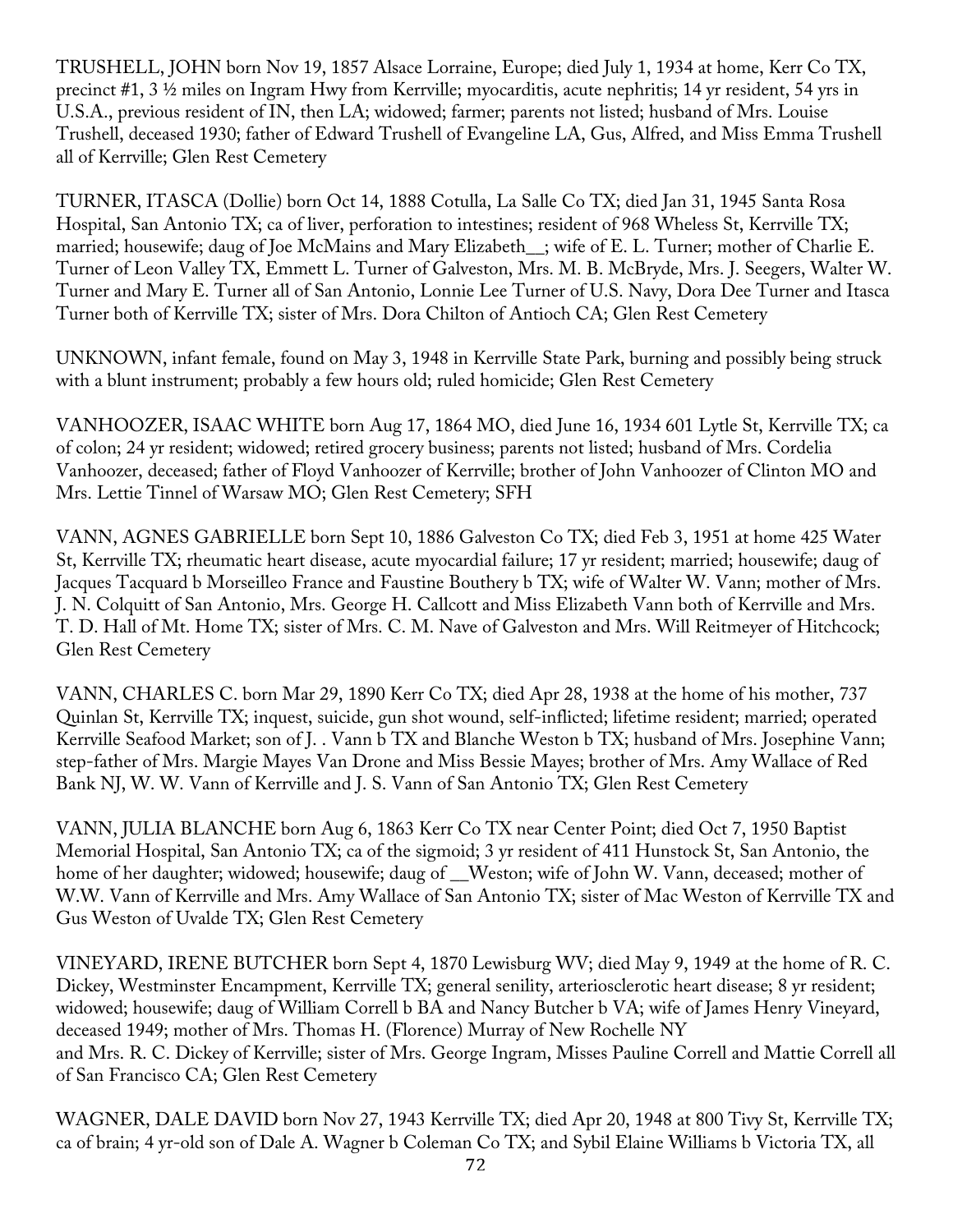residents of 800 Tivy St; brother of Marilyn Loe Wagner and Rex Robert Wagner both of Kerrville; grandson of Mrs. & Mrs. Sam Williams of Kerrville; Glen Rest Cemetery; SFH

WAIT, CATHERINE born July 18, 1894 Waxahachie TX; died Sept 30, 1943 Nix Hospital, San Antonio TX; 8 yr resident of Kerrville off and on; married; parents not listed; wife of George E. Wait; mother of Willie T. Chapman of Nicaragua; sister of Mrs. Rena Kerby, J. B. Morris and C. E. Gamble all of Houston; Glen Rest Cemetery; SFH

WAIT, GEORGE E. born Sept 29, 1898 Arkansas; died Aug 19, 1945 VA Hospital, Kerrville TX; pulmonary tuberculosis, active, with tuberculosis laryngitis; resident of Legion, Kerrville TX; married; showman; WW I pvt; son of Hugh G. Wait b TX and Rowena Strong b MS, presently of San Marcos TX; husband of Mrs. Elveda Marie Wait of Kerrville TX; stepfather of Miss Glennana Nash of Rochelle TX; brother of Mrs. Ocie McPhail of Piru CA; Glen Rest Cemetery

WAITE, FREEMAN born ? about 66 yrs of age; died Dec 8, 1938 Mountain View Sanatorium, Kerrville TX; pulmonary tuberculosis; resident of Kerrville TX; married; carpenter; parents not listed; Glen Rest Cemetery

WALKER, HOWARD THORNTON born Sept 11, 1874 Willis TX; died May 22, 1952 Peterson Memorial Hospital, Kerrville TX; cerebral hemorrhage; resident of Peterson Dr, Kerrville TX; married; retired railway postal clerk; son of Robert Tate Walker b AL and Elizabeth Sidney Jacobs b AL; husband of Mrs. Minnie B. Walker of Kerrville; father of Sidney H. Walker of New Orleans LA and Mrs. Mary Peak Powell of Lampasas TX; brother of Tip Walker, Jonas Walker, and Mrs. Will E. Newton all of San Angelo TX and Mrs. Tom A. Newton of Los Angeles CA; brother-in-law of Mrs. Ida L. Walker of Temple TX; Glen Rest Cemetery

WALL, CONSTANT ALLEN born Feb 8, 1904 Halbert, Shelby Co TX; died Oct 26, 1931 at home 800 Barnett St, Kerrville TX; suicide, self inflicted pistol shot through heart, mania; 10 yr resident; single; salesman; son of Dr. H. R. Wall b San Augustine Co TX and Lena Allen b Patroon TX; brother of Richard Lafayette Wall of Kerrville; Glen Rest Cemetery; SFH

WALL, RICHARD LAFAYETTE born Aug 8, 1905 Center TX; died Dec 15, 1931 on Fredericksburg Rd, 17 miles from San Antonio, Bexar Co TX; gunshot wound in left breast while resisting arrest by deputy sheriff, homicide; resident of Kerrville TX; single; salesman; son of Dr. H. R. Wall b Altonia TX and Lena Allen b Patroon TX; Glen Rest Cemetery

WALLACE, WINNIE DAVIS born Apr 30, 1895 Macon GA; died Dec 9, 1959, San Antonio TX resident of Circle and Lee Dr, Kerrville TX; housewife; daug of Rufus Melton Lyon and E. Gordon; mother of George B. Hearne of Overland Park Kansas; sister of Mrs. David Porter of Shreveport LA, Gordon L. Lyon of Indinola MS and Kell S. Lyon of Cleveland Miss; Glen Rest Cemetery

WALSH, FERDINAND CLAIBORNE born Jan 27, 1878 Washington D. C; died Feb 14, 1940 Hunt TX; cerebral hemorrhage; 20 yr resident of Hunt TX; married; physician; son of Ralph Walsh b Bethesda MD and Jeanie Patterson b Natchez MS; husband of Mary Hain Walsh; father of Ralph Walsh of Hunt; brother of Miss Jean Walsh of Washington D.C.; Glen Rest Cemetery; a document dated Aug 26, 1955, body was disinterred from Glen Rest Cemetery to Mission Burial Park, San Antonio TX, carried out Nov 2, 1955

WALTHER. GERALDINE S. born Nov 9, 1865 Germany; died Mar 2, 1940 at 949 Main St, Kerrville TX; nephritis, arteriosclerotic myocarditis; 40 yr resident of Kerrville, 79 yrs in U.S.A; widowed; housewife; daug of \_\_ Sansted b Germany; wife of George W. Walther, deceased; mother of Mrs. W. C. Fawcett of Kerrville; sister of John Sansted of Mass; Glen Rest Cemetery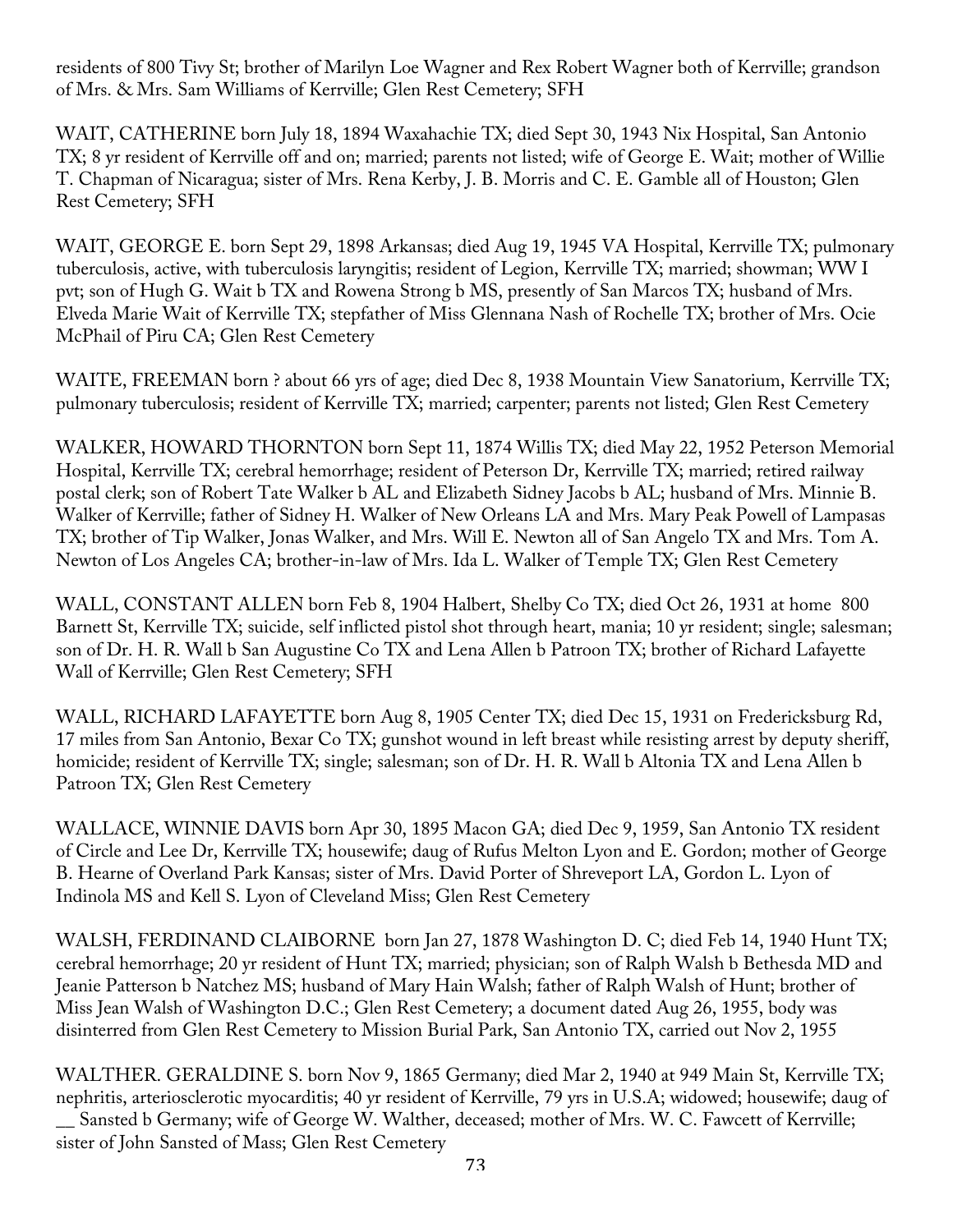WARD, WILLIS GAINES born May 13, 1878 Lucedale MS; died Aug 24, 1948 at home on Medina Rd, Kerrville TX; acute myocardial infarction, hypertensive heart disease; 32 yr resident of Kerrville; married; rancher; son of Lorenzo Ward b MS and Elizabeth Mallett b MS; husband of Mrs. Lola Ward; brother of Marvin Ward of Long Island AL, Emile Ward of Clayton AL, Lanier Ward and Mrs. Grace Chalin both of Hattiesburg MS, Ernest Ward of Lucedale MS, Watkins Ward of Eagle Pass TX, Mrs. Florence Evans of Hayden AZ, Mrs. Alice Moore of Visalia CA and Mrs. Ana Mae Fry of Baton Rouge LA; Glen Rest **Cemetery** 

WATTS, SALLIE BETTY born Sept 14, 1875 TX; died Nov 20, 1958 Peterson's Memorial Hospital, Kerrville TX; acute left ventricular failure, arteriosclerotic heart disease; 816 Wheless St, Kerrville; 33 yr resident of community; widowed; housewife; daug of A. P. Sossaman and Maggie Johnson; wife of Robert Lee Watts, deceased 1919; mother of Mrs. T. D. McElroy of Kerrville, Mrs. Pat Murphy of Big Spring TX, Mrs. Charles G. Holmgreen of San Antonio and Mrs. Guy Dillingham of Dumas TX; sister of Mrs. R. R. Price and Johnie Sossaman of San Augustine TX; Glen Rest Cemetery

WEHMEYER, WILLIAM ADAM born Sept 16, 1861 Gillespie Co TX; died Feb 7, 1948 at ranch home between Center Point and Camp Verde, Kerr Co TX; pneumonia, senility; 13 yr resident, 38 yrs in Kerr Co; widowed; retired rancher; son of Frank Wehmeyer b Germany and Julianne Weiman b Germany; husband of Mrs. Sinnie Wehmeyer; father of Arno and Gus Wehmeyer of San Antonio, Alvin Wehmeyer of Kerrville TX and Mrs. Ida Limburger of Center Point TX; brother of Mrs. Annie Ransleben and Louie Wehmeyer both of Fredericksburg, Gillespie Co TX; Glen Rest Cemetery

WEISS, FLORA CHARLOTTE born Jan 17, 1879 Kerrville TX; died Apr 21, 1953 Peterson Memorial Hospital, Kerrville TX; cardio-vascular renal disease; lifetime resident of Kerrville, presently of 917 Water St, Kerrville; married; housewife; daug of Christian Dietert b Germany and Rosalie Hess b Germany; wife of Henry Weiss; mother of Rudolph Weiss of Kerrville; sister of Otto Dietert of San Antonio TX; Glen Rest **Cemetery** 

WELLS, BONNIE LEE born Apr 15, 1903 Kerrville TX; died June 22, 1942 at 408 Jefferson St, Kerrville TX; acute endocardites; 39 yr resident of Kerrville; single; dressmaker; daug of E. G. Wells b La Crosse Wisconsin and Elizabeth C. Schmidt b Fredericksburg TX; sister of Erwin Wells of Kerrville, Mrs. C. M. Francis of Chicago IL, Mrs. G. H. King and Mrs. W. A. Jacoby both of San Antonio; Glen Rest Cemetery

WELLS, ELBERT GOODRICH born Oct 24, 1854 LaCrosse Wisconsin; died Jan 2, 1943 Kerrville General Hospital, Kerrville TX; senility; 63 yr resident of Kerrville TX; 408 Jefferson St, Kerrville; married; retired after 50 yrs as windmill mechanic and salesman for Charles Schreiner Co; son of Samuel Wells and Martha Ladell; husband of Mrs. Elizabeth C. Smith Wells; father of Ervin C. Wells of Kerrville, Mrs. C. M. Francis of Chicago Il, Mrs. W. A. Jacoby and Mrs. G. H. King both of San Antonio TX, also Bonnie Wells, deceased; Glen Rest Cemetery

WELLS, ELIZABETH CHRISTINE born Mar 10, 1863 Fredericksburg, Gillespie Co TX; died Dec 3, 1948 at 1701 Revas St, San Antonio TX; acute dilation of heart, hypertension, gangrenous condition of left foot, senility, chronic bronchitis; 2 yr resident, prior 60 yr resident of Kerrville; widow; daug of \_\_Schmidt; wife of Ed. G. Wells, deceased; mother of Mrs. Olive King of San Antonio TX, Mrs. C. M. Francis of Chicago IL and Ervin C. Wells of Kerrville; Glen Rest Cemetery

WELLS, MYRTLE L. born Sept 9, 1898 Winnsboro LA; died Feb 1, 1942 Kerrville General Hospital, Kerrville TX; chronic endocarditis; resident of 333 Lytle St, Kerrville, 24 yr resident of area; married June 21,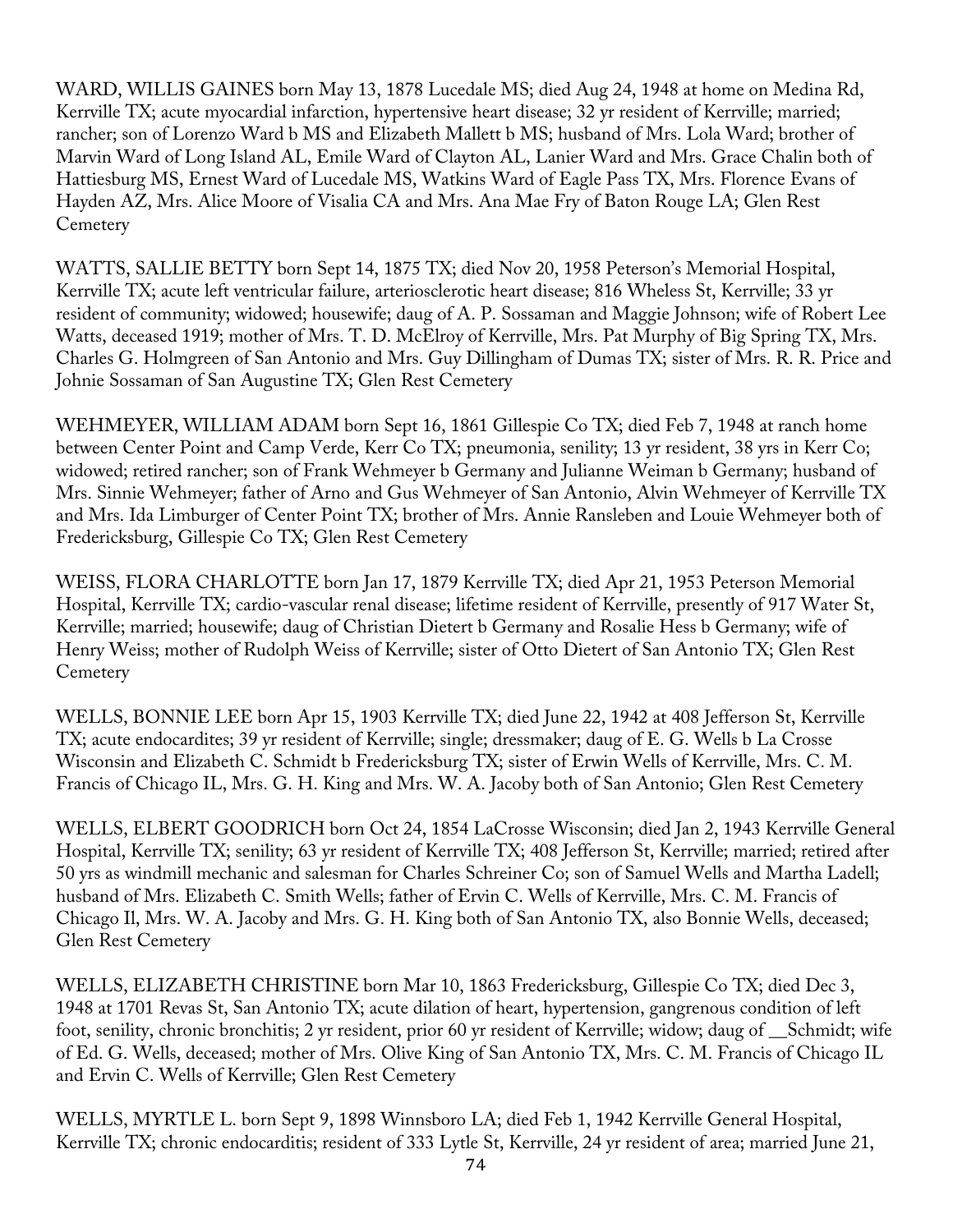1924; housewife; daug of S. L. Brashear b Bastrop LA and Mamie Elizabeth Nugent b LA; wife of Ervin C. Wells; sister of Mrs. A. H. Hanna of Winnsboro LA; Glen Rest Cemetery

WESTON, EMMA F. WALSH born Feb 14, ? Boston Mass; died July 27, 1939 at home, Kerrville TX; myocarditis, chronic, arterial hypertension; 38 yr resident of Center Point TX; married; housewife; daug of \_\_ Corbitt; wife of M. F. "Mac" Weston; sister of Mrs. Agnes Graham and Joe Corbitt both of Boston Mass

WHARTON, CORNELIA A. born Oct 24, 1892 Cheapside, Gonzales Co TX; died July 19, 1944 at the home of her daughter, 163 Roslyn, San Antonio, Bexar Co TX; cancer of cervix; moved to Kerrville when 12 yrs old, presently resident of 1508 Broadway, Kerrville TX; married July 7, 1912; housekeeper and 15 yr employee of the VA Hospital, Kerrville; daug of B. F. Baker b Gonzales Co TX and Elizabeth Patterson b MS; wife of Edward R. Wharton; mother of Mrs. Bob E. Herold of San Antonio TX and Pvt. Elburn R. Wharton of New Guinea; sister of W. C., H. C., C. P. Baker, Mrs. B. F. Michon and Mrs. Mollie Dicken all of Kerrville, T. O. Baker of Del Rio TX, I. W. Baker of San Francisco CA, L. C. Baker of Philadelphia PA, Mrs. T. K. Suggs and B. F. Baker both of San Antonio; Glen Rest Cemetery

WHARTON, LUCIA ANN born Aug 14, 1857 Roseville, Warren Co IL; died May 2, 1936 at home 601 Sidney Baker St, Kerrville TX, most of life on ranch; cerebral apoplexy, chronic nephritis; 61 yr resident of area; widowed; housewife; daug of David Knowlton b New Bedford Mass. and Julia Ann Stark b New London Conn; wife of W. G. "Bill" Wharton, deceased; sister of Mrs. Lillie E. Welch of San Antonio and Kerrville; Glen Rest Cemetery

WHITLEY, MARIE ORCUTT born May 24, 1908 Tulsa OK; died Apr 5, 1953 Washington D.C.; resident of Washington D.C; lived on the Divide in Kerr Co 1925 to 1938; daug of S. A. Orcutt b Louisville KY and Annie Hodge b Indian Territory OK; wife of Edgar L. Whitley of Washington D.C.; mother of Mrs. Hope Whitley Moore of Jacksonville TX; sister of Mrs. Roland (Lela M.) Kiefer of Los Alamos NM, William A. Orcutt of Tulsa OK and Homer A. Orcutt of Antlers OK; Glen Rest Cemetery

WICKSON, LEE MORGAN born Sept 19, 1886 Denver Colorado; died July 2, 1955 Colonial Rest Home, Kerrville TX; cerebro vascular accident, arteriosclerosis, general, prostatic hypertrophy; resident of Kerrville since 1904; widowed; plumber; parents not listed; father of Quincy Lee Wickson of Del Rio, Prentice D. Wickson of U.S, Lonnie D. Wickson of U.S. Army, Mrs. Emmit Smith of Fredericksburg and E. T. Wickson of Kerrville; Glen Rest Cemetery

WILKE, ERNEST EDDIE JR born May 20, 1906 Gillespie Co TX; died Dec 14, 1942 Kerrville General Hospital, Kerrville TX; pulmonary abscesses in right upper lobe, broncho-pneumonia; 10 yr resident of 945 Bulwer, Kerrville; married; machinist; son of Ernest Wilke b Gillespie Co TX and Emma Borchers b Gillespie Co; husband of Mrs. Nora Wilke; father of Kermit Wilke of Kerrville; brother of Mrs. W. B. Hohmann of Llano TX, Felix Wilke, Mrs. Harry Land, Mrs. Erwin Land and Mrs. Frank French all of Fredericksburg, Gillespie Co; Glen Rest Cemetery

WILKEY, WILLIAM WATERS born Apr 8, 1882 Gonzales Co TX; died Nov 7, 1932 near town of Hunt TX; spinal sclerosis; resident of San Antonio TX; married; railroad employee; son of William Waters Wilkey; husband of Mrs. Rosie Wilkey of Hunt TX; father of Illowayne Wilkey, Mrs. Mildred Goff and Beatrice Wilkey; brother of Mrs. W. J. Bowlin and Mrs. Edna Elder both of Corsicana, J. B. Wilkey of Chilton TX and Louis Wilkey of Mexia TX; Glen Rest Cemetery

WILLIAMS, CLARA MAY born Feb 14, 1904 Medina TX; died Nov 3, 1937 Nix Hospital, San Antonio TX; purpura hemorrhagic, primary, hemorrhage; 12 yr resident of Kerrville TX; married; housewife; daug of J.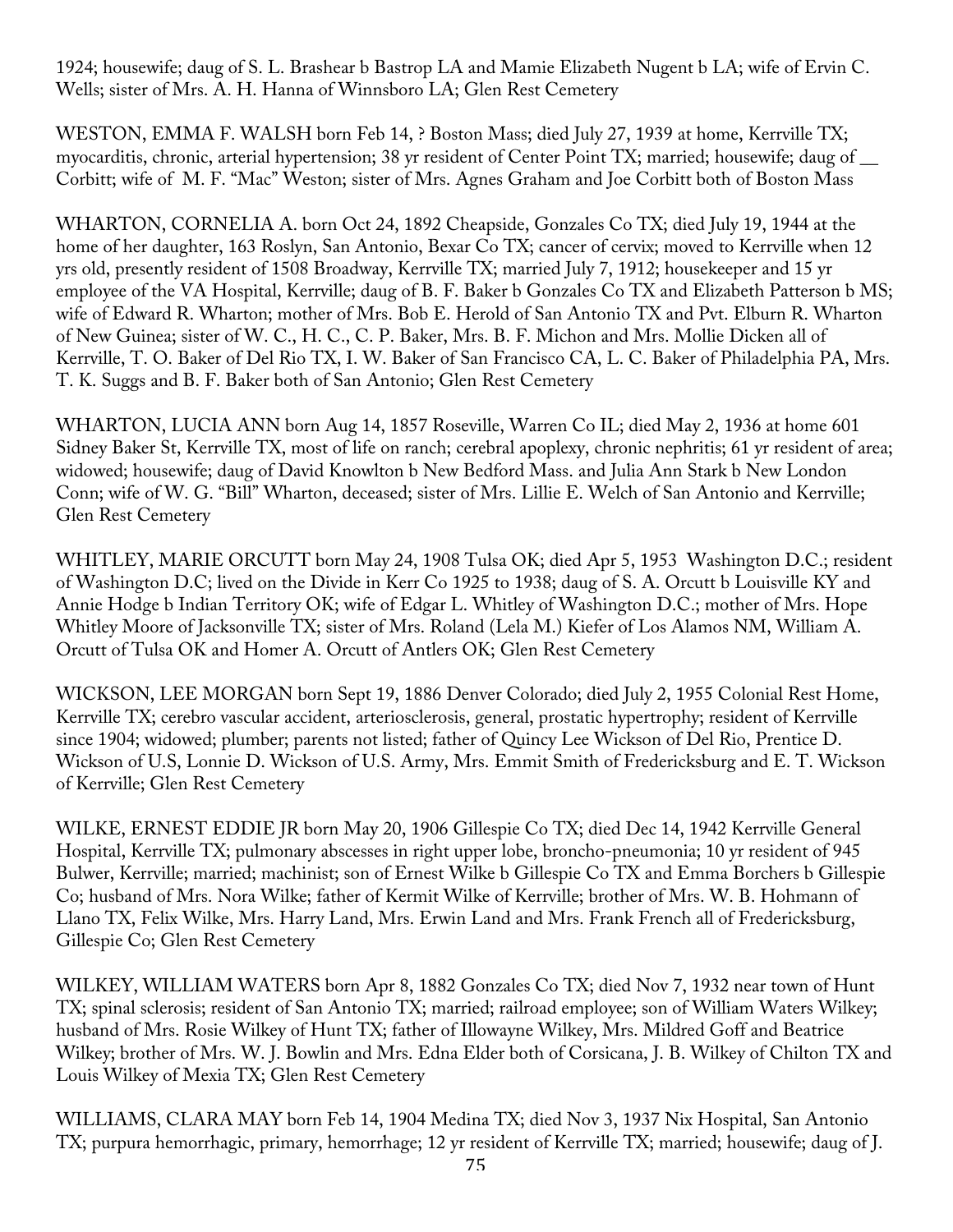T. Walker b TX and Mertie Yoast b\_\_, both presently of Kerrville; wife of Theron Williams; mother of James Earl Williams, Theron Marvin Williams and Carroll Eugene Williams; sister of John Walker and Willie Walker both of Kerrville TX; Glen Rest Cemetery

WILLIAMS, CORA AGNES born Aug 27, 1873 Hope Arkansas; died July 28, 1935 at 504 Tivy St, Kerrville TX; ca of both breasts; 12 yr resident; widowed; housewife; daug of Fielding Eason Samuel and Sarah Francis; wife of James Word Williams; mother of Mrs. Tully Brady of Kerrville and L. H. Williams of Rockdale TX; sister of Miss Netty Samuel of Stephenville TX and Mrs. George Stewart of Buckabay TX

WILLIAMS, SAMUEL JOHN (Sam) born July 26, 1872 Victoria TX; died Jan 26, 1958 Sid Peterson Memorial Hospital, Kerrville TX; resident of 717 Clay St, Kerrville, moved here from Yoakum TX in 1913; rancher in partnership with Richard Holdsworth; married in 1908 in Yoakum; son of David F. Williams b Columbus KY and Amanda Jane Kemper b TX; husband of Mary Williams; father of Mrs. Dale Wagner and Mrs. Richard (Claire) Tomlinson both of Kerrville, John Robert Williams of Haver MT, Mrs. Champ Callahan of Mission TX, David O. Williams of Lamesa TX and Kemper Williams, by a former marriage, of Victoria; Glen Rest Cemetery

WILLIAMSON, ALBERT BONAPARTE born Dec 27, 1868 Kerrville TX; died Jan 21, 1948 Kerrville General Hospital, Kerrville TX; bronchiectosis hypertension, cerebral thrombosis; lifetime resident of Kerrville; married; retired banker; son of A. Williamson b NC and Betty Phillips b VA; husband of Mrs. Eron Williamson; father of Mrs. Gober Gibson of Kerrville and Payne Williamson of San Antonio TX; brother of Mrs. A. Schofner of Kerrville and Mrs. Ella Boone of El Paso TX; Glen Rest Cemetery

WILLIAMSON, ERON ANN born Dec 1, 1872 Pontotoc MS; died Dec 21, 1959 Sunnyside Rest Home, Kerrville TX; arterio sclerotic hypertensive heart disease; resident of 813 Jefferson St, Kerrville; widowed; housewife; daug of George Wilson Payne and Nann McCoy; mother of Mrs. Gober Gibson of Kerrville and P. L. Williamson of San Antonio; sister of Mrs. Emma Smith of Bridge City TX and Mrs. Hazel Morrow of San Simon AZ; Glen Rest Cemetery

WILLIFORD, BOBBY RAY born Sept 1, 1932 Kerrville TX; died July 25, 1934 at 713 Quinlan St, Kerrville TX; military tuberculosis, marasmus; 1 ½ yr old son of Erwin Williford b Leon Co TX and Maggie Ferguson b Hill Co TX; informant was Mrs. Ernest Lowrance of Kerrville; Glen Rest Cemetery

WILLIFORD, H. E. born July 12, 1905 Jewett TX; died Dec 31, 1938 at home 124 West Water St, Kerrville TX; pulmonary tuberculosis, chronic; 18 yr resident of Kerrville; married; shoemaker; son of James Blake Williford and Minnie Long; husband of Mrs. Maggie Williford; father of Richard, Johnnie and Charles Williford, another son, Bobby Ray passed away in 1934; brother of Mrs. Ernest Lowrance, J. A. and L. O. Williford all of Kerrville, Emil Williford of Teague TX and R. E. Williford of Kelly Field, another sister, Minnie, died; Glen Rest Cemetery

WILSON, IDA born Mar 11, 1857 Comfort, Kendall Co TX; died Oct 15, 1946 at 129 Lemos St, Kerrville TX, resident since 1901; ca of stomach, metastases of liver; widowed; housewife; daug of Christian Marquart b Germany and Henrietta Becker b Germany; wife of John C. Wilson; mother of Henry Wallace, Mrs. Wm Bernhardt, Mrs. John Heiman Jr, Mrs. A. McJimsey, Paul Wilson, and Louie A. Wilson all of Kerrville, Mrs. J. G. Caywood of San Antonio TX, and Mrs. Fred A. Vincett of Ingram TX; sister of Mrs. Emma Tatsch of Fredericksburg and Edmund Marquart of Comfort; She was receiving a Confederate pension; Glen Rest **Cemetery**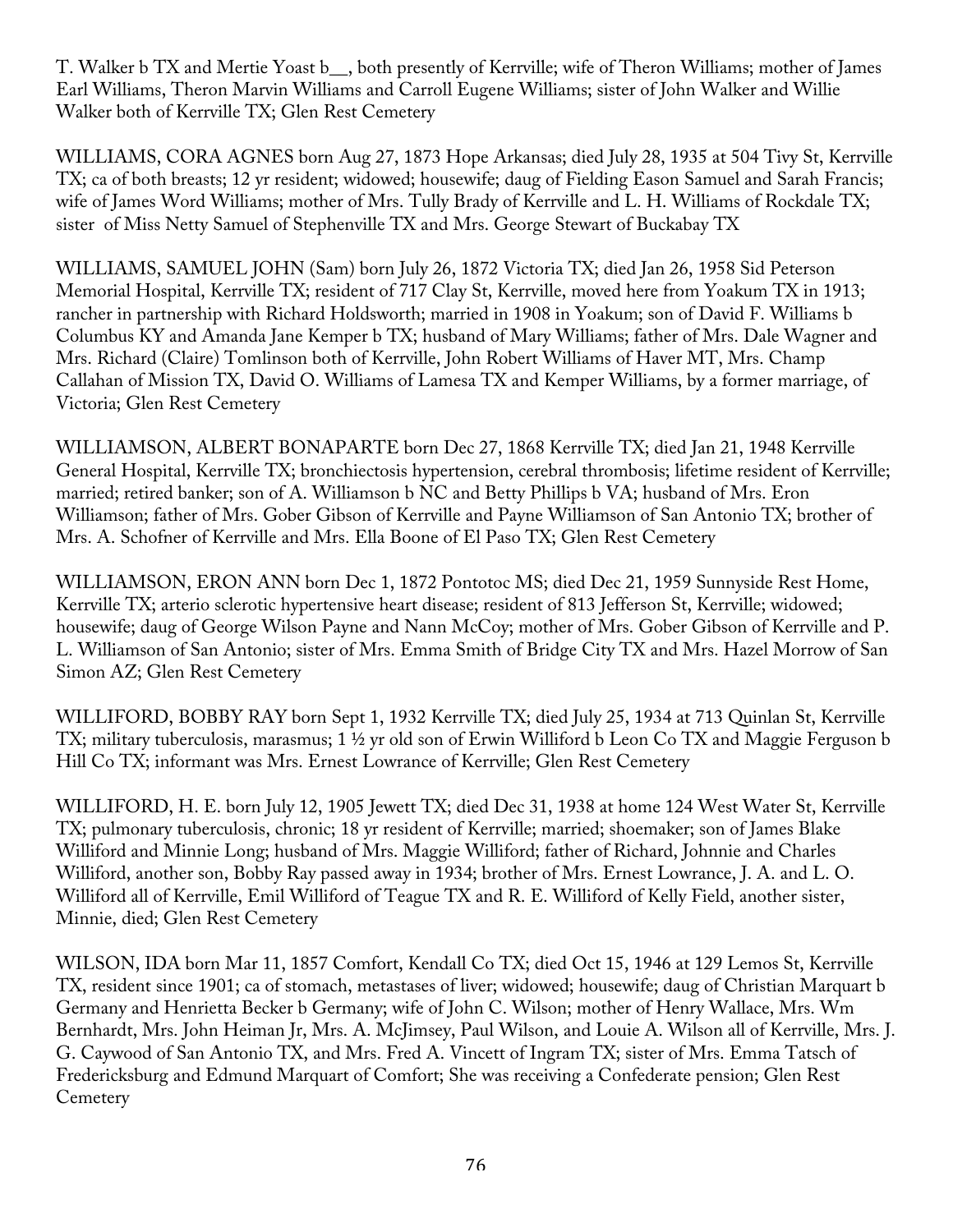WILSON, JOHN born Apr 14, 1880 Kendall Co TX; died Feb 13, 1957 Kerrville State Home, Kerrville TX; pneumonia, lobar lower left, arteriosclerosis, chronic brain syndrome with arteriosclerosis; resident of 1500 Broadway, Kerrville; 37 yr resident of area; married; farm and ranch laborer; son of John Wilson b TX and Jane Raines b Blanco TX; husband of Clara Bell Wilson; father of Louis J. Wilson of Spring TX, Richard Clay Wilson, Mrs. Jessie Carson, Mrs. W. C. Gray all of Kerrville; brother of Mrs. Frank McKinsey of Kerrville and Mrs. R. L. Dacy of Houston; half-brother of 4; Glen Rest Cemetery

WILSON, RICHARD DEAN born Oct 13, 1939 Beeville TX; died Oct 25, 1939 Beeville TX; impetigo; 12 day-old son of Dean Webb Wilson b Haskett TX and Eleanor Holdsworth b Kerrville TX, both residents of Beeville, former residents of Kerrville; grandson of Mrs. Tom Holdsworth and Mr. & Mrs. A. D. Wilson all of Kerrville; Glen Rest Cemetery

WILSON, VICTOR JR. born Dec 27, 1933 Kerrville TX; died Dec 29, 1933 at 812 Sidney Baker St, Kerrville TX; cerebral hemorrhage; 2-day-old son of Victor Wilson Sr b Junction TX and Catherine Mazurek b Bandera TX; Glen Rest Cemetery

WIMBERLEY, MYRTLE born and died Dec 3, 1936 at the home of her parents, 1213 Water St, Kerrville TX; asphyxia neonatorum; 3 ½ hour old daug of C. W. Wimberley b Wimberley TX and Viola Young b Harper TX

WOLFMUELLER, ANITA born Feb 19, 1913 Harper TX; died Aug 1, 1938 Houston TX; auto accident on July 17, fractured skull, brain injuries, acute nephritis; married Nov 22, 1933; resident of Kerrville TX; housewife; daug of Chester W. Granville b TX and Selma McDougall b TX, both presently of Harper; wife of Robert Wolfmueller of Kerrville; mother of Katherine Wolfmueller; sister of Ellis Granville of Harper; grand daug of Mrs. A. McDougall of Harper TX; Glen Rest Cemetery

WOODALL, ELEANOR ANNIE born Sept 28, 1905 Fredericksburg, Gillespie Co TX; died Jan 26, 1939 at the home of her parents, 512 McFarland, Kerrville TX; cancer of uterus; 30 yr resident; married; housewife; daug of Rudolph Staudt b Fredericksburg and Appelonia Roeder b Fredericksburg; wife of B. W. Woodall, who was in a San Antonio hospital after a truck collision; mother of Alexander, Lottie Marie and Irene Woodall; sister of Felix Staudt of Waco TX, Mrs. Meta Jackson and Mrs. A. G. Herbsled both of San Antonio, Mrs. Lena Branles, Lawrence Staudt, and Norbert Staudt all of Houston TX, Mrs., Max Vogt of Boerne and Mrs. Charles Grona of Kerrville; Glen Rest Cemetery;

WOODARD, JAMES GIFT born Mar 10, 1885 Corinth MS; died May 26, 1944 at home 725 Myrta St, Kerrville TX; pulmonary tuberculosis; 11 months resident, previously a short time in Center Point TX and San Angelo TX; married June 20, 1924 in Eldorado Ark; accountant; son of Thomas B. Woodard b MS and Martha Emma Nash b MS; husband of Mrs. Rachel Betts Woodard; father of Martha and Inez Woodard both of Kerrville; brother of Thomas B. Woodard of Decatur AL, A. Woodard of Orlando FL, Mrs. H. M. Tucker of Atlanta GA and Mrs. A. B. Ijams (sic) of Houston;

WRIGHT, JAMES H. born Mar 12, 1873; died June 3, 1931 Kerrville TX; gunshot wound; son of Henry Wright; Glen Rest Cemetery

WRIGHT, THELMA BLANCHE born Mar 8, 1915 Titusville FL; died June 13, 1936 at home 835 Robinson St, Kerrville TX; pulmonary tuberculosis; 6 yr resident of Kerr Co; single; daug of Robert C. Wright b Atlanta GA and Phoanie Drew b Wadley GA; Glen Rest Cemetery